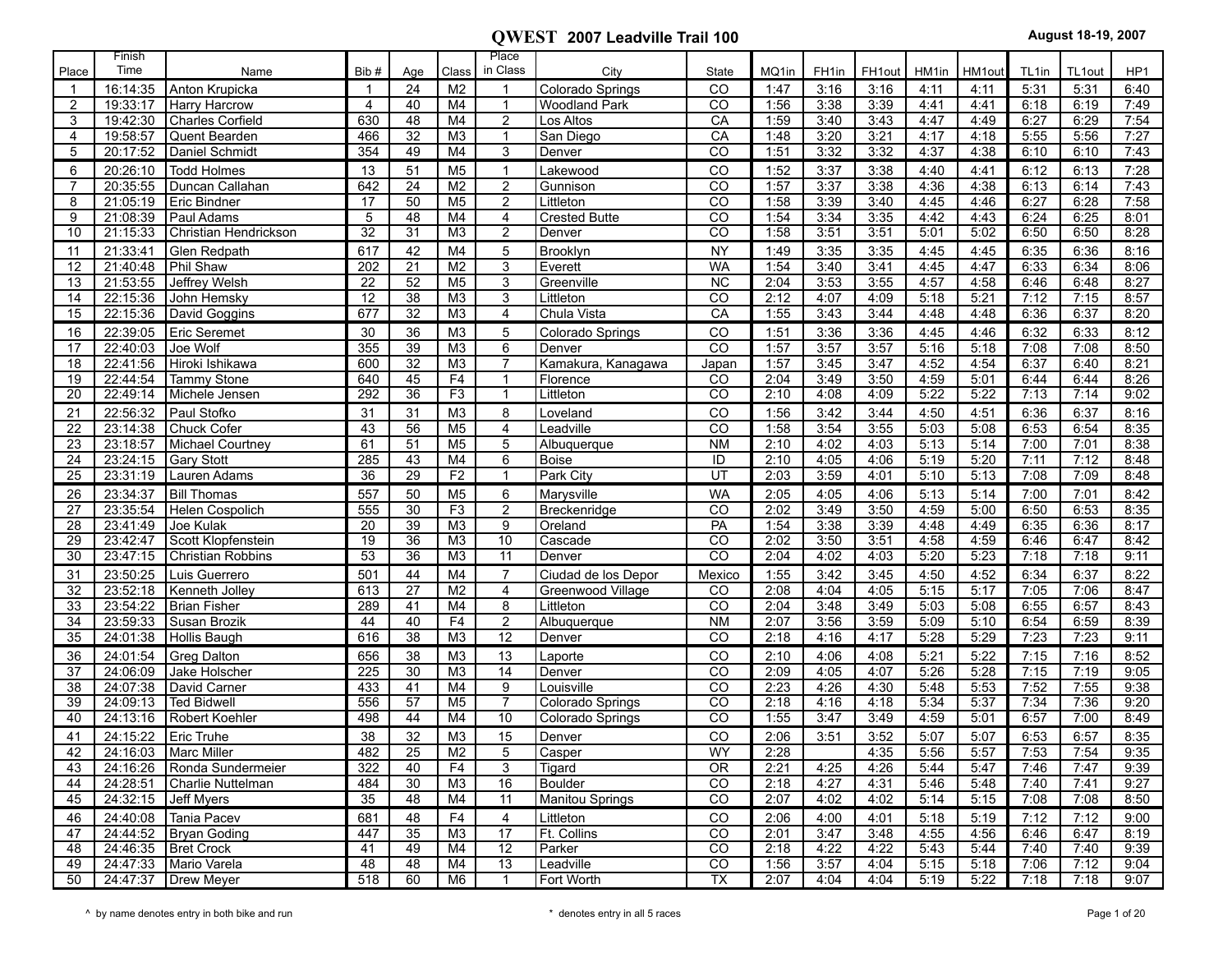|             | Finish               |                                        |                 |                       |                                  | Place                            |                        |                                    |                |                |                 |                |                |                |                |                   |
|-------------|----------------------|----------------------------------------|-----------------|-----------------------|----------------------------------|----------------------------------|------------------------|------------------------------------|----------------|----------------|-----------------|----------------|----------------|----------------|----------------|-------------------|
| Place       | Time                 | Name                                   | Bib#            | Age                   | Class                            | in Class                         | City                   | State                              | Win in         | Win out        | HP <sub>2</sub> | TL2in          | TL2out         | HM2in          | HM2out         | FH <sub>2in</sub> |
| $\mathbf 1$ | 16:14:35             | Anton Krupicka                         | $\mathbf 1$     | 24                    | M <sub>2</sub>                   | $\mathbf{1}$                     | Colorado Springs       | CO                                 | 7:42           | 7:43           | 9:02            | 9:48           | 9:48           | 11:23          | 11:24          | 12:23             |
| 2           | 19:33:17             | <b>Harry Harcrow</b>                   | 4               | 40                    | $\overline{M}4$                  | $\mathbf{1}$                     | <b>Woodland Park</b>   | CO                                 | 9:02           | 9:03           | 10:37           | 11:41          | 11:41          | 13:39          | 13:41          | 14:46             |
| 3           | 19:42:30             | <b>Charles Corfield</b>                | 630             | 48                    | M4                               | 2                                | Los Altos              | CA                                 | 9:03           | 9:07           | 10:42           | 11:36          | 11:40          | 13:31          | 13:34          | 14:40             |
| 4           | 19:58:57             | Quent Bearden                          | 466             | 32                    | M <sub>3</sub>                   | $\mathbf{1}$                     | San Diego              | CA                                 | 8:44           | 8:51           | 10:34           | 11:35          | 11:40          | 13:46          | 13:49          | 14:57             |
| 5           | 20:17:52             | Daniel Schmidt                         | 354             | 49                    | M4                               | 3                                | Denver                 | CO                                 | 8:57           | 8:57           | 10:38           | 11:34          | 11:34          | 13:38          | 13:40          | 14:54             |
| 6           | 20:26:10             | <b>Todd Holmes</b>                     | 13              | 51                    | M <sub>5</sub>                   | $\mathbf{1}$                     | Lakewood               | CO                                 | 8:59           | 9:00           | 10:46           | 11:52          | 11:53          | 13:56          | 13:59          | 15:19             |
| 7<br>8      | 20:35:55<br>21:05:19 | Duncan Callahan<br><b>Eric Bindner</b> | 642<br>17       | $\overline{24}$<br>50 | M <sub>2</sub><br>M <sub>5</sub> | $\overline{2}$<br>$\overline{2}$ | Gunnison<br>Littleton  | $\overline{co}$<br>$\overline{co}$ | 8:58<br>9:15   | 9:03<br>9:16   | 10:33<br>11:01  | 11:30<br>12:07 | 11:30<br>12:10 | 13:30<br>14:18 | 13:32<br>14:19 | 14:40<br>15:35    |
| 9           | 21:08:39             | Paul Adams                             | 5               | 48                    | M4                               | 4                                | <b>Crested Butte</b>   | CO                                 | 9:15           | 9:19           | 10:59           | 12:04          | 12:04          | 14:13          | 14:14          | 15:34             |
| 10          | 21:15:33             | Christian Hendrickson                  | $\overline{32}$ | $\overline{31}$       | M <sub>3</sub>                   | $\overline{2}$                   | Denver                 | $\overline{co}$                    | 9:47           | 9:48           | 11:40           | 12:53          | 12:53          | 15:02          | 15:03          | 16:14             |
| 11          | 21:33:41             | Glen Redpath                           | 617             | 42                    | M4                               | 5                                | Brooklyn               | <b>NY</b>                          | 9:34           | 9:36           | 11:25           | 12:29          | 12:29          | 14:52          | 14:54          | 16:09             |
| 12          | 21:40:48             | Phil Shaw                              | 202             | $\overline{21}$       | M <sub>2</sub>                   | 3                                | Everett                | <b>WA</b>                          | 9:23           | 9:27           | 11:08           | 12:12          | 12:15          | 14:20          | 14:31          | 15:49             |
| 13          | 21:53:55             | Jeffrey Welsh                          | 22              | 52                    | M <sub>5</sub>                   | 3                                | Greenville             | <b>NC</b>                          | 9:50           | 9:51           | 11:40           | 12:50          | 12:52          | 14:59          | 15:00          | 16:10             |
| 14          | 22:15:36             | John Hemsky                            | 12              | $\overline{38}$       | M <sub>3</sub>                   | 3                                | Littleton              | CO                                 | 10:14          | 10:18          | 12:02           | 13:09          | 13:11          | 15:15          | 15:18          | 16:33             |
| 15          | 22:15:36             | David Goggins                          | 677             | 32                    | M <sub>3</sub>                   | $\overline{4}$                   | Chula Vista            | CA                                 | 9:41           | 9:46           | 11:45           | 12:53          | 12:59          | 15:16          | 15:18          | 16:34             |
| 16          | 22:39:05             | <b>Eric Seremet</b>                    | 30              | 36                    | M <sub>3</sub>                   | 5                                | Colorado Springs       | CO                                 | 9:33           | 9:35           | 11:31           | 12:39          | 12:40          | 15:00          | 15:03          | 16:30             |
| 17          | 22:40:03             | Joe Wolf                               | 355             | 39                    | M <sub>3</sub>                   | 6                                | Denver                 | CO                                 | 10:14          | 10:19          | 12:14           | 13:22          | 13:23          | 15:44          | 15:46          | 17:05             |
| 18          | 22:41:56             | Hiroki Ishikawa                        | 600             | 32                    | M <sub>3</sub>                   | $\overline{7}$                   | Kamakura, Kanagawa     | Japan                              | 9:42           | 9:49           | 11:43           | 12:53          | 13:02          | 15:11          | 15:16          | 16:48             |
| 19          | 22:44:54             | <b>Tammy Stone</b>                     | 640             | 45                    | F4                               | $\mathbf{1}$                     | Florence               | CO                                 | 9:47           | 9:51           | 11:50           | 12:55          | 12:55          | 15:10          | 15:11          | 16:38             |
| 20          | 22:49:14             | Michele Jensen                         | 292             | 36                    | F <sub>3</sub>                   | $\mathbf{1}$                     | Littleton              | CO                                 | 10:24          | 10:25          | 12:14           | 13:27          | 13:27          | 15:41          | 15:43          | 17:03             |
| 21          | 22:56:32             | Paul Stofko                            | 31              | 31                    | M <sub>3</sub>                   | 8                                | Loveland               | CO                                 | 9:40           | 9:44           | 11:42           | 12:56          | 13:01          | 15:17          | 15:26          | 16:46             |
| 22          | 23:14:38             | <b>Chuck Cofer</b>                     | 43              | 56                    | M <sub>5</sub>                   | $\overline{4}$                   | Leadville              | CO                                 | 9:57           | 10:06          | 11:52           | 13:13          | 13:14          | 15:36          | 15:38          | 17:06             |
| 23          | 23:18:57             | Michael Courtney                       | 61              | 51                    | M <sub>5</sub>                   | 5                                | Albuquerque            | N <sub>M</sub>                     | 10:04          | 10:07          | 12:00           | 13:18          | 13:20          | 15:36          | 15:39          | 17:00             |
| 24          | 23:24:15             | <b>Gary Stott</b>                      | 285             | 43                    | M4                               | 6                                | <b>Boise</b>           | ID                                 | 10:16          | 10:17          | 12:09           | 13:18          | 13:20          | 15:45          | 15:48          | 17:18             |
| 25          | 23:31:19             | Lauren Adams                           | 36              | $\overline{29}$       | F2                               | $\mathbf{1}$                     | Park City              | UT                                 | 10:22          | 10:27          | 12:13           | 13:46          | 13:47          | 16:04          | 16:08          | 17:32             |
| 26          | 23:34:37             | <b>Bill Thomas</b>                     | 557             | 50                    | M <sub>5</sub>                   | 6                                | Marysville             | <b>WA</b>                          | 10:06          | 10:08          | 12:03           | 13:17          | 13:17          | 15:30          | 15:35          | 16:53             |
| 27          | 23:35:54             | <b>Helen Cospolich</b>                 | 555             | 30                    | F3                               | $\overline{2}$                   | Breckenridge           | $\overline{co}$                    | 9:58           | 10:04          | 11:58           | 13:14          | 13:18          | 15:33          | 15:38          | 17:01             |
| 28          | 23:41:49             | Joe Kulak                              | 20              | 39                    | M <sub>3</sub>                   | 9                                | Oreland                | PA                                 | 9:34           | 9:37           | 11:37           | 12:43          | 12:44          | 15:16          | 15:19          | 16:49             |
| 29          | 23:42:47             | Scott Klopfenstein                     | 19              | $\overline{36}$       | M <sub>3</sub>                   | 10                               | Cascade                | CO                                 | 10:13          | 10:14          | 12:09           | 13:26          | 13:26          | 15:29          | 15:34          | 16:53             |
| 30          | 23:47:15             | <b>Christian Robbins</b>               | 53              | 36                    | M <sub>3</sub>                   | 11                               | Denver                 | CO                                 | 10:46          | 10:58          | 12:58           | 14:04          | 14:06          | 16:22          | 16:27          | 17:51             |
| 31          | 23:50:25             | Luis Guerrero                          | 501             | 44                    | M4                               | $\overline{7}$                   | Ciudad de los Depor    | Mexico                             | 9:45           | 9:48           | 11:45           | 12:59          | 13:06          | 15:20          | 15:28          | 16:48             |
| 32          | 23:52:18             | Kenneth Jolley                         | 613             | 27                    | M <sub>2</sub>                   | 4                                | Greenwood Village      | CO                                 | 10:11          | 10:14          | 12:14           | 13:20          | 13:20          | 15:53          | 15:56          | 17:26             |
| 33          | 23:54:22             | <b>Brian Fisher</b>                    | 289<br>44       | 41<br>40              | M4<br>F4                         | 8                                | Littleton              | CO<br>N <sub>M</sub>               | 10:12          | 10:23          | 12:09           | 13:31          | 13:44          | 15:59          | 16:11          | 17:31             |
| 34<br>35    | 23:59:33<br>24:01:38 | Susan Brozik<br><b>Hollis Baugh</b>    | 616             | 38                    | M <sub>3</sub>                   | $\overline{2}$<br>12             | Albuquerque<br>Denver  | CO                                 | 10:08<br>10:35 | 10:13<br>10:38 | 12:07<br>12:31  | 13:23<br>13:39 | 13:27<br>13:41 | 15:55<br>16:05 | 16:02<br>16:09 | 17:26<br>17:37    |
| 36          | 24:01:54             | <b>Greg Dalton</b>                     | 656             | 38                    | M <sub>3</sub>                   | 13                               |                        | CO                                 | 10:22          |                |                 |                |                |                | 16:18          |                   |
| 37          | 24:06:09             | Jake Holscher                          | 225             | 30                    | M <sub>3</sub>                   | 14                               | Laporte<br>Denver      | CO                                 | 10:37          | 10:29<br>10:43 | 12:22<br>12:43  | 13:40<br>13:54 | 13:41<br>13:58 | 16:15<br>16:14 | 16:18          | 17:55<br>17:45    |
| 38          | 24:07:38             | David Carner                           | 433             | 41                    | M4                               | 9                                | Louisville             | $\overline{co}$                    | 11:19          | 11:24          | 13:18           | 14:33          | 14:34          | 16:58          | 17:02          | 18:31             |
| 39          | 24:09:13             | <b>Ted Bidwell</b>                     | 556             | 57                    | M <sub>5</sub>                   | $\overline{7}$                   | Colorado Springs       | CO                                 | 10:54          | 11:00          | 13:01           | 14:22          | 14:28          | 16:44          | 16:49          | 18:09             |
| 40          | 24:13:16             | <b>Robert Koehler</b>                  | 498             | 44                    | M4                               | 10                               | Colorado Springs       | CO                                 | 10:23          | 10:33          | 12:41           | 14:05          | 14:06          | 16:26          | 16:32          | 18:04             |
| 41          | 24:15:22             | Eric Truhe                             | 38              | 32                    | M <sub>3</sub>                   | 15                               | Denver                 | CO                                 | 9:59           | 10:05          | 12:12           | 13:31          | 13:35          | 16:04          | 16:12          | 17:50             |
| 42          |                      | 24:16:03   Marc Miller                 | 482             | 25                    | M2                               | 5                                | Casper                 | <b>WY</b>                          | 11:04          | 11:09          | 13:01           | 14:20          | 14:22          | 16:41          | 16:41          | 18:17             |
| 43          |                      | 24:16:26   Ronda Sundermeier           | 322             | 40                    | F4                               | 3                                | Tigard                 | <b>OR</b>                          | 11:14          | 11:15          | 13:15           | 14:16          | 14:16          | 16:41          | 16:42          | 18:17             |
| 44          | 24:28:51             | Charlie Nuttelman                      | 484             | 30                    | M3                               | 16                               | Boulder                | CO                                 | 10:50          | 10:56          | 12:40           | 13:59          | 13:59          | 16:08          | 16:14          | 17:47             |
| 45          |                      | 24:32:15 Jeff Myers                    | 35              | 48                    | M4                               | 11                               | <b>Manitou Springs</b> | CO                                 | 10:28          | 10:32          | 12:23           | 13:49          | 13:49          | 16:10          | 16:18          | 17:39             |
| 46          | 24:40:08             | Tania Pacev                            | 681             | 48                    | F <sub>4</sub>                   | $\overline{4}$                   | Littleton              | CO                                 | 10:26          | 10:28          | 12:26           | 13:48          | 13:49          | 16:20          | 16:24          | 18:00             |
| 47          |                      | 24:44:52   Bryan Goding                | 447             | 35                    | M3                               | 17                               | Ft. Collins            | CO                                 | 9:40           | 9:44           | 11:30           | 12:50          | 12:50          | 15:08          | 15:11          | 16:47             |
| 48          |                      | 24:46:35   Bret Crock                  | 41              | 49                    | M4                               | 12                               | Parker                 | $\overline{CO}$                    | 11:19          | 11:33          | 13:33           | 15:04          | 15:04          | 17:26          | 17:28          | 18:50             |
| 49          |                      | 24:47:33 Mario Varela                  | 48              | 48                    | M4                               | 13                               | Leadville              | CO                                 | 10:35          | 10:47          | 12:44           | 13:46          | 13:56          | 16:15          | 16:22          | 17:49             |
| 50          |                      | 24:47:37   Drew Meyer                  | 518             | 60                    | M6                               | $\mathbf{1}$                     | Fort Worth             | TX                                 | 10:40          | 10:43          | 12:57           | 14:10          | 14:10          | 17:01          | 17:14          | 18:38             |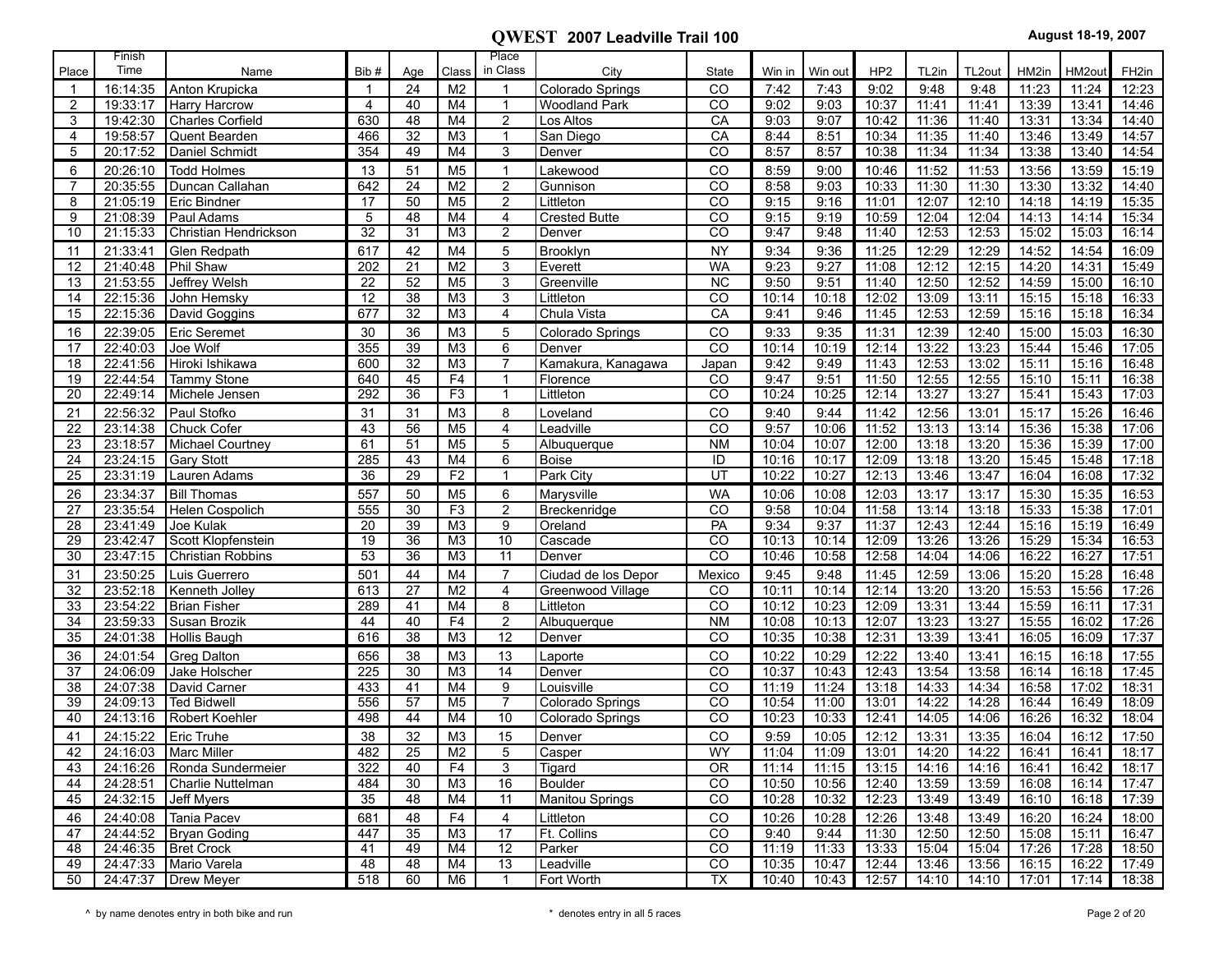|                 | Finish               |                             |                 |                 |                      | Place              |                       |                 |                    |                |                |
|-----------------|----------------------|-----------------------------|-----------------|-----------------|----------------------|--------------------|-----------------------|-----------------|--------------------|----------------|----------------|
| Place           | Time                 | Name                        | Bib#            | Age             | Class                | in Class           | City                  | State           | FH <sub>2out</sub> | MQ2in          | MQ2out         |
| 1               | 16:14:35             | Anton Krupicka              | 1               | 24              | M <sub>2</sub>       | 1                  | Colorado Springs      | CO              | 12:23              | 14:11          | 14:11          |
| $\overline{c}$  | 19:33:17             | <b>Harry Harcrow</b>        | 4               | 40              | M4                   | $\mathbf{1}$       | <b>Woodland Park</b>  | CO              | 14:46              | 16:57          | 17:01          |
| 3               | 19:42:30             | <b>Charles Corfield</b>     | 630             | $\overline{48}$ | M <sub>4</sub>       | $\overline{c}$     | Los Altos             | CA              | 14:40              | 16:55          | 16:59          |
| 4               | 19:58:57             | Quent Bearden               | 466             | 32              | M <sub>3</sub>       | 1                  | San Diego             | CA              | 14:57              | 17:18          | 17:20          |
| 5               | 20:17:52             | Daniel Schmidt              | 354             | 49              | M4                   | 3                  | Denver                | $\overline{co}$ | 14:54              | 17:27          | 17:29          |
| 6               | 20:26:10             | <b>Todd Holmes</b>          | 13              | 51              | M <sub>5</sub>       | $\mathbf{1}$       | Lakewood              | CO              | 15:19              | 17:35          | 17:37          |
| $\overline{7}$  | 20:35:55             | Duncan Callahan             | 642             | $\overline{24}$ | M <sub>2</sub>       | $\overline{c}$     | Gunnison              | $\overline{co}$ | 14:40              | 17:10          | 17:18          |
| 8               | 21:05:19             | Eric Bindner                | 17              | 50              | M <sub>5</sub>       | $\overline{c}$     | Littleton             | CO              | 15:35              | 18:05          | 18:10          |
| 9               | 21:08:39             | Paul Adams                  | 5               | 48              | M4                   | $\overline{4}$     | <b>Crested Butte</b>  | CO              | 15:34              | 17:59          | 18:00          |
| 10              | 21:15:33             | Christian Hendrickson       | $\overline{32}$ | $\overline{31}$ | M <sub>3</sub>       | $\overline{c}$     | Denver                | $\overline{co}$ | 16:17              | 18:39          | 18:40          |
| 11              | 21:33:41             | Glen Redpath                | 617             | 42              | M4                   | 5                  | Brooklyn              | <b>NY</b>       | 16:09              | 18:40          | 18:41          |
| 12              | 21:40:48             | Phil Shaw                   | 202             | 21              | M <sub>2</sub>       | 3                  | Everett               | <b>WA</b>       | 15:49              | 18:30          | 18:35          |
| 13              | 21:53:55             | <b>Jeffrey Welsh</b>        | 22              | 52              | M <sub>5</sub>       | 3                  | Greenville            | NC              | 16:14              | 18:54          | 18:57          |
| 14              | 22:15:36             | John Hemsky                 | $\overline{12}$ | $\overline{38}$ | M <sub>3</sub>       | 3                  | Littleton             | $\overline{co}$ | 16:40              | 19:07          | 19:14          |
| 15              | 22:15:36             | David Goggins               | 677             | 32              | M <sub>3</sub>       | 4                  | Chula Vista           | CA              | 16:37              | 19:07          | 19:13          |
|                 |                      |                             |                 |                 |                      |                    |                       |                 |                    |                |                |
| 16              | 22:39:05             | <b>Eric Seremet</b>         | 30              | 36              | M <sub>3</sub>       | 5                  | Colorado Springs      | CO              | 16:32              | 19:26          | 19:27          |
| 17              | 22:40:03             | Joe Wolf                    | 355             | 39              | M <sub>3</sub>       | 6                  | Denver                | CO              | 17:07              | 19:26          | 19:36          |
| 18              | 22:41:56             | Hiroki Ishikawa             | 600             | $\overline{32}$ | M <sub>3</sub>       | $\overline{7}$     | Kamakura, Kanagawa    | Japan           | 17:09              | 19:54          | 20:00          |
| 19              | 22:44:54             | <b>Tammy Stone</b>          | 640             | 45              | F4                   | 1                  | Florence              | CO              | 16:39              | 19:41          | 19:45          |
| 20              | 22:49:14             | Michele Jensen              | 292             | 36              | F <sub>3</sub>       | $\mathbf{1}$       | Littleton             | CO              | 17:06              | 19:46          | 19:48          |
| 21              | 22:56:32             | Paul Stofko                 | 31              | 31              | M <sub>3</sub>       | 8                  | Loveland              | CO              | 16:55              | 19:40          | 19:45          |
| $\overline{22}$ | 23:14:38             | <b>Chuck Cofer</b>          | 43              | $\overline{56}$ | M <sub>5</sub>       | 4                  | Leadville             | $\overline{co}$ | 17:08              | 19:51          | 19:53          |
| 23              | 23:18:57             | Michael Courtney            | 61              | 51              | M <sub>5</sub>       | 5                  | Albuquerque           | <b>NM</b>       | 17:03              | 19:52          | 19:57          |
| 24              | 23:24:15             | Gary Stott                  | 285             | 43              | M4                   | 6                  | <b>Boise</b>          | ID              | 17:21              | 20:05          | 20:11          |
| $\overline{25}$ | 23:31:19             | Lauren Adams                | $\overline{36}$ | $\overline{29}$ | F <sub>2</sub>       | $\mathbf{1}$       | Park City             | $\overline{UT}$ | 17:35              | 20:16          | 20:19          |
| 26              | 23:34:37             | <b>Bill Thomas</b>          | 557             | 50              | M <sub>5</sub>       | 6                  | Marysville            | <b>WA</b>       | 16:54              | 19:54          | 19:56          |
| 27              | 23:35:54             | Helen Cospolich             | 555             | 30              | F3                   | $\overline{c}$     | Breckenridge          | CO              | 17:08              | 20:10          | 20:14          |
| 28              | 23:41:49             | Joe Kulak                   | 20              | 39              | M <sub>3</sub>       | 9                  | Oreland               | PA              | 17:02              | 19:54          | 20:06          |
| $\overline{29}$ | 23:42:47             | Scott Klopfenstein          | $\overline{19}$ | $\overline{36}$ | M <sub>3</sub>       | 10                 | Cascade               | $\overline{co}$ | 16:54              | 20:17          | 20:44          |
| 30              | 23:47:15             | Christian Robbins           | 53              | 36              | M <sub>3</sub>       | 11                 | Denver                | $\overline{co}$ | 17:55              | 20:34          | 20:39          |
| 31              | 23:50:25             | Luis Guerrero               | 501             | 44              | M4                   | $\overline{7}$     | Ciudad de los Depor   | Mexico          | 16:58              | 19:54          | 20:13          |
| 32              | 23:52:18             | Kenneth Jolley              | 613             | 27              | M <sub>2</sub>       | $\overline{4}$     | Greenwood Village     | CO              | 17:29              | 20:21          | 20:24          |
| $\overline{33}$ | 23:54:22             | <b>Brian Fisher</b>         | 289             | 41              | M4                   | 8                  | Littleton             | $\overline{co}$ | 17:48              | 20:39          | 20:53          |
| 34              | 23:59:33             | Susan Brozik                | 44              | 40              | F <sub>4</sub>       | $\overline{2}$     | Albuquerque           | <b>NM</b>       | 17:33              | 20:26          | 20:30          |
| 35              | 24:01:38             | Hollis Baugh                | 616             | 38              | M <sub>3</sub>       | 12                 | Denver                | CO              | 17:39              | 20:37          | 20:42          |
| 36              | 24:01:54             | <b>Greg Dalton</b>          | 656             | 38              | M <sub>3</sub>       | 13                 | Laporte               | CO              | 17:59              | 20:53          | 20:57          |
| $\overline{37}$ | 24:06:09             | Jake Holscher               | 225             | $\overline{30}$ | M <sub>3</sub>       | $\overline{14}$    | Denver                | $\overline{co}$ | 17:50              | 20:47          | 20:51          |
| 38              | 24:07:38             | David Carner                | 433             | 41              | M4                   | 9                  | Louisville            | CO              | 18:37              | 21:02          | 21:04          |
| 39              | 24:09:13             | <b>Ted Bidwell</b>          | 556             | 57              | M <sub>5</sub>       | $\overline{7}$     | Colorado Springs      | CO              | 18:13              | 20:51          | 20:53          |
| 40              | 24:13:16             | <b>Robert Koehler</b>       | 498             | 44              | M4                   | 10                 | Colorado Springs      | $\overline{co}$ | 18:09              | 20:57          | 21:00          |
| 41              | 24:15:22             | Eric Truhe                  | 38              | 32              | M <sub>3</sub>       | 15                 | Denver                | CO              | 17:59              | 21:03          | 21:13          |
| 42              | 24:16:03             | Marc Miller                 | 482             | 25              | M2                   | 5                  | Casper                | WY              | 18:19              | 21:14          | 21:15          |
| 43              | 24:16:26             | Ronda Sundermeier           | 322             | 40              | F4                   | 3                  | Tigard                | <b>OR</b>       | 18:18              | 21:05          | 21:05          |
| 44              | 24:28:51             | Charlie Nuttelman           | 484             | 30              | M <sub>3</sub>       | 16                 | Boulder               | CO              | 17:57              | 20:40          | 20:49          |
| 45              | 24:32:15             | Jeff Myers                  | 35              | 48              | M4                   | 11                 | Manitou Springs       | CO              | 17:41              | 20:53          | 20:59          |
|                 |                      |                             |                 |                 |                      |                    |                       |                 |                    |                |                |
| 46<br>47        | 24:40:08<br>24:44:52 | Tania Pacev<br>Bryan Goding | 681<br>447      | 48<br>35        | F4<br>M <sub>3</sub> | 4<br>17            | Littleton             | CO<br>CO        | 18:06              | 21:04<br>20:29 | 21:08          |
|                 | 24:46:35             | <b>Bret Crock</b>           | 41              | 49              | M4                   | 12                 | Ft. Collins<br>Parker | $\overline{CO}$ | 16:50<br>19:02     | 21:52          | 20:38          |
| 48              |                      | Mario Varela                |                 |                 |                      |                    | Leadville             |                 |                    |                | 21:56          |
| 49<br>50        | 24:47:33<br>24:47:37 | Drew Meyer                  | 48<br>518       | 48<br>60        | M4<br>M6             | 13<br>$\mathbf{1}$ | Fort Worth            | CO<br>TX        | 18:00<br>18:39     | 20:57<br>21:36 | 21:06<br>21:36 |
|                 |                      |                             |                 |                 |                      |                    |                       |                 |                    |                |                |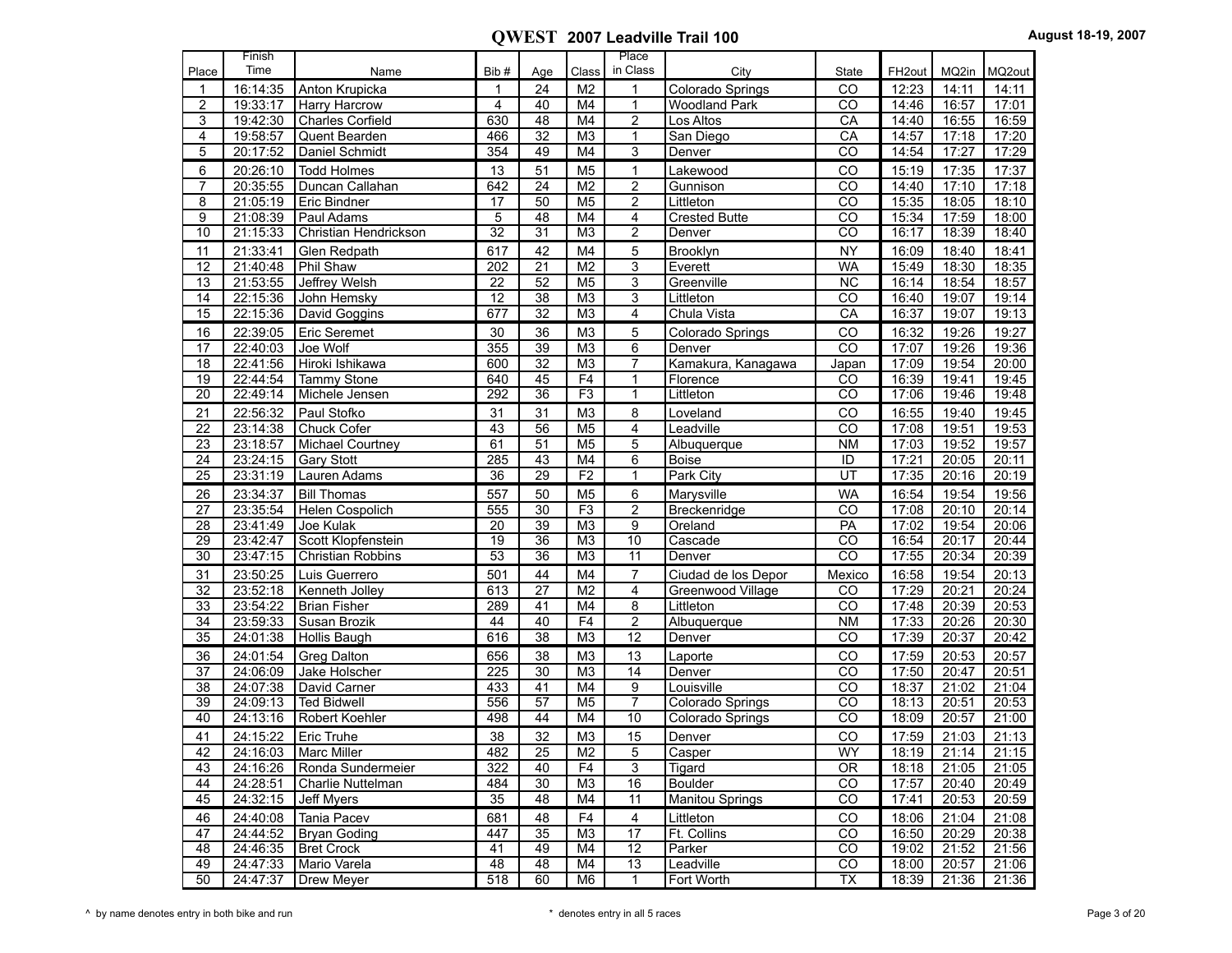|          | Finish               |                                         |            |                       |                                  | Place                 |                                      |                              |              |                   |              |              |              |                   |              |               |
|----------|----------------------|-----------------------------------------|------------|-----------------------|----------------------------------|-----------------------|--------------------------------------|------------------------------|--------------|-------------------|--------------|--------------|--------------|-------------------|--------------|---------------|
| Place    | Time                 | Name                                    | Bib#       | Age                   | Class                            | in Class              | City                                 | State                        | MQ1in        | FH <sub>1in</sub> | FH1out       | HM1in        | HM1out       | TL <sub>1in</sub> | TL1out       | HP1           |
| 51       | 24:49:06             | Pat Scott                               | 441<br>284 | 54<br>$\overline{38}$ | M <sub>5</sub>                   | 8<br>$\overline{18}$  | Los Ranchos                          | <b>NM</b><br>$\overline{CO}$ | 2:09<br>2:07 | 4:08              | 4:17         | 5:39         | 5:40<br>5:31 | 7:31<br>7:35      | 7:36         | 9:24          |
| 52<br>53 | 24:51:49<br>24:56:48 | Chris Labbe<br>John Genet               | 45         | 49                    | M3<br>M4                         | 14                    | Longmont                             | CO                           | 2:02         | 4:06<br>3:57      | 4:07<br>3:58 | 5:30<br>5:12 | 5:14         | 7:10              | 7:35<br>7:12 | 9:22          |
| 54       | 25:10:30             | Edwin Heller                            | 437        | 45                    | M4                               | 15                    | Colorado Springs<br>Albuquerque      | <b>NM</b>                    | 2:04         | 3:53              | 3:57         | 5:09         | 5:19         | 7:03              | 7:09         | 8:58<br>8:46  |
| 55       | 25:12:05             | Andrew Heard                            | 592        | $\overline{41}$       | M4                               | 16                    | Phoenix                              | AZ                           | 2:07         | 4:01              | 4:03         | 5:13         | 5:14         | 6:59              |              | 8:45          |
|          |                      |                                         |            |                       |                                  |                       |                                      |                              |              |                   |              |              |              |                   |              |               |
| 56<br>57 | 25:19:21<br>26:03:13 | Kristen Kern<br>Neal Taylor             | 46<br>349  | 42<br>44              | M4<br>M <sub>4</sub>             | 17<br>18              | Los Alamos<br><b>Manitou Springs</b> | <b>NM</b><br>CO              | 2:05<br>2:26 | 4:04<br>4:37      | 4:09<br>4:38 | 5:28<br>6:07 | 5:31<br>6:10 | 7:25<br>8:25      | 7:30         | 9:11          |
| 58       | 26:03:36             | Steven Kral                             | 655        | 45                    | M4                               | 19                    | Wilmore                              | KY                           | 2:22         | 4:20              | 4:23         | 5:40         | 5:42         | 7:38              | 8:29<br>7:45 | 10:10<br>9:23 |
| 59       | 26:06:00             | <b>Bill Laster</b>                      | 76         | 58                    | M <sub>5</sub>                   | 9                     | Bailey                               | $\overline{co}$              | 2:21         | 4:26              | 4:27         | 5:44         | 5:46         | 7:37              | 7:37         | 9:25          |
| 60       | 26:15:46             | David Crockett                          | 304        | 49                    | M4                               | $\overline{20}$       | Saratoga Springs                     | UT                           | 2:11         | 4:13              | 4:14         | 5:46         | 5:48         | 7:49              | 7:51         | 9:55          |
| 61       | 26:18:22             | Robert Struble                          | 439        | 56                    | M <sub>5</sub>                   | 10                    | Jefferson Hills                      | PA                           | 2:23         | 4:30              | 4:33         | 5:55         | 5:58         | 7:59              |              | 9:53          |
| 62       | 26:20:16             | Ben Guerard                             | 313        | 31                    | M3                               | 19                    | Calgary, ALB                         | Canada                       | 2:10         | 4:12              | 4:13         | 5:38         | 5:39         | 7:41              | 7:41         | 9:40          |
| 63       | 26:24:11             | Amber DeBoer                            | 279        | $\overline{29}$       | F <sub>2</sub>                   | $\overline{2}$        | Bailey                               | $\overline{co}$              | 2:31         | 4:38              | 4:38         | 6:03         | 6:03         | 8:04              | 8:04         | 9:47          |
| 64       | 26:25:17             | Tyler Curiel                            | 338        | 51                    | M <sub>5</sub>                   | 11                    | San Antonio                          | <b>TX</b>                    | 2:18         | 4:20              | 4:22         | 5:44         | 5:48         | 7:54              | 8:02         | 9:55          |
| 65       | 26:25:21             | W. Brian Costilow                       | 77         | 33                    | M <sub>3</sub>                   | 20                    | Leadville                            | CO                           | 2:07         | 4:02              | 4:04         | 5:22         | 5:23         | 7:15              | 7:18         | 9:11          |
| 66       | 26:26:57             | Nick Wzientek                           | 339        | 26                    | M <sub>2</sub>                   | 6                     | <b>Silver Spring</b>                 | <b>MD</b>                    | 2:18         | 4:20              | 4:22         | 5:41         | 5:44         |                   | 7:43         | 9:32          |
| 67       | 26:34:26             | Leon Deitlaf                            | 584        | 48                    | M4                               | $\overline{21}$       | <b>Pleasant Grove</b>                | UT                           | 2:18         | 4:26              | 4:27         | 5:44         | 5:44         | 7:47              | 7:48         | 9:43          |
| 68       | 26:34:27             | Marc Sanderson                          | 550        | 36                    | M <sub>3</sub>                   | 21                    | <b>Pleasant Grove</b>                | UT                           | 2:18         | 4:26              | 4:27         | 5:44         | 5:46         | 7:47              | 7:48         | 9:42          |
| 69       | 26:35:58             | Kevin Neadeau*                          | 60         | 36                    | M <sub>3</sub>                   | $\overline{22}$       | Lyons                                | CO                           | 2:27         | 4:34              | 4:35         | 6:03         | 6:04         | 8:10              | 8:11         | 9:58          |
| 70       | 26:36:45             | Cory Leppert                            | 611        | $\overline{32}$       | M <sub>3</sub>                   | $\overline{23}$       | Colorado Springs                     | $\overline{co}$              | 2:26         | 4:29              | 4:29         | 5:49         | 5:52         |                   | 7:56         | 9:49          |
| 71       | 26:40:58             | Mike McHargue*                          | 80         | 47                    | M4                               | 22                    | Leadville                            | CO                           | 2:20         | 4:26              | 4:27         | 5:56         | 5:57         | 7:58              |              | 9:51          |
| 72       | 26:43:05             | Don Moden                               | 512        | 40                    | M <sub>4</sub>                   | 23                    | Chandler                             | $\overline{AZ}$              | 2:02         | 3:54              | 3:55         | 5:03         | 5:04         | 6:54              | 6:54         | 8:35          |
| 73       | 26:46:35             | Joy Robertson                           | 97         | 49                    | F <sub>4</sub>                   | 5                     | <b>Boulder</b>                       | $\overline{CO}$              | 2:18         | 4:31              | 4:32         | 5:56         | 5:58         | 8:00              | 8:02         | 9:56          |
| 74       | 26:47:13             | Morgan Murri*                           | 270        | 42                    | M4                               | $\overline{24}$       | Pagosa Springs                       | $\overline{co}$              | 2:07         | 4:03              | 4:04         | 5:21         | 5:22         | 7:13              | 7:14         | 8:59          |
| 75       | 26:51:18             | Brian Siljander                         | 393        | 39                    | M <sub>3</sub>                   | 24                    | Encinitas                            | CA                           | 2:08         | 4:06              | 4:07         | 5:29         | 5:32         | 7:28              | 7:29         | 9:21          |
| 76       | 26:56:14             | Aaron Delfausse                         | 314        | 30                    | M <sub>3</sub>                   | 25                    | Denver                               | CO                           | 2:11         | 4:13              | 4:14         | 5:38         | 5:40         | 7:42              | 7:42         | 9:35          |
| 77       | 27:00:24             | <b>Robert King</b>                      | 363        | 46                    | M4                               | 25                    | Porter                               | <b>TX</b>                    | 2:20         | 4:25              | 4:27         | 5:46         | 5:48         | 7:54              | 7:55         | 9:54          |
| 78       | 27:03:50             | Eric Pence                              | 91         | $\overline{41}$       | M4                               | $\overline{26}$       | Eagle                                | $\overline{CO}$              | 2:12         | 4:19              | 4:20         | 5:44         | 5:46         | 7:48              | 7:54         | 9:40          |
| 79       | 27:04:06             | <b>Stuart Nelson</b>                    | 65         | 67                    | M <sub>6</sub>                   | $\overline{2}$        | Leadville                            | CO                           | 2:33         | 4:44              | 4:45         | 6:10         | 6:11         | 8:19              | 8:19         | 10:11         |
| 80       | 27:04:46             | Paul Smith                              | 50         | 51                    | M <sub>5</sub>                   | 12                    | Colorado Springs                     | CO                           | 2:22         | 4:30              | 4:30         | 5:50         | 5:51         | 7:45              | 7:45         | 9:35          |
| 81       | 27:08:38             | Fred Coogan                             | 398        | 43                    | M4                               | 27                    | Austin                               | <b>TX</b>                    | 2:15         | 4:18              | 4:19         | 5:39         | 5:40         | 7:38              | 7:38         | 9:35          |
| 82       | 27:12:08             | Dan Brenden                             | 54         | 56                    | M <sub>5</sub>                   | $\overline{13}$       | Phoenix                              | AZ                           | 2:13         | 4:16              | 4:21         | 5:41         | 5:43         | 7:42              | 7:46         | 9:32          |
| 83       | 27:13:28             | <b>Chisholm Deupree</b>                 | 68         | 41                    | M4                               | 28                    | Edmond                               | OK                           | 2:16         | 4:23              | 4:24         | 5:46         | 5:48         | 7:39              | 7:40         | 9:21          |
| 84       | 27:13:29             | Paul Schoenlaub                         | 39<br>450  | 48<br>45              | M4                               | 29<br>$\overline{30}$ | St. Joseph                           | <b>MO</b><br>$\overline{co}$ | 2:08<br>2:17 | 4:11              | 4:16         | 5:36         | 5:39<br>5:56 | 7:33              | 7:34         | 9:35          |
| 85       | 27:19:25             | Charles Bybee*                          |            |                       | M4                               |                       | Denver                               |                              |              | 4:23              | 4:24         | 5:54         |              | 8:00              | 8:02         | 10:03         |
| 86       | 27:22:54             | Elwyn Owen*                             | 372        | 45                    | M4                               | 31                    | <b>Highlands Ranch</b>               | CO                           | 2:18         | 4:18              | 4:21         | 5:39         | 5:42         | 7:47              | 7:55         | 9:47          |
| 87<br>88 | 27:22:55<br>27:24:26 | Jamshid Khajavi                         | 71<br>524  | 44<br>55              | M <sub>5</sub><br>M <sub>5</sub> | 14<br>15              | Kirkland<br>Leadville                | <b>WA</b><br>CO              | 2:20<br>2:08 | 4:32<br>4:14      | 4:34<br>4:16 | 6:00<br>5:39 | 6:02<br>5:40 | 8:14<br>7:39      | 8:17<br>7:41 | 10:24<br>9:39 |
| 89       | 27:25:13             | Miles Krier<br><b>Garry Curry</b>       | 69         | 53                    | M <sub>5</sub>                   | 16                    | <b>Boulder</b>                       | $\overline{CO}$              | 2:33         | 4:43              | 4:48         | 6:09         | 6:11         | 8:16              | 8:20         | 10:13         |
| 90       | 27:26:44             | <b>Erwin Vargas</b>                     | 620        | 30                    | M <sub>3</sub>                   | 26                    | Colorado Springs                     | CO                           | 1:55         | 3:43              | 3:44         | 4:54         | 4:56         | 7:00              | 7:01         | 8:54          |
|          | 27:30:17             |                                         |            | 44                    |                                  |                       |                                      | CA                           |              |                   |              |              |              |                   |              |               |
| 91<br>92 |                      | Chris Garcia<br>27:32:32   Tom Garrison | 678<br>62  | 48                    | M4<br>M4                         | 32<br>33              | Menlo Park<br>Santa Fe               | <b>NM</b>                    | 2:19<br>2:22 | 4:30<br>4:32      | 4:33<br>4:38 | 5:52<br>5:58 | 5:54<br>6:00 | 7:56<br>8:04      | 7:57<br>8:08 | 9:50          |
| 93       | 27:32:33             | Ken Gordon                              | 47         | 42                    | M4                               | 34                    | Albuquerque                          | N <sub>M</sub>               | 2:07         | 4:02              | 4:03         | 5:14         | 5:16         | 7:14              | 7:15         | 9:58<br>9:31  |
| 94       | 27:34:35             | <b>Bill Finkbeiner</b>                  | 103        | 51                    | M <sub>5</sub>                   | 17                    | Auburn                               | CA                           | 2:11         | 4:12              | 4:14         | 5:31         | 5:33         | 7:31              | 7:32         | 9:30          |
| 95       | 27:34:36             | Kirk Apt                                | 64         | 45                    | M4                               | 35                    | <b>Crested Butte</b>                 | $\overline{c}$               | 2:29         | 4:34              | 4:40         | 6:02         | 6:08         | 8:00              | 8:06         | 9:47          |
| 96       | 27:34:36             | John Teeples                            | 659        | 43                    | M4                               | 36                    | Fortson                              | GA                           | 2:09         | 4:09              | 4:12         | 5:29         | 5:33         | 7:31              | 7:32         | 9:23          |
| 97       | 27:35:39             | Henry Guzman                            | 663        | 43                    | M4                               | $\overline{37}$       | Boulder                              | CO                           | 2:09         | 4:14              | 4:15         | 5:41         | 5:43         | 7:48              | 7:49         | 9:55          |
| 98       | 27:37:51             | Julie Hagen                             | 548        | 39                    | F <sub>3</sub>                   | 3                     | Dumont                               | CO                           | 2:22         | 4:45              | 4:47         | 6:26         | 6:28         | 8:50              | 8:52         | 10:54         |
| 99       | 27:39:46             | Thomas Sowers                           | 474        | 36                    | M3                               | $\overline{27}$       | Fountain                             | $\overline{c}$               | 2:28         | 4:40              | 4:43         | 6:08         | 6:14         | 8:11              | 8:20         | 10:13         |
|          |                      | 100 27:42:20 Gregory Trapp              | 514        | 44                    | M4                               | 38                    | Reynoldsburg                         | $\overline{OH}$              | 2:31         | 4:48              | 4:52         | 6:14         | 6:19         | 8:34              | 8:38         | 10:42         |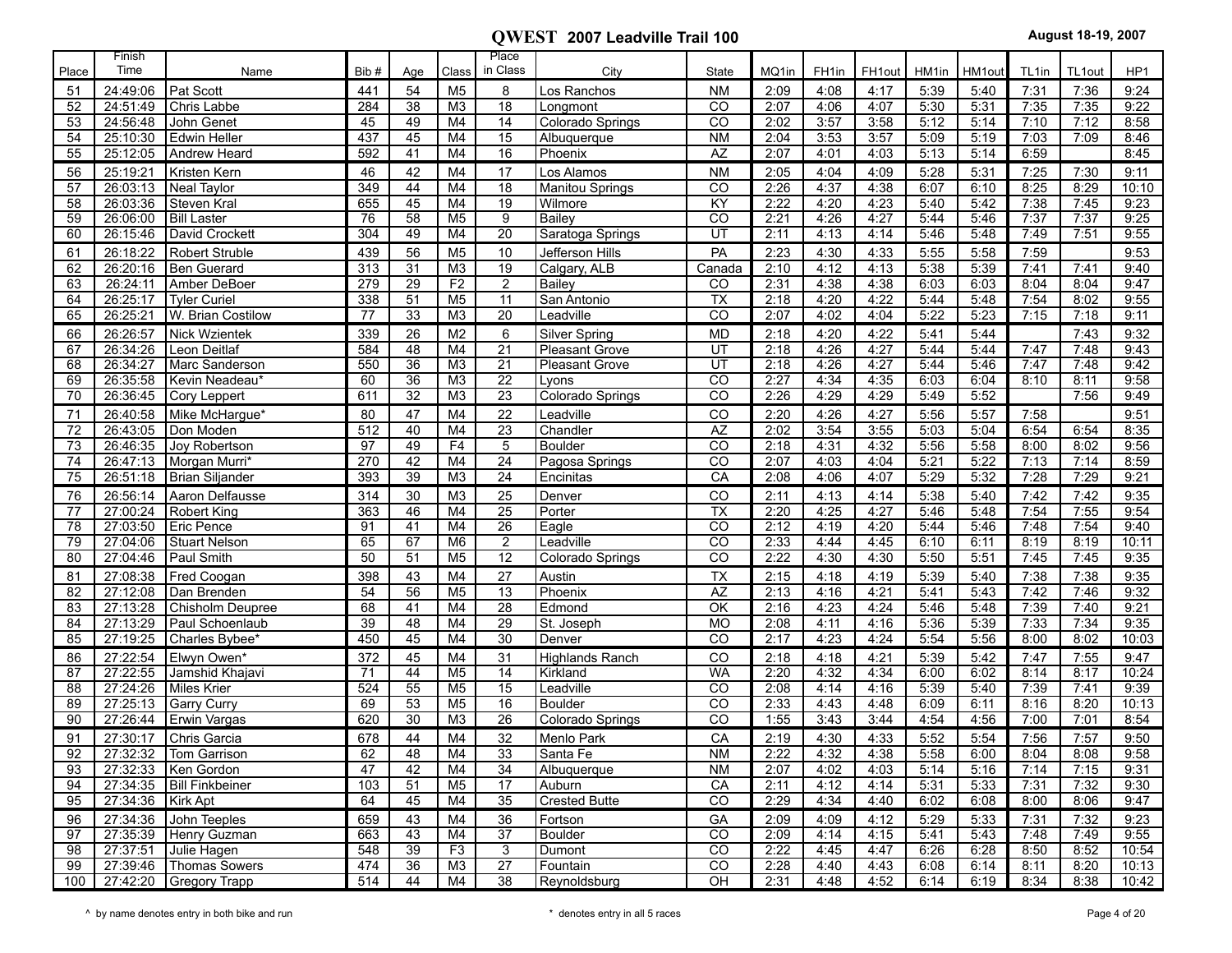| Place    | Finish<br>Time       | Name                                    | Bib#       | Age             | Class                            | Place<br>in Class    | City                       | State                 | Win in         | Win out        | HP <sub>2</sub> | TL2in          | TL2out         | HM2in          | HM2out         | FH <sub>2in</sub> |
|----------|----------------------|-----------------------------------------|------------|-----------------|----------------------------------|----------------------|----------------------------|-----------------------|----------------|----------------|-----------------|----------------|----------------|----------------|----------------|-------------------|
| 51       | 24:49:06             | Pat Scott                               | 441        | 54              | M5                               | 8                    | Los Ranchos                | ÑÑ                    | 10:56          | 11:05          | 12:58           | 14:09          | 14:16          | 16:36          | 16:40          | 18:12             |
| 52       | 24:51:49             | Chris Labbe                             | 284        | 38              | M <sub>3</sub>                   | 18                   | Longmont                   | CO                    | 10:59          | 11:00          | 13:21           | 14:47          | 14:47          | 17:37          | 17:40          | 19:15             |
| 53       | 24:56:48             | John Genet                              | 45         | 49              | M4                               | 14                   | Colorado Springs           | $\overline{co}$       | 10:29          | 10:33          | 12:29           | 14:01          | 14:02          | 16:25          | 16:29          | 18:00             |
| 54       | 25:10:30             | <b>Edwin Heller</b>                     | 437        | 45              | M <sub>4</sub>                   | 15                   | Albuquerque                | <b>NM</b>             | 10:15          | 10:26          | 12:26           | 13:44          | 13:57          | 16:15          | 16:29          | 18:02             |
| 55       | 25:12:05             | <b>Andrew Heard</b>                     | 592        | 41              | M4                               | 16                   | Phoenix                    | <b>AZ</b>             | 10:17          | 10:30          | 12:26           | 13:44          | 13:46          | 16:26          | 16:32          | 18:11             |
| 56       | 25:19:21             | Kristen Kern                            | 46         | 42              | M <sub>4</sub>                   | 17                   | Los Alamos                 | <b>NM</b>             | 10:36          | 10:46          | 12:42           | 13:54          | 14:05          | 16:35          | 16:57          | 18:28             |
| 57       | 26:03:13             | Neal Taylor                             | 349        | 44              | M <sub>4</sub>                   | 18                   | Manitou Springs            | CO                    | 11:36          | 11:39          | 13:23           | 14:26          | 14:29          | 16:55          | 17:00          | 18:28             |
| 58       | 26:03:36             | Steven Kral                             | 655        | 45              | M4                               | 19                   | Wilmore                    | KY                    | 10:57          | 11:03          | 13:00           | 14:19          | 14:27          | 17:01          | 17:04          | 18:46             |
| 59       | 26:06:00             | <b>Bill Laster</b>                      | 76         | $\overline{58}$ | M <sub>5</sub>                   | 9                    | Bailey                     | CO                    | 10:58          | 10:59          | 13:08           | 14:27          | 14:28          | 17:00          | 17:01          | 18:34             |
| 60       | 26:15:46             | David Crockett                          | 304        | 49              | M4                               | 20                   | Saratoga Springs           | UT                    | 11:39          | 11:52          | 13:55           | 15:12          | 15:14          | 17:47          | 17:50          | 19:27             |
| 61       | 26:18:22             | <b>Robert Struble</b>                   | 439        | 56              | M <sub>5</sub>                   | 10                   | Jefferson Hills            | PA                    | 11:33          | 11:42          | 13:39           | 15:04          | 15:19          | 17:57          | 18:08          | 19:46             |
| 62       | 26:20:16             | Ben Guerard                             | 313        | 31              | M <sub>3</sub>                   | 19                   | Calgary, ALB               | Canada                | 11:22          | 11:30          | 13:41           | 15:21          | 15:23          | 18:12          | 18:18          | 19:59             |
| 63       | 26:24:11             | Amber DeBoer                            | 279        | $\overline{29}$ | F <sub>2</sub>                   | 2                    | Bailey                     | CO                    | 11:18          | 11:19          | 13:35           | 15:06          | 15:07          | 17:50          | 17:51          | 19:28             |
| 64       | 26:25:17             | Tyler Curiel                            | 338        | 51              | M <sub>5</sub>                   | 11                   | San Antonio                | $\overline{TX}$       | 11:29          | 11:33          | 13:27           | 14:46          | 14:55          | 17:36          | 17:42          | 19:27             |
| 65       | 26:25:21             | W. Brian Costilow                       | 77         | 33              | M <sub>3</sub>                   | 20                   | Leadville                  | CO                    | 10:46          | 10:55          | 12:59           | 14:08          | 14:13          | 17:10          | 17:49          | 19:18             |
| 66       | 26:26:57             | <b>Nick Wzientek</b>                    | 339        | 26              | M <sub>2</sub>                   | 6                    | <b>Silver Spring</b>       | <b>MD</b>             | 11:01          | 11:04          | 13:16           | 14:39          | 14:41          | 17:24          | 17:31          | 19:05             |
| 67       | 26:34:26             | Leon Deitlaf                            | 584        | 48              | M <sub>4</sub>                   | 21                   | Pleasant Grove             | UT                    | 11:24          | 11:33          | 13:43           | 15:14          | 15:14          | 17:56          | 18:00          | 19:41             |
| 68       | 26:34:27<br>26:35:58 | Marc Sanderson                          | 550        | 36              | M <sub>3</sub>                   | 21                   | <b>Pleasant Grove</b>      | UT                    | 11:24          | 11:33          | 13:43           | 15:14          | 15:14          | 17:56          | 18:02          | 19:41             |
| 69<br>70 | 26:36:45             | Kevin Neadeau*                          | 60<br>611  | 36<br>32        | M <sub>3</sub><br>M <sub>3</sub> | 22<br>23             | Lyons<br>Colorado Springs  | CO<br>CO              | 11:34<br>11:26 | 11:36<br>11:28 | 13:35<br>13:29  | 14:56<br>14:45 | 14:56          | 17:29<br>17:34 | 17:31<br>17:39 | 19:11<br>19:20    |
|          |                      | Cory Leppert                            |            |                 |                                  |                      |                            |                       |                |                |                 |                | 14:45          |                |                |                   |
| 71       | 26:40:58             | Mike McHargue*                          | 80         | 47              | M <sub>4</sub>                   | 22                   | Leadville                  | CO                    | 11:29          | 11:40          | 13:38           | 15:10          | 15:10          | 17:43          | 17:49          | 19:26             |
| 72<br>73 | 26:43:05<br>26:46:35 | Don Moden<br>Joy Robertson              | 512<br>97  | 40<br>49        | M <sub>4</sub><br>F <sub>4</sub> | 23<br>5              | Chandler<br><b>Boulder</b> | $\overline{AZ}$<br>CO | 10:07<br>11:39 | 10:20<br>11:44 | 12:19<br>13:41  | 13:43<br>15:26 | 13:43<br>15:27 | 15:57<br>18:02 | 16:01<br>18:07 | 17:47<br>19:39    |
| 74       | 26:47:13             | Morgan Murri*                           | 270        | 42              | M4                               | 24                   | Pagosa Springs             | CO                    | 10:35          | 10:40          | 12:39           | 14:06          | 14:09          | 16:53          | 16:57          | 19:01             |
| 75       | 26:51:18             | Brian Siljander                         | 393        | 39              | M <sub>3</sub>                   | 24                   | Encinitas                  | CA                    | 10:51          | 11:08          | 13:25           | 14:41          | 14:42          | 17:22          | 17:27          | 19:03             |
| 76       | 26:56:14             | Aaron Delfausse                         | 314        | 30              | M <sub>3</sub>                   | 25                   | Denver                     | CO                    | 11:16          | 11:17          | 13:38           | 15:07          | 15:07          | 17:47          | 17:50          | 19:45             |
| 77       | 27:00:24             | Robert King                             | 363        | 46              | M <sub>4</sub>                   | 25                   | Porter                     | <b>TX</b>             | 11:30          | 11:37          | 13:57           | 15:19          | 15:21          | 18:13          | 18:18          | 19:56             |
| 78       | 27:03:50             | Eric Pence                              | 91         | 41              | M <sub>4</sub>                   | 26                   | Eagle                      | CO                    | 11:20          | 11:26          | 13:29           | 14:53          | 14:56          | 17:44          | 17:46          | 19:37             |
| 79       | 27:04:06             | <b>Stuart Nelson</b>                    | 65         | 67              | M <sub>6</sub>                   | 2                    | Leadville                  | CO                    | 11:55          | 12:00          | 14:09           | 15:38          | 15:39          | 18:27          | 18:33          | 20:17             |
| 80       | 27:04:46             | Paul Smith                              | 50         | 51              | M <sub>5</sub>                   | 12                   | Colorado Springs           | CO                    | 11:05          | 11:14          | 13:13           | 14:35          | 14:35          | 17:15          | 17:20          | 19:23             |
| 81       | 27:08:38             | Fred Coogan                             | 398        | 43              | M <sub>4</sub>                   | 27                   | Austin                     | <b>TX</b>             | 11:15          | 11:16          | 13:22           | 14:53          | 14:53          | 17:57          | 17:57          | 19:55             |
| 82       | 27:12:08             | Dan Brenden                             | 54         | 56              | M <sub>5</sub>                   | 13                   | Phoenix                    | <b>AZ</b>             | 11:13          | 11:17          | 13:25           | 14:51          | 15:06          | 17:50          | 17:53          | 19:35             |
| 83       | 27:13:28             | Chisholm Deupree                        | 68         | 41              | M4                               | 28                   | Edmond                     | OK                    | 10:54          | 10:58          | 13:01           | 14:25          | 14:28          | 17:10          | 17:15          | 19:15             |
| 84       | 27:13:29             | Paul Schoenlaub                         | 39         | 48              | M <sub>4</sub>                   | 29                   | St. Joseph                 | <b>MO</b>             | 11:17          | 11:29          | 13:54           | 16:02          | 16:03          | 18:31          | 18:35          | 20:09             |
| 85       | 27:19:25             | Charles Bybee*                          | 450        | 45              | M4                               | 30                   | Denver                     | CO                    | 11:45          | 11:47          | 14:07           | 15:47          | 15:47          | 18:57          | 19:05          | 20:52             |
| 86       | 27:22:54             | Elwyn Owen*                             | 372        | 45              | M <sub>4</sub>                   | 31                   | <b>Highlands Ranch</b>     | CO                    | 11:31          |                | 14:03           | 15:23          | 15:33          | 18:25          | 18:40          |                   |
| 87       | 27:22:55             | Jamshid Khajavi                         | 71         | 44              | M <sub>5</sub>                   | 14                   | Kirkland                   | <b>WA</b>             | 12:10          | 12:11          | 14:21           | 15:50          | 15:52          | 18:43          | 18:49          | 20:38             |
| 88       | 27:24:26             | l Miles Krier                           | 524        | 55              | M <sub>5</sub>                   | 15                   | Leadville                  | CO                    | 11:15          | 11:17          | 13:26           | 14:35          | 14:43          | 17:33          | 17:38          | 19:16             |
| 89       | 27:25:13             | Garry Curry                             | 69         | $\overline{53}$ | M <sub>5</sub>                   | 16                   | <b>Boulder</b>             | CO                    | 11:54          | 11:57          | 14:14           | 15:37          | 15:46          | 18:35          | 18:42          | 20:25             |
| 90       | 27:26:44             | Erwin Vargas                            | 620        | 30              | M <sub>3</sub>                   | 26                   | Colorado Springs           | CO                    | 10:31          | 10:40          | 12:50           | 14:20          | 14:23          | 17:19          | 17:23          | 19:15             |
| 91       | 27:30:17             | Chris Garcia                            | 678        | 44              | M4                               | 32                   | <b>Menlo Park</b>          | CA                    | 11:26          | 11:30          | 13:48           | 15:14          | 15:20          | 18:22          | 18:47          | 20:22             |
| 92       |                      | 27:32:32   Tom Garrison                 | 62         | 48              | M4                               | 33                   | Santa Fe                   | <b>NM</b>             | 11:40          | 11:53          | 13:56           | 15:15          | 15:27          | 18:03          | 18:36          | 20:21             |
| 93       | 27:32:33             | Ken Gordon                              | 47         | 42              | M4                               | 34                   | Albuquerque                | <b>NM</b>             | 11:40          | 12:10          | 14:14           | 15:31          | 15:37          | 18:29          | 18:42          | 20:25             |
| 94       | 27:34:35             | <b>Bill Finkbeiner</b>                  | 103        | 51              | M <sub>5</sub>                   | 17                   | Auburn                     | CA                    | 11:12          | 11:20          | 13:31           | 14:58          | 15:10          | 18:03          | 18:23          | 20:05             |
| 95       | 27:34:36             | Kirk Apt                                | 64         | 45              | M4                               | 35                   | <b>Crested Butte</b>       | $\overline{c}$        | 11:27          | 11:36          | 13:29           | 14:53          | 15:08          | 17:53          | 18:10          | 19:49             |
| 96       | 27:34:36             | John Teeples                            | 659        | 43              | M4                               | 36                   | Fortson                    | GA                    | 11:03          | 11:09          | 13:30           | 14:58          | 15:10          | 18:03          | 18:23          | 20:05             |
| 97       | 27:35:39             | Henry Guzman                            | 663        | 43              | M4                               | 37                   | <b>Boulder</b>             | CO                    | 11:34          |                | 14:19           | 15:56          | 15:56          | 18:57          | 19:09          | 20:52             |
| 98<br>99 | 27:37:51             | Julie Hagen<br>27:39:46   Thomas Sowers | 548<br>474 | 39<br>36        | F <sub>3</sub><br>ΜЗ             | 3<br>$\overline{27}$ | Dumont<br>Fountain         | CO<br>$\overline{c}$  | 11:57          | 12:36<br>12:05 | 14:38<br>13:54  | 15:58<br>15:12 | 16:07<br>15:17 | 18:54<br>17:46 | 18:57<br>17:52 | 20:37<br>19:46    |
| 100      |                      | 27:42:20 Gregory Trapp                  | 514        | 44              | M4                               | 38                   | Reynoldsburg               | OH                    | 12:27          | 12:34          | 14:50           | 16:10          | 16:21          | 19:14          | 19:21          | 21:02             |
|          |                      |                                         |            |                 |                                  |                      |                            |                       |                |                |                 |                |                |                |                |                   |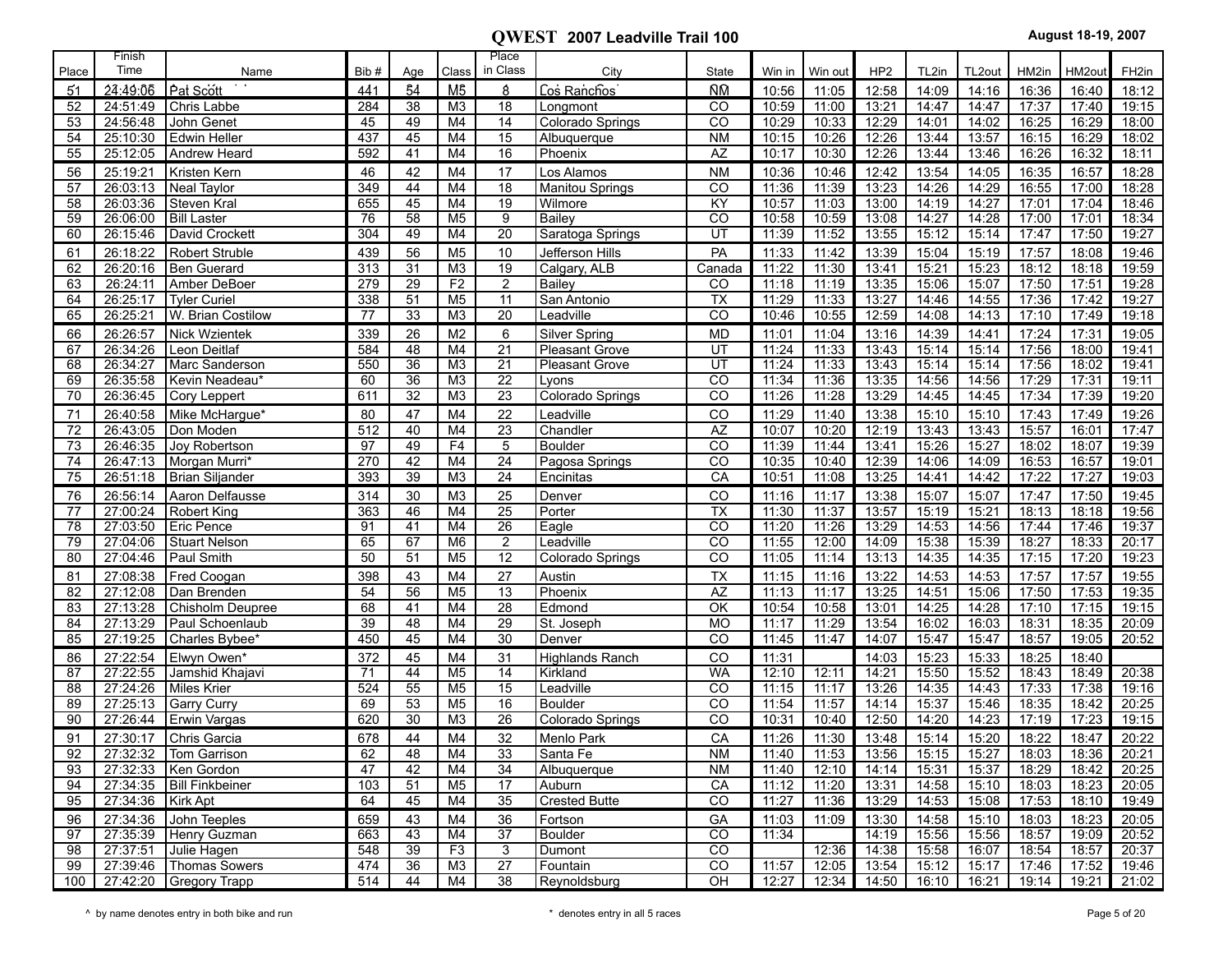|                 | Finish               |                        |      |                 |                | Place                   |                         |                          |                    |                   |                |
|-----------------|----------------------|------------------------|------|-----------------|----------------|-------------------------|-------------------------|--------------------------|--------------------|-------------------|----------------|
| Place           | Time                 | Name                   | Bib# | Age             | Class          | in Class                | City                    | State                    | FH <sub>2out</sub> | MQ2in             | MQ2out         |
| 51              | 24:49:06             | Pat Scott              | 441  | 54              | M5             | 8                       | Los Ranchos             | ÑÑ                       | 18:19              | 21:09             | 21:19          |
| 52              | 24:51:49             | Chris Labbe            | 284  | 38              | M <sub>3</sub> | 18                      | Longmont                | CO                       | 19:16              | 21:51             | 21:52          |
| 53              | 24:56:48             | John Genet             | 45   | 49              | M <sub>4</sub> | 14                      | Colorado Springs        | $\overline{co}$          | 18:08              | 21:07             | 21:14          |
| 54              | 25:10:30             | Edwin Heller           | 437  | 45              | M <sub>4</sub> | 15                      | Albuquerque             | <b>NM</b>                | 18:27              | 21:33             | 21:43          |
| $\overline{55}$ | 25:12:05             | Andrew Heard           | 592  | 41              | M4             | 16                      | Phoenix                 | <b>AZ</b>                |                    | $\frac{1}{21:45}$ | 21:55          |
| 56              | 25:19:21             | Kristen Kern           | 46   | 42              | M4             | 17                      | Los Alamos              | <b>NM</b>                | 18:36              | 21:43             | 21:59          |
| 57              | 26:03:13             | Neal Taylor            | 349  | 44              | M4             | 18                      | <b>Manitou Springs</b>  | CO                       | 18:29              | 21:41             | 21:42          |
| $\overline{58}$ | 26:03:36             | Steven Kral            | 655  | 45              | M4             | 19                      | Wilmore                 | KY                       | 18:48              | 22:05             | 22:24          |
| 59              | 26:06:00             | <b>Bill Laster</b>     | 76   | $\overline{58}$ | M <sub>5</sub> | 9                       | <b>Bailey</b>           | CO                       | 18:57              | 21:59             | 22:23          |
| 60              | 26:15:46             | David Crockett         | 304  | 49              | M4             | $\overline{20}$         | Saratoga Springs        | $\overline{UT}$          | 19:34              | 22:36             | 22:50          |
| 61              | 26:18:22             | Robert Struble         | 439  | 56              | M <sub>5</sub> | 10                      | Jefferson Hills         | PA                       | 19:51              | 22:54             | 23:00          |
| 62              | 26:20:16             | <b>Ben Guerard</b>     | 313  | 31              | M <sub>3</sub> | 19                      | Calgary, ALB            | Canada                   | 20:01              | 22:58             | 23:04          |
| 63              | 26:24:11             | Amber DeBoer           | 279  | $\overline{29}$ | F <sub>2</sub> | $\overline{\mathbf{c}}$ | Bailey                  | CO                       | 19:32              | 22:29             | 22:36          |
| 64              | 26:25:17             | <b>Tyler Curiel</b>    | 338  | 51              | M <sub>5</sub> | $\overline{11}$         | San Antonio             | $\overline{\mathsf{TX}}$ | 19:35              | 22:52             | 22:56          |
| 65              | 26:25:21             | W. Brian Costilow      | 77   | 33              | M <sub>3</sub> | $\overline{20}$         | Leadville               | $\overline{c}$           | 19:40              | 22:44             | 22:57          |
| 66              | 26:26:57             | Nick Wzientek          | 339  | 26              | M <sub>2</sub> | 6                       | <b>Silver Spring</b>    | <b>MD</b>                | 19:07              | 22:21             | 22:26          |
| 67              | 26:34:26             | Leon Deitlaf           | 584  | 48              | M4             | 21                      | <b>Pleasant Grove</b>   | UT                       | 19:44              | 22:51             | 22:53          |
| 68              | 26:34:27             | Marc Sanderson         | 550  | 36              | M <sub>3</sub> | $\overline{21}$         | Pleasant Grove          | UT                       | 19:44              | 22:46             | 22:53          |
| 69              | 26:35:58             | Kevin Neadeau*         | 60   | 36              | M <sub>3</sub> | 22                      | Lyons                   | $\overline{co}$          | 19:13              | 22:42             | 22:44          |
| 70              | 26:36:45             | <b>Cory Leppert</b>    | 611  | $\overline{32}$ | M <sub>3</sub> | 23                      | Colorado Springs        | $\overline{CO}$          | 19:23              | 22:40             | 22:45          |
| 71              | 26:40:58             | Mike McHargue*         | 80   | 47              | M4             | 22                      | Leadville               | CO                       | 19:35              | 22:56             | 23:01          |
| $\overline{72}$ | 26:43:05             | Don Moden              | 512  | 40              | M4             | $\overline{23}$         | Chandler                | <b>AZ</b>                | 17:51              | 21:37             | 21:40          |
| 73              | 26:46:35             | <b>Joy Robertson</b>   | 97   | 49              | F4             | 5                       | Boulder                 | $\overline{co}$          | 19:40              | 23:01             | 23:08          |
| $\overline{74}$ | 26:47:13             | Morgan Murri*          | 270  | 42              | M4             | 24                      | Pagosa Springs          | CO                       | 19:02              | 23:03             | 23:23          |
| $\overline{75}$ | 26:51:18             | <b>Brian Siljander</b> | 393  | 39              | M <sub>3</sub> | $\overline{24}$         | Encinitas               | CA                       | 19:14              | 22:38             | 22:47          |
| 76              | 26:56:14             | Aaron Delfausse        | 314  | 30              | M <sub>3</sub> | 25                      | Denver                  | CO                       | 19:47              | 23:03             | 23:03          |
| 77              | 27:00:24             | <b>Robert King</b>     | 363  | 46              | M4             | 25                      | Porter                  | $\overline{\mathsf{TX}}$ | 20:00              | 23:11             | 23:16          |
| 78              | 27:03:50             | <b>Eric Pence</b>      | 91   | 41              | M4             | $\overline{26}$         | Eagle                   | CO                       | 19:51              | 23:12             | 23:23          |
| 79              | 27:04:06             | <b>Stuart Nelson</b>   | 65   | 67              | M <sub>6</sub> | $\overline{2}$          | Leadville               | $\overline{co}$          | 20:22              | 23:34             | 23:35          |
| 80              | 27:04:46             | Paul Smith             | 50   | 51              | M <sub>5</sub> | 12                      | Colorado Springs        | $\overline{c}$           | 19:38              | 23:12             | 23:23          |
| 81              | 27:08:38             | Fred Coogan            | 398  | 43              | M <sub>4</sub> | 27                      | Austin                  | <b>TX</b>                | 20:06              | 23:01             | 23:02          |
| $\overline{82}$ | 27:12:08             | Dan Brenden            | 54   | 56              | M <sub>5</sub> | 13                      | Phoenix                 | <b>AZ</b>                | 19:49              | 23:14             | 23:25          |
| 83              | 27:13:28             | Chisholm Deupree       | 68   | 41              | M4             | 28                      | Edmond                  | $\overline{OK}$          | 19:54              | 23:08             | 23:22          |
| 84              | 27:13:29             | Paul Schoenlaub        | 39   | 48              | M4             | 29                      | St. Joseph              | <b>MO</b>                | 20:21              | 23:23             | 23:28          |
| 85              | 27:19:25             | Charles Bybee*         | 450  | 45              | M4             | $\overline{30}$         | Denver                  | $\overline{CO}$          | 20:56              | 24:15             | 24:21          |
| 86              | 27:22:54             | Elwyn Owen*            | 372  | 45              | M4             | 31                      | <b>Highlands Ranch</b>  | CO                       |                    | 23:52             | 24:04          |
| 87              | 27:22:55             | Jamshid Khajavi        | 71   | 44              | M <sub>5</sub> | 14                      | Kirkland                | <b>WA</b>                | 20:41              | 24:14             | 24:18          |
| 88              | 27:24:26             | <b>Miles Krier</b>     | 524  | 55              | M <sub>5</sub> | 15                      | Leadville               | $\overline{co}$          | 19:19              | 23:06             | 23:11          |
| 89              | 27:25:13             | <b>Garry Curry</b>     | 69   | $\overline{53}$ | M <sub>5</sub> | 16                      | <b>Boulder</b>          | CO                       | 20:33              | 23:55             | 23:58          |
| 90              | 27:26:44             | Erwin Vargas           | 620  | $\overline{30}$ | M <sub>3</sub> | $\overline{26}$         | <b>Colorado Springs</b> | $\overline{co}$          | 19:24              | 22:45             | 22:49          |
| 91              | 27:30:17             | Chris Garcia           | 678  | 44              | M4             | 32                      | Menlo Park              | CA                       | 20:26              | 24:03             | 24:15          |
| 92              | 27:32:32             | Tom Garrison           | 62   | 48              | M4             | 33                      | Santa Fe                | ΝM                       | 20:45              | 23:53             | 24:10          |
| 93              | 27:32:33             | Ken Gordon             | 47   | 42              | M4             | 34                      | Albuaueraue             | <b>NM</b>                | 20:27              | 23:50             | 24:00          |
| 94              | 27:34:35             | <b>Bill Finkbeiner</b> | 103  | 51              | M <sub>5</sub> | 17                      | Auburn                  | CA                       | 20:19              | 23:41             | 23:56          |
| 95              | 27:34:36             | Kirk Apt               | 64   | 45              | M4             | 35                      | <b>Crested Butte</b>    | $\overline{c}$           | 20:18              | 23:31             | 23:54          |
| 96              | 27:34:36             | John Teeples           | 659  | 43              | M4             | 36                      | Fortson                 | GA                       | 20:19              | 23:41             | 23:56          |
| 97              | 27:35:39             | Henry Guzman           | 663  | 43              | M4             | 37                      | <b>Boulder</b>          | CO                       |                    | 24:26             | 24:31          |
| 98              | 27:37:51             | Julie Hagen            | 548  | 39              | F <sub>3</sub> | 3                       | Dumont                  | CO                       | 20:40              | 23:56             | 24:02          |
| 99<br>100       | 27:39:46<br>27:42:20 | Thomas Sowers          | 474  | 36              | M3             | 27                      | Fountain                | $\overline{c}$           | 20:05              | 23:34             | 23:45<br>24:19 |
|                 |                      | <b>Gregory Trapp</b>   | 514  | 44              | M4             | 38                      | Reynoldsburg            | OH                       | 21:07              | 24:13             |                |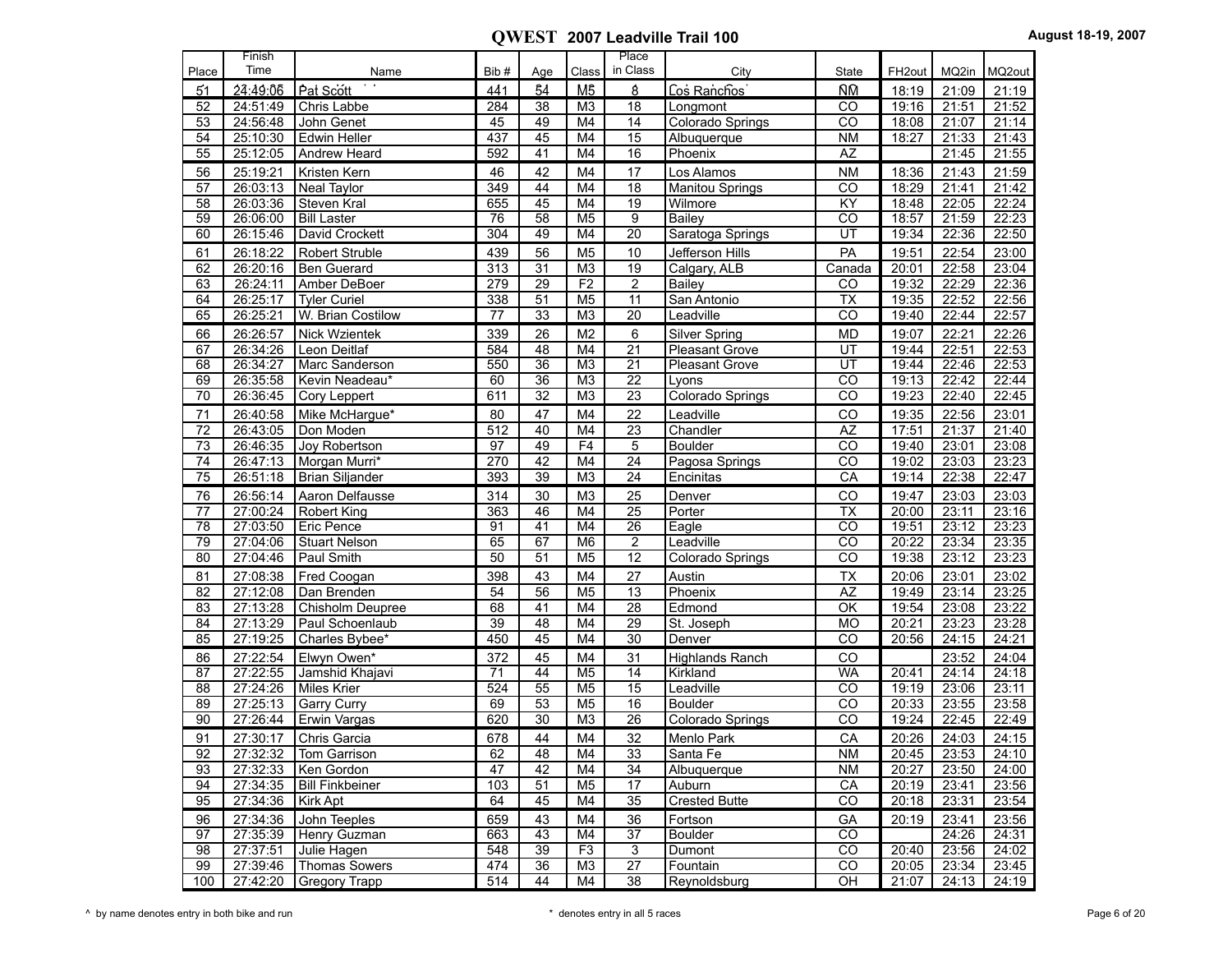| Place            | Finish<br>Time          | Name                               | Bib#       | Age                   | Class                | Place<br>in Class     | City                         | State                 | MQ1in        | FH1in        | FH1out       | HM1in        | HM1out       | TL <sub>1in</sub> | TL1out       | HP1            |
|------------------|-------------------------|------------------------------------|------------|-----------------------|----------------------|-----------------------|------------------------------|-----------------------|--------------|--------------|--------------|--------------|--------------|-------------------|--------------|----------------|
| 101              | 27:43:48                | Donald Appleman                    | 645        | 36                    | M <sub>3</sub>       | 28                    | Bailey                       | CO                    | 2:23         | 4:28         | 4:35         | 6:05         | 6:18         | 8:23              | 8:25         | 10:20          |
| 102              | 27:44:07                | Nick Collins                       | 571        | 44                    | M4                   | 39                    | Tualatin                     | <b>OR</b>             | 2:26         | 4:30         | 4:35         | 5:54         | 5:58         | 7:59              | 8:02         | 9:47           |
| 103              | 27:45:20                | William Glojek                     | 532        | 21                    | M <sub>2</sub>       | $\overline{7}$        | U.S. Air Force Acad          | CO                    | 2:23         | 4:26         | 4:28         | 5:50         | 6:34         | 7:52              | 7:54         | 9:42           |
| 104              | 27:54:39                | Kevin Townsend                     | 596        | 34                    | M <sub>3</sub>       | 29                    | Lebanon                      | VA                    | 2:12         | 4:09         | 4:11         | 5:27         | 5:29         | 7:23              | 7:24         | 9:11           |
| 105              | 27:55:28                | <b>Bill Geist</b>                  | 89         | $\overline{36}$       | M <sub>3</sub>       | $\overline{30}$       | Los Alamos                   | <b>NM</b>             | 2:09         | 4:11         | 4:16         | 5:37         | 5:42         | 7:51              | 8:01         | 9:52           |
| 106              | 27:55:28                | Jason Halladay                     | 448        | 33                    | M <sub>3</sub>       | 31                    | Los Alamos                   | <b>NM</b>             | 2:02         | 3:53         | 3:59         | 5:10         | 5:15         | 7:07              | 7:14         | 8:45           |
| 107              | 27:57:15                | Jill Miller                        | 610        | $\overline{38}$       | F <sub>3</sub>       | $\overline{4}$        | Winston-Salem                | $\overline{NC}$       | 2:22         | 4:40         | 4:41         | 6:08         | 6:10         | 8:19              | 8:19         | 10:16          |
| 108              | 27:59:24                | James Salasovich                   | 451        | 31                    | M <sub>3</sub>       | 32                    | <b>Boulder</b>               | CO                    | 2:20         | 4:27         | 4:31         | 5:46         | 5:51         | 8:02              |              | 10:03          |
| 109              | 27:59:29                | Jeff Staron                        | 278        | $\overline{38}$       | M <sub>3</sub>       | 33                    | <b>Boulder</b>               | CO                    | 2:04         | 3:55         | 3:56         | 5:04         | 5:05         | 7:18              | 7:19         |                |
| 110              | 27:59:32                | John Miller                        | 419        | $\overline{38}$       | M <sub>3</sub>       | $\overline{34}$       | Zuni                         | <b>NM</b>             | 2:08         | 4:13         | 4:18         | 5:50         | 5:54         | 8:06              | 8:13         | 9:58           |
| 111              | 28:00:52                | Lori Lebel                         | 533        | 34                    | F <sub>3</sub>       | 5                     | Danvers                      | <b>MA</b>             | 2:30         | 4:45         | 4:46         | 6:16         | 6:17         | 8:25              | 8:26         | 10:32          |
| 112              | 28:02:13                | Thomas Bauer                       | 235        | 56                    | M <sub>5</sub>       | 18                    | <b>Moreland Hills</b>        | OH                    | 2:24         | 4:34         | 4:36         | 6:00         | 6:02         | 8:08              | 8:10         | 10:15          |
| 113              | 28:04:08                | Philip Wiley                       | 488        | 45                    | M4                   | 40                    | Durango                      | CO                    | 2:26         | 4:31         | 4:33         | 5:59         | 6:02         | 8:06              | 8:09         | 10:04          |
| 114              | 28:06:15                | Julie Arter                        | 78         | 46                    | F <sub>4</sub>       | 6                     | Tucson                       | $\overline{AZ}$       | 2:08         | 4:12         | 4:13         | 5:33         | 5:35         | 7:39              | 7:40         | 9:40           |
| 115              | 28:08:58                | Daniel Benhammou                   | 173        | 26                    | M <sub>2</sub>       | 8                     | Longmont                     | CO                    | 2:35         | 4:40         | 4:42         | 6:05         | 6:07         | 8:14              | 8:20         | 10:13          |
| 116              | 28:11:59                | Hans-Dieter Weisshaar              | 83         | 67                    | M <sub>6</sub>       | $\sqrt{3}$            | Landwehrhagen                | Germany               | 2:39         | 4:55         | 4:58         | 6:32         | 6:34         | 8:45              | 8:47         | 10:59          |
| 117              | 28:12:25                | Joe Ross                           | 250        | $\overline{38}$       | M <sub>3</sub>       | $\overline{35}$       | Austin                       | <b>TX</b>             | 2:20         | 4:35         | 4:35         | 6:06         | 6:09         | 8:25              |              | 10:32          |
| 118              | 28:14:33                | Eric Lederer                       | 195        | 26                    | M <sub>2</sub>       | 9                     | Tucson                       | $\overline{AZ}$       | 2:30         | 4:47         | 4:48         | 6:13         | 6:16         | 8:25              | 8:30         | 10:20          |
| 119              | 28:15:32                | l Donn Zea                         | 353        | 49                    | M4                   | 41                    | <b>Grass Valley</b>          | CA                    | 2:27         | 4:47         | 4:50         | 6:19         | 6:22         | 8:35              | 8:39         | 10:43          |
| 120              | 28:15:53                | Wade Jarvis                        | 452        | 45                    | M4                   | 42                    | Canmore, AB                  | Canada                | 2:46         | 5:12         | 5:13         | 6:49         | 6:50         | 9:03              | 9:03         | 11:03          |
| 121              | 28:16:35                | Jo Ann Beine                       | 619        | 51                    | F <sub>5</sub>       | $\overline{1}$        | Centennial                   | CO                    | 2:21         | 4:41         | 4:41         | 6:10         | 6:10         | 8:23              | 8:23         | 10:40          |
| 122              | 28:17:28                | Russell Kline                      | 248        | 43                    | M4                   | 43                    | Laveen                       | $\overline{AZ}$       | 2:19         | 4:32         | 4:33         | 5:56         | 5:59         | 7:59              | 8:00         | 10:06          |
| 123              | 28:18:18                | Ryan Burch                         | 403        | 27                    | M <sub>2</sub>       | 10                    | <b>Fort Collins</b>          | CO                    | 2:14         | 4:04         | 4:08         | 5:17         | 5:19         | 7:08              | 7:12         | 8:52           |
| 124              | 28:20:15                | Joshua Weissman                    | 113        | $\overline{36}$       | M <sub>3</sub>       | $\overline{36}$       | <b>Fort Collins</b>          | CO                    | 2:35         | 4:43         | 4.44         | 6:13         | 6:15         | 8:16              | 8:17         | 10:13          |
| 125              | 28:21:49                | Daniel Piper                       | 410        | 50                    | M <sub>5</sub>       | $\overline{19}$       | Roseville                    | CA                    |              | 4:32         | 4:34         | 6:00         | 6:02         | 7:59              | 8:00         | 9:53           |
| 126              | 28:22:30                | Art Long                           | 694        | 38                    | M <sub>3</sub>       | 37                    | Florence                     | CO                    | 2:05         | 3:58         | 4:00         | 5:19         | 5:21         | 7:19              | 7:27         | 9:24           |
| 127              | 28:23:09                | <b>Brian Manley</b>                | 110        | 43                    | M4                   | 44                    | Centennial                   | CO                    | 2:07         | 4:01         | 4:05         | 5:17         | 5:20         | 7:14              | 7:28         | 9:26           |
| 128              | 28:24:49                | Karyn Hoffman                      | 535        | 44                    | F <sub>4</sub>       | $\overline{7}$        | Folsom                       | CA                    | 2:28         | 4:46         | 4:49         | 6:19         | 6:26         | 8:37              | 8:40         | 10:43          |
| 129              | 28:26:00                | Rickie Redland-MacManus            | 697        | 53                    | F <sub>5</sub>       | $\overline{2}$        | Salida                       | $\overline{co}$       | 2:30         | 4:49         | 4:55         | 6:23         | 6:26         | 8:37              | 8:40         | 10:38          |
| 130              | 28:27:29                | Todd Scott <sup>^</sup>            | 378        | 44                    | M4                   | 45                    | Royal Oak                    | MI                    | 2:07         | 4:09         | 4:10         | 5:31         | 5:31         | 7:33              | 7:40         | 9:37           |
| 131              | 28:29:11                | Doug Fisher                        | 665        | 45                    | M4                   | 46                    | Cedar Park                   | <b>TX</b>             | 2:32         | 4:40         | 4:42         | 6:06         | 6:09         | 8:12              | 8:14         | 10:10          |
| $\overline{132}$ | 28:31:30                | Lyle Eaton                         | 329        | 43                    | M4                   | $\overline{47}$       | <b>Fort Collins</b>          | $\overline{co}$       | 2:09         | 4:07         | 4:11         | 5:33         | 5:37         | 7:36              | 7:40         | 9:39           |
| 133              | 28:31:32                | Doug Nash                          | 359        | 53                    | M <sub>5</sub>       | 20                    | Ft. Collins                  | $\overline{co}$       | 2:09         | 4:08         | 4:09         | 5:33         | 5:34         | 7:36              | 7:37         | 9:41           |
| 134              | 28:33:09                | Markus Mueller                     | 184        | 43                    | M4                   | 48                    | Avon                         | CO                    | 2:27         | 4:34         | 4:41         | 6:02         | 6:07         | 8:27              | 8:41         | 10:49          |
| 135              | 28:33:29                | Scott Gordon                       | 58         | 46                    | M4                   | 49                    | Albuquerque                  | <b>NM</b>             |              | 4:31         | 4:32         | 5:56         | 5:58         | 8:08              | 8:09         | 9:59           |
| 136              | 28:34:04                | Vince Gerber                       | 576        | 52                    | M <sub>5</sub>       | 21                    | <b>Estes Park</b>            | CO                    | 2:14         | 4:18         | 4:22         | 5:39         | 5:42         | 7:43              | 7:47         | 10:07          |
| 137              | 28:35:47                | Julie Ann Bergman                  | 687        | 52                    | F <sub>5</sub>       | 3                     | <b>Boulder</b>               | $\overline{co}$       | 2:48         | 5:12         | 5:14         | 6:50         | 6:51         | 9:00              | 9:04         | 11:07          |
| 138              | 28:37:32                | Jon Teisher                        | 634        | $\overline{32}$       | M <sub>3</sub>       | 38                    | <b>Colorado Springs</b>      | CO                    | 2:28         | 4:36         | 4:42         | 6:04         | 6:13         | 8:34              | 8:42         | 10:44          |
| 139<br>140       | 28:38:17<br>28:40:34    | Dave Yeakel, Jr.                   | 293<br>502 | 43<br>42              | M4<br>M4             | 50<br>51              | <b>Falls Church</b>          | VA<br>UT              | 2:17<br>2:30 | 4:25<br>4:46 | 4:28<br>4:49 | 5:51         | 5:53<br>6:26 | 8:02<br>8:37      | 8:09<br>8:41 | 10:10          |
|                  |                         | Cory T. Johnson                    |            |                       |                      |                       | Ogden                        |                       |              |              |              | 6:18         |              |                   |              | 10:49          |
| 141              | 28:41:02                | Benjamin Bruno                     | 237        | 23                    | M <sub>2</sub>       | 11                    | <b>Central City</b>          | CO                    | 2:08         | 4:09         | 4:11         | 5:37         | 5:39         | 7:41              | 7:59         | 9:48           |
| 142              |                         | 28:41:12   Beth Simpson            | 142        | 48                    | F4                   | 8                     | Bayside                      | WI                    | 2:30         | 4:51         | 4:54         | 6:23         | 6:26         | 8:40              |              | 10:53          |
| 143<br>144       | 28:41:12   Larry Hall   | 28:42:02 Jim DeWitt                | 143<br>379 | 53                    | M <sub>5</sub>       | $\overline{22}$<br>23 | Chicago                      | IL<br>NC              | 2:06<br>2:20 | 4:08<br>4:27 | 4:10         | 5:31         | 5:35         | 7:40              | 7:43         | 9:38           |
| 145              |                         | 28:42:02   Paul DeWitt             | 415        | 57<br>39              | M <sub>5</sub><br>M3 | 39                    | Cary<br>Monument             | $\overline{c}$        | 2:20         | 4:27         | 4:28<br>4:28 | 6:05<br>6:05 | 6:08<br>6:06 | 8:19<br>8:19      | 8:20         | 10:20<br>10:20 |
|                  |                         |                                    |            |                       |                      |                       |                              |                       |              |              |              |              |              |                   |              |                |
| 146              | 28:44:07<br>28:47:27    | Gerald Oliver*                     | 449<br>434 | 31<br>$\overline{37}$ | M <sub>3</sub><br>M3 | 40<br>41              | Edwards                      | CO<br>$\overline{CO}$ | 2:31<br>2:29 | 4:38         | 4:41         | 6:18         | 6:23<br>6:10 | 8:45<br>8:12      | 8:53         | 10:55          |
| 147<br>148       |                         | Ryan Martin<br>28:50:39 Rick Gates | 320        | 50                    | M <sub>5</sub>       | 24                    | Centennial<br>Salt Lake City | UT                    | 2:28         | 4:44<br>4:40 | 4:48<br>4:44 | 6:03<br>6:13 | 6:14         | 8:34              | 8:19<br>8:35 | 10:11<br>10:34 |
|                  |                         | 149 28:52:55 Daniel Welch          | 189        | 22                    | M2                   | $\overline{12}$       | <b>USAF Academy</b>          | CO                    | 2:23         | 4:26         | 4:28         | 5:50         | 5:52         | 7:52              | 7:55         | 9:56           |
|                  | 150 28:54:19 Liz Walker |                                    | 98         | 48                    | F4                   | 9                     | Plainville                   | GA                    | 2:18         | 4:37         | 4:38         | 5:59         | 6:00         | 8:05              | 8:05         | 10:20          |
|                  |                         |                                    |            |                       |                      |                       |                              |                       |              |              |              |              |              |                   |              |                |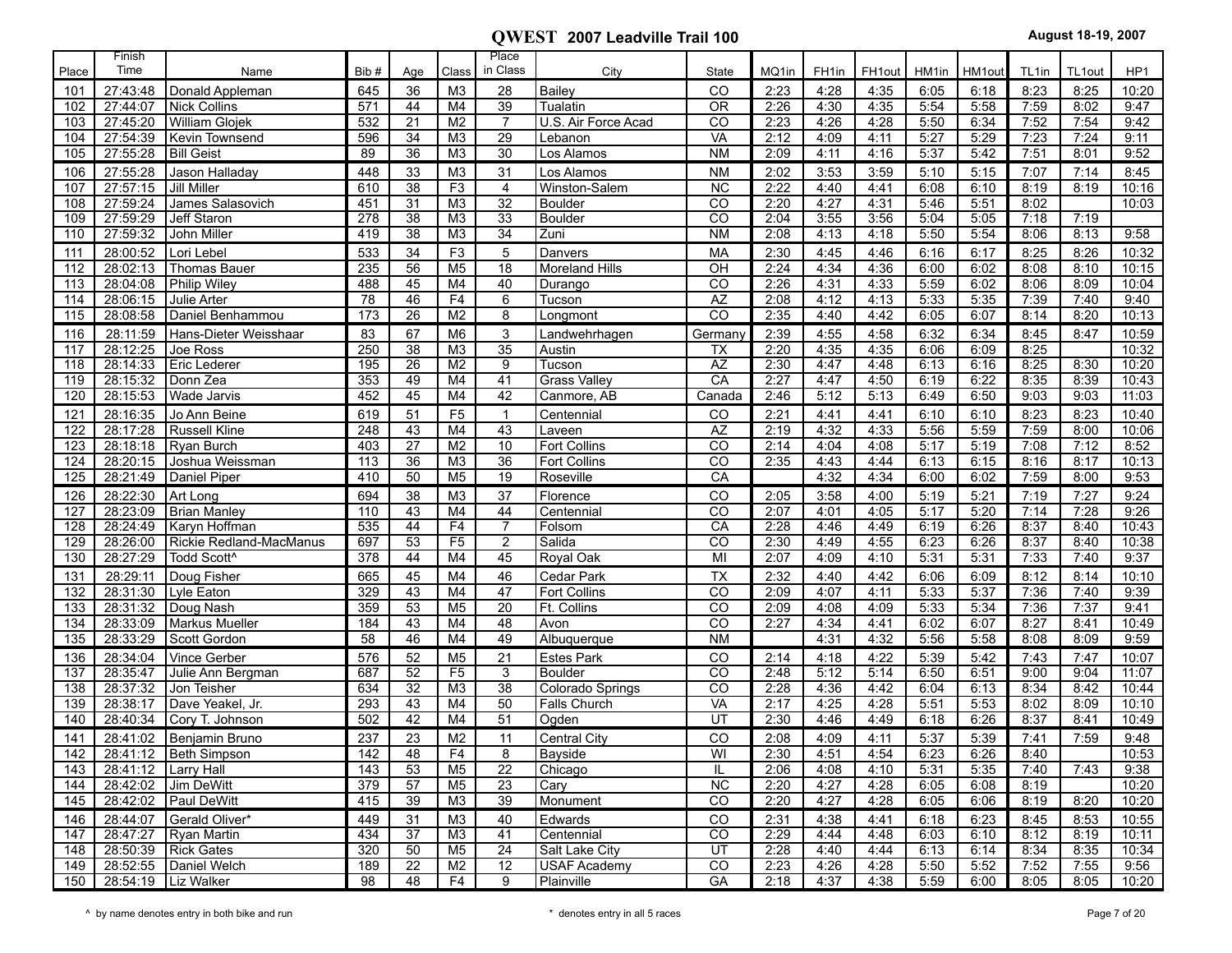| Place      | Finish<br>Time        | Name                               | Bib#       | Age             | Class                            | Place<br>in Class    | City                  | State           | Win in         | Win out        | HP <sub>2</sub> | TL2in          | TL2out         | HM2in          | HM2out            | FH <sub>2in</sub> |
|------------|-----------------------|------------------------------------|------------|-----------------|----------------------------------|----------------------|-----------------------|-----------------|----------------|----------------|-----------------|----------------|----------------|----------------|-------------------|-------------------|
| 101        | 27:43:48              | Donald Appleman                    | 645        | 36              | M <sub>3</sub>                   | 28                   | Bailey                | ČŌ              | 12:02          | 12:19          | 14:17           |                | 15:58          | 18:36          | 18:51             | 20:48             |
| 102        | 27:44:07              | <b>Nick Collins</b>                | 571        | 44              | M4                               | 39                   | Tualatin              | <b>OR</b>       | 11:27          | 11:36          | 13:49           | 15:08          | 15:14          | 17:46          | 17:55             | 19:49             |
| 103        | 27:45:20              | <b>William Glojek</b>              | 532        | 21              | M <sub>2</sub>                   | $\overline{7}$       | U.S. Air Force Acad   | CO              | 11:23          | 11:26          | 13:38           | 14:55          |                | 17:51          | 17:57             | 19:44             |
| 104        | 27:54:39              | <b>Kevin Townsend</b>              | 596        | 34              | M <sub>3</sub>                   | 29                   | Lebanon               | VA              | 10:44          | 10:49          | 13:02           | 14:17          | 14:20          | 16:54          | 17:00             | 19:01             |
| 105        | 27:55:28              | <b>Bill Geist</b>                  | 89         | 36              | M3                               | 30                   | Los Alamos            | <b>NM</b>       | 11:28          | 11:43          | 13:51           | 15:23          | 15:34          | 18:14          | 18:38             | 20:19             |
| 106        | 27:55:28              | Jason Halladay                     | 448        | 33              | M <sub>3</sub>                   | 31                   | Los Alamos            | <b>NM</b>       | 10:12          | 10:22          | 12:14           | 13:36          | 13:44          | 16:07          | 16:24             | 18:05             |
| 107        | 27:57:15              | Jill Miller                        | 610        | 38              | F3                               | $\overline{4}$       | Winston-Salem         | <b>NC</b>       | 12:04          | 12:08          | 14:21           | 16:01          | 16:02          | 18:56          | 18:59             | 20:54             |
| 108        | 27:59:24              | James Salasovich                   | 451        | 31              | M <sub>3</sub>                   | 32                   | <b>Boulder</b>        | CO              | 12:04          | 12:18          | 14:06           | 15:36          | 15:49          | 18:16          | 18:24             | 20:00             |
| 109        | 27:59:29              | Jeff Staron                        | 278        | $\overline{38}$ | M3                               | $\overline{33}$      | <b>Boulder</b>        | CO              | 11:18          | 11:20          | 13:25           | 15:00          | 15:00          | 17:48          | 17:52             | 19:48             |
| 110        | 27:59:32              | John Miller                        | 419        | 38              | M3                               | 34                   | Zuni                  | <b>NM</b>       | 11:37          | 11:41          |                 | 15:12          | 15:26          | 18:15          | 18:21             | 20:20             |
| 111        | 28:00:52              | Lori Lebel                         | 533        | 34              | F <sub>3</sub>                   | 5                    | Danvers               | <b>MA</b>       | 12:20          | 12:23          | 14:36           | 15:56          | 16:00          | 19:02          | 19:09             | 20:47             |
| 112        | 28:02:13              | <b>Thomas Bauer</b>                | 235        | 56              | M <sub>5</sub>                   | 18                   | <b>Moreland Hills</b> | OH              | 11:56          | 12:00          | 14:31           | 15:47          | 15:49          | 18:56          | 19:04             | 20:49             |
| 113        | 28:04:08              | <b>Philip Wiley</b>                | 488        | 45              | M4                               | 40                   | Durango               | CO              | 11:48          | 11:57          | 14:14           | 15:35          | 15:44          | 18:29          | 18:40             | 20:23             |
| 114        | 28:06:15              | Julie Arter                        | 78         | 46              | F <sub>4</sub>                   | 6                    | Tucson                | $\overline{AZ}$ | 11:18          | 11:23          | 13:31           | 15:11          | 15:11          | 18:04          | 18:14             | 20:06             |
| 115        | 28:08:58              | Daniel Benhammou                   | 173        | 26              | M <sub>2</sub>                   | 8                    | Longmont              | CO              | 11:58          | 12:26          | 14:47           | 16:09          | 16:09          | 19:21          | 19:23             | 20:59             |
| 116        | 28:11:59              | Hans-Dieter Weisshaar              | 83         | 67              | M6                               | 3                    | Landwehrhagen         | <b>Germany</b>  | 12:37          | 12:39          | 14:57           | 16:36          | 16:38          | 19:34          | 19:37             | 21:28             |
| 117        | 28:12:25              | Joe Ross                           | 250        | $\overline{38}$ | M3                               | $\overline{35}$      | Austin                | <b>TX</b>       | 12:20          | 12:23          | 14:43           | 16:09          | 16:09          | 18:50          | 18:55             | 20:39             |
| 118        | 28:14:33              | Eric Lederer                       | 195        | 26              | M <sub>2</sub>                   | 9                    | Tucson                | $\overline{AZ}$ | 11:56          | 12:06          | 14:16           | 15:37          | 15:40          | 18:35          | 18:43             | 20:40             |
| 119        | 28:15:32              | Donn Zea                           | 353        | 49              | M4                               | 41                   | <b>Grass Vallev</b>   | CA              | 12:25          | 12:32          | 14:52           | 16:16          | 16:26          | 19:26          | 19:34             | 21:15             |
| 120        | 28:15:53              | <b>Wade Jarvis</b>                 | 452        | 45              | M4                               | $\overline{42}$      | Canmore, AB           | Canada          | 12:46          | 12:47          | 15:00           | 16:34          | 16:36          | 19:27          | 19:28             | 21:18             |
| 121        | 28:16:35              | Jo Ann Beine                       | 619        | 51              | F <sub>5</sub>                   | $\mathbf{1}$         | Centennial            | CO              | 12:32          | 12:35          | 14:56           | 16:26          | 16:26          | 19:18          | 19:22             | 21:11             |
| 122        | 28:17:28              | <b>Russell Kline</b>               | 248        | 43              | M <sub>4</sub>                   | 43                   | Laveen                | $\overline{AZ}$ | 11:53          | 12:03          | 14:19           | 16:02          | 16:03          | 18:51          | 18:56             | 20:46             |
| 123        | 28:18:18              | <b>Ryan Burch</b>                  | 403        | $\overline{27}$ | M <sub>2</sub>                   | 10                   | <b>Fort Collins</b>   | CO              | 10:22          | 10:28          | 12:29           | 13:50          | 13:59          | 16:46          | 17:11             | 19:11             |
| 124        | 28:20:15              | Joshua Weissman                    | 113        | $\overline{36}$ | M3                               | 36                   | <b>Fort Collins</b>   | CO              | 12:05          | 12:11          | 14:23           | 16:00          | 16:01          | 18:56          | 19:10             | 21:09             |
| 125        | 28:21:49              | Daniel Piper                       | 410        | 50              | M <sub>5</sub>                   | 19                   | Roseville             | CA              | 11:31          | 11:42          | 13:48           | 15:02          | 15:05          | 17:52          | 17:56             | 19:47             |
| 126        | 28:22:30              | Art Long                           | 694        | 38              | M <sub>3</sub>                   | 37                   | Florence              | CO              | 11:07          |                | 13:43           | 15:14          | 15:20          | 18:13          | 18:17             | 20:00             |
| 127        | 28:23:09              | <b>Brian Manley</b>                | 110        | 43              | M4                               | 44                   | Centennial            | CO              | 11:11          | 11:29          | 13:46           | 15:20          | 15:32          | 18:24          | 18:37             | 20:24             |
| 128        | 28:24:49              | Karyn Hoffman                      | 535        | 44              | F4                               | $\overline{7}$       | Folsom                | CA              | 12:25          | 12:30          | 14:45           | 16:14          | 16:16          | 19:23          | 19:30             | 21:22             |
| 129        | 28:26:00              | Rickie Redland-MacManus            | 697<br>378 | 53              | F <sub>5</sub><br>M <sub>4</sub> | $\overline{2}$<br>45 | Salida                | CO<br>MI        | 12:21<br>11:27 | 12:25          | 14:36           | 16:20          | 16:22          | 19:20          | 19:25             | 21:12<br>20:55    |
| 130        | 28:27:29              | Todd Scott^                        |            | 44              |                                  |                      | Royal Oak             |                 |                | 11:37          | 13:57           | 15:49          | 15:49          | 18:43          | 18:44             |                   |
| 131        | 28:29:11              | Doug Fisher                        | 665        | 45              | M4                               | 46                   | Cedar Park            | <b>TX</b>       | 12:00          | 12:06          | 14:24           | 15:52          | 15:54          | 18:57          | 19:04             | 21:02             |
| 132        | 28:31:30              | Lyle Eaton                         | 329        | 43              | M4                               | 47                   | <b>Fort Collins</b>   | $\overline{co}$ | 11:17          | 11:25          | 13:47           | 15:31          | 15:33          | 18:21          | 18:42             | 20:23             |
| 133<br>134 | 28:31:32<br>28:33:09  | Doug Nash<br><b>Markus Mueller</b> | 359<br>184 | 53<br>43        | M <sub>5</sub><br>M4             | 20<br>48             | Ft. Collins<br>Avon   | CO<br>CO        | 11:19<br>12:31 | 11:25<br>12:40 | 13:42<br>14:57  | 15:40<br>16:23 | 15:41<br>16:40 | 18:28<br>19:34 | 18:38<br>19:37    | 20:23<br>21:15    |
| 135        | 28:33:29              | Scott Gordon                       | 58         | 46              | M4                               | 49                   | Albuquerque           | <b>NM</b>       | 11:40          | 11:45          | 13:51           | 15:32          | 15:33          | 18:23          | 18:25             | 20:15             |
| 136        | 28:34:04              | Vince Gerber                       | 576        | 52              | M <sub>5</sub>                   | 21                   | <b>Estes Park</b>     | CO              | 12:05          | 12:15          | 14:28           | 16:01          | 16:10          | 19:32          | 20:10             | 21:46             |
| 137        | 28:35:47              | Julie Ann Bergman                  | 687        | 52              | F5                               | 3                    | <b>Boulder</b>        | $\overline{co}$ | 12:52          | 13:02          | 15:08           | 16:42          | 16:43          | 19:32          | 19:39             | 21:28             |
| 138        | 28:37:32              | Jon Teisher                        | 634        | $\overline{32}$ | M <sub>3</sub>                   | 38                   | Colorado Springs      | CO              | 12:26          | 12:30          | 14:44           | 15:59          | 16:00          |                | 19:45             | 22:08             |
| 139        | 28:38:17              | Dave Yeakel, Jr.                   | 293        | 43              | M4                               | 50                   | Falls Church          | <b>VA</b>       | 12:03          |                | 14:25           | 15:58          | 16:09          | 19:09          | 19:19             | 21:12             |
| 140        | 28:40:34              | Cory T. Johnson                    | 502        | 42              | M <sub>4</sub>                   | 51                   | Ogden                 | UT              | 12:41          | 12:51          | 15:09           | 16:41          | 16:51          | 19:45          | 19:47             | 21:38             |
| 141        | 28:41:02              | Benjamin Bruno                     | 237        | 23              | M <sub>2</sub>                   | 11                   | <b>Central City</b>   | CO              | 11:46          | 11:50          | 14:02           | 15:36          | 15:36          | 18:28          | 18:38             | 20:38             |
| 142 I      |                       | 28:41:12   Beth Simpson            | 142        | 48              | F4                               | 8                    | Bayside               | WI              | 12:31          | 12:38          | 15:03           | 16:23          | 16:33          | 19:31          | 19:43             | 21:23             |
| 143        | 28:41:12   Larry Hall |                                    | 143        | 53              | M <sub>5</sub>                   | $\overline{22}$      | Chicago               | IL              | 11:31          | 11:35          | 13:59           | 15:30          | 15:45          | 18:50          | 19:00             | 20:58             |
| 144        |                       | 28:42:02 Jim DeWitt                | 379        | 57              | M5                               | 23                   | Cary                  | NC              | 12:21          | 12:32          | 14:33           | 16:17          | 16:19          | 19:26          | 19:36             | 21:31             |
| 145        |                       | 28:42:02   Paul DeWitt             | 415        | 39              | ΜЗ                               | 39                   | Monument              | CO              | 12:21          | 12:33          | 14:33           | 16:17          | 16:17          | 19:26          | 19:36             | 21:30             |
| 146        | 28:44:07              | Gerald Oliver*                     | 449        | 31              | M3                               | 40                   | Edwards               | CO              | 12:42          | 12:54          | 15:22           | 16:51          | 16:57          | 20:02          | 20:09             | 21:40             |
| 147        | 28:47:27              | Ryan Martin                        | 434        | 37              | M3                               | 41                   | Centennial            | $\overline{CO}$ | 11:57          | 12:10          | 14:17           | 15:56          | 15:57          | 18:42          | 18:54             | 20:33             |
| 148        |                       | 28:50:39 Rick Gates                | 320        | 50              | M5                               | 24                   | Salt Lake City        | UT              | 12:22          | 12:30          | 14:46           | 16:15          | 16:23          | 19:17          | 19:25             | 21:17             |
| 149        |                       | 28:52:55   Daniel Welch            | 189        | 22              | M2                               | 12                   | <b>USAF Academy</b>   | CO              | 11:47          | 11:51          | 14:36           | 16:16          | 16:17          | 19:09          | 19:14             | 21:07             |
|            |                       | 150 28:54:19 Liz Walker            | 98         | 48              | F4                               | 9                    | Plainville            | G A             | 11:54          | 11:55          | 14:12           | 15:20          | 15:25          |                | 18:12 18:13 19:51 |                   |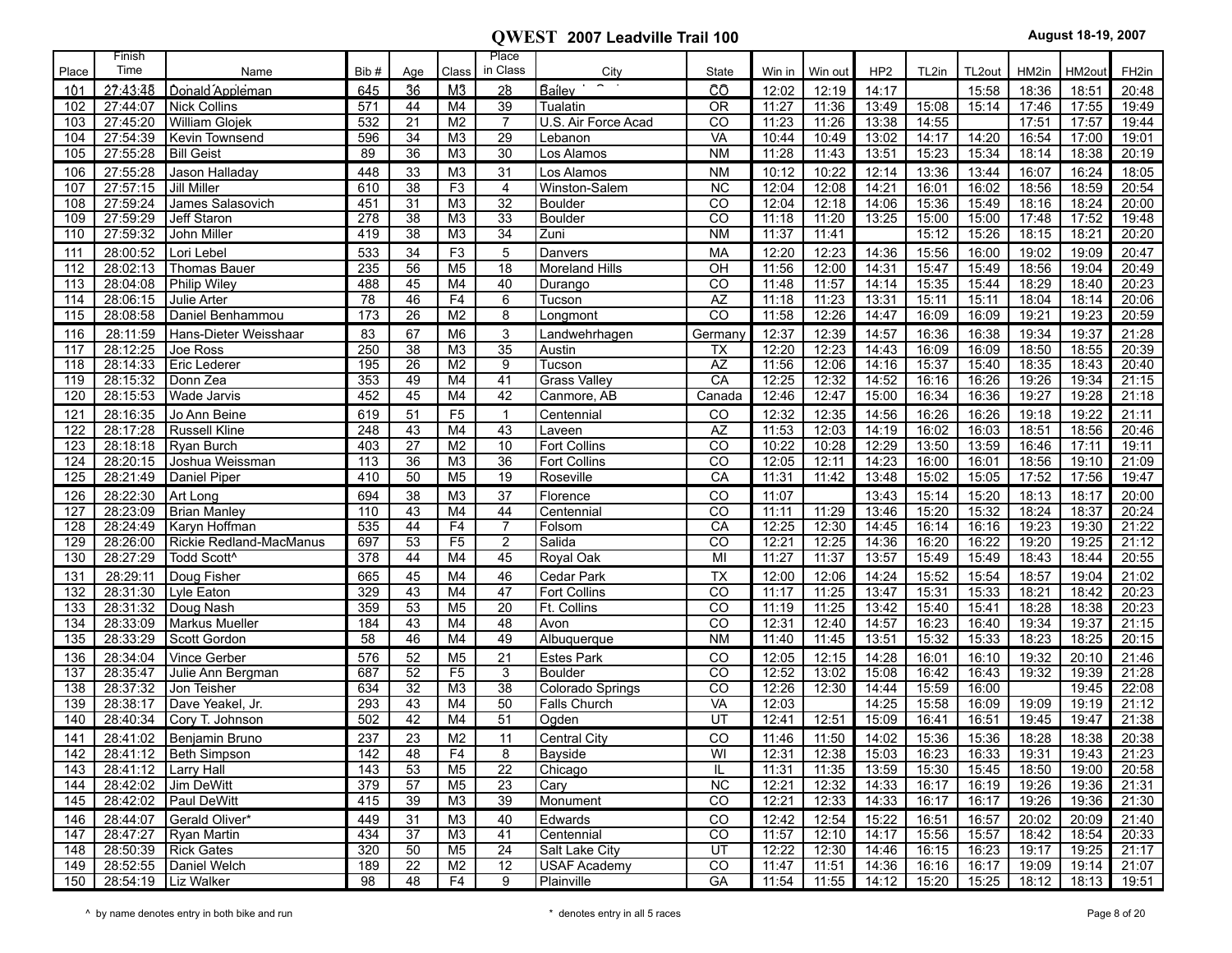| Time<br>in Class<br>Bib#<br>City<br>FH <sub>2out</sub><br>MQ2in<br>MQ2out<br>Place<br>Name<br>Age<br>Class<br>State<br>ĈŌ<br>27:43:48<br>645<br>36<br>M <sub>3</sub><br>28<br>Bailey<br>101<br>Donald Appleman<br>21:19<br>24:20<br>24:36<br>571<br>$\overline{39}$<br>102<br>27:44:07<br><b>Nick Collins</b><br>M4<br>Tualatin<br><b>OR</b><br>20:03<br>23:32<br>23:48<br>44<br>532<br>$\overline{7}$<br>$\overline{co}$<br>103<br>27:45:20<br><b>William Glojek</b><br>21<br>M <sub>2</sub><br>U.S. Air Force Acad<br>19:46<br>23:11<br>23:16<br>27:54:39<br>VA<br>19:14<br>104<br><b>Kevin Townsend</b><br>596<br>34<br>M <sub>3</sub><br>29<br>22:50<br>23:03<br>Lebanon<br>105<br>27:55:28<br>$\overline{36}$<br>M <sub>3</sub><br><b>NM</b><br>23:53<br>24:22<br><b>Bill Geist</b><br>89<br>30<br>Los Alamos<br>20:40<br>106<br>27:55:28<br>Jason Halladay<br>448<br>33<br>31<br>Los Alamos<br><b>NM</b><br>18:21<br>22:50<br>M <sub>3</sub><br>24:24<br>27:57:15<br>F3<br>$\overline{NC}$<br>20:55<br>24:04<br>24:05<br>107<br>Jill Miller<br>610<br>38<br>$\overline{4}$<br>Winston-Salem<br>27:59:24<br>451<br>31<br>32<br>$\overline{co}$<br>20:08<br>23:36<br>108<br>James Salasovich<br>M <sub>3</sub><br><b>Boulder</b><br>23:30<br>27:59:29<br>109<br>Jeff Staron<br>278<br>M <sub>3</sub><br>CO<br>19:52<br>23:29<br>38<br>33<br><b>Boulder</b><br>23:34<br>27:59:32<br>$\overline{38}$<br>$\overline{34}$<br>N <sub>M</sub><br>20:28<br>23:58<br>110<br>John Miller<br>419<br>M <sub>3</sub><br>Zuni<br>28:00:52<br>533<br>F <sub>3</sub><br>5<br>20:55<br>24:23<br>111<br>Lori Lebel<br>34<br>Danvers<br>MA<br>24:31<br>112<br>235<br>OН<br>20:53<br>28:02:13<br>56<br>M <sub>5</sub><br>18<br><b>Moreland Hills</b><br>24:03<br>24:15<br>Thomas Bauer<br>45<br>113<br>28:04:08<br>488<br>M4<br>40<br>CO<br>20:46<br>24:04<br>24:13<br><b>Philip Wiley</b><br>Durango<br>78<br>F4<br>6<br>$\overline{AZ}$<br>20:18<br>23:56<br>114<br>28:06:15<br>46<br>24:12<br>Julie Arter<br>Tucson<br>115<br>173<br>8<br>$\overline{co}$<br>21:02<br>28:08:58<br>26<br>M <sub>2</sub><br>Longmont<br>24:32<br>24:46<br>Daniel Benhammou<br>28:11:59<br>3<br>21:31<br>24:44<br>24:55<br>116<br>83<br>67<br>M <sub>6</sub><br>Landwehrhagen<br>Hans-Dieter Weisshaar<br>Germany<br>$\overline{35}$<br>117<br>28:12:25<br>250<br>$\overline{38}$<br>M <sub>3</sub><br>20:41<br>24:03<br>24:04<br>Joe Ross<br>Austin<br>TX<br>9<br>AZ<br>20:45<br>118<br>28:14:33<br>195<br>26<br>M <sub>2</sub><br>Tucson<br>24:11<br>24:17<br>Eric Lederer<br>119<br>28:15:32<br>353<br>CA<br>21:28<br>Donn Zea<br>49<br>M <sub>4</sub><br>41<br><b>Grass Valley</b><br>24:43<br>24:44<br>120<br>28:15:53<br>452<br>45<br>24:41<br>Wade Jarvis<br>M4<br>42<br>Canmore, AB<br>Canada<br>21:19<br>24:38<br>51<br>F <sub>5</sub><br>121<br>28:16:35<br>619<br>Centennial<br>21:13<br>24:38<br>Jo Ann Beine<br>$\mathbf{1}$<br>CO<br>24:44<br>122<br>AZ<br>24:26<br>28:17:28<br><b>Russell Kline</b><br>248<br>43<br>M <sub>4</sub><br>43<br>20:49<br>24:23<br>Laveen<br>123<br>403<br>27<br>$\overline{co}$<br>19:28<br>28:18:18<br>M <sub>2</sub><br>10<br><b>Fort Collins</b><br>23:02<br>24:26<br>Ryan Burch<br>124<br>28:20:15<br>M <sub>3</sub><br>$\overline{36}$<br>$\overline{CO}$<br>24:34<br>Joshua Weissman<br>113<br>36<br><b>Fort Collins</b><br>21:11<br>24:36<br>125<br>50<br>$\overline{19}$<br>CA<br>20:14<br>23:44<br>24:11<br>28:21:49<br>410<br>M <sub>5</sub><br>Roseville<br>Daniel Piper<br>28:22:30<br>20:15<br>23:47<br>23:49<br>126<br>694<br>38<br>M <sub>3</sub><br>37<br>Florence<br>CO<br>Art Long<br>127<br>28:23:09<br>110<br>$\overline{co}$<br>20:55<br>24:35<br>43<br>M <sub>4</sub><br>44<br>24:07<br><b>Brian Manley</b><br>Centennial<br>28:24:49<br>44<br>F <sub>4</sub><br>$\overline{7}$<br>21:36<br>24:53<br>128<br>Karyn Hoffman<br>535<br>Folsom<br>CA<br>24:48<br>$\overline{2}$<br>28:26:00<br>$\overline{c}$<br>21:22<br>129<br>697<br>53<br>F <sub>5</sub><br>Salida<br>24:46<br>24:49<br>Rickie Redland-MacManus<br>28:27:29<br>378<br>MI<br>24:34<br>130<br>44<br>M4<br>45<br>21:17<br>24:29<br>Todd Scott^<br>Royal Oak<br>28:29:11<br>24:24<br>24:32<br>131<br>Doug Fisher<br>45<br>M4<br>Cedar Park<br><b>TX</b><br>21:05<br>665<br>46<br>28:31:30<br>Lyle Eaton<br>329<br>43<br>M <sub>4</sub><br>$\overline{47}$<br>Fort Collins<br>$\overline{CO}$<br>20:37<br>24:27<br>132<br>24:10<br>$\overline{133}$<br>28:31:32<br>359<br>$\overline{20}$<br>$\overline{co}$<br>20:37<br>53<br>M <sub>5</sub><br>Ft. Collins<br>24:10<br>24:24<br>Doug Nash<br>134<br>28:33:09<br>$\overline{co}$<br>21:19<br>25:24<br>184<br>43<br>M <sub>4</sub><br>48<br>Markus Mueller<br>Avon<br>135<br>28:33:29<br>58<br>46<br>M4<br>49<br><b>NM</b><br>20:28<br>24:20<br>24:21<br>Scott Gordon<br>Albuquerque<br>52<br>28:34:04<br>Vince Gerber<br>576<br>21<br><b>Estes Park</b><br>CO<br>21:57<br>136<br>M <sub>5</sub><br>24:56<br>25:08<br>28:35:47<br>3<br>$\overline{CO}$<br>21:33<br>137<br>687<br>52<br>F <sub>5</sub><br><b>Boulder</b><br>24:43<br>24:47<br>Julie Ann Bergman<br>28:37:32<br>$\overline{co}$<br>22:26<br>138<br>Jon Teisher<br>634<br>32<br>M <sub>3</sub><br>$\overline{38}$<br>Colorado Springs<br>25:47<br>25:51<br>28:38:17<br>139<br>Dave Yeakel, Jr.<br>293<br>43<br>M4<br>50<br>Falls Church<br>VA<br>21:26<br>24:48<br>24:52<br>502<br>$\overline{51}$<br>$\overline{UT}$<br>21:45<br>140<br>28:40:34<br>42<br>M <sub>4</sub><br>25:15<br>25:17<br>Cory T. Johnson<br>Ogden<br>237<br>23<br>11<br>141<br>28:41:02<br>M <sub>2</sub><br>Central City<br>CO<br>20:46<br>24:18<br>24:19<br>Benjamin Bruno<br>142<br>142<br>Bayside<br>WI<br>21:30<br>25:06<br>28:41:12   Beth Simpson<br>48<br>F4<br>8<br>24:51<br>M <sub>5</sub><br>28:41:12<br>143<br>53<br>22<br>Chicago<br>IL<br>21:08<br>143<br>Larry Hall<br>24:51<br>25:06<br>28:42:02<br>379<br>57<br>23<br>NC<br>21:36<br>144<br>Jim DeWitt<br>M5<br>Cary<br>24:53<br>24:55<br>28:42:02<br>$\overline{c}$<br>145<br>Paul DeWitt<br>415<br>39<br>M <sub>3</sub><br>39<br>21:36<br>24:53<br>24:55<br>Monument<br>28:44:07<br>Gerald Oliver*<br>21:45<br>146<br>449<br>31<br>M <sub>3</sub><br>40<br>Edwards<br>CO<br>25:17<br>25:23<br>147<br>28:47:27<br>37<br>M <sub>3</sub><br>41<br>Centennial<br>CO<br>20:58<br><b>Ryan Martin</b><br>434<br>24:29<br>24:41<br>28:50:39<br>320<br>24<br>UT<br>21:27<br>148<br>50<br>M <sub>5</sub><br>Salt Lake City<br>25:04<br>25:08<br><b>Rick Gates</b><br>28:52:55<br>$\overline{c}$<br>149<br>Daniel Welch<br>189<br>22<br>M <sub>2</sub><br>12<br><b>USAF Academy</b><br>21:11<br>24:49<br>24:51 |     | Finish   |            |    |    |    | Place |            |    |       |       |       |
|--------------------------------------------------------------------------------------------------------------------------------------------------------------------------------------------------------------------------------------------------------------------------------------------------------------------------------------------------------------------------------------------------------------------------------------------------------------------------------------------------------------------------------------------------------------------------------------------------------------------------------------------------------------------------------------------------------------------------------------------------------------------------------------------------------------------------------------------------------------------------------------------------------------------------------------------------------------------------------------------------------------------------------------------------------------------------------------------------------------------------------------------------------------------------------------------------------------------------------------------------------------------------------------------------------------------------------------------------------------------------------------------------------------------------------------------------------------------------------------------------------------------------------------------------------------------------------------------------------------------------------------------------------------------------------------------------------------------------------------------------------------------------------------------------------------------------------------------------------------------------------------------------------------------------------------------------------------------------------------------------------------------------------------------------------------------------------------------------------------------------------------------------------------------------------------------------------------------------------------------------------------------------------------------------------------------------------------------------------------------------------------------------------------------------------------------------------------------------------------------------------------------------------------------------------------------------------------------------------------------------------------------------------------------------------------------------------------------------------------------------------------------------------------------------------------------------------------------------------------------------------------------------------------------------------------------------------------------------------------------------------------------------------------------------------------------------------------------------------------------------------------------------------------------------------------------------------------------------------------------------------------------------------------------------------------------------------------------------------------------------------------------------------------------------------------------------------------------------------------------------------------------------------------------------------------------------------------------------------------------------------------------------------------------------------------------------------------------------------------------------------------------------------------------------------------------------------------------------------------------------------------------------------------------------------------------------------------------------------------------------------------------------------------------------------------------------------------------------------------------------------------------------------------------------------------------------------------------------------------------------------------------------------------------------------------------------------------------------------------------------------------------------------------------------------------------------------------------------------------------------------------------------------------------------------------------------------------------------------------------------------------------------------------------------------------------------------------------------------------------------------------------------------------------------------------------------------------------------------------------------------------------------------------------------------------------------------------------------------------------------------------------------------------------------------------------------------------------------------------------------------------------------------------------------------------------------------------------------------------------------------------------------------------------------------------------------------------------------------------------------------------------------------------------------------------------------------------------------------------------------------------------------------------------------------------------------------------------------------------------------------------------------------------------------------------------------------------------------------------------------------------------------------------------------------------------------------------------------------------------------------------------------------------------------------------------------------------------------------------------------------------------------------------------------------------------------------------------------------------------------------------------------------------------------------------------------------------------------------------------------------------------------------------------------------------------------------------------------------------------------------------------------------------------------------------------------------------------------------------------------------------------------------------------------------------------------------------------------------------------------------------------------------|-----|----------|------------|----|----|----|-------|------------|----|-------|-------|-------|
|                                                                                                                                                                                                                                                                                                                                                                                                                                                                                                                                                                                                                                                                                                                                                                                                                                                                                                                                                                                                                                                                                                                                                                                                                                                                                                                                                                                                                                                                                                                                                                                                                                                                                                                                                                                                                                                                                                                                                                                                                                                                                                                                                                                                                                                                                                                                                                                                                                                                                                                                                                                                                                                                                                                                                                                                                                                                                                                                                                                                                                                                                                                                                                                                                                                                                                                                                                                                                                                                                                                                                                                                                                                                                                                                                                                                                                                                                                                                                                                                                                                                                                                                                                                                                                                                                                                                                                                                                                                                                                                                                                                                                                                                                                                                                                                                                                                                                                                                                                                                                                                                                                                                                                                                                                                                                                                                                                                                                                                                                                                                                                                                                                                                                                                                                                                                                                                                                                                                                                                                                                                                                                                                                                                                                                                                                                                                                                                                                                                                                                                                                                                                                                                        |     |          |            |    |    |    |       |            |    |       |       |       |
|                                                                                                                                                                                                                                                                                                                                                                                                                                                                                                                                                                                                                                                                                                                                                                                                                                                                                                                                                                                                                                                                                                                                                                                                                                                                                                                                                                                                                                                                                                                                                                                                                                                                                                                                                                                                                                                                                                                                                                                                                                                                                                                                                                                                                                                                                                                                                                                                                                                                                                                                                                                                                                                                                                                                                                                                                                                                                                                                                                                                                                                                                                                                                                                                                                                                                                                                                                                                                                                                                                                                                                                                                                                                                                                                                                                                                                                                                                                                                                                                                                                                                                                                                                                                                                                                                                                                                                                                                                                                                                                                                                                                                                                                                                                                                                                                                                                                                                                                                                                                                                                                                                                                                                                                                                                                                                                                                                                                                                                                                                                                                                                                                                                                                                                                                                                                                                                                                                                                                                                                                                                                                                                                                                                                                                                                                                                                                                                                                                                                                                                                                                                                                                                        |     |          |            |    |    |    |       |            |    |       |       |       |
|                                                                                                                                                                                                                                                                                                                                                                                                                                                                                                                                                                                                                                                                                                                                                                                                                                                                                                                                                                                                                                                                                                                                                                                                                                                                                                                                                                                                                                                                                                                                                                                                                                                                                                                                                                                                                                                                                                                                                                                                                                                                                                                                                                                                                                                                                                                                                                                                                                                                                                                                                                                                                                                                                                                                                                                                                                                                                                                                                                                                                                                                                                                                                                                                                                                                                                                                                                                                                                                                                                                                                                                                                                                                                                                                                                                                                                                                                                                                                                                                                                                                                                                                                                                                                                                                                                                                                                                                                                                                                                                                                                                                                                                                                                                                                                                                                                                                                                                                                                                                                                                                                                                                                                                                                                                                                                                                                                                                                                                                                                                                                                                                                                                                                                                                                                                                                                                                                                                                                                                                                                                                                                                                                                                                                                                                                                                                                                                                                                                                                                                                                                                                                                                        |     |          |            |    |    |    |       |            |    |       |       |       |
|                                                                                                                                                                                                                                                                                                                                                                                                                                                                                                                                                                                                                                                                                                                                                                                                                                                                                                                                                                                                                                                                                                                                                                                                                                                                                                                                                                                                                                                                                                                                                                                                                                                                                                                                                                                                                                                                                                                                                                                                                                                                                                                                                                                                                                                                                                                                                                                                                                                                                                                                                                                                                                                                                                                                                                                                                                                                                                                                                                                                                                                                                                                                                                                                                                                                                                                                                                                                                                                                                                                                                                                                                                                                                                                                                                                                                                                                                                                                                                                                                                                                                                                                                                                                                                                                                                                                                                                                                                                                                                                                                                                                                                                                                                                                                                                                                                                                                                                                                                                                                                                                                                                                                                                                                                                                                                                                                                                                                                                                                                                                                                                                                                                                                                                                                                                                                                                                                                                                                                                                                                                                                                                                                                                                                                                                                                                                                                                                                                                                                                                                                                                                                                                        |     |          |            |    |    |    |       |            |    |       |       |       |
|                                                                                                                                                                                                                                                                                                                                                                                                                                                                                                                                                                                                                                                                                                                                                                                                                                                                                                                                                                                                                                                                                                                                                                                                                                                                                                                                                                                                                                                                                                                                                                                                                                                                                                                                                                                                                                                                                                                                                                                                                                                                                                                                                                                                                                                                                                                                                                                                                                                                                                                                                                                                                                                                                                                                                                                                                                                                                                                                                                                                                                                                                                                                                                                                                                                                                                                                                                                                                                                                                                                                                                                                                                                                                                                                                                                                                                                                                                                                                                                                                                                                                                                                                                                                                                                                                                                                                                                                                                                                                                                                                                                                                                                                                                                                                                                                                                                                                                                                                                                                                                                                                                                                                                                                                                                                                                                                                                                                                                                                                                                                                                                                                                                                                                                                                                                                                                                                                                                                                                                                                                                                                                                                                                                                                                                                                                                                                                                                                                                                                                                                                                                                                                                        |     |          |            |    |    |    |       |            |    |       |       |       |
|                                                                                                                                                                                                                                                                                                                                                                                                                                                                                                                                                                                                                                                                                                                                                                                                                                                                                                                                                                                                                                                                                                                                                                                                                                                                                                                                                                                                                                                                                                                                                                                                                                                                                                                                                                                                                                                                                                                                                                                                                                                                                                                                                                                                                                                                                                                                                                                                                                                                                                                                                                                                                                                                                                                                                                                                                                                                                                                                                                                                                                                                                                                                                                                                                                                                                                                                                                                                                                                                                                                                                                                                                                                                                                                                                                                                                                                                                                                                                                                                                                                                                                                                                                                                                                                                                                                                                                                                                                                                                                                                                                                                                                                                                                                                                                                                                                                                                                                                                                                                                                                                                                                                                                                                                                                                                                                                                                                                                                                                                                                                                                                                                                                                                                                                                                                                                                                                                                                                                                                                                                                                                                                                                                                                                                                                                                                                                                                                                                                                                                                                                                                                                                                        |     |          |            |    |    |    |       |            |    |       |       |       |
|                                                                                                                                                                                                                                                                                                                                                                                                                                                                                                                                                                                                                                                                                                                                                                                                                                                                                                                                                                                                                                                                                                                                                                                                                                                                                                                                                                                                                                                                                                                                                                                                                                                                                                                                                                                                                                                                                                                                                                                                                                                                                                                                                                                                                                                                                                                                                                                                                                                                                                                                                                                                                                                                                                                                                                                                                                                                                                                                                                                                                                                                                                                                                                                                                                                                                                                                                                                                                                                                                                                                                                                                                                                                                                                                                                                                                                                                                                                                                                                                                                                                                                                                                                                                                                                                                                                                                                                                                                                                                                                                                                                                                                                                                                                                                                                                                                                                                                                                                                                                                                                                                                                                                                                                                                                                                                                                                                                                                                                                                                                                                                                                                                                                                                                                                                                                                                                                                                                                                                                                                                                                                                                                                                                                                                                                                                                                                                                                                                                                                                                                                                                                                                                        |     |          |            |    |    |    |       |            |    |       |       |       |
|                                                                                                                                                                                                                                                                                                                                                                                                                                                                                                                                                                                                                                                                                                                                                                                                                                                                                                                                                                                                                                                                                                                                                                                                                                                                                                                                                                                                                                                                                                                                                                                                                                                                                                                                                                                                                                                                                                                                                                                                                                                                                                                                                                                                                                                                                                                                                                                                                                                                                                                                                                                                                                                                                                                                                                                                                                                                                                                                                                                                                                                                                                                                                                                                                                                                                                                                                                                                                                                                                                                                                                                                                                                                                                                                                                                                                                                                                                                                                                                                                                                                                                                                                                                                                                                                                                                                                                                                                                                                                                                                                                                                                                                                                                                                                                                                                                                                                                                                                                                                                                                                                                                                                                                                                                                                                                                                                                                                                                                                                                                                                                                                                                                                                                                                                                                                                                                                                                                                                                                                                                                                                                                                                                                                                                                                                                                                                                                                                                                                                                                                                                                                                                                        |     |          |            |    |    |    |       |            |    |       |       |       |
|                                                                                                                                                                                                                                                                                                                                                                                                                                                                                                                                                                                                                                                                                                                                                                                                                                                                                                                                                                                                                                                                                                                                                                                                                                                                                                                                                                                                                                                                                                                                                                                                                                                                                                                                                                                                                                                                                                                                                                                                                                                                                                                                                                                                                                                                                                                                                                                                                                                                                                                                                                                                                                                                                                                                                                                                                                                                                                                                                                                                                                                                                                                                                                                                                                                                                                                                                                                                                                                                                                                                                                                                                                                                                                                                                                                                                                                                                                                                                                                                                                                                                                                                                                                                                                                                                                                                                                                                                                                                                                                                                                                                                                                                                                                                                                                                                                                                                                                                                                                                                                                                                                                                                                                                                                                                                                                                                                                                                                                                                                                                                                                                                                                                                                                                                                                                                                                                                                                                                                                                                                                                                                                                                                                                                                                                                                                                                                                                                                                                                                                                                                                                                                                        |     |          |            |    |    |    |       |            |    |       |       |       |
|                                                                                                                                                                                                                                                                                                                                                                                                                                                                                                                                                                                                                                                                                                                                                                                                                                                                                                                                                                                                                                                                                                                                                                                                                                                                                                                                                                                                                                                                                                                                                                                                                                                                                                                                                                                                                                                                                                                                                                                                                                                                                                                                                                                                                                                                                                                                                                                                                                                                                                                                                                                                                                                                                                                                                                                                                                                                                                                                                                                                                                                                                                                                                                                                                                                                                                                                                                                                                                                                                                                                                                                                                                                                                                                                                                                                                                                                                                                                                                                                                                                                                                                                                                                                                                                                                                                                                                                                                                                                                                                                                                                                                                                                                                                                                                                                                                                                                                                                                                                                                                                                                                                                                                                                                                                                                                                                                                                                                                                                                                                                                                                                                                                                                                                                                                                                                                                                                                                                                                                                                                                                                                                                                                                                                                                                                                                                                                                                                                                                                                                                                                                                                                                        |     |          |            |    |    |    |       |            |    |       |       |       |
|                                                                                                                                                                                                                                                                                                                                                                                                                                                                                                                                                                                                                                                                                                                                                                                                                                                                                                                                                                                                                                                                                                                                                                                                                                                                                                                                                                                                                                                                                                                                                                                                                                                                                                                                                                                                                                                                                                                                                                                                                                                                                                                                                                                                                                                                                                                                                                                                                                                                                                                                                                                                                                                                                                                                                                                                                                                                                                                                                                                                                                                                                                                                                                                                                                                                                                                                                                                                                                                                                                                                                                                                                                                                                                                                                                                                                                                                                                                                                                                                                                                                                                                                                                                                                                                                                                                                                                                                                                                                                                                                                                                                                                                                                                                                                                                                                                                                                                                                                                                                                                                                                                                                                                                                                                                                                                                                                                                                                                                                                                                                                                                                                                                                                                                                                                                                                                                                                                                                                                                                                                                                                                                                                                                                                                                                                                                                                                                                                                                                                                                                                                                                                                                        |     |          |            |    |    |    |       |            |    |       |       |       |
|                                                                                                                                                                                                                                                                                                                                                                                                                                                                                                                                                                                                                                                                                                                                                                                                                                                                                                                                                                                                                                                                                                                                                                                                                                                                                                                                                                                                                                                                                                                                                                                                                                                                                                                                                                                                                                                                                                                                                                                                                                                                                                                                                                                                                                                                                                                                                                                                                                                                                                                                                                                                                                                                                                                                                                                                                                                                                                                                                                                                                                                                                                                                                                                                                                                                                                                                                                                                                                                                                                                                                                                                                                                                                                                                                                                                                                                                                                                                                                                                                                                                                                                                                                                                                                                                                                                                                                                                                                                                                                                                                                                                                                                                                                                                                                                                                                                                                                                                                                                                                                                                                                                                                                                                                                                                                                                                                                                                                                                                                                                                                                                                                                                                                                                                                                                                                                                                                                                                                                                                                                                                                                                                                                                                                                                                                                                                                                                                                                                                                                                                                                                                                                                        |     |          |            |    |    |    |       |            |    |       |       |       |
|                                                                                                                                                                                                                                                                                                                                                                                                                                                                                                                                                                                                                                                                                                                                                                                                                                                                                                                                                                                                                                                                                                                                                                                                                                                                                                                                                                                                                                                                                                                                                                                                                                                                                                                                                                                                                                                                                                                                                                                                                                                                                                                                                                                                                                                                                                                                                                                                                                                                                                                                                                                                                                                                                                                                                                                                                                                                                                                                                                                                                                                                                                                                                                                                                                                                                                                                                                                                                                                                                                                                                                                                                                                                                                                                                                                                                                                                                                                                                                                                                                                                                                                                                                                                                                                                                                                                                                                                                                                                                                                                                                                                                                                                                                                                                                                                                                                                                                                                                                                                                                                                                                                                                                                                                                                                                                                                                                                                                                                                                                                                                                                                                                                                                                                                                                                                                                                                                                                                                                                                                                                                                                                                                                                                                                                                                                                                                                                                                                                                                                                                                                                                                                                        |     |          |            |    |    |    |       |            |    |       |       |       |
|                                                                                                                                                                                                                                                                                                                                                                                                                                                                                                                                                                                                                                                                                                                                                                                                                                                                                                                                                                                                                                                                                                                                                                                                                                                                                                                                                                                                                                                                                                                                                                                                                                                                                                                                                                                                                                                                                                                                                                                                                                                                                                                                                                                                                                                                                                                                                                                                                                                                                                                                                                                                                                                                                                                                                                                                                                                                                                                                                                                                                                                                                                                                                                                                                                                                                                                                                                                                                                                                                                                                                                                                                                                                                                                                                                                                                                                                                                                                                                                                                                                                                                                                                                                                                                                                                                                                                                                                                                                                                                                                                                                                                                                                                                                                                                                                                                                                                                                                                                                                                                                                                                                                                                                                                                                                                                                                                                                                                                                                                                                                                                                                                                                                                                                                                                                                                                                                                                                                                                                                                                                                                                                                                                                                                                                                                                                                                                                                                                                                                                                                                                                                                                                        |     |          |            |    |    |    |       |            |    |       |       |       |
|                                                                                                                                                                                                                                                                                                                                                                                                                                                                                                                                                                                                                                                                                                                                                                                                                                                                                                                                                                                                                                                                                                                                                                                                                                                                                                                                                                                                                                                                                                                                                                                                                                                                                                                                                                                                                                                                                                                                                                                                                                                                                                                                                                                                                                                                                                                                                                                                                                                                                                                                                                                                                                                                                                                                                                                                                                                                                                                                                                                                                                                                                                                                                                                                                                                                                                                                                                                                                                                                                                                                                                                                                                                                                                                                                                                                                                                                                                                                                                                                                                                                                                                                                                                                                                                                                                                                                                                                                                                                                                                                                                                                                                                                                                                                                                                                                                                                                                                                                                                                                                                                                                                                                                                                                                                                                                                                                                                                                                                                                                                                                                                                                                                                                                                                                                                                                                                                                                                                                                                                                                                                                                                                                                                                                                                                                                                                                                                                                                                                                                                                                                                                                                                        |     |          |            |    |    |    |       |            |    |       |       |       |
|                                                                                                                                                                                                                                                                                                                                                                                                                                                                                                                                                                                                                                                                                                                                                                                                                                                                                                                                                                                                                                                                                                                                                                                                                                                                                                                                                                                                                                                                                                                                                                                                                                                                                                                                                                                                                                                                                                                                                                                                                                                                                                                                                                                                                                                                                                                                                                                                                                                                                                                                                                                                                                                                                                                                                                                                                                                                                                                                                                                                                                                                                                                                                                                                                                                                                                                                                                                                                                                                                                                                                                                                                                                                                                                                                                                                                                                                                                                                                                                                                                                                                                                                                                                                                                                                                                                                                                                                                                                                                                                                                                                                                                                                                                                                                                                                                                                                                                                                                                                                                                                                                                                                                                                                                                                                                                                                                                                                                                                                                                                                                                                                                                                                                                                                                                                                                                                                                                                                                                                                                                                                                                                                                                                                                                                                                                                                                                                                                                                                                                                                                                                                                                                        |     |          |            |    |    |    |       |            |    |       |       |       |
|                                                                                                                                                                                                                                                                                                                                                                                                                                                                                                                                                                                                                                                                                                                                                                                                                                                                                                                                                                                                                                                                                                                                                                                                                                                                                                                                                                                                                                                                                                                                                                                                                                                                                                                                                                                                                                                                                                                                                                                                                                                                                                                                                                                                                                                                                                                                                                                                                                                                                                                                                                                                                                                                                                                                                                                                                                                                                                                                                                                                                                                                                                                                                                                                                                                                                                                                                                                                                                                                                                                                                                                                                                                                                                                                                                                                                                                                                                                                                                                                                                                                                                                                                                                                                                                                                                                                                                                                                                                                                                                                                                                                                                                                                                                                                                                                                                                                                                                                                                                                                                                                                                                                                                                                                                                                                                                                                                                                                                                                                                                                                                                                                                                                                                                                                                                                                                                                                                                                                                                                                                                                                                                                                                                                                                                                                                                                                                                                                                                                                                                                                                                                                                                        |     |          |            |    |    |    |       |            |    |       |       |       |
|                                                                                                                                                                                                                                                                                                                                                                                                                                                                                                                                                                                                                                                                                                                                                                                                                                                                                                                                                                                                                                                                                                                                                                                                                                                                                                                                                                                                                                                                                                                                                                                                                                                                                                                                                                                                                                                                                                                                                                                                                                                                                                                                                                                                                                                                                                                                                                                                                                                                                                                                                                                                                                                                                                                                                                                                                                                                                                                                                                                                                                                                                                                                                                                                                                                                                                                                                                                                                                                                                                                                                                                                                                                                                                                                                                                                                                                                                                                                                                                                                                                                                                                                                                                                                                                                                                                                                                                                                                                                                                                                                                                                                                                                                                                                                                                                                                                                                                                                                                                                                                                                                                                                                                                                                                                                                                                                                                                                                                                                                                                                                                                                                                                                                                                                                                                                                                                                                                                                                                                                                                                                                                                                                                                                                                                                                                                                                                                                                                                                                                                                                                                                                                                        |     |          |            |    |    |    |       |            |    |       |       |       |
|                                                                                                                                                                                                                                                                                                                                                                                                                                                                                                                                                                                                                                                                                                                                                                                                                                                                                                                                                                                                                                                                                                                                                                                                                                                                                                                                                                                                                                                                                                                                                                                                                                                                                                                                                                                                                                                                                                                                                                                                                                                                                                                                                                                                                                                                                                                                                                                                                                                                                                                                                                                                                                                                                                                                                                                                                                                                                                                                                                                                                                                                                                                                                                                                                                                                                                                                                                                                                                                                                                                                                                                                                                                                                                                                                                                                                                                                                                                                                                                                                                                                                                                                                                                                                                                                                                                                                                                                                                                                                                                                                                                                                                                                                                                                                                                                                                                                                                                                                                                                                                                                                                                                                                                                                                                                                                                                                                                                                                                                                                                                                                                                                                                                                                                                                                                                                                                                                                                                                                                                                                                                                                                                                                                                                                                                                                                                                                                                                                                                                                                                                                                                                                                        |     |          |            |    |    |    |       |            |    |       |       |       |
|                                                                                                                                                                                                                                                                                                                                                                                                                                                                                                                                                                                                                                                                                                                                                                                                                                                                                                                                                                                                                                                                                                                                                                                                                                                                                                                                                                                                                                                                                                                                                                                                                                                                                                                                                                                                                                                                                                                                                                                                                                                                                                                                                                                                                                                                                                                                                                                                                                                                                                                                                                                                                                                                                                                                                                                                                                                                                                                                                                                                                                                                                                                                                                                                                                                                                                                                                                                                                                                                                                                                                                                                                                                                                                                                                                                                                                                                                                                                                                                                                                                                                                                                                                                                                                                                                                                                                                                                                                                                                                                                                                                                                                                                                                                                                                                                                                                                                                                                                                                                                                                                                                                                                                                                                                                                                                                                                                                                                                                                                                                                                                                                                                                                                                                                                                                                                                                                                                                                                                                                                                                                                                                                                                                                                                                                                                                                                                                                                                                                                                                                                                                                                                                        |     |          |            |    |    |    |       |            |    |       |       |       |
|                                                                                                                                                                                                                                                                                                                                                                                                                                                                                                                                                                                                                                                                                                                                                                                                                                                                                                                                                                                                                                                                                                                                                                                                                                                                                                                                                                                                                                                                                                                                                                                                                                                                                                                                                                                                                                                                                                                                                                                                                                                                                                                                                                                                                                                                                                                                                                                                                                                                                                                                                                                                                                                                                                                                                                                                                                                                                                                                                                                                                                                                                                                                                                                                                                                                                                                                                                                                                                                                                                                                                                                                                                                                                                                                                                                                                                                                                                                                                                                                                                                                                                                                                                                                                                                                                                                                                                                                                                                                                                                                                                                                                                                                                                                                                                                                                                                                                                                                                                                                                                                                                                                                                                                                                                                                                                                                                                                                                                                                                                                                                                                                                                                                                                                                                                                                                                                                                                                                                                                                                                                                                                                                                                                                                                                                                                                                                                                                                                                                                                                                                                                                                                                        |     |          |            |    |    |    |       |            |    |       |       |       |
|                                                                                                                                                                                                                                                                                                                                                                                                                                                                                                                                                                                                                                                                                                                                                                                                                                                                                                                                                                                                                                                                                                                                                                                                                                                                                                                                                                                                                                                                                                                                                                                                                                                                                                                                                                                                                                                                                                                                                                                                                                                                                                                                                                                                                                                                                                                                                                                                                                                                                                                                                                                                                                                                                                                                                                                                                                                                                                                                                                                                                                                                                                                                                                                                                                                                                                                                                                                                                                                                                                                                                                                                                                                                                                                                                                                                                                                                                                                                                                                                                                                                                                                                                                                                                                                                                                                                                                                                                                                                                                                                                                                                                                                                                                                                                                                                                                                                                                                                                                                                                                                                                                                                                                                                                                                                                                                                                                                                                                                                                                                                                                                                                                                                                                                                                                                                                                                                                                                                                                                                                                                                                                                                                                                                                                                                                                                                                                                                                                                                                                                                                                                                                                                        |     |          |            |    |    |    |       |            |    |       |       |       |
|                                                                                                                                                                                                                                                                                                                                                                                                                                                                                                                                                                                                                                                                                                                                                                                                                                                                                                                                                                                                                                                                                                                                                                                                                                                                                                                                                                                                                                                                                                                                                                                                                                                                                                                                                                                                                                                                                                                                                                                                                                                                                                                                                                                                                                                                                                                                                                                                                                                                                                                                                                                                                                                                                                                                                                                                                                                                                                                                                                                                                                                                                                                                                                                                                                                                                                                                                                                                                                                                                                                                                                                                                                                                                                                                                                                                                                                                                                                                                                                                                                                                                                                                                                                                                                                                                                                                                                                                                                                                                                                                                                                                                                                                                                                                                                                                                                                                                                                                                                                                                                                                                                                                                                                                                                                                                                                                                                                                                                                                                                                                                                                                                                                                                                                                                                                                                                                                                                                                                                                                                                                                                                                                                                                                                                                                                                                                                                                                                                                                                                                                                                                                                                                        |     |          |            |    |    |    |       |            |    |       |       |       |
|                                                                                                                                                                                                                                                                                                                                                                                                                                                                                                                                                                                                                                                                                                                                                                                                                                                                                                                                                                                                                                                                                                                                                                                                                                                                                                                                                                                                                                                                                                                                                                                                                                                                                                                                                                                                                                                                                                                                                                                                                                                                                                                                                                                                                                                                                                                                                                                                                                                                                                                                                                                                                                                                                                                                                                                                                                                                                                                                                                                                                                                                                                                                                                                                                                                                                                                                                                                                                                                                                                                                                                                                                                                                                                                                                                                                                                                                                                                                                                                                                                                                                                                                                                                                                                                                                                                                                                                                                                                                                                                                                                                                                                                                                                                                                                                                                                                                                                                                                                                                                                                                                                                                                                                                                                                                                                                                                                                                                                                                                                                                                                                                                                                                                                                                                                                                                                                                                                                                                                                                                                                                                                                                                                                                                                                                                                                                                                                                                                                                                                                                                                                                                                                        |     |          |            |    |    |    |       |            |    |       |       |       |
|                                                                                                                                                                                                                                                                                                                                                                                                                                                                                                                                                                                                                                                                                                                                                                                                                                                                                                                                                                                                                                                                                                                                                                                                                                                                                                                                                                                                                                                                                                                                                                                                                                                                                                                                                                                                                                                                                                                                                                                                                                                                                                                                                                                                                                                                                                                                                                                                                                                                                                                                                                                                                                                                                                                                                                                                                                                                                                                                                                                                                                                                                                                                                                                                                                                                                                                                                                                                                                                                                                                                                                                                                                                                                                                                                                                                                                                                                                                                                                                                                                                                                                                                                                                                                                                                                                                                                                                                                                                                                                                                                                                                                                                                                                                                                                                                                                                                                                                                                                                                                                                                                                                                                                                                                                                                                                                                                                                                                                                                                                                                                                                                                                                                                                                                                                                                                                                                                                                                                                                                                                                                                                                                                                                                                                                                                                                                                                                                                                                                                                                                                                                                                                                        |     |          |            |    |    |    |       |            |    |       |       |       |
|                                                                                                                                                                                                                                                                                                                                                                                                                                                                                                                                                                                                                                                                                                                                                                                                                                                                                                                                                                                                                                                                                                                                                                                                                                                                                                                                                                                                                                                                                                                                                                                                                                                                                                                                                                                                                                                                                                                                                                                                                                                                                                                                                                                                                                                                                                                                                                                                                                                                                                                                                                                                                                                                                                                                                                                                                                                                                                                                                                                                                                                                                                                                                                                                                                                                                                                                                                                                                                                                                                                                                                                                                                                                                                                                                                                                                                                                                                                                                                                                                                                                                                                                                                                                                                                                                                                                                                                                                                                                                                                                                                                                                                                                                                                                                                                                                                                                                                                                                                                                                                                                                                                                                                                                                                                                                                                                                                                                                                                                                                                                                                                                                                                                                                                                                                                                                                                                                                                                                                                                                                                                                                                                                                                                                                                                                                                                                                                                                                                                                                                                                                                                                                                        |     |          |            |    |    |    |       |            |    |       |       |       |
|                                                                                                                                                                                                                                                                                                                                                                                                                                                                                                                                                                                                                                                                                                                                                                                                                                                                                                                                                                                                                                                                                                                                                                                                                                                                                                                                                                                                                                                                                                                                                                                                                                                                                                                                                                                                                                                                                                                                                                                                                                                                                                                                                                                                                                                                                                                                                                                                                                                                                                                                                                                                                                                                                                                                                                                                                                                                                                                                                                                                                                                                                                                                                                                                                                                                                                                                                                                                                                                                                                                                                                                                                                                                                                                                                                                                                                                                                                                                                                                                                                                                                                                                                                                                                                                                                                                                                                                                                                                                                                                                                                                                                                                                                                                                                                                                                                                                                                                                                                                                                                                                                                                                                                                                                                                                                                                                                                                                                                                                                                                                                                                                                                                                                                                                                                                                                                                                                                                                                                                                                                                                                                                                                                                                                                                                                                                                                                                                                                                                                                                                                                                                                                                        |     |          |            |    |    |    |       |            |    |       |       |       |
|                                                                                                                                                                                                                                                                                                                                                                                                                                                                                                                                                                                                                                                                                                                                                                                                                                                                                                                                                                                                                                                                                                                                                                                                                                                                                                                                                                                                                                                                                                                                                                                                                                                                                                                                                                                                                                                                                                                                                                                                                                                                                                                                                                                                                                                                                                                                                                                                                                                                                                                                                                                                                                                                                                                                                                                                                                                                                                                                                                                                                                                                                                                                                                                                                                                                                                                                                                                                                                                                                                                                                                                                                                                                                                                                                                                                                                                                                                                                                                                                                                                                                                                                                                                                                                                                                                                                                                                                                                                                                                                                                                                                                                                                                                                                                                                                                                                                                                                                                                                                                                                                                                                                                                                                                                                                                                                                                                                                                                                                                                                                                                                                                                                                                                                                                                                                                                                                                                                                                                                                                                                                                                                                                                                                                                                                                                                                                                                                                                                                                                                                                                                                                                                        |     |          |            |    |    |    |       |            |    |       |       |       |
|                                                                                                                                                                                                                                                                                                                                                                                                                                                                                                                                                                                                                                                                                                                                                                                                                                                                                                                                                                                                                                                                                                                                                                                                                                                                                                                                                                                                                                                                                                                                                                                                                                                                                                                                                                                                                                                                                                                                                                                                                                                                                                                                                                                                                                                                                                                                                                                                                                                                                                                                                                                                                                                                                                                                                                                                                                                                                                                                                                                                                                                                                                                                                                                                                                                                                                                                                                                                                                                                                                                                                                                                                                                                                                                                                                                                                                                                                                                                                                                                                                                                                                                                                                                                                                                                                                                                                                                                                                                                                                                                                                                                                                                                                                                                                                                                                                                                                                                                                                                                                                                                                                                                                                                                                                                                                                                                                                                                                                                                                                                                                                                                                                                                                                                                                                                                                                                                                                                                                                                                                                                                                                                                                                                                                                                                                                                                                                                                                                                                                                                                                                                                                                                        |     |          |            |    |    |    |       |            |    |       |       |       |
|                                                                                                                                                                                                                                                                                                                                                                                                                                                                                                                                                                                                                                                                                                                                                                                                                                                                                                                                                                                                                                                                                                                                                                                                                                                                                                                                                                                                                                                                                                                                                                                                                                                                                                                                                                                                                                                                                                                                                                                                                                                                                                                                                                                                                                                                                                                                                                                                                                                                                                                                                                                                                                                                                                                                                                                                                                                                                                                                                                                                                                                                                                                                                                                                                                                                                                                                                                                                                                                                                                                                                                                                                                                                                                                                                                                                                                                                                                                                                                                                                                                                                                                                                                                                                                                                                                                                                                                                                                                                                                                                                                                                                                                                                                                                                                                                                                                                                                                                                                                                                                                                                                                                                                                                                                                                                                                                                                                                                                                                                                                                                                                                                                                                                                                                                                                                                                                                                                                                                                                                                                                                                                                                                                                                                                                                                                                                                                                                                                                                                                                                                                                                                                                        |     |          |            |    |    |    |       |            |    |       |       |       |
|                                                                                                                                                                                                                                                                                                                                                                                                                                                                                                                                                                                                                                                                                                                                                                                                                                                                                                                                                                                                                                                                                                                                                                                                                                                                                                                                                                                                                                                                                                                                                                                                                                                                                                                                                                                                                                                                                                                                                                                                                                                                                                                                                                                                                                                                                                                                                                                                                                                                                                                                                                                                                                                                                                                                                                                                                                                                                                                                                                                                                                                                                                                                                                                                                                                                                                                                                                                                                                                                                                                                                                                                                                                                                                                                                                                                                                                                                                                                                                                                                                                                                                                                                                                                                                                                                                                                                                                                                                                                                                                                                                                                                                                                                                                                                                                                                                                                                                                                                                                                                                                                                                                                                                                                                                                                                                                                                                                                                                                                                                                                                                                                                                                                                                                                                                                                                                                                                                                                                                                                                                                                                                                                                                                                                                                                                                                                                                                                                                                                                                                                                                                                                                                        |     |          |            |    |    |    |       |            |    |       |       |       |
|                                                                                                                                                                                                                                                                                                                                                                                                                                                                                                                                                                                                                                                                                                                                                                                                                                                                                                                                                                                                                                                                                                                                                                                                                                                                                                                                                                                                                                                                                                                                                                                                                                                                                                                                                                                                                                                                                                                                                                                                                                                                                                                                                                                                                                                                                                                                                                                                                                                                                                                                                                                                                                                                                                                                                                                                                                                                                                                                                                                                                                                                                                                                                                                                                                                                                                                                                                                                                                                                                                                                                                                                                                                                                                                                                                                                                                                                                                                                                                                                                                                                                                                                                                                                                                                                                                                                                                                                                                                                                                                                                                                                                                                                                                                                                                                                                                                                                                                                                                                                                                                                                                                                                                                                                                                                                                                                                                                                                                                                                                                                                                                                                                                                                                                                                                                                                                                                                                                                                                                                                                                                                                                                                                                                                                                                                                                                                                                                                                                                                                                                                                                                                                                        |     |          |            |    |    |    |       |            |    |       |       |       |
|                                                                                                                                                                                                                                                                                                                                                                                                                                                                                                                                                                                                                                                                                                                                                                                                                                                                                                                                                                                                                                                                                                                                                                                                                                                                                                                                                                                                                                                                                                                                                                                                                                                                                                                                                                                                                                                                                                                                                                                                                                                                                                                                                                                                                                                                                                                                                                                                                                                                                                                                                                                                                                                                                                                                                                                                                                                                                                                                                                                                                                                                                                                                                                                                                                                                                                                                                                                                                                                                                                                                                                                                                                                                                                                                                                                                                                                                                                                                                                                                                                                                                                                                                                                                                                                                                                                                                                                                                                                                                                                                                                                                                                                                                                                                                                                                                                                                                                                                                                                                                                                                                                                                                                                                                                                                                                                                                                                                                                                                                                                                                                                                                                                                                                                                                                                                                                                                                                                                                                                                                                                                                                                                                                                                                                                                                                                                                                                                                                                                                                                                                                                                                                                        |     |          |            |    |    |    |       |            |    |       |       |       |
|                                                                                                                                                                                                                                                                                                                                                                                                                                                                                                                                                                                                                                                                                                                                                                                                                                                                                                                                                                                                                                                                                                                                                                                                                                                                                                                                                                                                                                                                                                                                                                                                                                                                                                                                                                                                                                                                                                                                                                                                                                                                                                                                                                                                                                                                                                                                                                                                                                                                                                                                                                                                                                                                                                                                                                                                                                                                                                                                                                                                                                                                                                                                                                                                                                                                                                                                                                                                                                                                                                                                                                                                                                                                                                                                                                                                                                                                                                                                                                                                                                                                                                                                                                                                                                                                                                                                                                                                                                                                                                                                                                                                                                                                                                                                                                                                                                                                                                                                                                                                                                                                                                                                                                                                                                                                                                                                                                                                                                                                                                                                                                                                                                                                                                                                                                                                                                                                                                                                                                                                                                                                                                                                                                                                                                                                                                                                                                                                                                                                                                                                                                                                                                                        |     |          |            |    |    |    |       |            |    |       |       |       |
|                                                                                                                                                                                                                                                                                                                                                                                                                                                                                                                                                                                                                                                                                                                                                                                                                                                                                                                                                                                                                                                                                                                                                                                                                                                                                                                                                                                                                                                                                                                                                                                                                                                                                                                                                                                                                                                                                                                                                                                                                                                                                                                                                                                                                                                                                                                                                                                                                                                                                                                                                                                                                                                                                                                                                                                                                                                                                                                                                                                                                                                                                                                                                                                                                                                                                                                                                                                                                                                                                                                                                                                                                                                                                                                                                                                                                                                                                                                                                                                                                                                                                                                                                                                                                                                                                                                                                                                                                                                                                                                                                                                                                                                                                                                                                                                                                                                                                                                                                                                                                                                                                                                                                                                                                                                                                                                                                                                                                                                                                                                                                                                                                                                                                                                                                                                                                                                                                                                                                                                                                                                                                                                                                                                                                                                                                                                                                                                                                                                                                                                                                                                                                                                        |     |          |            |    |    |    |       |            |    |       |       |       |
|                                                                                                                                                                                                                                                                                                                                                                                                                                                                                                                                                                                                                                                                                                                                                                                                                                                                                                                                                                                                                                                                                                                                                                                                                                                                                                                                                                                                                                                                                                                                                                                                                                                                                                                                                                                                                                                                                                                                                                                                                                                                                                                                                                                                                                                                                                                                                                                                                                                                                                                                                                                                                                                                                                                                                                                                                                                                                                                                                                                                                                                                                                                                                                                                                                                                                                                                                                                                                                                                                                                                                                                                                                                                                                                                                                                                                                                                                                                                                                                                                                                                                                                                                                                                                                                                                                                                                                                                                                                                                                                                                                                                                                                                                                                                                                                                                                                                                                                                                                                                                                                                                                                                                                                                                                                                                                                                                                                                                                                                                                                                                                                                                                                                                                                                                                                                                                                                                                                                                                                                                                                                                                                                                                                                                                                                                                                                                                                                                                                                                                                                                                                                                                                        |     |          |            |    |    |    |       |            |    |       |       |       |
|                                                                                                                                                                                                                                                                                                                                                                                                                                                                                                                                                                                                                                                                                                                                                                                                                                                                                                                                                                                                                                                                                                                                                                                                                                                                                                                                                                                                                                                                                                                                                                                                                                                                                                                                                                                                                                                                                                                                                                                                                                                                                                                                                                                                                                                                                                                                                                                                                                                                                                                                                                                                                                                                                                                                                                                                                                                                                                                                                                                                                                                                                                                                                                                                                                                                                                                                                                                                                                                                                                                                                                                                                                                                                                                                                                                                                                                                                                                                                                                                                                                                                                                                                                                                                                                                                                                                                                                                                                                                                                                                                                                                                                                                                                                                                                                                                                                                                                                                                                                                                                                                                                                                                                                                                                                                                                                                                                                                                                                                                                                                                                                                                                                                                                                                                                                                                                                                                                                                                                                                                                                                                                                                                                                                                                                                                                                                                                                                                                                                                                                                                                                                                                                        |     |          |            |    |    |    |       |            |    |       |       |       |
|                                                                                                                                                                                                                                                                                                                                                                                                                                                                                                                                                                                                                                                                                                                                                                                                                                                                                                                                                                                                                                                                                                                                                                                                                                                                                                                                                                                                                                                                                                                                                                                                                                                                                                                                                                                                                                                                                                                                                                                                                                                                                                                                                                                                                                                                                                                                                                                                                                                                                                                                                                                                                                                                                                                                                                                                                                                                                                                                                                                                                                                                                                                                                                                                                                                                                                                                                                                                                                                                                                                                                                                                                                                                                                                                                                                                                                                                                                                                                                                                                                                                                                                                                                                                                                                                                                                                                                                                                                                                                                                                                                                                                                                                                                                                                                                                                                                                                                                                                                                                                                                                                                                                                                                                                                                                                                                                                                                                                                                                                                                                                                                                                                                                                                                                                                                                                                                                                                                                                                                                                                                                                                                                                                                                                                                                                                                                                                                                                                                                                                                                                                                                                                                        |     |          |            |    |    |    |       |            |    |       |       |       |
|                                                                                                                                                                                                                                                                                                                                                                                                                                                                                                                                                                                                                                                                                                                                                                                                                                                                                                                                                                                                                                                                                                                                                                                                                                                                                                                                                                                                                                                                                                                                                                                                                                                                                                                                                                                                                                                                                                                                                                                                                                                                                                                                                                                                                                                                                                                                                                                                                                                                                                                                                                                                                                                                                                                                                                                                                                                                                                                                                                                                                                                                                                                                                                                                                                                                                                                                                                                                                                                                                                                                                                                                                                                                                                                                                                                                                                                                                                                                                                                                                                                                                                                                                                                                                                                                                                                                                                                                                                                                                                                                                                                                                                                                                                                                                                                                                                                                                                                                                                                                                                                                                                                                                                                                                                                                                                                                                                                                                                                                                                                                                                                                                                                                                                                                                                                                                                                                                                                                                                                                                                                                                                                                                                                                                                                                                                                                                                                                                                                                                                                                                                                                                                                        |     |          |            |    |    |    |       |            |    |       |       |       |
|                                                                                                                                                                                                                                                                                                                                                                                                                                                                                                                                                                                                                                                                                                                                                                                                                                                                                                                                                                                                                                                                                                                                                                                                                                                                                                                                                                                                                                                                                                                                                                                                                                                                                                                                                                                                                                                                                                                                                                                                                                                                                                                                                                                                                                                                                                                                                                                                                                                                                                                                                                                                                                                                                                                                                                                                                                                                                                                                                                                                                                                                                                                                                                                                                                                                                                                                                                                                                                                                                                                                                                                                                                                                                                                                                                                                                                                                                                                                                                                                                                                                                                                                                                                                                                                                                                                                                                                                                                                                                                                                                                                                                                                                                                                                                                                                                                                                                                                                                                                                                                                                                                                                                                                                                                                                                                                                                                                                                                                                                                                                                                                                                                                                                                                                                                                                                                                                                                                                                                                                                                                                                                                                                                                                                                                                                                                                                                                                                                                                                                                                                                                                                                                        |     |          |            |    |    |    |       |            |    |       |       |       |
|                                                                                                                                                                                                                                                                                                                                                                                                                                                                                                                                                                                                                                                                                                                                                                                                                                                                                                                                                                                                                                                                                                                                                                                                                                                                                                                                                                                                                                                                                                                                                                                                                                                                                                                                                                                                                                                                                                                                                                                                                                                                                                                                                                                                                                                                                                                                                                                                                                                                                                                                                                                                                                                                                                                                                                                                                                                                                                                                                                                                                                                                                                                                                                                                                                                                                                                                                                                                                                                                                                                                                                                                                                                                                                                                                                                                                                                                                                                                                                                                                                                                                                                                                                                                                                                                                                                                                                                                                                                                                                                                                                                                                                                                                                                                                                                                                                                                                                                                                                                                                                                                                                                                                                                                                                                                                                                                                                                                                                                                                                                                                                                                                                                                                                                                                                                                                                                                                                                                                                                                                                                                                                                                                                                                                                                                                                                                                                                                                                                                                                                                                                                                                                                        |     |          |            |    |    |    |       |            |    |       |       |       |
|                                                                                                                                                                                                                                                                                                                                                                                                                                                                                                                                                                                                                                                                                                                                                                                                                                                                                                                                                                                                                                                                                                                                                                                                                                                                                                                                                                                                                                                                                                                                                                                                                                                                                                                                                                                                                                                                                                                                                                                                                                                                                                                                                                                                                                                                                                                                                                                                                                                                                                                                                                                                                                                                                                                                                                                                                                                                                                                                                                                                                                                                                                                                                                                                                                                                                                                                                                                                                                                                                                                                                                                                                                                                                                                                                                                                                                                                                                                                                                                                                                                                                                                                                                                                                                                                                                                                                                                                                                                                                                                                                                                                                                                                                                                                                                                                                                                                                                                                                                                                                                                                                                                                                                                                                                                                                                                                                                                                                                                                                                                                                                                                                                                                                                                                                                                                                                                                                                                                                                                                                                                                                                                                                                                                                                                                                                                                                                                                                                                                                                                                                                                                                                                        |     |          |            |    |    |    |       |            |    |       |       |       |
|                                                                                                                                                                                                                                                                                                                                                                                                                                                                                                                                                                                                                                                                                                                                                                                                                                                                                                                                                                                                                                                                                                                                                                                                                                                                                                                                                                                                                                                                                                                                                                                                                                                                                                                                                                                                                                                                                                                                                                                                                                                                                                                                                                                                                                                                                                                                                                                                                                                                                                                                                                                                                                                                                                                                                                                                                                                                                                                                                                                                                                                                                                                                                                                                                                                                                                                                                                                                                                                                                                                                                                                                                                                                                                                                                                                                                                                                                                                                                                                                                                                                                                                                                                                                                                                                                                                                                                                                                                                                                                                                                                                                                                                                                                                                                                                                                                                                                                                                                                                                                                                                                                                                                                                                                                                                                                                                                                                                                                                                                                                                                                                                                                                                                                                                                                                                                                                                                                                                                                                                                                                                                                                                                                                                                                                                                                                                                                                                                                                                                                                                                                                                                                                        |     |          |            |    |    |    |       |            |    |       |       |       |
|                                                                                                                                                                                                                                                                                                                                                                                                                                                                                                                                                                                                                                                                                                                                                                                                                                                                                                                                                                                                                                                                                                                                                                                                                                                                                                                                                                                                                                                                                                                                                                                                                                                                                                                                                                                                                                                                                                                                                                                                                                                                                                                                                                                                                                                                                                                                                                                                                                                                                                                                                                                                                                                                                                                                                                                                                                                                                                                                                                                                                                                                                                                                                                                                                                                                                                                                                                                                                                                                                                                                                                                                                                                                                                                                                                                                                                                                                                                                                                                                                                                                                                                                                                                                                                                                                                                                                                                                                                                                                                                                                                                                                                                                                                                                                                                                                                                                                                                                                                                                                                                                                                                                                                                                                                                                                                                                                                                                                                                                                                                                                                                                                                                                                                                                                                                                                                                                                                                                                                                                                                                                                                                                                                                                                                                                                                                                                                                                                                                                                                                                                                                                                                                        |     |          |            |    |    |    |       |            |    |       |       |       |
|                                                                                                                                                                                                                                                                                                                                                                                                                                                                                                                                                                                                                                                                                                                                                                                                                                                                                                                                                                                                                                                                                                                                                                                                                                                                                                                                                                                                                                                                                                                                                                                                                                                                                                                                                                                                                                                                                                                                                                                                                                                                                                                                                                                                                                                                                                                                                                                                                                                                                                                                                                                                                                                                                                                                                                                                                                                                                                                                                                                                                                                                                                                                                                                                                                                                                                                                                                                                                                                                                                                                                                                                                                                                                                                                                                                                                                                                                                                                                                                                                                                                                                                                                                                                                                                                                                                                                                                                                                                                                                                                                                                                                                                                                                                                                                                                                                                                                                                                                                                                                                                                                                                                                                                                                                                                                                                                                                                                                                                                                                                                                                                                                                                                                                                                                                                                                                                                                                                                                                                                                                                                                                                                                                                                                                                                                                                                                                                                                                                                                                                                                                                                                                                        |     |          |            |    |    |    |       |            |    |       |       |       |
|                                                                                                                                                                                                                                                                                                                                                                                                                                                                                                                                                                                                                                                                                                                                                                                                                                                                                                                                                                                                                                                                                                                                                                                                                                                                                                                                                                                                                                                                                                                                                                                                                                                                                                                                                                                                                                                                                                                                                                                                                                                                                                                                                                                                                                                                                                                                                                                                                                                                                                                                                                                                                                                                                                                                                                                                                                                                                                                                                                                                                                                                                                                                                                                                                                                                                                                                                                                                                                                                                                                                                                                                                                                                                                                                                                                                                                                                                                                                                                                                                                                                                                                                                                                                                                                                                                                                                                                                                                                                                                                                                                                                                                                                                                                                                                                                                                                                                                                                                                                                                                                                                                                                                                                                                                                                                                                                                                                                                                                                                                                                                                                                                                                                                                                                                                                                                                                                                                                                                                                                                                                                                                                                                                                                                                                                                                                                                                                                                                                                                                                                                                                                                                                        |     |          |            |    |    |    |       |            |    |       |       |       |
|                                                                                                                                                                                                                                                                                                                                                                                                                                                                                                                                                                                                                                                                                                                                                                                                                                                                                                                                                                                                                                                                                                                                                                                                                                                                                                                                                                                                                                                                                                                                                                                                                                                                                                                                                                                                                                                                                                                                                                                                                                                                                                                                                                                                                                                                                                                                                                                                                                                                                                                                                                                                                                                                                                                                                                                                                                                                                                                                                                                                                                                                                                                                                                                                                                                                                                                                                                                                                                                                                                                                                                                                                                                                                                                                                                                                                                                                                                                                                                                                                                                                                                                                                                                                                                                                                                                                                                                                                                                                                                                                                                                                                                                                                                                                                                                                                                                                                                                                                                                                                                                                                                                                                                                                                                                                                                                                                                                                                                                                                                                                                                                                                                                                                                                                                                                                                                                                                                                                                                                                                                                                                                                                                                                                                                                                                                                                                                                                                                                                                                                                                                                                                                                        |     |          |            |    |    |    |       |            |    |       |       |       |
|                                                                                                                                                                                                                                                                                                                                                                                                                                                                                                                                                                                                                                                                                                                                                                                                                                                                                                                                                                                                                                                                                                                                                                                                                                                                                                                                                                                                                                                                                                                                                                                                                                                                                                                                                                                                                                                                                                                                                                                                                                                                                                                                                                                                                                                                                                                                                                                                                                                                                                                                                                                                                                                                                                                                                                                                                                                                                                                                                                                                                                                                                                                                                                                                                                                                                                                                                                                                                                                                                                                                                                                                                                                                                                                                                                                                                                                                                                                                                                                                                                                                                                                                                                                                                                                                                                                                                                                                                                                                                                                                                                                                                                                                                                                                                                                                                                                                                                                                                                                                                                                                                                                                                                                                                                                                                                                                                                                                                                                                                                                                                                                                                                                                                                                                                                                                                                                                                                                                                                                                                                                                                                                                                                                                                                                                                                                                                                                                                                                                                                                                                                                                                                                        |     |          |            |    |    |    |       |            |    |       |       |       |
|                                                                                                                                                                                                                                                                                                                                                                                                                                                                                                                                                                                                                                                                                                                                                                                                                                                                                                                                                                                                                                                                                                                                                                                                                                                                                                                                                                                                                                                                                                                                                                                                                                                                                                                                                                                                                                                                                                                                                                                                                                                                                                                                                                                                                                                                                                                                                                                                                                                                                                                                                                                                                                                                                                                                                                                                                                                                                                                                                                                                                                                                                                                                                                                                                                                                                                                                                                                                                                                                                                                                                                                                                                                                                                                                                                                                                                                                                                                                                                                                                                                                                                                                                                                                                                                                                                                                                                                                                                                                                                                                                                                                                                                                                                                                                                                                                                                                                                                                                                                                                                                                                                                                                                                                                                                                                                                                                                                                                                                                                                                                                                                                                                                                                                                                                                                                                                                                                                                                                                                                                                                                                                                                                                                                                                                                                                                                                                                                                                                                                                                                                                                                                                                        |     |          |            |    |    |    |       |            |    |       |       |       |
|                                                                                                                                                                                                                                                                                                                                                                                                                                                                                                                                                                                                                                                                                                                                                                                                                                                                                                                                                                                                                                                                                                                                                                                                                                                                                                                                                                                                                                                                                                                                                                                                                                                                                                                                                                                                                                                                                                                                                                                                                                                                                                                                                                                                                                                                                                                                                                                                                                                                                                                                                                                                                                                                                                                                                                                                                                                                                                                                                                                                                                                                                                                                                                                                                                                                                                                                                                                                                                                                                                                                                                                                                                                                                                                                                                                                                                                                                                                                                                                                                                                                                                                                                                                                                                                                                                                                                                                                                                                                                                                                                                                                                                                                                                                                                                                                                                                                                                                                                                                                                                                                                                                                                                                                                                                                                                                                                                                                                                                                                                                                                                                                                                                                                                                                                                                                                                                                                                                                                                                                                                                                                                                                                                                                                                                                                                                                                                                                                                                                                                                                                                                                                                                        | 150 | 28:54:19 | Liz Walker | 98 | 48 | F4 | 9     | Plainville | GA | 19:55 | 23:55 | 23:57 |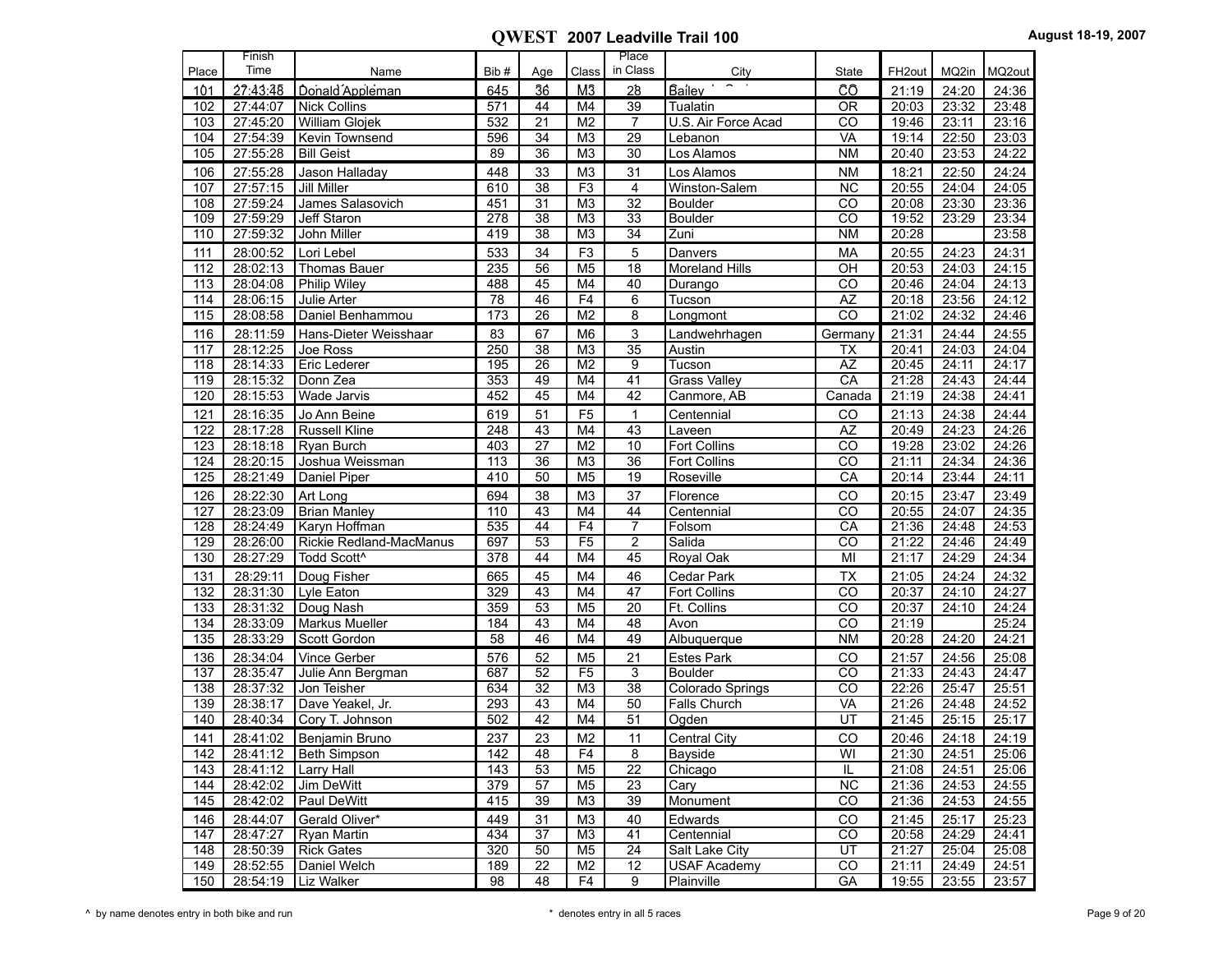|            | Finish               |                               |                  |                 |                                  | Place           |                       |                 |              |              |              |              |              |              |              |               |
|------------|----------------------|-------------------------------|------------------|-----------------|----------------------------------|-----------------|-----------------------|-----------------|--------------|--------------|--------------|--------------|--------------|--------------|--------------|---------------|
| Place      | Time                 | Name                          | Bib#             | Age             | Class                            | in Class        | City                  | State           | MQ1in        | FH1in        | FH1out       | HM1in        | HM1out       | TL1in        | TL1out       | HP1           |
| 151        | 28:54:35             | Patty Bryant                  | 131              | 47              | F <sub>4</sub>                   | 10              | Santa Barbara         | CA              | 2:23         | 4:36         | 4:38         | 6:06         | 6:08         | 8:20         | 8:23         | 10:27         |
| 152        | 28:54:52             | Fred Abramowitz               | 134              | 55              | M <sub>5</sub>                   | $\overline{25}$ | Ft. Collins           | CO              | 2:26         |              | 4:45         | 6:14         | 6:15         | 8:25         | 8:26         | 10:35         |
| 153        | 28:55:57             | Eric Lee                      | 565              | 25              | M <sub>2</sub>                   | 13              | <b>Fort Collins</b>   | $\overline{co}$ | 2:15         | 4:13         | 4:14         | 5:27         | 5:30         | 7:19         | 7:19         | 9:23          |
| 154        | 28:56:05             | Richard Freeman               | 445              | 49              | M4                               | 52              | South Park            | PA              | 2:22         | 4:27         | 4:33         | 5:50         | 5:54         | 8:01         | 8:06         | 10:01         |
| 155        | 28:56:14             | John Harrington               | 685              | 45              | M4                               | 53              | Rociada               | <b>NM</b>       | 2:19         | 4:29         | 4:30         | 5:57         | 6:00         | 8:11         | 8:11         | 10:24         |
| 156        | 28:56:39             | <b>Terri Pfeil</b>            | 348              | 41              | F <sub>4</sub>                   | 11              | <b>Boulder</b>        | CO              | 2:31         | 4:47         | 4:50         | 6:14         | 6:15         | 8:33         | 8:33         | 10:41         |
| 157        | 28:57:19             | Mike Suminski                 | 362              | $\overline{55}$ | M <sub>5</sub>                   | $\overline{26}$ | Victoria, BC          | Canada          | 2:17         | 4:10         | 4:12         | 5:29         | 5:33         | 7:31         | 7:35         | 9:30          |
| 158        | 28:57:27             | Richard Reichelt              | 295              | 49              | M4                               | 54              | Espanola              | <b>NM</b>       | 2:41         | 5:00         | 5:02         | 6:28         | 6:31         | 8:44         | 8:45         | 10:44         |
| 159        | 28:58:39             | Philip Kahn                   | 566              | 54              | M <sub>5</sub>                   | $\overline{27}$ | <b>Winter Park</b>    | CO              | 2:38         | 4:59         | 5:03         | 6:32         | 6:34         | 8:49         | 8:52         | 11:07         |
| 160        | 29:02:03             | Euihwa Lee                    | 307              | 47              | M4                               | 55              | Newtown               | PA              | 2:24         | 4:24         | 4:27         | 5:44         | 5:53         | 7:56         |              | 10:10         |
| 161        | 29:03:54             | Jeanie Grooms                 | 676              | 51              | F <sub>5</sub>                   | $\overline{4}$  | <b>Grand Junction</b> | CO              | 2:36         | 4:46         | 4:47         | 6:08         | 6:11         | 8:14         | 8:15         | 10:15         |
| 162        | 29:04:08             | Hans van Willigen             | 309              | 69              | M <sub>6</sub>                   | $\overline{4}$  | Woolwich              | <b>ME</b>       | 2:33         | 4:49         | 4:51         | 6:19         | 6:21         | 8:33         | 8:36         | 10:38         |
| 163        | 29:04:51             | Thomas Stockton               | 414              | 47              | M4                               | $\overline{56}$ | Los Alamos            | <b>NM</b>       | 2:18         | 4:47         | 4:47         | 6:17         | 6:20         | 8:28         | 8:28         | 10:38         |
| 164        | 29:06:17             | Les Jones                     | 88               | 48              | M4                               | $\overline{57}$ | Memphis               | <b>TN</b>       | 2:13         | 4:23         | 4:24         | 5:40         | 5:42         | 7:55         | 7:57         | 9:58          |
| 165        | 29:07:02             | Neil Blake                    | 105              | 42              | M4                               | 58              | Rio Rancho            | <b>NM</b>       | 2:23         | 4:27         | 4:29         | 5:59         | 6:00         | 8:15         | 8:16         | 10:02         |
| 166        | 29:07:53             | <b>Gregg Martell</b>          | 539              | 50              | M <sub>5</sub>                   | 28              | Tetonia               | ID              | 2:35         | 4:53         | 4:56         | 6:29         |              | 8:54         | 8:55         | 11:06         |
| 167        | 29:08:44             | David Jessen                  | $\overline{213}$ | 49              | M4                               | 59              | Bettendorf            | IA              | 2:35         | 4:47         | 4:48         | 6:25         | 6:28         | 8:48         | 8:55         | 11:00         |
| 168        | 29:11:10             | Nancy Kirstein                | 457              | 32              | F <sub>3</sub>                   | 6               | Sioux Falls           | SD              | 2:21         | 4:37         | 4:40         | 6:12         | 6:13         | 8:18         | 8:19         | 10:21         |
| 169        | 29:12:41             | Lee Burton                    | 302              | 46              | M4                               | 60              | Divide                | CO              | 2:28         | 4:43         | 4:44         | 6:23         | 6:27         | 8:44         | 8:47         | 10:57         |
| 170        | 29:13:51             | James Ehasz                   | 358              | 54              | M <sub>5</sub>                   | $\overline{29}$ | Platteville           | WI              | 2:31         | 4:55         | 4:58         | 6:20         | 6:22         | 8:39         | 8:41         | 10:46         |
| 171        | 29:15:34             | Phil Rosenstein               | 257              | 37              | M <sub>3</sub>                   | 42              | <b>Brown Deer</b>     | WI              | 2:20         | 4:35         | 4:37         | 6:07         | 6:15         | 8:19         | 8:30         | 10:28         |
| 172        | 29:15:48             | Rob Hacker                    | 500              | 47              | M4                               | 61              | <b>Boulder</b>        | CO              | 2:19         | 4:26         | 4:28         | 5:59         | 6:02         | 8:05         | 8:07         | 10:14         |
| 173        | 29:15:57             | Pat Benner                    | 122              | 43              | M4                               | 62              | Superior              | CO              | 2:40         | 5:02         | 5:03         | 6:38         | 6:42         | 9:00         | 9:00         | 11:19         |
| 174        | 29:16:03             | Tim Hicks                     | 436              | 63              | M <sub>6</sub>                   | 5               | Altaville/Angels Ca   | CA              | 2:34         | 4:52         | 4:54         | 6:18         | 6:21         | 8:40         | 8:45         | 10:48         |
| 175        | 29:17:37             | Mike Ehrlich                  | 59               | 44              | M4                               | 63              | Steamboat Springs     | CO              | 2:21         | 4:31         | 4:35         | 6:03         | 6:13         | 8:33         | 8:39         | 10:43         |
| 176        | 29:18:00             | Lucas Foley                   | 615              | 25              | M <sub>2</sub>                   | 14              | Santa Clara           | CA              | 2:28         | 4:38         | 4:39         | 6:08         | 6:12         | 8:12         | 8:13         | 10:28         |
| 177<br>178 | 29:18:09<br>29:19:00 | Luke Pennington<br>Jed Millar | 604<br>549       | 21<br>26        | M <sub>2</sub><br>M <sub>2</sub> | 15<br>16        | Littleton             | CO<br>UT        | 2:30<br>2:18 | 4:38<br>4:20 | 4:46<br>4:22 | 6:16<br>5:44 | 6:23<br>5:46 | 8:28<br>7:52 | 8:39<br>7:53 | 10:22<br>9:58 |
| 179        | 29:19:54             | Mike Smith                    | 220              | 49              | M4                               | 64              | Highland<br>Fishers   | IN              | 2:28         | 4:52         | 4:53         | 6:24         | 6:27         | 8:40         | 8:40         | 10:52         |
| 180        | 29:20:59             | Heidi Bennett                 | 513              | 30              | F <sub>3</sub>                   | $\overline{7}$  | Salt Lake City        | UT              | 2:16         | 4:30         | 4:31         | 5:53         | 5:54         | 7:56         | 7:56         | 9:53          |
| 181        | 29:21:16             | Rick Reimer                   | 56               | 58              | M <sub>5</sub>                   | 30              | Denver                | CO              | 2:17         | 4:18         | 4:21         | 5:40         | 5:42         | 7:38         | 7:39         | 9:39          |
| 182        | 29:21:35             | Janet Park                    | 575              | 44              | F <sub>4</sub>                   | $\overline{12}$ | Bayfield              | CO              | 2:41         | 4:43         | 4:50         | 6:07         | 6:15         | 8:41         | 8:49         | 11:12         |
| 183        | 29:21:39             | <b>Peter Sanders</b>          | 286              | 37              | M <sub>3</sub>                   | 43              | <b>Boulder</b>        | $\overline{co}$ | 2:20         | 4:28         | 4:31         | 5:52         | 5:57         | 7:57         |              | 9:49          |
| 184        | 29:22:03             | <b>Tommy Gallagher</b>        | 684              | 50              | M <sub>5</sub>                   | 31              | Reno                  | <b>NV</b>       | 2:33         | 4:57         | 5:10         | 6:45         | 6:54         | 9:07         | 9:13         | 11:17         |
| 185        | 29:22:08             | Dan Steward                   | 124              | 46              | M4                               | 65              | Littleton             | CO              | 2:11         | 4:17         | 4:22         | 5:45         | 5:48         | 7:52         | 7:54         | 10:00         |
| 186        | 29:22:28             | Chris Picon                   | 564              | 34              | M <sub>3</sub>                   | 44              | Greeley               | CO              | 2:31         | 4:47         | 4:49         | 6:18         | 6:20         | 8:34         | 8:35         | 10:42         |
| 187        | 29:22:38             | Michael Hoffman               | 534              | 47              | M <sub>4</sub>                   | 66              | Folsom                | CA              | 2:28         | 4:46         | 4:49         | 6:20         | 6:26         | 8:38         | 8:40         | 10:43         |
| 188        | 29:22:54             | Tom Schnitzius                | 178              | 54              | M <sub>5</sub>                   | 32              | Dillon                | CO              | 2:19         | 4:42         | 4:44         | 6:19         | 6:25         | 8:40         | 8:41         | 10:47         |
| 189        | 29:25:43             | Allan Holtz                   | 683              | $\overline{57}$ | M <sub>5</sub>                   | $\overline{33}$ | Oakdale               | <b>MN</b>       |              | 5:14         | 5:16         | 6:46         | 6:50         | 9:00         | 9:09         | 11:10         |
| 190        | 29:27:06             | Tia Bodington                 | 662              | 50              | F <sub>5</sub>                   | 5               | Denver                | CO              | 2:21         | 4:35         | 4:38         | 6:00         | 6:00         | 8:15         | 8:19         | 10:28         |
| 191        | 29:28:19             | Matt Karzen                   | 341              | 40              | M4                               | 67              | Athens                | GA              | 2:36         | 4:46         | 4:49         | 6:12         | 6:17         | 8:23         |              | 10:36         |
| 192        |                      | 29:30:11 John Hobbs           | 298              | 62              | M6                               | 6               | Evergreen             | CO              | 2:42         | 5:04         | 5:06         | 6:47         | 6:49         | 9:02         | 9:03         | 11:14         |
| 193        | 29:33:00             | Mary Bradley                  | 405              | 68              | M6                               | $\overline{7}$  | Canon City            | $\overline{CO}$ | 2:33         | 4:58         | 4:59         | 6:31         | 6:33         | 8:42         | 8:43         | 10:43         |
| 194        | 29:34:05             | Chris Basford                 | 340              | 45              | M4                               | 68              | <b>Newport News</b>   | VA              | 2:20         | 4:19         | 4:22         | 5:44         | 5:48         | 7:55         | 8:01         | 9:59          |
| 195        | 29:34:50             | Terri Handy                   | 385              | 43              | F4                               | 13              | Niwot                 | $\overline{c}$  | 2:39         | 4:58         | 5:01         | 6:35         | 6:40         | 9:06         | 9:11         | 11:20         |
| 196        | 29:35:53             | Robert Read                   | 621              | 48              | M4                               | 69              | Denver                | CO              | 2:36         | 4:53         | 4:57         | 6:23         | 6:25         | 8:34         | 8:47         | 10:44         |
| 197        | 29:36:06             | <b>Tracey Branch</b>          | 562              | $\overline{37}$ | F3                               | 8               | Eaton                 | $\overline{CO}$ | 2:31         | 4:54         | 4:56         | 6:33         | 6:34         | 8:51         | 8:52         | 11:00         |
| 198        | 29:37:04             | Will Huskie                   | 653              | 47              | M4                               | 70              | Golden                | CO              | 2:26         | 4:40         | 4:44         | 6:10         | 6:15         | 8:25         | 8:32         | 10:30         |
|            | 199 29:38:01         | Paul Schmidt                  | 425              | 49              | M4                               | 71              | Davenport             | IA              | 2:15         | 4:30         | 4:31         | 5:56         | 5:59         | 8:09         | 8:10         | 10:10         |
|            |                      | 200 29:38:57 Peter Stringer   | 635              | 66              | M <sub>6</sub>                   | 8               | Osterville            | <b>MA</b>       | 2:40         | 5:01         | 5:03         | 6:37         | 6:39         | 9:06         | 9:09         | 11:13         |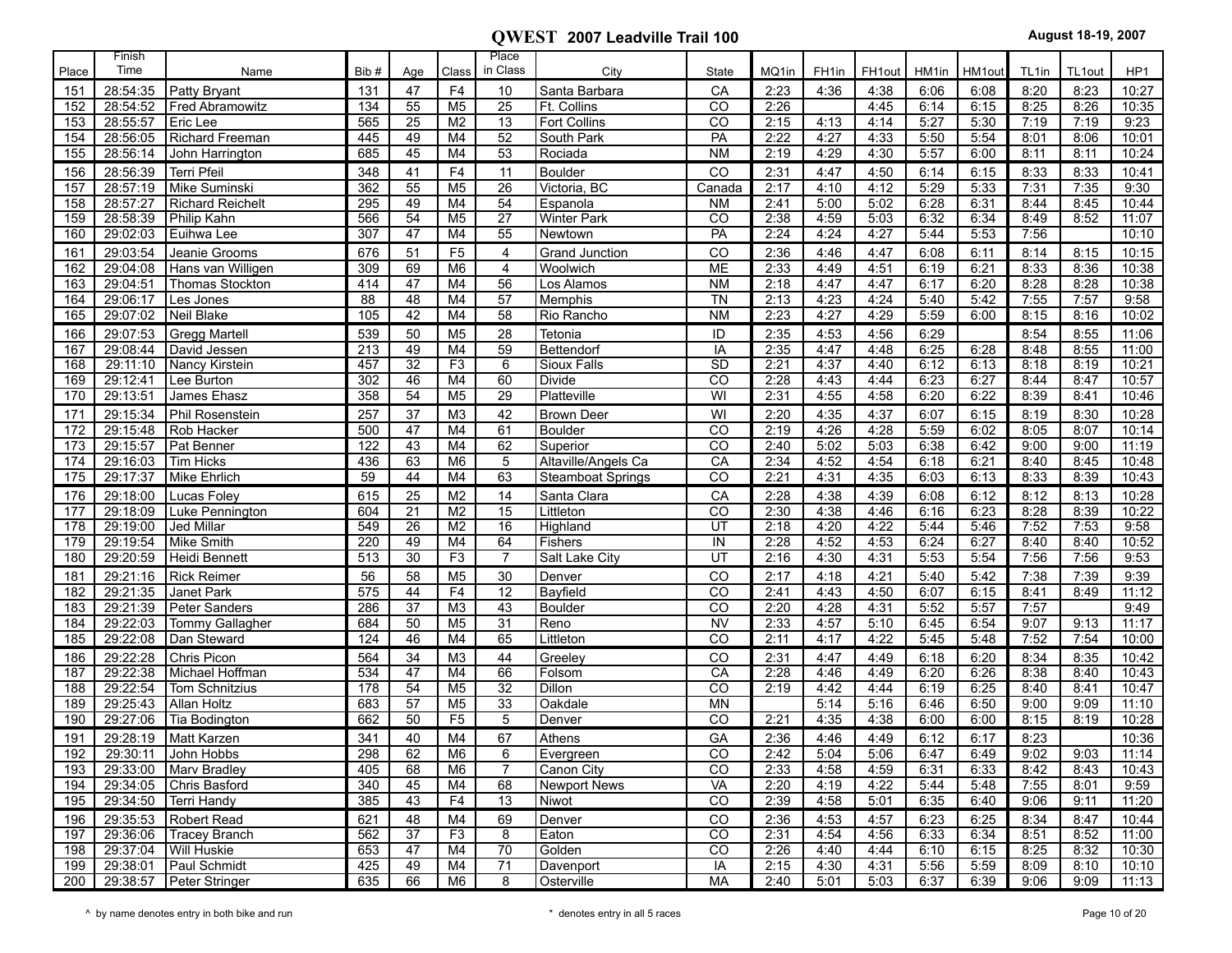| Place      | Finish<br>Time       | Name                             | Bib#       | Age             | Class                            | Place<br>in Class | City                                            | State           | Win in         | Win out        | HP <sub>2</sub> | TL2in          | TL2out         | HM2in          | HM2out         | FH <sub>2in</sub> |
|------------|----------------------|----------------------------------|------------|-----------------|----------------------------------|-------------------|-------------------------------------------------|-----------------|----------------|----------------|-----------------|----------------|----------------|----------------|----------------|-------------------|
| 151        | 28:54:35             | Patty Bryant                     | 131        | 47              | $F\bar{4}$                       | 10                | Santa Barbara                                   | ĈÃ              | 12:07          |                | 14:35           | 16:00          | 16:10          | 19:14          | 19:25          | 21:07             |
| 152        | 28:54:52             | <b>Fred Abramowitz</b>           | 134        | $\overline{55}$ | M <sub>5</sub>                   | $\overline{25}$   | Ft. Collins                                     | CO              | 12:16          | 12:17          | 14:36           | 15:55          | 15:55          | 18:43          | 18:49          | 20:41             |
| 153        | 28:55:57             | <b>Eric Lee</b>                  | 565        | 25              | M <sub>2</sub>                   | 13                | <b>Fort Collins</b>                             | CO              | 10:56          | 11:03          | 13:21           | 14:44          | 14:44          | 17:55          | 18:00          | 19:47             |
| 154        | 28:56:05             | <b>Richard Freeman</b>           | 445        | 49              | M4                               | 52                | South Park                                      | PA              | 11:50          | 11:59          | 14:22           | 15:53          | 16:05          | 19:06          | 19:43          |                   |
| 155        | 28:56:14             | John Harrington                  | 685        | 45              | M4                               | 53                | Rociada                                         | <b>NM</b>       | 12:19          | 12:26          | 14:55           | 16:10          | 16:25          | 19:32          | 19:39          | 21:21             |
| 156        | 28:56:39             | Terri Pfeil                      | 348        | 41              | F4                               | 11                | <b>Boulder</b>                                  | CO              | 12:24          | 12:30          | 14:45           | 16:13          | 16:14          | 19:50          | 19:55          | 22:07             |
| 157        | 28:57:19             | Mike Suminski                    | 362        | 55              | M <sub>5</sub>                   | $\overline{26}$   | Victoria, BC                                    | Canada          | 11:11          | 11:18          | 13:37           | 15:11          | 15:12          | 18:27          | 18:37          | 20:33             |
| 158        | 28:57:27             | <b>Richard Reichelt</b>          | 295        | 49              | M4                               | 54                | Espanola                                        | <b>NM</b>       | 12:33          | 12:35          | 15:06           | 16:31          | 16:33          | 19:25          | 19:36          | 21:26             |
| 159        | 28:58:39             | Philip Kahn                      | 566        | 54              | M <sub>5</sub>                   | $\overline{27}$   | <b>Winter Park</b>                              | CO              | 13:01          | 13:06          | 15:18           | 17:07          | 17:13          | 20:03          | 20:07          | 21:44             |
| 160        | 29:02:03             | Euihwa Lee                       | 307        | 47              | M <sub>4</sub>                   | 55                | Newtown                                         | PA              | 12:13          | 12:36          | 15:20           | 16:57          | 17:09          | 20:14          | 20:23          | 22:08             |
| 161        | 29:03:54             | Jeanie Grooms                    | 676        | 51              | F <sub>5</sub>                   | 4                 | Grand Junction                                  | CO              | 11:59          | 12:13          | 14:16           | 16:14          | 16:15          | 19:18          | 19:23          | 21:10             |
| 162        | 29:04:08             | Hans van Willigen                | 309        | 69              | M <sub>6</sub>                   | $\overline{4}$    | Woolwich                                        | <b>ME</b>       | 12:29          | 12:42          | 14:59           | 16:32          | 16:37          | 19:26          | 19:38          | 21:21             |
| 163        | 29:04:51             | <b>Thomas Stockton</b>           | 414        | $\overline{47}$ | M4                               | $\overline{56}$   | Los Alamos                                      | <b>NM</b>       | 12:22          | 12:50          | 14:50           | 16:31          | 16:31          | 19:27          | 19:37          | 21:32             |
| 164        | 29:06:17             | Les Jones                        | 88         | 48              | M4                               | 57                | Memphis                                         | $\overline{T}N$ | 11:48          | 11:51          | 14:20           | 16:05          | 16:24          | 19:37          | 19:39          | 21:32             |
| 165        | 29:07:02             | Neil Blake                       | 105        | 42              | M4                               | 58                | Rio Rancho                                      | <b>NM</b>       | 11:45          | 12:12          | 14:31           | 16:01          | 16:03          | 19:43          | 19:45          | 21:38             |
| 166        | 29:07:53             | <b>Gregg Martell</b>             | 539        | 50              | M <sub>5</sub>                   | 28                | Tetonia                                         | ID              | 13:09          | 13:16          | 15:39           | 17:28          | 17:28          | 20:19          | 20:27          | 21:58             |
| 167        | 29:08:44             | David Jessen                     | 213        | 49              | M4                               | 59                | Bettendorf                                      | IA              | 12:59          | 13:04          | 15:35           | 17:13          | 17:19          | 20:20          | 20:29          | 22:23             |
| 168        | 29:11:10             | Nancy Kirstein                   | 457        | 32              | F <sub>3</sub>                   | 6                 | Sioux Falls                                     | SD              | 12:05          | 12:11          | 14:34           | 16:12          | 16:14          | 19:14          | 19:30          | 21:42             |
| 169        | 29:12:41             | Lee Burton                       | 302        | 46              | M <sub>4</sub>                   | 60                | Divide                                          | CO              | 12:49          | 12:51          | 15:09           | 16:37          | 16:38          | 19:30          | 19:42          | 21:41             |
| 170        | 29:13:51             | James Ehasz                      | 358        | 54              | M <sub>5</sub>                   | $\overline{29}$   | Platteville                                     | WI              | 12:36          | 12:39          | 14:59           | 16:42          | 16:54          | 19:57          | 20:04          | 21:46             |
| 171        | 29:15:34             | Phil Rosenstein                  | 257        | 37              | M <sub>3</sub>                   | 42                | <b>Brown Deer</b>                               | WI              | 12:28          | 12:40          | 14:58           | 16:42          | 17:00          | 20:03          | 20:21          | 22:15             |
| 172        | 29:15:48             | Rob Hacker                       | 500        | 47              | M <sub>4</sub>                   | 61                | <b>Boulder</b>                                  | CO              | 12:00          | 12:21          | 14:40           | 16:34          | 16:34          | 19:49          | 20:01          | 21:55             |
| 173        | 29:15:57             | Pat Benner                       | 122        | 43<br>63        | M4                               | 62                | Superior                                        | CO              | 13:07          | 13:16          | 15:26           | 17:11          | 17:14          | 19:58          | 20:08          | 21:52             |
| 174<br>175 | 29:16:03<br>29:17:37 | <b>Tim Hicks</b><br>Mike Ehrlich | 436<br>59  | 44              | M <sub>6</sub><br>M <sub>4</sub> | 5<br>63           | Altaville/Angels Ca<br><b>Steamboat Springs</b> | CA<br>CO        | 12:52<br>12:17 | 13:00<br>12:32 | 15:13<br>14:33  | 16:55<br>15:49 | 17:04<br>15:57 | 20:01<br>19:04 | 20:08<br>19:25 | 21:59<br>21:24    |
|            |                      |                                  |            |                 |                                  |                   |                                                 |                 |                |                |                 |                |                |                |                |                   |
| 176<br>177 | 29:18:00<br>29:18:09 | Lucas Foley<br>Luke Pennington   | 615<br>604 | 25<br>21        | M <sub>2</sub><br>M <sub>2</sub> | 14<br>15          | Santa Clara                                     | CA<br>CO        | 12:23<br>12:16 | 12:46<br>12:34 | 14:49<br>14:23  | 16:12<br>15:50 | 16:12<br>16:07 | 19:38<br>18:55 | 19:42<br>19:13 | 21:42<br>21:51    |
| 178        | 29:19:00             | Jed Millar                       | 549        | 26              | M <sub>2</sub>                   | 16                | Littleton<br>Highland                           | UT              | 11:53          | 12:04          | 14:21           | 15:57          | 16:19          | 19:42          | 19:54          | 21:43             |
| 179        | 29:19:54             | Mike Smith                       | 220        | 49              | M4                               | 64                | Fishers                                         | IN              | 12:40          | 12:42          | 15:11           | 16:32          | 16:32          | 19:56          | 20:06          | 21:32             |
| 180        | 29:20:59             | Heidi Bennett                    | 513        | 30              | F <sub>3</sub>                   | $\overline{7}$    | Salt Lake City                                  | UT              | 11:41          | 11:46          | 14:03           | 15:44          | 15:45          | 18:44          | 18:46          | 20:38             |
| 181        | 29:21:16             | <b>Rick Reimer</b>               | 56         | 58              | M <sub>5</sub>                   | 30                | Denver                                          | CO              | 11:17          | 11:18          | 13:36           | 15:06          | 15:07          | 18:07          | 18:10          | 20:05             |
| 182        | 29:21:35             | Janet Park                       | 575        | 44              | F4                               | $\overline{12}$   | Bayfield                                        | CO              | 13:20          | 13:29          | 15:55           | 17:41          | 17:44          | 20:40          | 20:44          | 22:23             |
| 183        | 29:21:39             | Peter Sanders                    | 286        | 37              | M <sub>3</sub>                   | 43                | <b>Boulder</b>                                  | CO              | 11:33          | 11:42          | 14:04           | 15:32          | 15:35          | 18:55          | 19:07          | 21:00             |
| 184        | 29:22:03             | <b>Tommy Gallagher</b>           | 684        | 50              | M <sub>5</sub>                   | 31                | Reno                                            | <b>NV</b>       | 13:12          | 13:21          | 15:31           | 17:00          | 17:14          | 20:19          | 20:41          | 22:32             |
| 185        | 29:22:08             | Dan Steward                      | 124        | 46              | M4                               | 65                | Littleton                                       | CO              | 11:49          | 11:56          | 14:20           | 16:06          | 16:07          | 19:23          | 19:39          | 21:39             |
| 186        | 29:22:28             | Chris Picon                      | 564        | 34              | M <sub>3</sub>                   | 44                | Greeley                                         | CO              | 12:33          | 12:35          | 15:03           | 16:53          | 16:55          | 20:00          | 20:02          | 21:47             |
| 187        | 29:22:38             | Michael Hoffman                  | 534        | 47              | M <sub>4</sub>                   | 66                | Folsom                                          | CA              | 12:30          | 12:35          | 14:47           | 16:16          | 16:35          | 19:26          | 19:32          | 21:24             |
| 188        | 29:22:54             | Tom Schnitzius                   | 178        | 54              | M <sub>5</sub>                   | 32                | Dillon                                          | CO              | 12:32          | 12:35          | 14:55           | 16:31          | 16:33          | 19:55          | 19:59          | 21:46             |
| 189        | 29:25:43             | Allan Holtz                      | 683        | $\overline{57}$ | M <sub>5</sub>                   | $\overline{33}$   | Oakdale                                         | <b>MN</b>       | 13:02          | 13:10          | 15:32           | 17:12          | 17:17          | 20:25          | 20:33          | 22:21             |
| 190        | 29:27:06             | <b>Tia Bodington</b>             | 662        | 50              | F <sub>5</sub>                   | 5                 | Denver                                          | CO              | 12:33          | 12:40          | 15:24           | 17:08          | 17:22          | 20:38          | 20:39          | 22:23             |
| 191        | 29:28:19             | Matt Karzen                      | 341        | 40              | M <sub>4</sub>                   | 67                | Athens                                          | GA              | 12:33          | 12:38          | 15:08           | 16:49          | 16:50          | 20:05          | 20:10          | 22:15             |
| 192        |                      | 29:30:11 John Hobbs              | 298        | 62              | M6                               | 6                 | Evergreen                                       | CO              | 13:03          | 13:06          | 15:21           | 16:59          | 17:00          | 20:01          | 20:05          | 22:00             |
| 193        | 29:33:00             | Mary Bradley                     | 405        | 68              | M6                               | $\overline{7}$    | Canon City                                      | $\overline{CO}$ | 12:30          | 12:36          | 14:52           | 16:17          | 16:18          | 19:35          | 19:43          | 21:40             |
| 194        |                      | 29:34:05 Chris Basford           | 340        | 45              | M4                               | 68                | <b>Newport News</b>                             | VA              | 11:44          | 11:58          | 14:15           | 15:45          | 15:50          | 18:56          | 19:02          | 21:13             |
| 195        | 29:34:50             | Terri Handy                      | 385        | 43              | F4                               | 13                | Niwot                                           | $\overline{c}$  | 13:08          | 13:16          | 15:39           | 17:09          | 17:12          | 20:14          | 20:23          | 22:10             |
| 196        | 29:35:53             | Robert Read                      | 621        | 48              | M4                               | 69                | Denver                                          | CO              | 12:22          | 12:39          | 14:49           | 16:11          | 16:25          | 19:20          | 19:27          | 21:28             |
| 197        | 29:36:06             | <b>Tracey Branch</b>             | 562        | 37              | F3                               | 8                 | Eaton                                           | $\overline{CO}$ | 12:53          | 12:54          | 15:20           | 16:53          | 16:53          | 20:14          | 20:15          | 22:03             |
| 198        | 29:37:04             | Will Huskie                      | 653        | 47              | M4                               | 70                | Golden                                          | CO              | 12:22          | 12:31          | 14:39           | 16:02          | 16:14          | 19:22          | 19:40          | 21:30             |
| 199 I      | 29:38:01             | Paul Schmidt                     | 425        | 49              | M4                               | 71                | Davenport                                       | IA              | 12:00          | 12:05          | 14:25           | 16:05          | 16:08          | 19:11          | 19:26          | 21:37             |
|            |                      | 200 29:38:57 Peter Stringer      | 635        | 66              | M <sub>6</sub>                   | 8                 | Osterville                                      | <b>MA</b>       | 13:08          | 13:14          | 15:30           |                | 16:56 17:05    | 20:22          | 20:25          | 22:20             |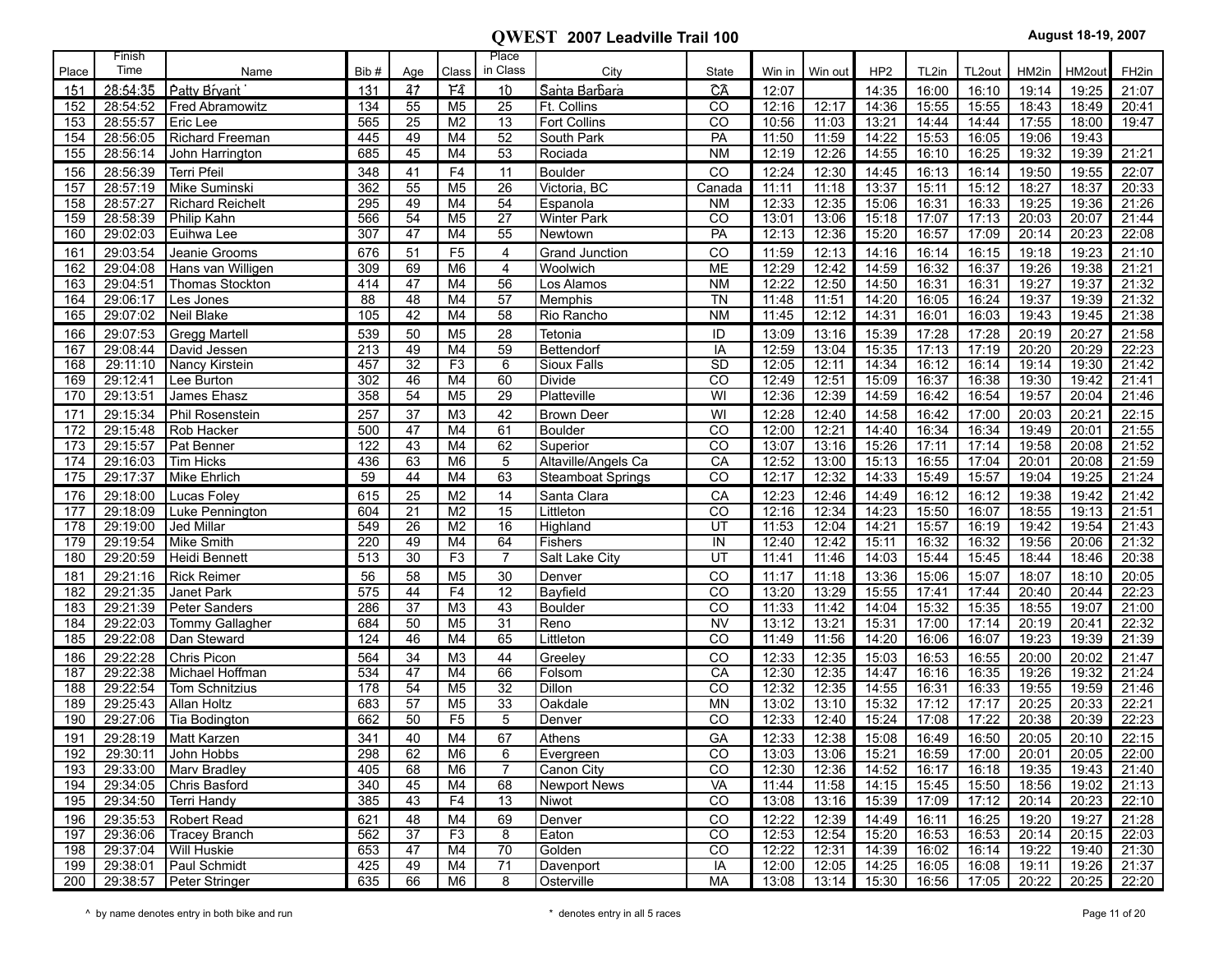| Finish<br>Place                                                                                                                                             |                      |                    |                |                |
|-------------------------------------------------------------------------------------------------------------------------------------------------------------|----------------------|--------------------|----------------|----------------|
| Time<br>in Class<br>Bib#<br>City<br>Place<br>Name<br>Age<br>Class                                                                                           | State                | FH <sub>2out</sub> | MQ2in          | MQ2out         |
| $F\bar{4}$<br>151<br>28:54:35<br>131<br>47<br>10<br>Santa Barbara<br>Patty Bryant                                                                           | <b>CA</b>            | 21:21              | 24:45          | 24:49          |
| $\overline{25}$<br>152<br>28:54:52<br><b>Fred Abramowitz</b><br>134<br>55<br>M <sub>5</sub><br>Ft. Collins                                                  | CO                   | 20:54              | 24:50          | 24:58          |
| 153<br>28:55:57<br>565<br>25<br>M <sub>2</sub><br>13<br><b>Fort Collins</b><br>Eric Lee                                                                     | $\overline{co}$      | 19:52              | 23:51          | 24:00          |
| 154<br>52<br>28:56:05<br><b>Richard Freeman</b><br>445<br>49<br>M <sub>4</sub><br>South Park                                                                | PA                   | 21:29              | 24:41          | 24:54          |
| 155<br>28:56:14<br>685<br>45<br>$\overline{53}$<br>John Harrington<br>M4<br>Rociada                                                                         | <b>NM</b>            | 21:23              | 24:58          | 25:01          |
| F <sub>4</sub><br>156<br>28:56:39<br>Terri Pfeil<br>348<br>41<br>Boulder<br>11                                                                              | CO                   | 22:13              | 25:30          | 25:31          |
| 28:57:19<br>362<br>$\overline{26}$<br>157<br>Mike Suminski<br>55<br>M <sub>5</sub><br>Victoria, BC                                                          | Canada               | 20:35              | 24:25          | 24:34          |
| 158<br>28:57:27<br>295<br><b>Richard Reichelt</b><br>49<br>M4<br>54<br>Espanola                                                                             | <b>NM</b>            | 21:30              | 25:01          | 25:07          |
| 28:58:39<br>159<br>566<br>54<br>M <sub>5</sub><br>27<br><b>Winter Park</b><br>Philip Kahn                                                                   | $\overline{CO}$      | 21:51              | 25:11          | 25:18          |
| 55<br>160<br>29:02:03<br>307<br>47<br>M <sub>4</sub><br>Euihwa Lee<br>Newtown                                                                               | PA                   | 22:22              | 25:32          | 25:42          |
| 29:03:54<br>161<br>Jeanie Grooms<br>676<br>51<br>F <sub>5</sub><br>4<br><b>Grand Junction</b>                                                               | CO                   | 21:17              | 25:04          | 25:11          |
| 162<br>29:04:08<br>309<br>$\overline{\mathbf{4}}$<br>69<br>M <sub>6</sub><br>Woolwich<br>Hans van Willigen                                                  | <b>ME</b>            | 21:42              | 25:08          | 25:23          |
| 163<br>29:04:51<br>47<br>$\overline{56}$<br>Los Alamos<br>Thomas Stockton<br>414<br>M4                                                                      | <b>NM</b>            | 21:45              | 25:11          | 25:25          |
| $\overline{88}$<br>$\overline{57}$<br>164<br>29:06:17<br>Les Jones<br>48<br>M4<br>Memphis                                                                   | $\overline{T}N$      | 21:35              | 25:20          | 25:23          |
| 165<br>29:07:02<br>42<br>58<br><b>Neil Blake</b><br>105<br>M4<br>Rio Rancho                                                                                 | <b>NM</b>            | 21:43              | 25:18          | 25:24          |
| 29:07:53<br>539<br>166<br>Gregg Martell<br>50<br>M <sub>5</sub><br>28<br>Tetonia                                                                            | ID                   | 22:00              | 25:18          | 25:19          |
| 167<br>29:08:44<br>213<br>49<br>M <sub>4</sub><br>59<br>Bettendorf<br>David Jessen                                                                          | $\overline{IA}$      | 22:27              | 25:33          | 25:44          |
| 457<br>32<br>F3<br>6<br>168<br>29:11:10<br>Nancy Kirstein<br>Sioux Falls                                                                                    | $\overline{SD}$      | 21:48              | 25:16          | 25:18          |
| 169<br>29:12:41<br>302<br><b>Divide</b><br>Lee Burton<br>46<br>M <sub>4</sub><br>60                                                                         | $\overline{co}$      | 21:59              | 25:22          | 25:32          |
| 170<br>29:13:51<br>358<br>54<br>M <sub>5</sub><br>29<br>Platteville<br>James Ehasz                                                                          | WI                   | 21:48              | 25:27          | 25:34          |
| 171<br>29:15:34<br>257<br>37<br><b>Brown Deer</b><br>Phil Rosenstein<br>M <sub>3</sub><br>42                                                                | WI                   | 22:22              | 25:36          | 25:42          |
| 172<br>29:15:48<br>500<br>47<br>M <sub>4</sub><br>61<br><b>Boulder</b><br>Rob Hacker                                                                        | $\overline{co}$      | 22:01              | 25:38          | 25:40          |
| 173<br>29:15:57<br>122<br>43<br>Pat Benner<br>M <sub>4</sub><br>62<br>Superior                                                                              | $\overline{co}$      | 22:00              | 25:24          | 25:38          |
| 174<br>29:16:03<br>436<br>63<br>M <sub>6</sub><br>5<br>Altaville/Angels Ca<br><b>Tim Hicks</b>                                                              | CA                   | 22:09              | 25:24          | 25:29          |
| 175<br>59<br>63<br>29:17:37<br>Mike Ehrlich<br>44<br>M4<br>Steamboat Springs                                                                                | $\overline{co}$      | 21:40              | 25:34          | 25:50          |
| 29:18:00<br>176<br>Lucas Foley<br>615<br>25<br>M <sub>2</sub><br>14<br>Santa Clara                                                                          | CA                   | 21:44              | 25:29          | 25:32          |
| 177<br>29:18:09<br>21<br>Luke Pennington<br>604<br>M <sub>2</sub><br>15<br>Littleton                                                                        | $\overline{co}$      | 22:19              | 25:21          | 25:26          |
| 178<br>29:19:00<br>549<br>M <sub>2</sub><br>16<br>Jed Millar<br>26<br>Highland                                                                              | UT                   | 21:51              | 25:19          | 25:23          |
| 220<br>179<br>29:19:54<br><b>Mike Smith</b><br>49<br>M <sub>4</sub><br>64<br>Fishers                                                                        | $\overline{N}$       | 21:34              | 25:18          | 25:19          |
| 180<br>29:20:59<br>F3<br>Salt Lake City<br>513<br>30<br>$\overline{7}$<br>Heidi Bennett                                                                     | UT                   | 20:50              | 25:03          | 25:27          |
| 29:21:16<br>181<br>Rick Reimer<br>56<br>58<br>Denver<br>M <sub>5</sub><br>30                                                                                | CO                   | 20:08              | 25:11          | 25:16          |
| 182<br>29:21:35<br>Janet Park<br>575<br>44<br>F <sub>4</sub><br>12<br>Bayfield                                                                              | $\overline{CO}$      | 22:26              | 26:00          | 26:02          |
| 29:21:39<br>286<br>$\overline{37}$<br>183<br>M <sub>3</sub><br>43<br><b>Boulder</b><br>Peter Sanders                                                        | $\overline{co}$      | 21:13              | 25:12          | 25:22          |
| 184<br>29:22:03<br>31<br>684<br>50<br>M <sub>5</sub><br>Reno<br>Tommy Gallagher                                                                             | <b>NV</b>            | 22:44              | 26:00          | 26:06          |
| 185<br>29:22:08<br>124<br>46<br>M <sub>4</sub><br>65<br>Littleton<br>Dan Steward                                                                            | $\overline{CO}$      | 21:46              | 25:21          | 25:28          |
| 29:22:28<br>Greeley<br>186<br>Chris Picon<br>564<br>34<br>44<br>M <sub>3</sub>                                                                              | CO                   | 21:50              | 25:28          | 25:29          |
| 29:22:38<br>187<br>Michael Hoffman<br>534<br>47<br>M <sub>4</sub><br>66<br>Folsom                                                                           | CA                   | 21:35              | 25:19          | 25:21          |
| 29:22:54<br>178<br>188<br>54<br>M <sub>5</sub><br>$\overline{32}$<br>Dillon<br>Tom Schnitzius                                                               | $\overline{co}$      | 21:53              | 25:37          | 25:40          |
| 29:25:43<br><b>Allan Holtz</b><br>$\overline{57}$<br>189<br>683<br>M <sub>5</sub><br>33<br>Oakdale<br>50<br>F5                                              | <b>MN</b>            | 22:31              | 25:54          | 25:57          |
| 5<br>190<br>29:27:06<br>662<br>Tia Bodington<br>Denver                                                                                                      | $\overline{c}$       | 22:27              | 25:54          | 25:57          |
| 191<br>29:28:19<br>Matt Karzen<br>341<br>40<br>M <sub>4</sub><br>67<br>Athens                                                                               | GA                   | 22:24              | 26:06          | 26:06          |
| 192<br>29:30:11<br>298<br>John Hobbs<br>62<br>M6<br>6<br>Evergreen                                                                                          | CO                   | 22:06              | 25:41          | 25:48          |
| $\overline{7}$<br>193<br>29:33:00<br><b>Mary Bradley</b><br>405<br>68<br>M <sub>6</sub><br>Canon City                                                       | CO                   | 21:42<br>21:29     | 25:43          | 25:45          |
| 29:34:05<br>340<br>68<br>194<br>45<br>M4<br><b>Newport News</b><br>Chris Basford<br>29:34:50<br>F4<br>195<br>385<br>43<br>13<br><b>Terri Handy</b><br>Niwot | VA<br>$\overline{c}$ | 22:21              | 25:29<br>25:59 | 25:37<br>26:04 |
|                                                                                                                                                             |                      |                    |                |                |
| 29:35:53<br>196<br>Robert Read<br>621<br>48<br>M4<br>69<br>Denver<br>562<br>F <sub>3</sub><br>8<br>Eaton                                                    | CO                   | 21:51              | 25:27          | 25:36          |
| 197<br>29:36:06<br>37<br><b>Tracey Branch</b><br>70<br>29:37:04<br>653<br>198<br><b>Will Huskie</b><br>47<br>M4<br>Golden                                   | CO<br>CO             | 21:44              | 25:59<br>25:29 | 26:02<br>25:38 |
| 29:38:01<br>425<br>$\overline{71}$<br>199<br>Paul Schmidt<br>49<br>M4<br>Davenport                                                                          | IA                   | 22:04              | 25:38          | 25:46          |
| 200<br>29:38:57<br>Peter Stringer<br>635<br>M6<br>8<br>Osterville<br>66                                                                                     | MA                   | 22:25              | 26:02          | 26:05          |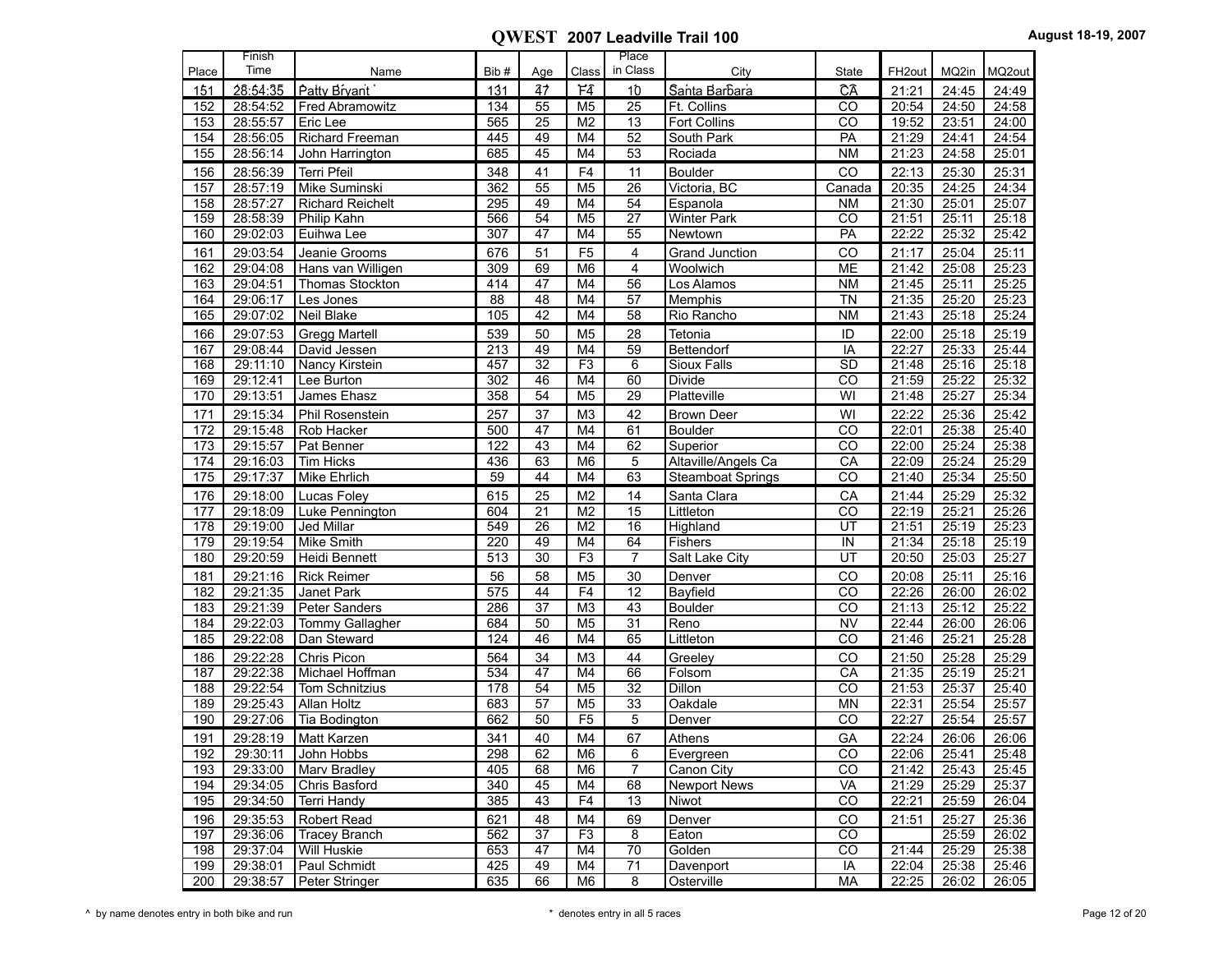| Place | Finish<br>Time | Name                       | Bib# | Age             | Class          | Place<br>in Class | City                   | State           | MQ1in | FH1in | FH1out | HM1in | HM1out | TL <sub>1in</sub> | TL1out | HP1   |
|-------|----------------|----------------------------|------|-----------------|----------------|-------------------|------------------------|-----------------|-------|-------|--------|-------|--------|-------------------|--------|-------|
| 201   | 29:39:32       | <b>Bob Ketchell</b>        | 203  | 51              | M <sub>5</sub> | 34                | Wilmington             | <b>NY</b>       | 2:11  | 4:27  | 4:28   | 6:05  | 6:08   | 8:30              | 8:31   | 10:34 |
| 202   | 29:39:55       | Mark Wieneke               | 383  | $\overline{55}$ | M <sub>5</sub> | 35                | Oak View               | CA              | 2:23  | 4:49  | 4:50   | 6:21  | 6:22   | 8:38              | 8:44   | 10:50 |
| 203   | 29:40:23       | Joseph Pastorello          | 573  | 36              | M <sub>3</sub> | 45                | Colorado Springs       | $\overline{co}$ | 2:30  | 5:06  | 5:21   | 6:56  | 7:04   | 9:35              | 9:42   | 11:47 |
| 204   | 29:40:36       | Jason Amadori^             | 579  | 34              | M <sub>3</sub> | 46                | Windemere              | FL              | 2:31  | 5:00  | 5:01   | 6:39  | 6:41   | 9:00              | 9:02   | 11:09 |
| 205   | 29:44:04       | <b>Charles Francisco</b>   | 321  | 58              | M <sub>5</sub> | $\overline{36}$   | Mt. Home               | ID              | 2:22  | 4:47  | 4:49   | 6:17  | 6:20   | 8:35              | 8:37   | 10:45 |
| 206   | 29:46:45       | Jeff Bostow                | 174  | 51              | M <sub>5</sub> | 37                | <b>Apple Valley</b>    | <b>MN</b>       | 2:18  | 4:31  | 4:33   | 5:59  | 6:00   | 8:10              | 8:12   | 10:21 |
| 207   | 29:49:38       | Robin Halloran             | 536  | $\overline{34}$ | F3             | 9                 | Durango                | $\overline{CO}$ | 2:30  | 4:40  | 4:43   | 6:05  | 6:06   | 8:18              | 8:22   | 10:28 |
| 208   | 29:51:36       | Dennis Drey                | 559  | 55              | M <sub>5</sub> | 38                | Albuquerque            | <b>NM</b>       | 2:33  | 4:52  | 4:54   | 6:22  | 6:27   | 8:41              | 8:47   | 10:53 |
| 209   | 29:52:38       | Jamen Nelson               | 456  | $\overline{23}$ | M <sub>2</sub> | 17                | Holladay               | UT              | 2:21  | 4:50  | 4:56   | 6:29  | 6:38   | 8:55              | 9:13   | 11:18 |
| 210   | 29:53:38       | David Strong               | 472  | 62              | M <sub>6</sub> | 9                 | Tucson                 | AZ              | 2:25  | 4:44  | 4:45   | 6:12  | 6:13   | 8:22              | 8:22   | 10:37 |
|       |                | Don Adolf                  | 444  | 70              | M7             |                   | Leadville              | CO              | 2:32  | 5:18  | 5:19   | 7:01  | 7:04   | 9:56              | 9:56   | 12:40 |
|       |                | Quincie Albrecht           | 479  | 38              | F <sub>3</sub> |                   | Missoula               | MT              |       | 5:09  | 5:13   | 6:43  | 6:46   | 9:04              | 9:21   | 11:41 |
|       |                | John Alexander             | 668  | 42              | M4             |                   | Colorado Springs       | CO              | 2:40  | 5:00  | 5:06   | 6:44  | 6:48   | 9:14              | 9:20   | 11:40 |
|       |                | Greg Allen                 | 210  | 42              | M4             |                   | Bloomington            | <b>MN</b>       | 2:48  | 5:12  | 5:14   | 6:51  | 6:54   | 9:18              | 9:20   | 11:26 |
|       |                | Douglas Allen              | 442  | 43              | M4             |                   | Stillwater             | <b>MN</b>       | 2:57  | 5:38  | 5:40   | 7:21  | 7:25   | 10:22             | 10:26  | 13:08 |
|       |                | <b>Ryan Allred</b>         | 227  | 32              | M <sub>3</sub> |                   | <b>Highlands Ranch</b> | CO              | 2:56  | 5:19  | 5:23   | 7:02  | 7:08   | 9:43              | 9:50   | 13:03 |
|       |                | Kristen M. Alvarez         | 680  | $\overline{39}$ | F <sub>3</sub> |                   | <b>Bouder</b>          | CO              | 2:43  | 5:20  | 5:21   | 7:10  | 7:12   | 9:51              | 9:53   | 12:25 |
|       |                | <b>Jack Andrish</b>        | 262  | 63              | M6             |                   | Orange Village         | $\overline{OH}$ | 2:49  | 5:42  | 5:44   | 7:35  | 7:38   | 10:30             |        |       |
|       |                | Jorge Arias                | 654  | 51              | M <sub>5</sub> |                   | <b>Boulder</b>         | CO              | 2:18  | 4:36  | 4:38   | 6:23  | 6:26   | 8:39              | 8:55   | 11:01 |
|       |                | Greg Bachman*              | 499  | 46              | M4             |                   | Silverthorne           | CO              | 2:29  | 4:38  | 4:43   | 6:12  | 6:14   | 8:30              | 8:32   |       |
|       |                | Jay Baker                  | 312  | 46              | M4             |                   | Greenville             | SC              | 2:30  | 4:53  | 4:54   | 6:34  | 6:40   | 9:02              | 9:12   | 11:20 |
|       |                | James Baker                | 332  | $\overline{57}$ | M <sub>5</sub> |                   | Oklahoma City          | $\overline{OK}$ | 2:30  | 4:43  | 4:49   | 6:10  | 6:15   | 8:19              | 8:29   | 10:21 |
|       |                | Jesse Baldwin              | 494  | 29              | M <sub>2</sub> |                   | Norman                 | OK              | 2:35  | 5:21  | 5:26   | 7:23  | 7:32   | 10:14             | 10:27  | 13:03 |
|       |                | Jim Ballard                | 352  | 57              | M <sub>5</sub> |                   | <b>Klamath Falls</b>   | <b>OR</b>       | 3:00  | 5:35  | 5:37   |       | 7:28   | 9:58              | 9:59   | 12:23 |
|       |                | James 'Robert' Bannan, Jr. | 593  | $\overline{25}$ | M <sub>2</sub> |                   | Spartanburg            | $\overline{SC}$ | 2:10  | 4:18  | 4:22   | 5:43  | 5:49   | 7:55              | 8:02   | 10:11 |
|       |                | Mary Beck                  | 639  | 50              | F <sub>5</sub> |                   | Vancouver, BC          | Canada          | 2:41  | 5:17  | 5:19   | 7:13  | 7:15   |                   | 9:56   | 12:14 |
|       |                | <b>Alex Bennett</b>        | 432  | 35              | M <sub>3</sub> |                   | Salt Lake City         | UT              | 2:23  | 4:39  | 4:41   | 6:16  | 6:17   | 8:40              | 8:40   | 11:24 |
|       |                | Mike Bennett <sup>^</sup>  | 509  | 41              | M4             |                   | Honolulu               | HI              | 2:38  | 4:56  | 5:03   | 6:33  | 6:38   | 9:14              |        |       |
|       |                | Marc Bergman*              | 310  | 55              | M <sub>5</sub> |                   | <b>Boulder</b>         | $\overline{CO}$ | 2:55  | 5:22  | 5:24   | 7:00  | 7:02   | 9:19              | 9:19   | 11:32 |
|       |                | <b>Bobby Biles</b>         | 264  | 41              | M4             |                   | Carrboro               | <b>NC</b>       | 2:03  | 4:02  | 4:02   | 5:21  | 5:23   | 7:43              | 7:43   |       |
|       |                | <b>Brian Block</b>         | 254  | 33              | M <sub>3</sub> |                   | Johnston               | CO              | 2:06  | 4:20  | 4:24   |       |        |                   |        |       |
|       |                | Kristi Bloodworth          | 392  | $\overline{38}$ | F <sub>3</sub> |                   | Minturn                | CO              | 2:46  | 5:38  | 5:40   | 7:28  | 7:30   | 10:22             | 10:22  |       |
|       |                | Roger Boak                 | 587  | 58              | M <sub>5</sub> |                   | Houston                | $\overline{TX}$ | 2:46  | 5:14  | 5:15   | 6:59  | 7:03   | 9:32              | 9:32   | 11:46 |
|       |                | <b>Edward Boddy</b>        | 627  | $\overline{25}$ | M <sub>2</sub> |                   | Ft. Collins            | CO              |       | 4:36  | 4:38   | 6:17  | 6:18   | 8:35              | 8:36   | 10:59 |
|       |                | Lyn Bollen                 | 698  | 46              | F <sub>4</sub> |                   | Aurora                 | CO              | 2:49  | 5:33  | 5:43   | 7:18  | 7:21   | 10:13             | 10:17  | 12:47 |
|       |                | Jason Bousliman            | 230  | 32              | M <sub>3</sub> |                   | Albuquerque            | <b>NM</b>       | 2:31  | 5:10  | 5:13   | 6:47  | 6:56   | 9:04              | 9:06   | 11:30 |
|       |                | Paul Braden                | 461  | 43              | M <sub>4</sub> |                   | Mt. Hope, Ont.         | Canada          | 2:06  | 4:18  | 4:25   | 6:00  | 6:11   | 8:40              |        |       |
|       |                | Callie Bradley             | 491  | 24              | F <sub>2</sub> |                   | Leadville              | CO              | 1:57  | 3:58  | 4:07   | 5:16  | 5:28   | 7:26              | 7:41   | 9:33  |
|       |                | <b>Tressa Breindel</b>     | 651  | $\overline{28}$ | F <sub>2</sub> |                   | <b>Boulder</b>         | CO              | 2:20  | 4:46  | 4:48   | 6:13  | 6:15   | 8:25              | 8:26   | 10:40 |
|       |                | <b>Shay Bright</b>         | 544  | 35              | F3             |                   | <b>Fort Collins</b>    | $\overline{co}$ | 2:22  | 4:53  | 4:55   | 6:34  | 6:35   | 8:58              |        | 11:04 |
|       |                | <b>Kyle Brown</b>          | 245  | 32              | M <sub>3</sub> |                   | Des Moines             | IA              | 2:41  | 5:22  | 5:24   | 7:16  | 7:17   | 10:26             |        |       |
|       |                | Michael Brown              | 477  | 44              | M4             |                   | Tiffin                 | OH              |       | 4:40  | 4:41   | 6:15  | 6:19   | 8:33              | 8:35   | 11:05 |
|       |                | Daniel Bryant              | 408  | 48              | M4             |                   | Avon                   | $\overline{CO}$ | 2:32  | 5:04  | 5:06   | 6:52  | 6:55   | 9:32              | 9:32   | 11:43 |
|       |                | <b>Greg Burger</b>         | 280  | 40              | M4             |                   | Lecompton              | KS              | 2:30  | 4:56  | 4:57   | 6:37  | 6:38   | 9:44              | 9:53   | 12:02 |
|       |                | Joel Button                | 283  | 39              | M3             |                   | Stillwater             | <b>MN</b>       | 2:40  | 4:57  | 4:59   | 6:49  | 6:50   | 9:03              | 9:05   | 11:30 |
|       |                | Ernesto Casarez            | 311  | 51              | M <sub>5</sub> |                   | Gaithersburg           | <b>MD</b>       | 2:39  | 5:08  | 5:19   | 7:05  | 7:08   | 9:49              | 9:56   | 12:26 |
|       |                | Javier Cendejas            | 246  | 64              | M6             |                   | Louisville             | KY              | 2:46  | 5:17  | 5:20   | 7:03  | 7:05   | 9:37              | 9:38   | 12:03 |
|       |                | Maria Centeno              | 652  | 37              | F <sub>3</sub> |                   | Dallas                 | TX              | 2:32  | 5:05  | 5:09   | 6:48  | 6:51   | 9:36              | 9:50   | 12:28 |
|       |                | Tom Chapman                | 291  | 48              | M4             |                   | Portland               | OR              | 2:40  | 5:03  | 5:13   | 6:45  | 6:48   | 9:20              | 9:27   | 12:03 |
|       |                | Shaun Christian            | 560  | 34              | M3             |                   | Orem                   | UT              | 2:18  | 4:27  | 4:29   |       |        |                   |        |       |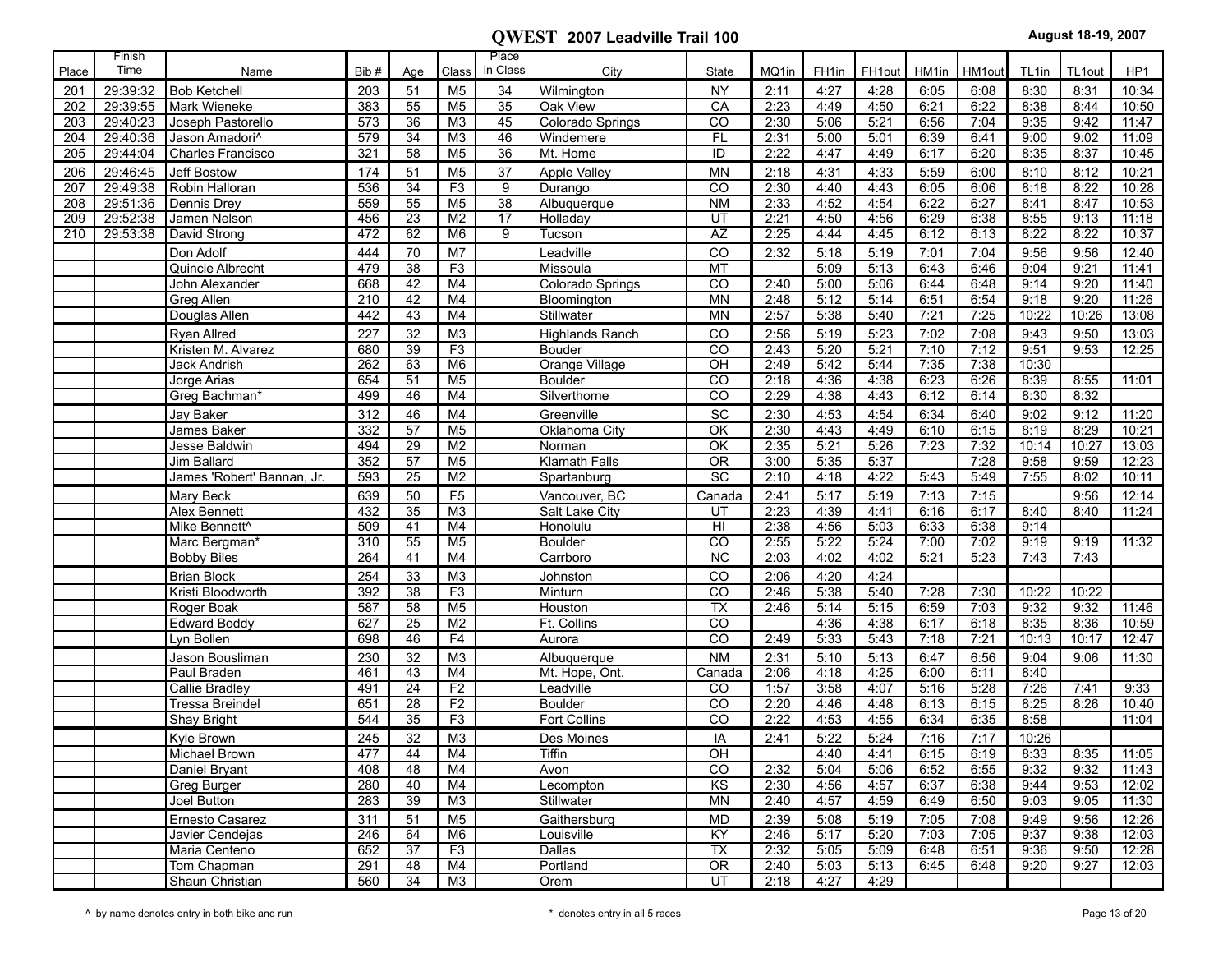| Place      | Finish<br>Time       |                               | Bib#       |                       | Class                | Place<br>in Class | City                   | State           | Win in         | Win out        | HP <sub>2</sub> | TL2in          | TL <sub>2out</sub> | HM2in          | HM2out         | FH <sub>2in</sub> |
|------------|----------------------|-------------------------------|------------|-----------------------|----------------------|-------------------|------------------------|-----------------|----------------|----------------|-----------------|----------------|--------------------|----------------|----------------|-------------------|
|            | 29:39:32             | Name<br><b>Bob Ketchell</b>   | 203        | Age<br>51             | M5                   | 34                | <b>Wilmington</b>      | ÑΫ́             |                | 12:26          |                 |                |                    |                |                |                   |
| 201<br>202 | 29:39:55             | Mark Wieneke                  | 383        | 55                    | M <sub>5</sub>       | 35                | Oak View               | CA              | 12:26<br>12:39 | 12:47          | 15:08<br>15:16  | 16:50<br>16:53 | 16:55<br>17:03     | 20:22          | 20:21<br>20:31 | 22:24<br>22:15    |
| 203        | 29:40:23             | Joseph Pastorello             | 573        | 36                    | M <sub>3</sub>       | 45                | Colorado Springs       | CO              | 13:40          | 13:49          | 16:02           | 17:45          | 17:49              | 20:44          | 20:45          | 22:37             |
| 204        | 29:40:36             | Jason Amadori <sup>^</sup>    | 579        | 34                    | M3                   | 46                | Windemere              | <b>FL</b>       | 13:13          | 13:20          | 15:49           | 17:19          | 17:22              | 20:29          | 20:33          | 22:24             |
| 205        | 29:44:04             | Charles Francisco             | 321        | 58                    | M <sub>5</sub>       | 36                | Mt. Home               | $\overline{ID}$ | 12:31          | 12:50          | 15:09           | 16:50          | 16:50              | 20:18          | 20:23          | 22:21             |
|            |                      |                               |            |                       |                      |                   |                        |                 | 12:18          |                |                 |                |                    |                |                |                   |
| 206        | 29:46:45             | Jeff Bostow                   | 174        | 51<br>$\overline{34}$ | M <sub>5</sub><br>F3 | 37                | Apple Valley           | <b>MN</b>       |                | 12:20<br>12:35 | 14:53           | 16:30          | 16:30<br>16:55     | 19:25          | 19:34          | 21:48             |
| 207<br>208 | 29:49:38<br>29:51:36 | Robin Halloran<br>Dennis Drey | 536<br>559 | 55                    | M <sub>5</sub>       | 9<br>38           | Durango<br>Albuquerque | CO<br><b>NM</b> | 12:20<br>13:04 | 13:08          | 14:55<br>15:29  | 16:53<br>17:13 | 17:25              | 20:24<br>20:41 | 20:37<br>20:45 | 22:31<br>22:46    |
| 209        | 29:52:38             | Jamen Nelson                  | 456        | $\overline{23}$       | M <sub>2</sub>       | 17                | Holladay               | UT              | 13:06          | 13:20          | 15:34           | 17:04          | 17:19              | 20:26          | 20:33          | 22:27             |
| 210        | 29:53:38             | David Strong                  | 472        | 62                    | M <sub>6</sub>       | 9                 | Tucson                 | $\overline{AZ}$ | 12:38          | 12:42          | 14:55           | 16:33          | 16:33              | 19:25          | 19:26          | 21:19             |
|            |                      |                               | 444        |                       |                      |                   |                        |                 |                |                |                 |                |                    |                |                |                   |
|            |                      | Don Adolf<br>Quincie Albrecht | 479        | 70<br>38              | M7<br>F3             |                   | Leadville<br>Missoula  | CO<br>MT        | 13:41          | 14:46          |                 |                |                    |                |                |                   |
|            |                      | John Alexander                | 668        | 42                    | M4                   |                   | Colorado Springs       | CO              | 13:37          | 13:41          | 16:38           | 19:20          |                    |                |                |                   |
|            |                      | Greg Allen                    | 210        | 42                    | M4                   |                   | Bloomington            | <b>MN</b>       | 13:15          | 13:22          | 15:47           | 17:22          | 17:25              | 20:44          | 20:45          | 22:37             |
|            |                      | Douglas Allen                 | 442        | 43                    | M4                   |                   | Stillwater             | <b>MN</b>       |                | 16:11          |                 |                |                    |                |                |                   |
|            |                      | <b>Ryan Allred</b>            | 227        | 32                    | M <sub>3</sub>       |                   | <b>Highlands Ranch</b> | CO              |                |                |                 |                |                    |                |                |                   |
|            |                      | Kristen M. Alvarez            | 680        | 39                    | F3                   |                   | <b>Bouder</b>          | $\overline{co}$ | 15:08          |                |                 |                |                    |                |                |                   |
|            |                      | Jack Andrish                  | 262        | 63                    | M <sub>6</sub>       |                   | Orange Village         | OH              |                |                |                 |                |                    |                |                |                   |
|            |                      | Jorge Arias                   | 654        | 51                    | M <sub>5</sub>       |                   | Boulder                | CO              | 12:53          | 13:10          | 15:26           | 17:06          | 17:26              | 20:31          | 20:37          | 22:41             |
|            |                      | Greg Bachman*                 | 499        | 46                    | M4                   |                   | Silverthorne           | $\overline{co}$ |                |                |                 |                |                    |                |                |                   |
|            |                      | Jay Baker                     | 312        | 46                    | M4                   |                   | Greenville             | SC              | 13:15          | 13:22          |                 |                |                    |                |                |                   |
|            |                      | James Baker                   | 332        | 57                    | M <sub>5</sub>       |                   | Oklahoma City          | $\overline{OK}$ | 12:17          |                |                 |                |                    |                |                |                   |
|            |                      | Jesse Baldwin                 | 494        | 29                    | M <sub>2</sub>       |                   | Norman                 | OK              |                |                |                 |                |                    |                |                |                   |
|            |                      | Jim Ballard                   | 352        | 57                    | M <sub>5</sub>       |                   | Klamath Falls          | OR              |                | 14:46          |                 |                |                    |                |                |                   |
|            |                      | James 'Robert' Bannan, Jr.    | 593        | 25                    | M2                   |                   | Spartanburg            | $\overline{SC}$ | 12:23          | 12:36          | 15:09           | 16:56          | 17:00              |                |                |                   |
|            |                      | Mary Beck                     | 639        | 50                    | F <sub>5</sub>       |                   | Vancouver, BC          | Canada          |                | 14:46          |                 |                |                    |                |                |                   |
|            |                      | Alex Bennett                  | 432        | 35                    | M3                   |                   | <b>Salt Lake City</b>  | UT              | 13:47          |                |                 |                |                    |                |                |                   |
|            |                      | Mike Bennett <sup>^</sup>     | 509        | $\overline{41}$       | M4                   |                   | Honolulu               | H <sub>1</sub>  |                |                |                 |                |                    |                |                |                   |
|            |                      | Marc Bergman*                 | 310        | 55                    | M <sub>5</sub>       |                   | <b>Boulder</b>         | $\overline{co}$ | 13:29          | 13:37          | 16:26           |                |                    |                |                |                   |
|            |                      | <b>Bobby Biles</b>            | 264        | 41                    | M4                   |                   | Carrboro               | <b>NC</b>       |                |                |                 |                |                    |                |                |                   |
|            |                      | <b>Brian Block</b>            | 254        | 33                    | M <sub>3</sub>       |                   | Johnston               | CO              |                |                |                 |                |                    |                |                |                   |
|            |                      | Kristi Bloodworth             | 392        | $\overline{38}$       | F3                   |                   | Minturn                | $\overline{co}$ |                |                |                 |                |                    |                |                |                   |
|            |                      | Roger Boak                    | 587        | 58                    | M <sub>5</sub>       |                   | Houston                | $\overline{TX}$ | 13:36          | 13:41          | 16:10           | 19:20          |                    |                |                |                   |
|            |                      | <b>Edward Boddy</b>           | 627        | 25                    | M <sub>2</sub>       |                   | Ft. Collins            | CO              | 13:42          | 13:47          |                 |                |                    |                |                |                   |
|            |                      | Lyn Bollen                    | 698        | 46                    | F4                   |                   | Aurora                 | $\overline{co}$ |                | 16:11          |                 |                |                    |                |                |                   |
|            |                      | Jason Bousliman               | 230        | 32                    | M <sub>3</sub>       |                   | Albuquerque            | <b>NM</b>       | 13:56          | 13:59          |                 |                |                    |                |                |                   |
|            |                      | Paul Braden                   | 461        | 43                    | M4                   |                   | Mt. Hope, Ont.         | Canada          |                |                |                 |                |                    |                |                |                   |
|            |                      | Callie Bradley                | 491        | 24                    | F2                   |                   | Leadville              | CO              | 11:12          | 11:12          | 13:51           |                |                    |                |                |                   |
|            |                      | <b>Tressa Breindel</b>        | 651        | $\overline{28}$       | F2                   |                   | <b>Boulder</b>         | CO              | 12:52          |                |                 |                |                    |                |                |                   |
|            |                      | <b>Shay Bright</b>            | 544        | 35                    | F3                   |                   | <b>Fort Collins</b>    | $\overline{co}$ | 13:07          | 13:15          | 15:49           | 17:44          |                    | 20:45          | 20:45          | 22:42             |
|            |                      | <b>Kyle Brown</b>             | 245        | 32                    | M3                   |                   | Des Moines             | IA              |                |                |                 |                |                    |                |                |                   |
|            |                      | Michael Brown                 | 477        | 44                    | M4                   |                   | Tiffin                 | OH              | 13:02          | 13:04          | 15:58           | 17:40          | 17:42              | 21:23          |                |                   |
|            |                      | Daniel Bryant                 | 408        | 48                    | M4                   |                   | Avon                   | $\overline{CO}$ | 13:42          | 13:45          |                 |                |                    |                |                |                   |
|            |                      | Greg Burger                   | 280        | 40                    | M4                   |                   | Lecompton              | KS              | 15:27          |                |                 |                |                    |                |                |                   |
|            |                      | Joel Button                   | 283        | 39                    | ΜЗ                   |                   | Stillwater             | MN              | 13:30          | 13:31          |                 |                |                    |                |                |                   |
|            |                      | Ernesto Casarez               | 311        | 51                    | M <sub>5</sub>       |                   | Gaithersburg           | MD              | 15:08          |                |                 |                |                    |                |                |                   |
|            |                      | Javier Cendejas               | 246        | 64                    | M6                   |                   | Louisville             | KY              |                | 14:46          |                 |                |                    |                |                |                   |
|            |                      | Maria Centeno                 | 652        | 37                    | F3                   |                   | Dallas                 | <b>TX</b>       | 15:27          |                |                 |                |                    |                |                |                   |
|            |                      | Tom Chapman                   | 291        | 48                    | M4                   |                   | Portland               | <b>OR</b>       | 14:56          |                |                 |                |                    |                |                |                   |
|            |                      | Shaun Christian               | 560        | 34                    | M3                   |                   | Orem                   | UT              |                |                |                 |                |                    |                |                |                   |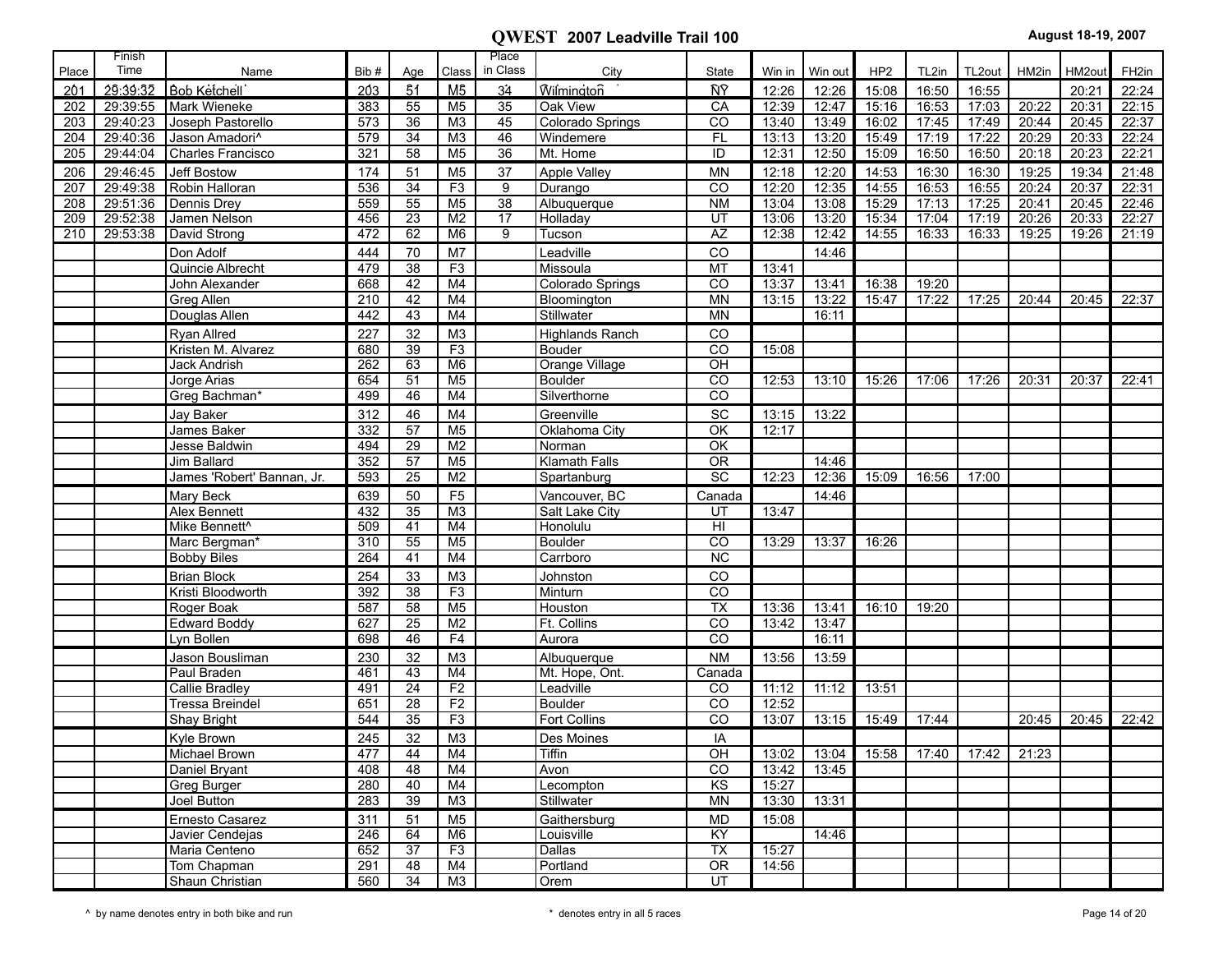|       | Finish   |                                                 |            |                 |                | Place           |                        |                           |                    |       |        |
|-------|----------|-------------------------------------------------|------------|-----------------|----------------|-----------------|------------------------|---------------------------|--------------------|-------|--------|
| Place | Time     | Name                                            | Bib#       | Age             | Class          | in Class        | City                   | State                     | FH <sub>2out</sub> | MQ2in | MQ2out |
| 201   | 29:39:32 | <b>Bob Ketchell</b>                             | 203        | 51              | M5             | 34              | Wilmington             | ÑŶ                        | 22:30              | 26:10 | 26:14  |
| 202   | 29:39:55 | Mark Wieneke                                    | 383        | 55              | M <sub>5</sub> | $\overline{35}$ | Oak View               | CA                        | 22:33              | 26:05 | 26:12  |
| 203   | 29:40:23 | Joseph Pastorello                               | 573        | 36              | M <sub>3</sub> | 45              | Colorado Springs       | CO                        | 22:48              | 26:04 | 26:09  |
| 204   | 29:40:36 | Jason Amadori^                                  | 579        | 34              | M <sub>3</sub> | 46              | Windemere              | FL                        | 22:29              | 26:03 | 26:06  |
| 205   | 29:44:04 | Charles Francisco                               | 321        | 58              | M <sub>5</sub> | 36              | Mt. Home               | ID                        | 22:25              | 26:05 | 26:10  |
| 206   | 29:46:45 | Jeff Bostow                                     | 174        | 51              | M <sub>5</sub> | 37              | <b>Apple Valley</b>    | <b>MN</b>                 | 21:57              | 26:00 | 26:08  |
| 207   | 29:49:38 | Robin Halloran                                  | 536        | 34              | F3             | $\overline{9}$  | Durango                | CO                        | 22:42              | 26:19 | 26:19  |
| 208   | 29:51:36 | <b>Dennis Drey</b>                              | 559        | 55              | M <sub>5</sub> | 38              | Albuquerque            | <b>NM</b>                 | 23:03              | 26:30 | 26:39  |
| 209   | 29:52:38 | Jamen Nelson                                    | 456        | $\overline{23}$ | M <sub>2</sub> | 17              | Holladay               | UT                        | 22:51              | 26:27 | 26:34  |
| 210   | 29:53:38 | David Strong                                    | 472        | 62              | M <sub>6</sub> | 9               | Tucson                 | AZ                        | 21:20              | 25:30 | 25:34  |
|       |          | Don Adolf                                       | 444        | 70              | M7             |                 | Leadville              | CO                        |                    |       |        |
|       |          | Quincie Albrecht                                | 479        | 38              | F3             |                 | Missoula               | MT                        |                    |       |        |
|       |          | John Alexander                                  | 668        | 42              | M4             |                 | Colorado Springs       | CO                        |                    |       |        |
|       |          | <b>Greg Allen</b>                               | 210        | 42              | M4             |                 | Bloomington            | <b>MN</b>                 | 22:48              | 26:30 |        |
|       |          | Douglas Allen                                   | 442        | 43              | M4             |                 | Stillwater             | <b>MN</b>                 |                    |       |        |
|       |          | <b>Ryan Allred</b>                              | 227        | 32              | M <sub>3</sub> |                 | <b>Highlands Ranch</b> | CO                        |                    |       |        |
|       |          | Kristen M. Alvarez                              | 680        | 39              | F3             |                 | <b>Bouder</b>          | CO                        |                    |       |        |
|       |          | Jack Andrish                                    | 262        | 63              | M6             |                 | Orange Village         | OH                        |                    |       |        |
|       |          | Jorge Arias                                     | 654        | 51              | M <sub>5</sub> |                 | Boulder                | $\overline{CO}$           | 23:00              | 26:30 |        |
|       |          | Greg Bachman*                                   | 499        | 46              | M <sub>4</sub> |                 | Silverthorne           | CO                        |                    |       |        |
|       |          | Jav Baker                                       | 312        | 46              | M4             |                 | Greenville             | SC                        |                    |       |        |
|       |          | James Baker                                     | 332        | 57              | M <sub>5</sub> |                 | Oklahoma City          | OK                        |                    |       |        |
|       |          | Jesse Baldwin                                   | 494        | 29              | M <sub>2</sub> |                 | Norman                 | $\overline{OK}$           |                    |       |        |
|       |          | Jim Ballard                                     | 352        | 57              | M <sub>5</sub> |                 | Klamath Falls          | <b>OR</b>                 |                    |       |        |
|       |          | James 'Robert' Bannan, Jr.                      | 593        | $\overline{25}$ | M <sub>2</sub> |                 | Spartanburg            | $\overline{SC}$           |                    |       |        |
|       |          | Mary Beck                                       | 639        | 50              | F <sub>5</sub> |                 | Vancouver, BC          | Canada                    |                    |       |        |
|       |          | Alex Bennett                                    | 432        | 35              | M <sub>3</sub> |                 | Salt Lake City         | UT                        |                    |       |        |
|       |          | Mike Bennett <sup>^</sup>                       | 509        | 41              | M <sub>4</sub> |                 | Honolulu               | ΗI                        |                    |       |        |
|       |          | Marc Bergman*                                   | 310        | 55              | M <sub>5</sub> |                 | Boulder                | $\overline{co}$           |                    |       |        |
|       |          | <b>Bobby Biles</b>                              | 264        | 41              | M4             |                 | Carrboro               | NC                        |                    |       |        |
|       |          | <b>Brian Block</b>                              | 254        | 33              | M <sub>3</sub> |                 | Johnston               | CO                        |                    |       |        |
|       |          | Kristi Bloodworth                               | 392        | 38              | F3             |                 | Minturn                | CO                        |                    |       |        |
|       |          | Roger Boak                                      | 587        | 58              | M <sub>5</sub> |                 | Houston                | $\overline{\mathsf{TX}}$  |                    |       |        |
|       |          | <b>Edward Boddy</b>                             | 627        | 25              | M <sub>2</sub> |                 | Ft. Collins            | $\overline{c}$            |                    |       |        |
|       |          | Lyn Bollen                                      | 698        | 46              | F <sub>4</sub> |                 | Aurora                 | CO                        |                    |       |        |
|       |          | Jason Bousliman                                 | 230        | 32              | M <sub>3</sub> |                 | Albuquerque            | <b>NM</b>                 |                    |       |        |
|       |          | Paul Braden                                     | 461<br>491 | 43<br>24        | M4<br>F2       |                 | Mt. Hope, Ont.         | Canada<br>$\overline{CO}$ |                    |       |        |
|       |          | <b>Callie Bradley</b><br><b>Tressa Breindel</b> | 651        |                 | F <sub>2</sub> |                 | Leadville<br>Boulder   | CO                        |                    |       |        |
|       |          | <b>Shay Bright</b>                              | 544        | 28<br>35        | F3             |                 | <b>Fort Collins</b>    | $\overline{co}$           | 22:47              | 26:30 |        |
|       |          |                                                 |            |                 |                |                 |                        |                           |                    |       |        |
|       |          | Kyle Brown<br>Michael Brown                     | 245        | 32              | M <sub>3</sub> |                 | Des Moines             | IA                        |                    |       |        |
|       |          | Daniel Bryant                                   | 477<br>408 | 44<br>48        | M4<br>M4       |                 | Tiffin<br>Avon         | OH<br>$\overline{CO}$     |                    |       |        |
|       |          | Greg Burger                                     | 280        | 40              | M4             |                 | Lecompton              | KS                        |                    |       |        |
|       |          | Joel Button                                     | 283        | 39              | M3             |                 | Stillwater             | <b>MN</b>                 |                    |       |        |
|       |          | Ernesto Casarez                                 | 311        | 51              | M <sub>5</sub> |                 | Gaithersburg           | <b>MD</b>                 |                    |       |        |
|       |          | Javier Cendejas                                 | 246        | 64              | M6             |                 | Louisville             | KY                        |                    |       |        |
|       |          | Maria Centeno                                   | 652        | 37              | F3             |                 | <b>Dallas</b>          | $\overline{\mathsf{TX}}$  |                    |       |        |
|       |          | Tom Chapman                                     | 291        | 48              | M4             |                 | Portland               | OR                        |                    |       |        |
|       |          | Shaun Christian                                 | 560        | 34              | ΜЗ             |                 | Orem                   | UT                        |                    |       |        |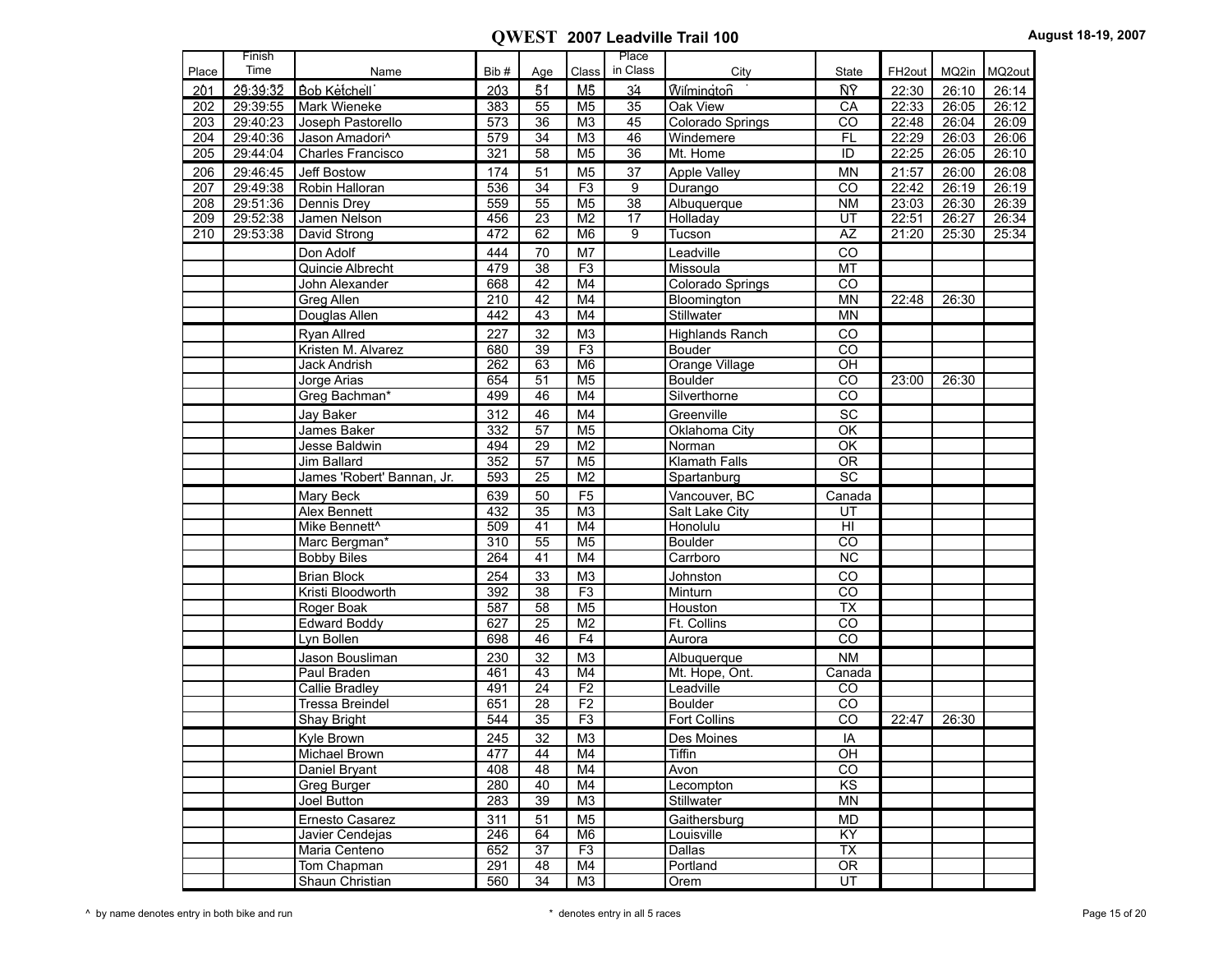|       | Finish |                        |      |                 |                | Place    |                            |                 |       |                   |        |       |        |                   |        |       |
|-------|--------|------------------------|------|-----------------|----------------|----------|----------------------------|-----------------|-------|-------------------|--------|-------|--------|-------------------|--------|-------|
| Place | Time   | Name                   | Bib# | Age             | Class          | in Class | City                       | State           | MQ1in | FH <sub>1in</sub> | FH1out | HM1in | HM1out | TL <sub>1in</sub> | TL1out | HP1   |
|       |        | Jeff Christian         | 586  | 33              | M3             |          | Beaverton                  | MI              | 2:09  | 4:07              | 4:09   | 5:28  | 5:29   | 7:53              | 7:54   | 9:58  |
|       |        | Jack Christian*        | 497  | 54              | M <sub>5</sub> |          | Hammon                     | $\overline{OK}$ | 2:49  | 5:15              | 5:16   | 7:00  | 7:03   | 10:10             | 10:10  |       |
|       |        | <b>Nick Clark</b>      | 326  | 33              | M3             |          | Ft. Collins                | $\overline{co}$ | 2:09  | 4:17              | 4:20   |       |        |                   |        |       |
|       |        | <b>Geoffery Clover</b> | 577  | 39              | M3             |          | Golden                     | $\overline{CO}$ | 2:32  | 4:44              | 4:47   | 6:20  | 6:28   | 8:50              | 8:53   | 11:19 |
|       |        | <b>Wayne Coates</b>    | 487  | 59              | M <sub>5</sub> |          | Sonoita                    | AZ              | 2:29  | 4:50              | 4:52   | 6:22  | 6:25   | 8:32              | 8:45   | 10:45 |
|       |        |                        |      |                 |                |          |                            |                 |       |                   |        |       |        |                   |        |       |
|       |        | Dan Coats              | 274  | 51              | M <sub>5</sub> |          | Longmont                   | CO              | 2:21  | 4:37              | 4:41   | 6:06  | 6:07   | 8:19              | 8:22   | 10:22 |
|       |        | <b>Susan Collins</b>   | 545  | 39              | F3             |          | Rowley                     | <b>MA</b>       | 2:42  | 5:11              | 5:14   | 6:50  | 6:55   | 9:20              | 9:22   | 11:39 |
|       |        | David Cox              | 570  | 48              | M4             |          | Fairplay                   | $\overline{CO}$ | 2:46  | 5:13              | 5:17   | 6:52  | 6:57   | 9:23              | 9:24   | 11:58 |
|       |        | <b>Brent Craven</b>    | 324  | $\overline{57}$ | M <sub>5</sub> |          | Deweyville                 | UT              | 2:50  | 5:31              | 5:38   | 7:25  | 7:31   | 10:22             |        |       |
|       |        | <b>Dennis Crosby</b>   | 622  | 60              | M6             |          | Tulsa                      | $\overline{OK}$ | 3:03  | 5:52              | 5:57   | 7:34  | 7:43   | 10:11             | 10:20  | 12:37 |
|       |        | Dave Cunningham        | 130  | 43              | M <sub>4</sub> |          | Superior                   | CO              | 2:15  | 4:28              | 4:29   | 6:00  | 6:03   | 8:19              | 8:19   | 10:34 |
|       |        | <b>Collins Cuyler</b>  | 158  | $\overline{22}$ | M <sub>2</sub> |          | <b>USAF Academy</b>        | $\overline{CO}$ | 2:22  | 4:26              | 4:27   | 5:50  | 5:52   | 8:30              | 8:31   |       |
|       |        | Patrick Darragh        | 693  | $\overline{34}$ | M3             |          | San Antonio                | $\overline{TX}$ | 2:44  | 5:02              | 5:04   | 6:33  | 6:38   | 8:50              | 8:54   | 11:00 |
|       |        | Reid Delman            | 608  | 39              | M3             |          | Longmont                   | $\overline{co}$ | 2:35  | 5:02              | 5:06   | 6:47  | 6:52   | 9:18              | 9:22   | 11:27 |
|       |        | Michele Delman         | 633  | $\overline{37}$ | F3             |          | Longmont                   | $\overline{c}$  | 2:40  | 5:11              | 5:13   | 6:38  | 6:41   | 9:23              | 9:23   | 12:00 |
|       |        | Glen Delman^           | 147  | 41              | M4             |          | Boulder                    | CO              | 2:33  | 4:54              | 4:55   | 6:23  | 6:27   | 8:37              | 8:39   | 10:40 |
|       |        | Harry Deupree          | 700  | 69              | M6             |          | Mustang                    | $\overline{OK}$ | 3:37  |                   |        |       |        |                   |        |       |
|       |        | <b>Bill Dickey</b>     | 336  | 67              | M6             |          | Arcadia                    | $\overline{co}$ | 3:18  |                   | 6:00   | 8:25  |        |                   |        |       |
|       |        | <b>Gary Dodd</b>       | 495  | 47              | M4             |          | Edgewood                   | <b>NM</b>       | 2:33  | 4:41              | 4:45   | 6:13  | 6:15   | 8:25              | 8:27   | 10:28 |
|       |        | Ron Dunlap             | 507  | 68              | M6             |          | Redding                    | CA              | 2:33  | 5:15              | 5:15   | 7:02  | 7:06   | 10:11             | 10:11  | 12:32 |
|       |        | Dwight Dyer*           | 373  | 59              | M <sub>5</sub> |          | Centennial                 | CO              | 2:44  | 5:37              | 5:44   | 7:39  | 7:48   | 11:07             |        |       |
|       |        | Josito Espinoza        | 701  | 63              | M6             |          | San Luis                   | $\overline{CO}$ | 2:56  |                   |        |       |        |                   |        |       |
|       |        | Dominic Fabrizio       | 603  | 39              | M <sub>3</sub> |          | Tiffin                     | $\overline{M}$  | 2:28  | 4:40              | 4:41   | 6:15  | 6:19   | 8:34              | 8:36   | 11:05 |
|       |        | Robert Fargo           | 552  | 48              | M4             |          | Washington                 | PA              | 2:13  | 4:18              | 4:20   | 5:47  | 5:54   | 7:53              | 7:55   | 9:53  |
|       |        | <b>Bill Faulkner</b>   | 375  | 66              | M6             |          | Broomfield                 | $\overline{co}$ | 2:36  | 5:02              | 5:03   | 6:42  | 6:43   | 9:20              | 9:22   | 11:52 |
|       |        | Michael Feldpausch     | 426  | 49              | M <sub>4</sub> |          | Long Grove                 | IA              | 2:15  | 4:30              | 4:31   | 5:57  | 6:00   | 8:48              | 8:53   | 10:55 |
|       |        | Chrissy Ferguson       | 318  | 46              | F4             |          | Conway                     | <b>AR</b>       | 2:34  | 5:08              | 5:11   | 6:39  | 6:42   | 9:03              |        | 11:20 |
|       |        | A.J. Fisher            | 236  | $\overline{41}$ | M4             |          | <b>Cherry Hills Villag</b> | $\overline{co}$ | 2:35  | 4:47              | 4:48   | 6:22  | 6:24   | 8:40              | 8:42   | 10:45 |
|       |        | <b>Jeff Foley</b>      | 316  | 39              | M3             |          | Leadville                  | $\overline{co}$ | 2:28  | 5:01              | 5:07   | 6:58  | 7:02   | 10:00             | 10:00  | 12:44 |
|       |        | Tom Ford               | 672  | 67              | M <sub>6</sub> |          | Mesa                       | AZ              | 2:41  | 5:17              | 5:19   | 7:00  | 7:04   | 9:52              | 9:55   | 12:40 |
|       |        | Jen Foster             | 618  | 35              | F <sub>3</sub> |          | <b>Little Rock</b>         | <b>AR</b>       | 2:46  | 5:25              | 5:31   | 7:19  | 7:22   | 10:02             | 10:03  | 12:25 |
|       |        | <b>Brian Franklin</b>  | 590  | $\overline{34}$ | M3             |          | Tulsa                      | $\overline{OK}$ | 2:40  | 5:07              | 5:14   | 6:46  | 6:48   | 9:00              | 9:12   | 11:16 |
|       |        | Anita Fromm            | 111  | 36              | F3             |          | Albuquerque                | <b>NM</b>       | 2:30  | 4:47              | 4:49   | 6:13  | 6:15   | 8:27              | 8:29   | 10:45 |
|       |        | Susan Gardner          | 305  | 43              | F4             |          | Albuquerque                | <b>NM</b>       | 2:43  | 5:19              | 5:23   | 7:08  | 7:12   | 10:12             |        |       |
|       |        | Larry Gaul             | 399  | $\overline{52}$ | M <sub>5</sub> |          | Vail                       | $\overline{co}$ | 2:39  | 5:13              | 5:15   | 7:13  | 7:14   | 10:00             | 10:00  | 12:17 |
|       |        | <b>Willson Gaul</b>    | 400  | 23              | M <sub>2</sub> |          | Vail                       | CO              | 2:37  | 4:55              | 4:56   | 6:32  | 6:34   | 8:50              | 8:50   | 11:01 |
|       |        | Brenda Geisler*        | 522  | 46              | F4             |          | <b>Steamboat Springs</b>   | $\overline{co}$ | 2:22  | 4:45              | 4:47   | 6:26  | 6:28   | 8:49              | 8:52   | 11:08 |
|       |        | Dan Gibbs              | 547  | 31              | M <sub>3</sub> |          | Silverthorne               | CO              | 2:23  | 4:46              | 4:50   | 6:42  | 6:48   | 10:30             |        |       |
|       |        | J. Russell Gill, III   | 643  | 43              | M4             |          | Charlottesville            | <b>VA</b>       | 2:12  | 4:20              | 4:21   | 5:41  | 5:43   | 7:50              | 7:50   | 9:46  |
|       |        | <b>Edward Godoy</b>    | 609  | 60              | M6             |          | Nederland                  | $\overline{co}$ | 2:33  | 5:02              | 5:04   |       | 6:42   | 9:06              | 9:08   |       |
|       |        | Edgardo Gonzalez       | 689  | 30              | M3             |          | San Antonio                | <b>TX</b>       | 2:45  | 5:02              | 5:03   | 6:33  | 6:35   | 8:50              | 8:54   | 11:00 |
|       |        | <b>Todd Grant</b>      | 574  | 43              | M4             |          | Lafayette                  | CO              | 2:10  | 4:14              | 4:15   | 5:36  | 5:38   | 7:50              | 7:54   | 10:00 |
|       |        | Peter Grimes           | 268  | 40              | M4             |          | Frederic                   | W <sub>l</sub>  | 2:39  | 4:56              | 4:58   | 6:49  | 6:50   | 9:00              | 9:03   | 11:30 |
|       |        | <b>Kevin Guest</b>     | 323  | 38              | M3             |          | Rea                        | <b>MO</b>       | 2:22  | 4:37              | 4:40   | 6:08  | 6:15   | 8:29              | 8:37   | 10:48 |
|       |        | Meredith Hagen         | 377  | 26              | F2             |          | <b>Boulder</b>             | $\overline{c}$  | 2:47  | 5:35              | 5:37   | 7:32  | 7:33   | 10:29             | 10:29  | 13:28 |
|       |        | John Hagin             | 238  | 64              | M6             |          | Ft. Collins                | CO              | 2:41  | 4:59              | 5:03   | 6:42  | 6:48   | 9:24              |        |       |
|       |        | <b>Matthew Halk</b>    | 664  | 29              | M <sub>2</sub> |          | <b>Buena Vista</b>         | $\overline{CO}$ | 2:19  | 4:39              | 4:40   | 6:22  | 6:24   | 8:47              | 8:48   | 11:20 |
|       |        | Donald Halke II        | 219  | 48              | M4             |          | Newport                    | PA              | 2:40  | 5:01              | 5:05   | 6:34  | 6:38   | 8:54              | 8:59   | 11:04 |
|       |        | Nathan Hamilton        | 471  | 30              | M3             |          | Rochester                  | MI              | 2:30  | 5:03              | 5:05   |       |        |                   |        |       |
|       |        | <b>Bill Hammons</b>    | 453  | 32              | M3             |          | <b>Boulder</b>             | $\overline{CO}$ | 2:26  | 4:30              | 4:36   | 5:59  | 6:04   | 8:09              | 8:18   | 10:20 |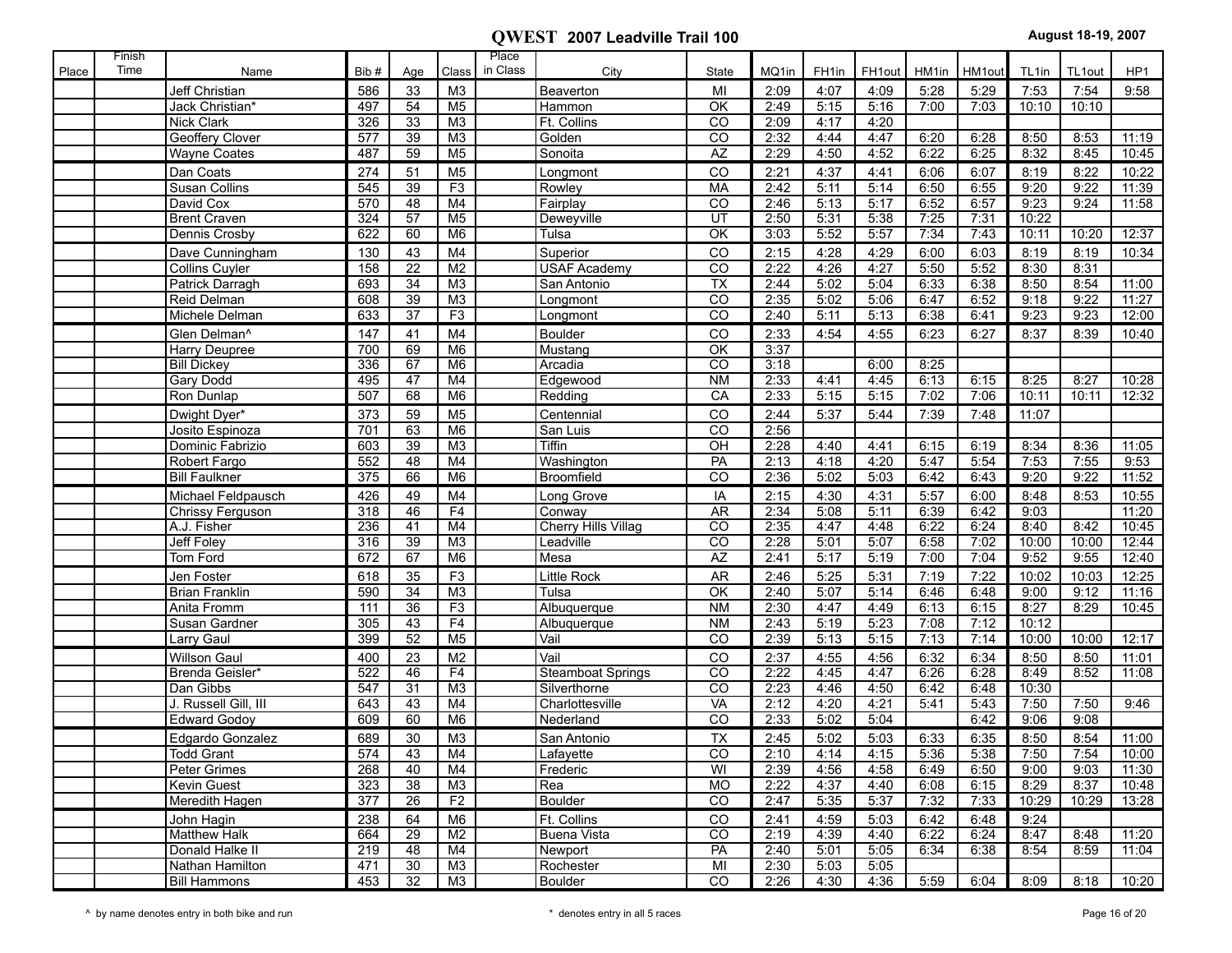|       | Finish |                       |      |     |                | Place    |                            |                 |        |         |                 |       |        |       |        |                   |
|-------|--------|-----------------------|------|-----|----------------|----------|----------------------------|-----------------|--------|---------|-----------------|-------|--------|-------|--------|-------------------|
| Place | Time   | Name                  | Bib# | Age | Class          | in Class | City                       | State           | Win in | Win out | HP <sub>2</sub> | TL2in | TL2out | HM2in | HM2out | FH <sub>2in</sub> |
|       |        | Jeff Christian        | 586  | 33  | M <sub>3</sub> |          | Beaverton                  | MĪ              | 11:40  | 11:45   | 14:12           | 16:04 | 16:05  | 18:52 | 18:56  |                   |
|       |        | Jack Christian*       | 497  | 54  | M <sub>5</sub> |          | Hammon                     | OK              |        |         |                 |       |        |       |        |                   |
|       |        | Nick Clark            | 326  | 33  | M3             |          | Ft. Collins                | $\overline{co}$ |        |         |                 |       |        |       |        |                   |
|       |        | Geoffery Clover       | 577  | 39  | M <sub>3</sub> |          | Golden                     | CO              | 13:31  | 13:43   | 16:14           | 17:45 | 17:45  | 21:53 |        |                   |
|       |        | <b>Wayne Coates</b>   | 487  | 59  | M <sub>5</sub> |          | Sonoita                    | AZ              | 12:52  | 13:02   | 15:28           | 17:11 | 17:22  | 20:35 |        |                   |
|       |        | Dan Coats             | 274  | 51  | M <sub>5</sub> |          | Longmont                   | CO              | 12:22  | 12:35   | 14:49           | 16:17 | 16:17  | 19:29 | 19:39  | 20:58             |
|       |        | <b>Susan Collins</b>  | 545  | 39  | F3             |          | Rowley                     | <b>MA</b>       | 13:28  | 13:31   | 16:16           | 19:20 |        |       |        |                   |
|       |        | David Cox             | 570  | 48  | M4             |          | Fairplay                   | CO              |        | 14:46   |                 |       |        |       |        |                   |
|       |        | <b>Brent Craven</b>   | 324  | 57  | M <sub>5</sub> |          | Deweyville                 | UT              |        |         |                 |       |        |       |        |                   |
|       |        | <b>Dennis Crosby</b>  | 622  | 60  | M6             |          | Tulsa                      | OK              | 15:27  |         |                 |       |        |       |        |                   |
|       |        | Dave Cunningham       | 130  | 43  | M <sub>4</sub> |          | Superior                   | CO              | 12:31  | 12:43   | 15:11           | 17:03 | 17:20  | 20:34 | 20:42  | 22:45             |
|       |        | <b>Collins Cuyler</b> | 158  | 22  | M <sub>2</sub> |          | <b>USAF Academy</b>        | $\overline{CO}$ |        |         |                 |       |        |       |        |                   |
|       |        | Patrick Darragh       | 693  | 34  | M3             |          | San Antonio                | $\overline{TX}$ | 12:45  | 13:01   | 15:27           | 17:17 | 17:23  | 20:24 | 20:34  | 22:52             |
|       |        | Reid Delman           | 608  | 39  | M <sub>3</sub> |          | Longmont                   | $\overline{co}$ | 13:21  | 13:25   | 15:41           | 17:12 | 17:13  | 20:19 | 20:21  | 22:31             |
|       |        | Michele Delman        | 633  | 37  | F3             |          | Longmont                   | CO              |        | 14:46   |                 |       |        |       |        |                   |
|       |        | Glen Delman^          | 147  | 41  | M4             |          | <b>Boulder</b>             | CO              | 12:22  | 12:27   | 14:46           | 16:11 | 16:14  | 19:35 | 20:01  | 22:13             |
|       |        | Harry Deupree         | 700  | 69  | M6             |          | Mustang                    | $\overline{OK}$ |        |         |                 |       |        |       |        |                   |
|       |        | <b>Bill Dickey</b>    | 336  | 67  | M6             |          | Arcadia                    | $\overline{co}$ |        |         |                 |       |        |       |        |                   |
|       |        | Gary Dodd             | 495  | 47  | M4             |          | Edgewood                   | <b>NM</b>       | 12:22  |         |                 |       |        |       |        |                   |
|       |        | Ron Dunlap            | 507  | 68  | M <sub>6</sub> |          | Redding                    | CA              |        | 14:46   |                 |       |        |       |        |                   |
|       |        | Dwight Dyer*          | 373  | 59  | M <sub>5</sub> |          | Centennial                 | CO              |        |         |                 |       |        |       |        |                   |
|       |        | Josito Espinoza       | 701  | 63  | M6             |          | San Luis                   | $\overline{co}$ |        |         |                 |       |        |       |        |                   |
|       |        | Dominic Fabrizio      | 603  | 39  | M <sub>3</sub> |          | <b>Tiffin</b>              | OH              | 13:04  | 13:05   | 16:12           | 19:21 |        |       |        |                   |
|       |        | Robert Fargo          | 552  | 48  | M4             |          | Washington                 | PA              | 11:33  | 11:38   | 13:58           | 15:29 | 15:30  | 18:29 | 18:50  | 21:02             |
|       |        | <b>Bill Faulkner</b>  | 375  | 66  | M6             |          | Broomfield                 | $\overline{co}$ |        | 14:46   |                 |       |        |       |        |                   |
|       |        | Michael Feldpausch    | 426  | 49  | M <sub>4</sub> |          | Long Grove                 | IA              | 13:06  |         |                 |       |        |       |        |                   |
|       |        | Chrissy Ferguson      | 318  | 46  | F4             |          | Conway                     | <b>AR</b>       | 13:34  | 13:35   | 16:22           | 19:20 |        |       |        |                   |
|       |        | A.J. Fisher           | 236  | 41  | M <sub>4</sub> |          | <b>Cherry Hills Villag</b> | $\overline{co}$ | 12:37  | 12:46   | 14:55           | 16:32 | 16:33  | 20:16 |        |                   |
|       |        | Jeff Foley            | 316  | 39  | M3             |          | Leadville                  | CO              |        | 16:11   |                 |       |        |       |        |                   |
|       |        | Tom Ford              | 672  | 67  | M <sub>6</sub> |          | Mesa                       | <b>AZ</b>       |        |         |                 |       |        |       |        |                   |
|       |        | Jen Foster            | 618  | 35  | F <sub>3</sub> |          | Little Rock                | <b>AR</b>       | 14:56  |         |                 |       |        |       |        |                   |
|       |        | <b>Brian Franklin</b> | 590  | 34  | M3             |          | Tulsa                      | OK              | 13:21  | 13:45   |                 |       |        |       |        |                   |
|       |        | Anita Fromm           | 111  | 36  | F3             |          | Albuquerque                | <b>NM</b>       | 12:39  | 12:47   | 15:05           | 17:19 |        |       |        |                   |
|       |        | Susan Gardner         | 305  | 43  | F4             |          | Albuquerque                | <b>NM</b>       |        |         |                 |       |        |       |        |                   |
|       |        | Larry Gaul            | 399  | 52  | M <sub>5</sub> |          | Vail                       | CO              |        | 14:46   |                 |       |        |       |        |                   |
|       |        | <b>Willson Gaul</b>   | 400  | 23  | M <sub>2</sub> |          | Vail                       | CO              | 12:47  | 12:48   | 15:20           | 17:08 | 17:10  | 20:16 | 20:22  | 22:48             |
|       |        | Brenda Geisler*       | 522  | 46  | F4             |          | <b>Steamboat Springs</b>   | CO              | 13:38  |         |                 |       |        |       |        |                   |
|       |        | Dan Gibbs             | 547  | 31  | M <sub>3</sub> |          | Silverthorne               | CO              |        |         |                 |       |        |       |        |                   |
|       |        | J. Russell Gill, III  | 643  | 43  | M4             |          | Charlottesville            | VA              | 11:24  | 11:15   |                 |       |        |       |        |                   |
|       |        | <b>Edward Godoy</b>   | 609  | 60  | M <sub>6</sub> |          | Nederland                  | $\overline{co}$ |        |         |                 |       |        |       |        |                   |
|       |        | Edgardo Gonzalez      | 689  | 30  | M3             |          | San Antonio                | <b>TX</b>       | 12:44  | 12:58   | 15:28           | 17:20 | 17:23  | 20:45 |        |                   |
|       |        | <b>Todd Grant</b>     | 574  | 43  | M4             |          | Lafayette                  | CO              | 12:00  |         |                 |       |        |       |        |                   |
|       |        | Peter Grimes          | 268  | 40  | M4             |          | Frederic                   | WI              | 13:29  | 13:31   | 16:20           | 17:45 | 17:50  | 21:53 |        |                   |
|       |        | <b>Kevin Guest</b>    | 323  | 38  | M3             |          | Rea                        | <b>MO</b>       | 14:41  |         |                 |       |        |       |        |                   |
|       |        | Meredith Hagen        | 377  | 26  | F2             |          | <b>Boulder</b>             | CO              |        |         |                 |       |        |       |        |                   |
|       |        | John Hagin            | 238  | 64  | M <sub>6</sub> |          | Ft. Collins                | CO              |        |         |                 |       |        |       |        |                   |
|       |        | <b>Matthew Halk</b>   | 664  | 29  | M <sub>2</sub> |          | Buena Vista                | $\overline{co}$ | 13:51  |         |                 |       |        |       |        |                   |
|       |        | Donald Halke II       | 219  | 48  | M4             |          | Newport                    | PA              | 13:01  | 13:10   | 15:46           | 17:33 | 17:40  | 21:06 |        |                   |
|       |        | Nathan Hamilton       | 471  | 30  | M3             |          | Rochester                  | M <sub>l</sub>  |        |         |                 |       |        |       |        |                   |
|       |        | <b>Bill Hammons</b>   | 453  | 32  | M3             |          | Boulder                    | $\overline{CO}$ | 12:28  |         |                 |       |        |       |        |                   |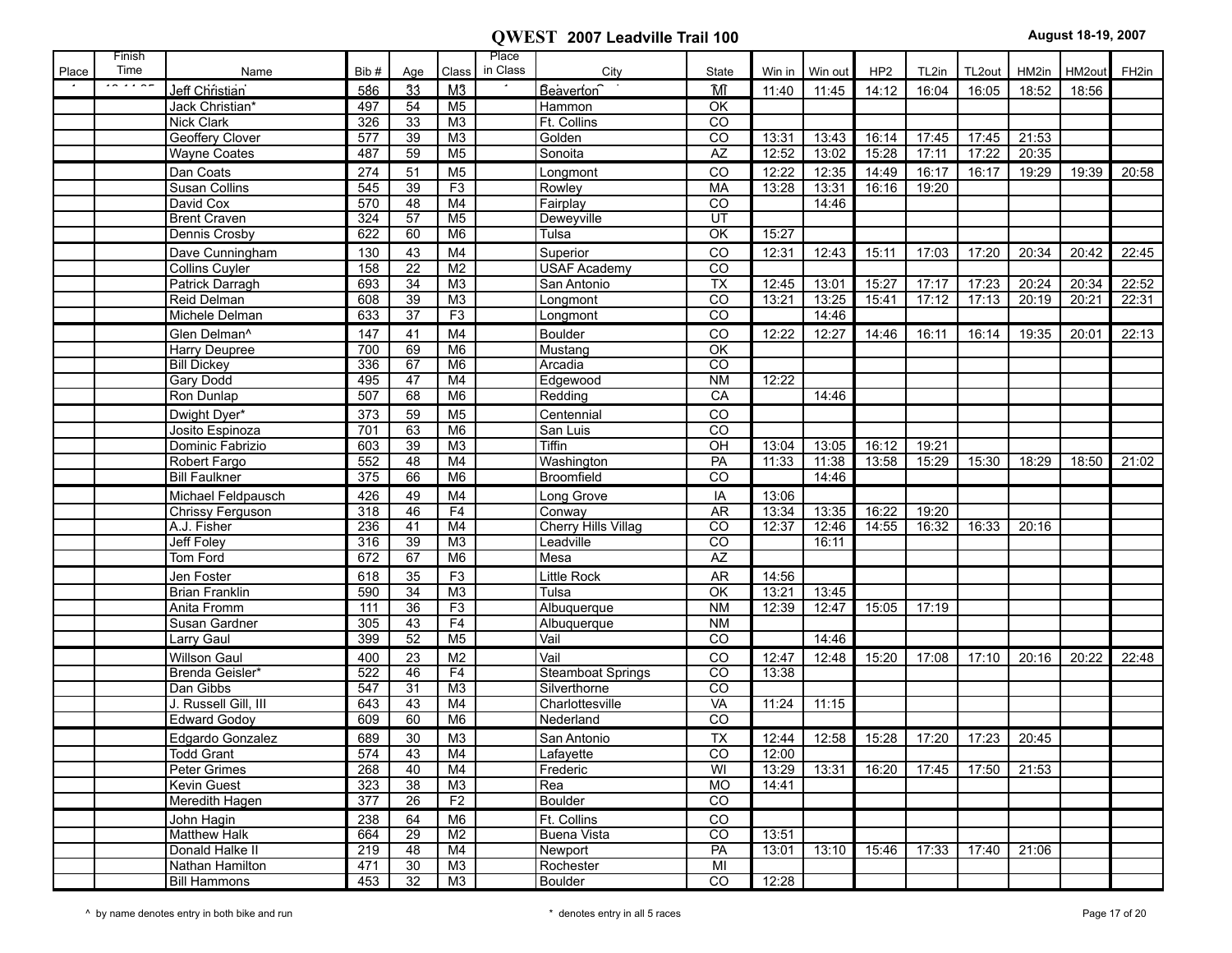|       | Finish |                          |                  |                 |                | Place    |                            |                 |                     |       |              |
|-------|--------|--------------------------|------------------|-----------------|----------------|----------|----------------------------|-----------------|---------------------|-------|--------------|
| Place | Time   | Name                     | Bib#             | Age             | Class          | in Class | City                       | State           | FH <sub>2</sub> out |       | MQ2in MQ2out |
|       |        | Jeff Christian           | 586              | $\overline{33}$ | M <sub>3</sub> |          | Beaverton                  | ÎΜ              |                     |       |              |
|       |        | Jack Christian*          | 497              | 54              | M <sub>5</sub> |          | Hammon                     | OK              |                     |       |              |
|       |        | <b>Nick Clark</b>        | 326              | 33              | M <sub>3</sub> |          | Ft. Collins                | CO              |                     |       |              |
|       |        | <b>Geoffery Clover</b>   | 577              | 39              | M <sub>3</sub> |          | Golden                     | CO              |                     |       |              |
|       |        | <b>Wavne Coates</b>      | 487              | 59              | M <sub>5</sub> |          | Sonoita                    | AZ              |                     |       |              |
|       |        | Dan Coats                | 274              | 51              | M <sub>5</sub> |          | Longmont                   | CO              |                     |       |              |
|       |        | Susan Collins            | 545              | 39              | F3             |          | Rowley                     | <b>MA</b>       |                     |       |              |
|       |        | David Cox                | 570              | 48              | M <sub>4</sub> |          | Fairplay                   | CO              |                     |       |              |
|       |        | <b>Brent Craven</b>      | 324              | 57              | M <sub>5</sub> |          | Deweyville                 | $\overline{UT}$ |                     |       |              |
|       |        | Dennis Crosby            | 622              | 60              | M <sub>6</sub> |          | Tulsa                      | OK              |                     |       |              |
|       |        | Dave Cunningham          | 130              | 43              | M4             |          | Superior                   | CO              | 22:58               | 28:09 |              |
|       |        | <b>Collins Cuyler</b>    | 158              | 22              | M <sub>2</sub> |          | <b>USAF Academy</b>        | CO              |                     |       |              |
|       |        | Patrick Darragh          | 693              | $\overline{34}$ | M <sub>3</sub> |          | San Antonio                | <b>TX</b>       | 22:58               | 26:30 |              |
|       |        | Reid Delman              | 608              | 39              | M <sub>3</sub> |          | Longmont                   | CO              | 22:35               | 26:30 |              |
|       |        | Michele Delman           | 633              | 37              | F3             |          | Longmont                   | CO              |                     |       |              |
|       |        | Glen Delman <sup>^</sup> | 147              | 41              | M4             |          | <b>Boulder</b>             | CO              |                     |       |              |
|       |        | <b>Harry Deupree</b>     | 700              | 69              | M6             |          | Mustang                    | OK              |                     |       |              |
|       |        | <b>Bill Dickey</b>       | 336              | 67              | M <sub>6</sub> |          | Arcadia                    | CO              |                     |       |              |
|       |        | <b>Gary Dodd</b>         | 495              | 47              | M4             |          | Edgewood                   | <b>NM</b>       |                     |       |              |
|       |        | Ron Dunlap               | 507              | 68              | M <sub>6</sub> |          | Redding                    | CA              |                     |       |              |
|       |        | Dwight Dyer*             | 373              | 59              | M <sub>5</sub> |          | Centennial                 | CO              |                     |       |              |
|       |        | Josito Espinoza          | 701              | 63              | M <sub>6</sub> |          | San Luis                   | CO              |                     |       |              |
|       |        | Dominic Fabrizio         | 603              | 39              | M <sub>3</sub> |          | Tiffin                     | OH              |                     |       |              |
|       |        | Robert Fargo             | 552              | 48              | M4             |          | Washington                 | PA              |                     |       |              |
|       |        | <b>Bill Faulkner</b>     | 375              | 66              | M6             |          | Broomfield                 | $\overline{co}$ |                     |       |              |
|       |        | Michael Feldpausch       | 426              | 49              | M4             |          | Long Grove                 | IA              |                     |       |              |
|       |        | Chrissy Ferguson         | 318              | 46              | F4             |          | Conway                     | <b>AR</b>       |                     |       |              |
|       |        | A.J. Fisher              | 236              | 41              | M4             |          | <b>Cherry Hills Villag</b> | CO              |                     |       |              |
|       |        | <b>Jeff Foley</b>        | 316              | 39              | M <sub>3</sub> |          | Leadville                  | CO              |                     |       |              |
|       |        | Tom Ford                 | 672              | 67              | M <sub>6</sub> |          | Mesa                       | <b>AZ</b>       |                     |       |              |
|       |        | Jen Foster               | 618              | 35              | F <sub>3</sub> |          | <b>Little Rock</b>         | <b>AR</b>       |                     |       |              |
|       |        | <b>Brian Franklin</b>    | 590              | $\overline{34}$ | M <sub>3</sub> |          | Tulsa                      | OK              |                     |       |              |
|       |        | Anita Fromm              | $\overline{111}$ | 36              | F3             |          | Albuquerque                | N <sub>M</sub>  |                     |       |              |
|       |        | Susan Gardner            | 305              | 43              | F4             |          | Albuquerque                | <b>NM</b>       |                     |       |              |
|       |        | <b>Larry Gaul</b>        | 399              | 52              | M <sub>5</sub> |          | Vail                       | $\overline{CO}$ |                     |       |              |
|       |        | <b>Willson Gaul</b>      | 400              | 23              | M <sub>2</sub> |          | Vail                       | CO              | 22:49               | 26:30 |              |
|       |        | Brenda Geisler*          | 522              | 46              | F4             |          | <b>Steamboat Springs</b>   | CO              |                     |       |              |
|       |        | Dan Gibbs                | 547              | 31              | M <sub>3</sub> |          | Silverthorne               | CO              |                     |       |              |
|       |        | J. Russell Gill, III     | 643              | 43              | M4             |          | Charlottesville            | VA              |                     |       |              |
|       |        | <b>Edward Godoy</b>      | 609              | 60              | M <sub>6</sub> |          | Nederland                  | $\overline{co}$ |                     |       |              |
|       |        | Edgardo Gonzalez         | 689              | 30              | M <sub>3</sub> |          | San Antonio                | <b>TX</b>       |                     |       |              |
|       |        | <b>Todd Grant</b>        | 574              | 43              | M4             |          | Lafayette                  | CO              |                     |       |              |
|       |        | Peter Grimes             | 268              | 40              | M4             |          | Frederic                   | WI              |                     |       |              |
|       |        | <b>Kevin Guest</b>       | 323              | 38              | M <sub>3</sub> |          | Rea                        | <b>MO</b>       |                     |       |              |
|       |        | Meredith Hagen           | 377              | 26              | F2             |          | Boulder                    | $\overline{c}$  |                     |       |              |
|       |        | John Hagin               | 238              | 64              | M <sub>6</sub> |          | Ft. Collins                | CO              |                     |       |              |
|       |        | <b>Matthew Halk</b>      | 664              | 29              | M <sub>2</sub> |          | Buena Vista                | $\overline{CO}$ |                     |       |              |
|       |        | Donald Halke II          | 219              | 48              | M4             |          | Newport                    | PA              |                     |       |              |
|       |        | Nathan Hamilton          | 471              | 30              | ΜЗ             |          | Rochester                  | MI              |                     |       |              |
|       |        | <b>Bill Hammons</b>      | 453              | 32              | ΜЗ             |          | Boulder                    | $\overline{CO}$ |                     |       |              |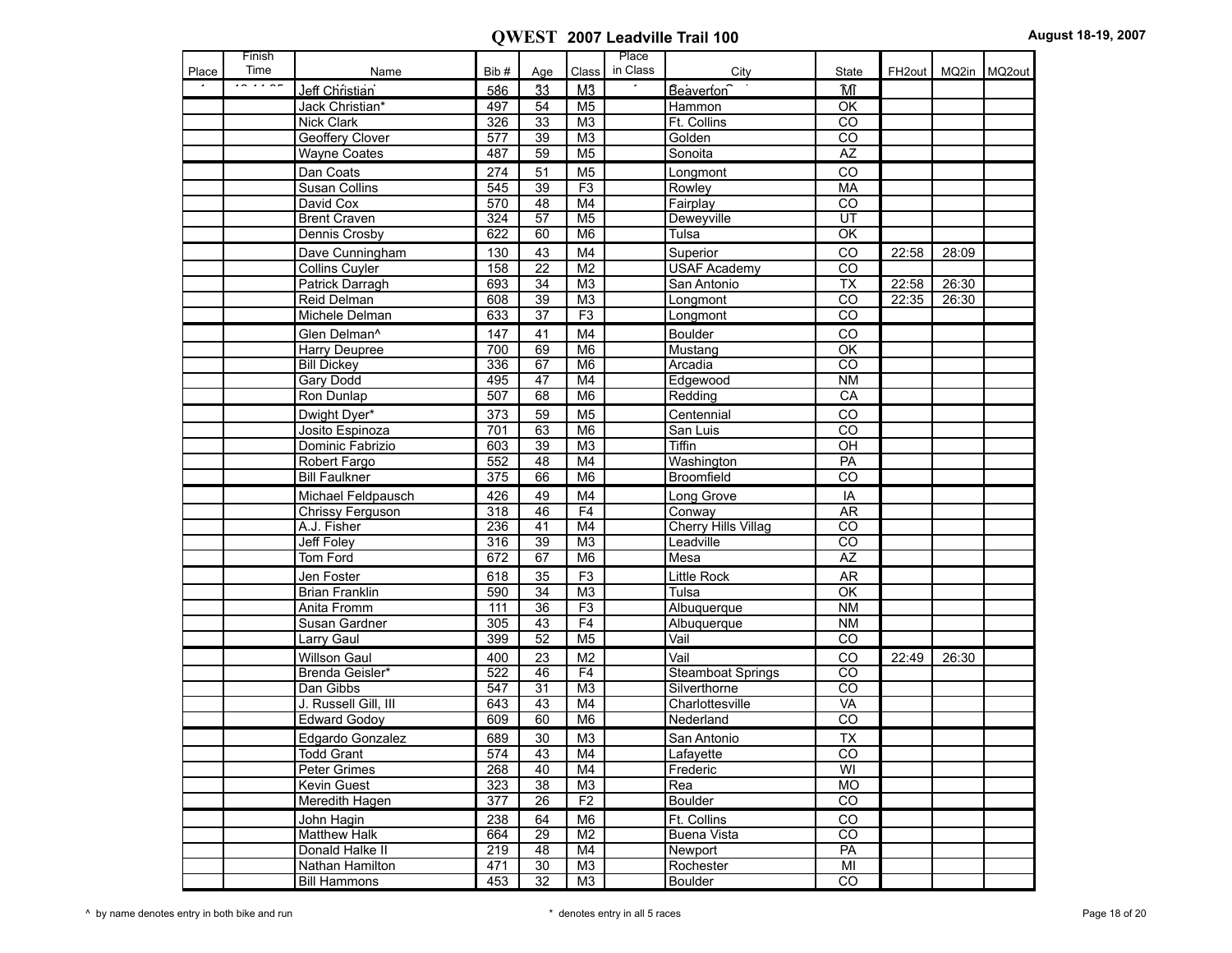| Place<br>Bib#<br>Class<br>City<br>MQ1in<br>FH1in<br>FH1out<br>HM1in<br>HM1out<br>TL <sub>1in</sub><br>TL1out<br>Name<br>Age<br>State<br>29<br>2:24<br>4:32<br>670<br>M <sub>2</sub><br>CO<br>4:33<br>5:55<br>5:55<br>7:59<br>7:59<br>Corey Handelsman<br><b>Fort Collins</b><br>$\overline{NY}$<br>2:59<br>648<br>$\overline{26}$<br>F2<br>6:00<br>6:00<br>8:15<br>Shishaldin Hanlen<br><b>Brooklyn</b><br>M4<br>West Vancouver B.C.<br>407<br>45<br>2:31<br>5:05<br>5:15<br>6:53<br>7:00<br>9:33<br>Al Harman<br>Canada<br>9:41<br>525<br>F4<br>3:02<br>5:42<br>7:28<br>Sandra Harting<br>46<br>CO<br>5:41<br>7:26<br>10:16<br>10:16<br>Leadville<br>F4<br>46<br>$\overline{co}$<br>2:26<br>6:34<br>6:37<br>8:59<br>519<br>Fort Collins<br>4:49<br>4:51<br>9:00<br>Amy Hayes<br>2:17<br>658<br>32<br>M <sub>3</sub><br>CO<br>4:27<br>4:28<br>5:47<br>Jeremy Hedges<br>Denver<br>5:49<br>7:57<br>7:57<br>217<br>49<br>F4<br>2:40<br>5:06<br>Cindy Heisdorffer<br>IA<br>5:05<br>6:38<br>6:40<br>9:04<br>Davenport<br>9:05<br>2:27<br>271<br>40<br>F4<br><b>MO</b><br>5:18<br>Gwen Heist-Hall*<br>Wildwood<br>4:55<br>F2<br>526<br>$\overline{29}$<br>NJ<br>1:58<br>3:52<br>3:55<br>5:22<br>9:48<br>5:17<br>7:17<br>7:51<br>Jeanne Hennessy<br>Stanhope<br>F5<br>558<br>N <sub>M</sub><br>2:18<br>6:09<br>8:22<br>50<br>4:32<br>4:34<br>6:10<br>8:23<br>Jean Herbert<br>Albuquerque<br><b>Bobby Hernandez</b><br>43<br>M <sub>4</sub><br>Littleton<br>CO<br>2:32<br>4:45<br>4:47<br>6:10<br>8:26<br>561<br>6:13<br>8:29<br>49<br>M4<br>$\overline{c}$<br>5:07<br>David Hersey*<br>435<br>Westminster<br>2:44<br>5:06<br>6:46<br>6:47<br>9:09<br>9:10<br>F5<br>$\overline{57}$<br>$\overline{co}$<br>2:41<br>5:01<br>5:03<br>6:36<br>8:57<br>Marge Hickman<br>200<br>6:34<br>8:59<br>Leadville<br>249<br>M3<br>$\overline{TX}$<br>2:10<br>Jonathan Hill<br>38<br>Austin<br>4:14<br>4:18<br>5:44<br>5:50<br>8:06<br>8:10<br>328<br>41<br>M4<br>2:36<br>5:21<br>5:23<br>7:17<br>7:21<br>10:22<br>Doug Himmelman<br>Bettendorf<br>IA<br>10:23<br>13:05<br>29<br>M <sub>2</sub><br><b>Estes Park</b><br>CO<br>2:24<br>412<br>4:31<br>4:32<br>6:02<br>6:06<br>8:19<br>8:19<br>Michael Hodges<br>56<br>F5<br>2:30<br>290<br>$\overline{co}$<br>4:45<br>4:46<br>6:18<br>8:29<br>Shane Holonitch<br>Littleton<br>6:17<br>8:30<br>216<br>M4<br>$\overline{CO}$<br>2:28<br>11:09<br>47<br>Golden<br>4:52<br>4:52<br>6:24<br>6:32<br>8:48<br>8:48<br>Mark Horan<br>Eric Houck, Sr.*<br>49<br>M4<br>$\overline{c}$<br>2:40<br>162<br>5:02<br>5:04<br>6:44<br>6:46<br>8:50<br>8:52<br>11:02<br>Loveland<br>56<br>M <sub>5</sub><br>CT<br>2:33<br>4:56<br>6:39<br>12:10<br>209<br>4:54<br>6:34<br>9:13<br>9:15<br>Carl Hunt<br>Roxbury<br>2:27<br>Erik Iliff<br>583<br>27<br>M <sub>2</sub><br>Leadville<br>CO<br>4:47<br>6:24<br>6:27<br>9:12<br>9:13<br>36<br>M3<br>$\overline{CO}$<br>2:21<br>Michael James<br>120<br>6:00<br>6:00<br>Englewood<br>F5<br>$\overline{TX}$<br>2:54<br>624<br>50<br>5:32<br>5:34<br>7:12<br>7:14<br>9:46<br>12:05<br>Nina Jannetti<br>Sugar Land<br>253<br>58<br>M <sub>5</sub><br>2:44<br>5:18<br>5:21<br>6:58<br>7:00<br>9:39<br>12:07<br>Dennis Johnson<br>Des Moines<br>IA<br>9:41<br>M4<br>$\overline{co}$<br>2:40<br>5:02<br>391<br>49<br>Golden<br>4:58<br>6:30<br>6:34<br>9:15<br>9:16<br>Kirk Johnson<br>39<br>M3<br><b>TX</b><br>2:31<br>4:52<br>6:32<br>6:34<br>9:09<br>11:19<br>Shannon Johnson<br>568<br>Tuscola<br>4:54<br>9:12<br>554<br>M <sub>6</sub><br><b>MD</b><br>2:43<br>64<br><b>West River</b><br>5:16<br>5:17<br>7:03<br>7:06<br>9:44<br>9:44<br>12:07<br>King Jordan<br>59<br>M <sub>5</sub><br>$\overline{co}$<br>2:46<br>5:22<br>5:24<br>7:06<br>7:10<br>9:46<br>Fred Jorgensen<br>690<br>9:44<br>12:03<br>Denver<br>M <sub>2</sub><br>$\overline{CO}$<br>3:30<br>8:07<br>Hugo Kerherve<br>696<br>26<br><b>Boulder</b><br>1:51<br>3:27<br>4:31<br>4:33<br>6:12<br>6:16<br>2:28<br>24<br>M <sub>2</sub><br><b>NY</b><br>5:28<br>5:31<br>7:27<br>7:31<br>10:30<br>Robby Ketchell<br>204<br>Wilmington | Finish |  |  | Place    |  |  |  |  |                 |
|------------------------------------------------------------------------------------------------------------------------------------------------------------------------------------------------------------------------------------------------------------------------------------------------------------------------------------------------------------------------------------------------------------------------------------------------------------------------------------------------------------------------------------------------------------------------------------------------------------------------------------------------------------------------------------------------------------------------------------------------------------------------------------------------------------------------------------------------------------------------------------------------------------------------------------------------------------------------------------------------------------------------------------------------------------------------------------------------------------------------------------------------------------------------------------------------------------------------------------------------------------------------------------------------------------------------------------------------------------------------------------------------------------------------------------------------------------------------------------------------------------------------------------------------------------------------------------------------------------------------------------------------------------------------------------------------------------------------------------------------------------------------------------------------------------------------------------------------------------------------------------------------------------------------------------------------------------------------------------------------------------------------------------------------------------------------------------------------------------------------------------------------------------------------------------------------------------------------------------------------------------------------------------------------------------------------------------------------------------------------------------------------------------------------------------------------------------------------------------------------------------------------------------------------------------------------------------------------------------------------------------------------------------------------------------------------------------------------------------------------------------------------------------------------------------------------------------------------------------------------------------------------------------------------------------------------------------------------------------------------------------------------------------------------------------------------------------------------------------------------------------------------------------------------------------------------------------------------------------------------------------------------------------------------------------------------------------------------------------------------------------------------------------------------------------------------------------------------------------------------------------------------------------------------------------------------------------------------------------------------------------------------------------------------------------------------------------------------------------------------------------------------------------------------------------------------------------------------------------------------------------------------------------------------------------------------------------------------------------------------------------------------------------------------|--------|--|--|----------|--|--|--|--|-----------------|
|                                                                                                                                                                                                                                                                                                                                                                                                                                                                                                                                                                                                                                                                                                                                                                                                                                                                                                                                                                                                                                                                                                                                                                                                                                                                                                                                                                                                                                                                                                                                                                                                                                                                                                                                                                                                                                                                                                                                                                                                                                                                                                                                                                                                                                                                                                                                                                                                                                                                                                                                                                                                                                                                                                                                                                                                                                                                                                                                                                                                                                                                                                                                                                                                                                                                                                                                                                                                                                                                                                                                                                                                                                                                                                                                                                                                                                                                                                                                                                                                                                                | Time   |  |  | in Class |  |  |  |  | HP <sub>1</sub> |
|                                                                                                                                                                                                                                                                                                                                                                                                                                                                                                                                                                                                                                                                                                                                                                                                                                                                                                                                                                                                                                                                                                                                                                                                                                                                                                                                                                                                                                                                                                                                                                                                                                                                                                                                                                                                                                                                                                                                                                                                                                                                                                                                                                                                                                                                                                                                                                                                                                                                                                                                                                                                                                                                                                                                                                                                                                                                                                                                                                                                                                                                                                                                                                                                                                                                                                                                                                                                                                                                                                                                                                                                                                                                                                                                                                                                                                                                                                                                                                                                                                                |        |  |  |          |  |  |  |  | 9:49            |
|                                                                                                                                                                                                                                                                                                                                                                                                                                                                                                                                                                                                                                                                                                                                                                                                                                                                                                                                                                                                                                                                                                                                                                                                                                                                                                                                                                                                                                                                                                                                                                                                                                                                                                                                                                                                                                                                                                                                                                                                                                                                                                                                                                                                                                                                                                                                                                                                                                                                                                                                                                                                                                                                                                                                                                                                                                                                                                                                                                                                                                                                                                                                                                                                                                                                                                                                                                                                                                                                                                                                                                                                                                                                                                                                                                                                                                                                                                                                                                                                                                                |        |  |  |          |  |  |  |  |                 |
|                                                                                                                                                                                                                                                                                                                                                                                                                                                                                                                                                                                                                                                                                                                                                                                                                                                                                                                                                                                                                                                                                                                                                                                                                                                                                                                                                                                                                                                                                                                                                                                                                                                                                                                                                                                                                                                                                                                                                                                                                                                                                                                                                                                                                                                                                                                                                                                                                                                                                                                                                                                                                                                                                                                                                                                                                                                                                                                                                                                                                                                                                                                                                                                                                                                                                                                                                                                                                                                                                                                                                                                                                                                                                                                                                                                                                                                                                                                                                                                                                                                |        |  |  |          |  |  |  |  | 12:15           |
|                                                                                                                                                                                                                                                                                                                                                                                                                                                                                                                                                                                                                                                                                                                                                                                                                                                                                                                                                                                                                                                                                                                                                                                                                                                                                                                                                                                                                                                                                                                                                                                                                                                                                                                                                                                                                                                                                                                                                                                                                                                                                                                                                                                                                                                                                                                                                                                                                                                                                                                                                                                                                                                                                                                                                                                                                                                                                                                                                                                                                                                                                                                                                                                                                                                                                                                                                                                                                                                                                                                                                                                                                                                                                                                                                                                                                                                                                                                                                                                                                                                |        |  |  |          |  |  |  |  | 12:37           |
|                                                                                                                                                                                                                                                                                                                                                                                                                                                                                                                                                                                                                                                                                                                                                                                                                                                                                                                                                                                                                                                                                                                                                                                                                                                                                                                                                                                                                                                                                                                                                                                                                                                                                                                                                                                                                                                                                                                                                                                                                                                                                                                                                                                                                                                                                                                                                                                                                                                                                                                                                                                                                                                                                                                                                                                                                                                                                                                                                                                                                                                                                                                                                                                                                                                                                                                                                                                                                                                                                                                                                                                                                                                                                                                                                                                                                                                                                                                                                                                                                                                |        |  |  |          |  |  |  |  | 11:25           |
|                                                                                                                                                                                                                                                                                                                                                                                                                                                                                                                                                                                                                                                                                                                                                                                                                                                                                                                                                                                                                                                                                                                                                                                                                                                                                                                                                                                                                                                                                                                                                                                                                                                                                                                                                                                                                                                                                                                                                                                                                                                                                                                                                                                                                                                                                                                                                                                                                                                                                                                                                                                                                                                                                                                                                                                                                                                                                                                                                                                                                                                                                                                                                                                                                                                                                                                                                                                                                                                                                                                                                                                                                                                                                                                                                                                                                                                                                                                                                                                                                                                |        |  |  |          |  |  |  |  | 10:09           |
|                                                                                                                                                                                                                                                                                                                                                                                                                                                                                                                                                                                                                                                                                                                                                                                                                                                                                                                                                                                                                                                                                                                                                                                                                                                                                                                                                                                                                                                                                                                                                                                                                                                                                                                                                                                                                                                                                                                                                                                                                                                                                                                                                                                                                                                                                                                                                                                                                                                                                                                                                                                                                                                                                                                                                                                                                                                                                                                                                                                                                                                                                                                                                                                                                                                                                                                                                                                                                                                                                                                                                                                                                                                                                                                                                                                                                                                                                                                                                                                                                                                |        |  |  |          |  |  |  |  | 11:24           |
|                                                                                                                                                                                                                                                                                                                                                                                                                                                                                                                                                                                                                                                                                                                                                                                                                                                                                                                                                                                                                                                                                                                                                                                                                                                                                                                                                                                                                                                                                                                                                                                                                                                                                                                                                                                                                                                                                                                                                                                                                                                                                                                                                                                                                                                                                                                                                                                                                                                                                                                                                                                                                                                                                                                                                                                                                                                                                                                                                                                                                                                                                                                                                                                                                                                                                                                                                                                                                                                                                                                                                                                                                                                                                                                                                                                                                                                                                                                                                                                                                                                |        |  |  |          |  |  |  |  |                 |
|                                                                                                                                                                                                                                                                                                                                                                                                                                                                                                                                                                                                                                                                                                                                                                                                                                                                                                                                                                                                                                                                                                                                                                                                                                                                                                                                                                                                                                                                                                                                                                                                                                                                                                                                                                                                                                                                                                                                                                                                                                                                                                                                                                                                                                                                                                                                                                                                                                                                                                                                                                                                                                                                                                                                                                                                                                                                                                                                                                                                                                                                                                                                                                                                                                                                                                                                                                                                                                                                                                                                                                                                                                                                                                                                                                                                                                                                                                                                                                                                                                                |        |  |  |          |  |  |  |  |                 |
|                                                                                                                                                                                                                                                                                                                                                                                                                                                                                                                                                                                                                                                                                                                                                                                                                                                                                                                                                                                                                                                                                                                                                                                                                                                                                                                                                                                                                                                                                                                                                                                                                                                                                                                                                                                                                                                                                                                                                                                                                                                                                                                                                                                                                                                                                                                                                                                                                                                                                                                                                                                                                                                                                                                                                                                                                                                                                                                                                                                                                                                                                                                                                                                                                                                                                                                                                                                                                                                                                                                                                                                                                                                                                                                                                                                                                                                                                                                                                                                                                                                |        |  |  |          |  |  |  |  | 10:53           |
|                                                                                                                                                                                                                                                                                                                                                                                                                                                                                                                                                                                                                                                                                                                                                                                                                                                                                                                                                                                                                                                                                                                                                                                                                                                                                                                                                                                                                                                                                                                                                                                                                                                                                                                                                                                                                                                                                                                                                                                                                                                                                                                                                                                                                                                                                                                                                                                                                                                                                                                                                                                                                                                                                                                                                                                                                                                                                                                                                                                                                                                                                                                                                                                                                                                                                                                                                                                                                                                                                                                                                                                                                                                                                                                                                                                                                                                                                                                                                                                                                                                |        |  |  |          |  |  |  |  | 10:40           |
|                                                                                                                                                                                                                                                                                                                                                                                                                                                                                                                                                                                                                                                                                                                                                                                                                                                                                                                                                                                                                                                                                                                                                                                                                                                                                                                                                                                                                                                                                                                                                                                                                                                                                                                                                                                                                                                                                                                                                                                                                                                                                                                                                                                                                                                                                                                                                                                                                                                                                                                                                                                                                                                                                                                                                                                                                                                                                                                                                                                                                                                                                                                                                                                                                                                                                                                                                                                                                                                                                                                                                                                                                                                                                                                                                                                                                                                                                                                                                                                                                                                |        |  |  |          |  |  |  |  | 11:11           |
|                                                                                                                                                                                                                                                                                                                                                                                                                                                                                                                                                                                                                                                                                                                                                                                                                                                                                                                                                                                                                                                                                                                                                                                                                                                                                                                                                                                                                                                                                                                                                                                                                                                                                                                                                                                                                                                                                                                                                                                                                                                                                                                                                                                                                                                                                                                                                                                                                                                                                                                                                                                                                                                                                                                                                                                                                                                                                                                                                                                                                                                                                                                                                                                                                                                                                                                                                                                                                                                                                                                                                                                                                                                                                                                                                                                                                                                                                                                                                                                                                                                |        |  |  |          |  |  |  |  | 11:21           |
|                                                                                                                                                                                                                                                                                                                                                                                                                                                                                                                                                                                                                                                                                                                                                                                                                                                                                                                                                                                                                                                                                                                                                                                                                                                                                                                                                                                                                                                                                                                                                                                                                                                                                                                                                                                                                                                                                                                                                                                                                                                                                                                                                                                                                                                                                                                                                                                                                                                                                                                                                                                                                                                                                                                                                                                                                                                                                                                                                                                                                                                                                                                                                                                                                                                                                                                                                                                                                                                                                                                                                                                                                                                                                                                                                                                                                                                                                                                                                                                                                                                |        |  |  |          |  |  |  |  | 10:45           |
|                                                                                                                                                                                                                                                                                                                                                                                                                                                                                                                                                                                                                                                                                                                                                                                                                                                                                                                                                                                                                                                                                                                                                                                                                                                                                                                                                                                                                                                                                                                                                                                                                                                                                                                                                                                                                                                                                                                                                                                                                                                                                                                                                                                                                                                                                                                                                                                                                                                                                                                                                                                                                                                                                                                                                                                                                                                                                                                                                                                                                                                                                                                                                                                                                                                                                                                                                                                                                                                                                                                                                                                                                                                                                                                                                                                                                                                                                                                                                                                                                                                |        |  |  |          |  |  |  |  |                 |
|                                                                                                                                                                                                                                                                                                                                                                                                                                                                                                                                                                                                                                                                                                                                                                                                                                                                                                                                                                                                                                                                                                                                                                                                                                                                                                                                                                                                                                                                                                                                                                                                                                                                                                                                                                                                                                                                                                                                                                                                                                                                                                                                                                                                                                                                                                                                                                                                                                                                                                                                                                                                                                                                                                                                                                                                                                                                                                                                                                                                                                                                                                                                                                                                                                                                                                                                                                                                                                                                                                                                                                                                                                                                                                                                                                                                                                                                                                                                                                                                                                                |        |  |  |          |  |  |  |  |                 |
|                                                                                                                                                                                                                                                                                                                                                                                                                                                                                                                                                                                                                                                                                                                                                                                                                                                                                                                                                                                                                                                                                                                                                                                                                                                                                                                                                                                                                                                                                                                                                                                                                                                                                                                                                                                                                                                                                                                                                                                                                                                                                                                                                                                                                                                                                                                                                                                                                                                                                                                                                                                                                                                                                                                                                                                                                                                                                                                                                                                                                                                                                                                                                                                                                                                                                                                                                                                                                                                                                                                                                                                                                                                                                                                                                                                                                                                                                                                                                                                                                                                |        |  |  |          |  |  |  |  | 10:42           |
|                                                                                                                                                                                                                                                                                                                                                                                                                                                                                                                                                                                                                                                                                                                                                                                                                                                                                                                                                                                                                                                                                                                                                                                                                                                                                                                                                                                                                                                                                                                                                                                                                                                                                                                                                                                                                                                                                                                                                                                                                                                                                                                                                                                                                                                                                                                                                                                                                                                                                                                                                                                                                                                                                                                                                                                                                                                                                                                                                                                                                                                                                                                                                                                                                                                                                                                                                                                                                                                                                                                                                                                                                                                                                                                                                                                                                                                                                                                                                                                                                                                |        |  |  |          |  |  |  |  |                 |
|                                                                                                                                                                                                                                                                                                                                                                                                                                                                                                                                                                                                                                                                                                                                                                                                                                                                                                                                                                                                                                                                                                                                                                                                                                                                                                                                                                                                                                                                                                                                                                                                                                                                                                                                                                                                                                                                                                                                                                                                                                                                                                                                                                                                                                                                                                                                                                                                                                                                                                                                                                                                                                                                                                                                                                                                                                                                                                                                                                                                                                                                                                                                                                                                                                                                                                                                                                                                                                                                                                                                                                                                                                                                                                                                                                                                                                                                                                                                                                                                                                                |        |  |  |          |  |  |  |  |                 |
|                                                                                                                                                                                                                                                                                                                                                                                                                                                                                                                                                                                                                                                                                                                                                                                                                                                                                                                                                                                                                                                                                                                                                                                                                                                                                                                                                                                                                                                                                                                                                                                                                                                                                                                                                                                                                                                                                                                                                                                                                                                                                                                                                                                                                                                                                                                                                                                                                                                                                                                                                                                                                                                                                                                                                                                                                                                                                                                                                                                                                                                                                                                                                                                                                                                                                                                                                                                                                                                                                                                                                                                                                                                                                                                                                                                                                                                                                                                                                                                                                                                |        |  |  |          |  |  |  |  |                 |
|                                                                                                                                                                                                                                                                                                                                                                                                                                                                                                                                                                                                                                                                                                                                                                                                                                                                                                                                                                                                                                                                                                                                                                                                                                                                                                                                                                                                                                                                                                                                                                                                                                                                                                                                                                                                                                                                                                                                                                                                                                                                                                                                                                                                                                                                                                                                                                                                                                                                                                                                                                                                                                                                                                                                                                                                                                                                                                                                                                                                                                                                                                                                                                                                                                                                                                                                                                                                                                                                                                                                                                                                                                                                                                                                                                                                                                                                                                                                                                                                                                                |        |  |  |          |  |  |  |  | 11:57           |
|                                                                                                                                                                                                                                                                                                                                                                                                                                                                                                                                                                                                                                                                                                                                                                                                                                                                                                                                                                                                                                                                                                                                                                                                                                                                                                                                                                                                                                                                                                                                                                                                                                                                                                                                                                                                                                                                                                                                                                                                                                                                                                                                                                                                                                                                                                                                                                                                                                                                                                                                                                                                                                                                                                                                                                                                                                                                                                                                                                                                                                                                                                                                                                                                                                                                                                                                                                                                                                                                                                                                                                                                                                                                                                                                                                                                                                                                                                                                                                                                                                                |        |  |  |          |  |  |  |  |                 |
|                                                                                                                                                                                                                                                                                                                                                                                                                                                                                                                                                                                                                                                                                                                                                                                                                                                                                                                                                                                                                                                                                                                                                                                                                                                                                                                                                                                                                                                                                                                                                                                                                                                                                                                                                                                                                                                                                                                                                                                                                                                                                                                                                                                                                                                                                                                                                                                                                                                                                                                                                                                                                                                                                                                                                                                                                                                                                                                                                                                                                                                                                                                                                                                                                                                                                                                                                                                                                                                                                                                                                                                                                                                                                                                                                                                                                                                                                                                                                                                                                                                |        |  |  |          |  |  |  |  |                 |
|                                                                                                                                                                                                                                                                                                                                                                                                                                                                                                                                                                                                                                                                                                                                                                                                                                                                                                                                                                                                                                                                                                                                                                                                                                                                                                                                                                                                                                                                                                                                                                                                                                                                                                                                                                                                                                                                                                                                                                                                                                                                                                                                                                                                                                                                                                                                                                                                                                                                                                                                                                                                                                                                                                                                                                                                                                                                                                                                                                                                                                                                                                                                                                                                                                                                                                                                                                                                                                                                                                                                                                                                                                                                                                                                                                                                                                                                                                                                                                                                                                                |        |  |  |          |  |  |  |  |                 |
|                                                                                                                                                                                                                                                                                                                                                                                                                                                                                                                                                                                                                                                                                                                                                                                                                                                                                                                                                                                                                                                                                                                                                                                                                                                                                                                                                                                                                                                                                                                                                                                                                                                                                                                                                                                                                                                                                                                                                                                                                                                                                                                                                                                                                                                                                                                                                                                                                                                                                                                                                                                                                                                                                                                                                                                                                                                                                                                                                                                                                                                                                                                                                                                                                                                                                                                                                                                                                                                                                                                                                                                                                                                                                                                                                                                                                                                                                                                                                                                                                                                |        |  |  |          |  |  |  |  |                 |
|                                                                                                                                                                                                                                                                                                                                                                                                                                                                                                                                                                                                                                                                                                                                                                                                                                                                                                                                                                                                                                                                                                                                                                                                                                                                                                                                                                                                                                                                                                                                                                                                                                                                                                                                                                                                                                                                                                                                                                                                                                                                                                                                                                                                                                                                                                                                                                                                                                                                                                                                                                                                                                                                                                                                                                                                                                                                                                                                                                                                                                                                                                                                                                                                                                                                                                                                                                                                                                                                                                                                                                                                                                                                                                                                                                                                                                                                                                                                                                                                                                                |        |  |  |          |  |  |  |  |                 |
|                                                                                                                                                                                                                                                                                                                                                                                                                                                                                                                                                                                                                                                                                                                                                                                                                                                                                                                                                                                                                                                                                                                                                                                                                                                                                                                                                                                                                                                                                                                                                                                                                                                                                                                                                                                                                                                                                                                                                                                                                                                                                                                                                                                                                                                                                                                                                                                                                                                                                                                                                                                                                                                                                                                                                                                                                                                                                                                                                                                                                                                                                                                                                                                                                                                                                                                                                                                                                                                                                                                                                                                                                                                                                                                                                                                                                                                                                                                                                                                                                                                |        |  |  |          |  |  |  |  |                 |
|                                                                                                                                                                                                                                                                                                                                                                                                                                                                                                                                                                                                                                                                                                                                                                                                                                                                                                                                                                                                                                                                                                                                                                                                                                                                                                                                                                                                                                                                                                                                                                                                                                                                                                                                                                                                                                                                                                                                                                                                                                                                                                                                                                                                                                                                                                                                                                                                                                                                                                                                                                                                                                                                                                                                                                                                                                                                                                                                                                                                                                                                                                                                                                                                                                                                                                                                                                                                                                                                                                                                                                                                                                                                                                                                                                                                                                                                                                                                                                                                                                                |        |  |  |          |  |  |  |  |                 |
|                                                                                                                                                                                                                                                                                                                                                                                                                                                                                                                                                                                                                                                                                                                                                                                                                                                                                                                                                                                                                                                                                                                                                                                                                                                                                                                                                                                                                                                                                                                                                                                                                                                                                                                                                                                                                                                                                                                                                                                                                                                                                                                                                                                                                                                                                                                                                                                                                                                                                                                                                                                                                                                                                                                                                                                                                                                                                                                                                                                                                                                                                                                                                                                                                                                                                                                                                                                                                                                                                                                                                                                                                                                                                                                                                                                                                                                                                                                                                                                                                                                |        |  |  |          |  |  |  |  |                 |
|                                                                                                                                                                                                                                                                                                                                                                                                                                                                                                                                                                                                                                                                                                                                                                                                                                                                                                                                                                                                                                                                                                                                                                                                                                                                                                                                                                                                                                                                                                                                                                                                                                                                                                                                                                                                                                                                                                                                                                                                                                                                                                                                                                                                                                                                                                                                                                                                                                                                                                                                                                                                                                                                                                                                                                                                                                                                                                                                                                                                                                                                                                                                                                                                                                                                                                                                                                                                                                                                                                                                                                                                                                                                                                                                                                                                                                                                                                                                                                                                                                                |        |  |  |          |  |  |  |  |                 |
| M3<br>CO<br>2:27<br>Marc Kirsch<br>421<br>33<br>Denver<br>5:00<br>5:02<br>6:51<br>6:54<br>9:38                                                                                                                                                                                                                                                                                                                                                                                                                                                                                                                                                                                                                                                                                                                                                                                                                                                                                                                                                                                                                                                                                                                                                                                                                                                                                                                                                                                                                                                                                                                                                                                                                                                                                                                                                                                                                                                                                                                                                                                                                                                                                                                                                                                                                                                                                                                                                                                                                                                                                                                                                                                                                                                                                                                                                                                                                                                                                                                                                                                                                                                                                                                                                                                                                                                                                                                                                                                                                                                                                                                                                                                                                                                                                                                                                                                                                                                                                                                                                 |        |  |  |          |  |  |  |  | 12:23           |
| 2:56<br>504<br>56<br>M <sub>5</sub><br>El Paso<br>$\overline{TX}$<br>5:31<br>5:37<br>7:15<br>7:21<br>9:59<br>10:06<br><b>Bob Klapthor</b>                                                                                                                                                                                                                                                                                                                                                                                                                                                                                                                                                                                                                                                                                                                                                                                                                                                                                                                                                                                                                                                                                                                                                                                                                                                                                                                                                                                                                                                                                                                                                                                                                                                                                                                                                                                                                                                                                                                                                                                                                                                                                                                                                                                                                                                                                                                                                                                                                                                                                                                                                                                                                                                                                                                                                                                                                                                                                                                                                                                                                                                                                                                                                                                                                                                                                                                                                                                                                                                                                                                                                                                                                                                                                                                                                                                                                                                                                                      |        |  |  |          |  |  |  |  | 12:24           |
| CA<br>2:15<br>5:57<br>Andy Kumeda<br>431<br>39<br>M <sub>3</sub><br>4:27<br>4:31<br>6:00<br>8:17<br>8:24<br>Torrence<br>M <sub>6</sub><br><b>NJ</b><br>2:21<br>6:12                                                                                                                                                                                                                                                                                                                                                                                                                                                                                                                                                                                                                                                                                                                                                                                                                                                                                                                                                                                                                                                                                                                                                                                                                                                                                                                                                                                                                                                                                                                                                                                                                                                                                                                                                                                                                                                                                                                                                                                                                                                                                                                                                                                                                                                                                                                                                                                                                                                                                                                                                                                                                                                                                                                                                                                                                                                                                                                                                                                                                                                                                                                                                                                                                                                                                                                                                                                                                                                                                                                                                                                                                                                                                                                                                                                                                                                                            |        |  |  |          |  |  |  |  | 10:34           |
| 669<br>61<br>Palisades Park<br>4:35<br>4:39<br>6:06<br>8:50<br>8:57<br>Yi-Joo Kwon<br>$\overline{37}$<br>$\overline{co}$<br>2:32<br>4:50<br>6:26<br>8:37<br>483<br>M3<br>4:48<br>6:23<br>8:37<br>Todd Labo<br>Littleton                                                                                                                                                                                                                                                                                                                                                                                                                                                                                                                                                                                                                                                                                                                                                                                                                                                                                                                                                                                                                                                                                                                                                                                                                                                                                                                                                                                                                                                                                                                                                                                                                                                                                                                                                                                                                                                                                                                                                                                                                                                                                                                                                                                                                                                                                                                                                                                                                                                                                                                                                                                                                                                                                                                                                                                                                                                                                                                                                                                                                                                                                                                                                                                                                                                                                                                                                                                                                                                                                                                                                                                                                                                                                                                                                                                                                        |        |  |  |          |  |  |  |  | 11:43<br>10:44  |
|                                                                                                                                                                                                                                                                                                                                                                                                                                                                                                                                                                                                                                                                                                                                                                                                                                                                                                                                                                                                                                                                                                                                                                                                                                                                                                                                                                                                                                                                                                                                                                                                                                                                                                                                                                                                                                                                                                                                                                                                                                                                                                                                                                                                                                                                                                                                                                                                                                                                                                                                                                                                                                                                                                                                                                                                                                                                                                                                                                                                                                                                                                                                                                                                                                                                                                                                                                                                                                                                                                                                                                                                                                                                                                                                                                                                                                                                                                                                                                                                                                                |        |  |  |          |  |  |  |  |                 |
| M <sub>5</sub><br>2:38<br><b>Gerard Lachiewicz</b><br>594<br>50<br>CO<br>4:59<br>8:53<br>Colorado Springs<br>4:56<br>6:28<br>6:34<br>8:54                                                                                                                                                                                                                                                                                                                                                                                                                                                                                                                                                                                                                                                                                                                                                                                                                                                                                                                                                                                                                                                                                                                                                                                                                                                                                                                                                                                                                                                                                                                                                                                                                                                                                                                                                                                                                                                                                                                                                                                                                                                                                                                                                                                                                                                                                                                                                                                                                                                                                                                                                                                                                                                                                                                                                                                                                                                                                                                                                                                                                                                                                                                                                                                                                                                                                                                                                                                                                                                                                                                                                                                                                                                                                                                                                                                                                                                                                                      |        |  |  |          |  |  |  |  | 11:05           |
| 346<br>M4<br>KS<br>2:32<br>45<br>5:04<br>5:05<br>6:45<br>6:47<br>9:16<br>9:18<br>Willie Lambert<br>Topeka<br>47<br>Leadville<br>$\overline{CO}$<br>2:22<br>96<br>M4<br>4:29<br>4:31<br>6:06<br>6:07<br>8:19<br>8:20<br>Chris Lang                                                                                                                                                                                                                                                                                                                                                                                                                                                                                                                                                                                                                                                                                                                                                                                                                                                                                                                                                                                                                                                                                                                                                                                                                                                                                                                                                                                                                                                                                                                                                                                                                                                                                                                                                                                                                                                                                                                                                                                                                                                                                                                                                                                                                                                                                                                                                                                                                                                                                                                                                                                                                                                                                                                                                                                                                                                                                                                                                                                                                                                                                                                                                                                                                                                                                                                                                                                                                                                                                                                                                                                                                                                                                                                                                                                                              |        |  |  |          |  |  |  |  | 11:55<br>10:25  |
| 58<br>F5<br>$\overline{OR}$<br>2:59<br>7:27<br>351<br><b>Klamath Falls</b><br>5:35<br>5:36<br>7:25<br>9:58<br>9:59<br>Kathie Lang                                                                                                                                                                                                                                                                                                                                                                                                                                                                                                                                                                                                                                                                                                                                                                                                                                                                                                                                                                                                                                                                                                                                                                                                                                                                                                                                                                                                                                                                                                                                                                                                                                                                                                                                                                                                                                                                                                                                                                                                                                                                                                                                                                                                                                                                                                                                                                                                                                                                                                                                                                                                                                                                                                                                                                                                                                                                                                                                                                                                                                                                                                                                                                                                                                                                                                                                                                                                                                                                                                                                                                                                                                                                                                                                                                                                                                                                                                              |        |  |  |          |  |  |  |  | 12:21           |
| 224<br>M4<br>CT<br>2:30<br>42<br>4:58<br>5:00<br>6:50<br>6:54<br>9:37<br>Joseph Laskey<br>Monroe<br>9:40                                                                                                                                                                                                                                                                                                                                                                                                                                                                                                                                                                                                                                                                                                                                                                                                                                                                                                                                                                                                                                                                                                                                                                                                                                                                                                                                                                                                                                                                                                                                                                                                                                                                                                                                                                                                                                                                                                                                                                                                                                                                                                                                                                                                                                                                                                                                                                                                                                                                                                                                                                                                                                                                                                                                                                                                                                                                                                                                                                                                                                                                                                                                                                                                                                                                                                                                                                                                                                                                                                                                                                                                                                                                                                                                                                                                                                                                                                                                       |        |  |  |          |  |  |  |  | 12:18           |
| 34<br>M3<br>CO<br>2:31<br>397                                                                                                                                                                                                                                                                                                                                                                                                                                                                                                                                                                                                                                                                                                                                                                                                                                                                                                                                                                                                                                                                                                                                                                                                                                                                                                                                                                                                                                                                                                                                                                                                                                                                                                                                                                                                                                                                                                                                                                                                                                                                                                                                                                                                                                                                                                                                                                                                                                                                                                                                                                                                                                                                                                                                                                                                                                                                                                                                                                                                                                                                                                                                                                                                                                                                                                                                                                                                                                                                                                                                                                                                                                                                                                                                                                                                                                                                                                                                                                                                                  |        |  |  |          |  |  |  |  |                 |
| Anthony Lee<br><b>Highlands Ranch</b><br>540<br>M4<br>Vail<br>CO<br>2:19<br>4:49<br>10:23<br>10:23<br>Ladislav Lettovsky<br>6:32<br>6:35                                                                                                                                                                                                                                                                                                                                                                                                                                                                                                                                                                                                                                                                                                                                                                                                                                                                                                                                                                                                                                                                                                                                                                                                                                                                                                                                                                                                                                                                                                                                                                                                                                                                                                                                                                                                                                                                                                                                                                                                                                                                                                                                                                                                                                                                                                                                                                                                                                                                                                                                                                                                                                                                                                                                                                                                                                                                                                                                                                                                                                                                                                                                                                                                                                                                                                                                                                                                                                                                                                                                                                                                                                                                                                                                                                                                                                                                                                       |        |  |  |          |  |  |  |  |                 |
| 4:50<br>46<br>458<br>$\overline{co}$<br>37<br>M <sub>3</sub><br>2:21<br>4:33<br>6:12<br><b>Bobby Lewis</b><br>Greeley<br>4:34<br>6:09<br>8:47<br>8:48                                                                                                                                                                                                                                                                                                                                                                                                                                                                                                                                                                                                                                                                                                                                                                                                                                                                                                                                                                                                                                                                                                                                                                                                                                                                                                                                                                                                                                                                                                                                                                                                                                                                                                                                                                                                                                                                                                                                                                                                                                                                                                                                                                                                                                                                                                                                                                                                                                                                                                                                                                                                                                                                                                                                                                                                                                                                                                                                                                                                                                                                                                                                                                                                                                                                                                                                                                                                                                                                                                                                                                                                                                                                                                                                                                                                                                                                                          |        |  |  |          |  |  |  |  | 13:09<br>11:24  |
| 371<br>CO<br>2:24<br>Christopher Lloyd*<br>45<br>M4<br>4:59<br>5:00<br>6:45<br>6:51<br>9:47<br>10:00<br>Denver                                                                                                                                                                                                                                                                                                                                                                                                                                                                                                                                                                                                                                                                                                                                                                                                                                                                                                                                                                                                                                                                                                                                                                                                                                                                                                                                                                                                                                                                                                                                                                                                                                                                                                                                                                                                                                                                                                                                                                                                                                                                                                                                                                                                                                                                                                                                                                                                                                                                                                                                                                                                                                                                                                                                                                                                                                                                                                                                                                                                                                                                                                                                                                                                                                                                                                                                                                                                                                                                                                                                                                                                                                                                                                                                                                                                                                                                                                                                 |        |  |  |          |  |  |  |  |                 |
| 395<br>M3<br>$\overline{\mathsf{S}}$<br>2:33<br>4:54<br>6:27<br>31<br>Wauwatosa<br>4:56<br>6:26<br>8:52<br>8:53<br>Casey Lopez                                                                                                                                                                                                                                                                                                                                                                                                                                                                                                                                                                                                                                                                                                                                                                                                                                                                                                                                                                                                                                                                                                                                                                                                                                                                                                                                                                                                                                                                                                                                                                                                                                                                                                                                                                                                                                                                                                                                                                                                                                                                                                                                                                                                                                                                                                                                                                                                                                                                                                                                                                                                                                                                                                                                                                                                                                                                                                                                                                                                                                                                                                                                                                                                                                                                                                                                                                                                                                                                                                                                                                                                                                                                                                                                                                                                                                                                                                                 |        |  |  |          |  |  |  |  | 11:14           |
| 22<br>F <sub>2</sub><br>AZ<br>2:22<br>Meghan Lowe<br>614<br>4:34<br>4:35<br>6:06<br>6:06<br>8:13<br>8:13<br>Tucson                                                                                                                                                                                                                                                                                                                                                                                                                                                                                                                                                                                                                                                                                                                                                                                                                                                                                                                                                                                                                                                                                                                                                                                                                                                                                                                                                                                                                                                                                                                                                                                                                                                                                                                                                                                                                                                                                                                                                                                                                                                                                                                                                                                                                                                                                                                                                                                                                                                                                                                                                                                                                                                                                                                                                                                                                                                                                                                                                                                                                                                                                                                                                                                                                                                                                                                                                                                                                                                                                                                                                                                                                                                                                                                                                                                                                                                                                                                             |        |  |  |          |  |  |  |  | 10:20           |
| M6<br><b>NC</b><br>3:17<br>Joseph Lugiano<br>467<br>64<br>6:57<br>Cary                                                                                                                                                                                                                                                                                                                                                                                                                                                                                                                                                                                                                                                                                                                                                                                                                                                                                                                                                                                                                                                                                                                                                                                                                                                                                                                                                                                                                                                                                                                                                                                                                                                                                                                                                                                                                                                                                                                                                                                                                                                                                                                                                                                                                                                                                                                                                                                                                                                                                                                                                                                                                                                                                                                                                                                                                                                                                                                                                                                                                                                                                                                                                                                                                                                                                                                                                                                                                                                                                                                                                                                                                                                                                                                                                                                                                                                                                                                                                                         |        |  |  |          |  |  |  |  |                 |
| M2<br>CO<br>2:37<br>Joey Luther<br>478<br>Boulder<br>5:08<br>6:50<br>9:12<br>28<br>5:10<br>6:53<br>9:13                                                                                                                                                                                                                                                                                                                                                                                                                                                                                                                                                                                                                                                                                                                                                                                                                                                                                                                                                                                                                                                                                                                                                                                                                                                                                                                                                                                                                                                                                                                                                                                                                                                                                                                                                                                                                                                                                                                                                                                                                                                                                                                                                                                                                                                                                                                                                                                                                                                                                                                                                                                                                                                                                                                                                                                                                                                                                                                                                                                                                                                                                                                                                                                                                                                                                                                                                                                                                                                                                                                                                                                                                                                                                                                                                                                                                                                                                                                                        |        |  |  |          |  |  |  |  | 11:30           |
| 527<br>F5<br>$\overline{c}$<br>2:45<br>5:25<br>5:27<br>7:14<br>Paula Lutz<br>56<br>7:14<br>10:11<br>Durango<br>10:11                                                                                                                                                                                                                                                                                                                                                                                                                                                                                                                                                                                                                                                                                                                                                                                                                                                                                                                                                                                                                                                                                                                                                                                                                                                                                                                                                                                                                                                                                                                                                                                                                                                                                                                                                                                                                                                                                                                                                                                                                                                                                                                                                                                                                                                                                                                                                                                                                                                                                                                                                                                                                                                                                                                                                                                                                                                                                                                                                                                                                                                                                                                                                                                                                                                                                                                                                                                                                                                                                                                                                                                                                                                                                                                                                                                                                                                                                                                           |        |  |  |          |  |  |  |  | 12:58           |
| 52<br>M5<br>3:07<br><b>Bill Maat</b><br>464<br><b>Spring Lake</b><br>MI<br>6:00<br>6:00                                                                                                                                                                                                                                                                                                                                                                                                                                                                                                                                                                                                                                                                                                                                                                                                                                                                                                                                                                                                                                                                                                                                                                                                                                                                                                                                                                                                                                                                                                                                                                                                                                                                                                                                                                                                                                                                                                                                                                                                                                                                                                                                                                                                                                                                                                                                                                                                                                                                                                                                                                                                                                                                                                                                                                                                                                                                                                                                                                                                                                                                                                                                                                                                                                                                                                                                                                                                                                                                                                                                                                                                                                                                                                                                                                                                                                                                                                                                                        |        |  |  |          |  |  |  |  |                 |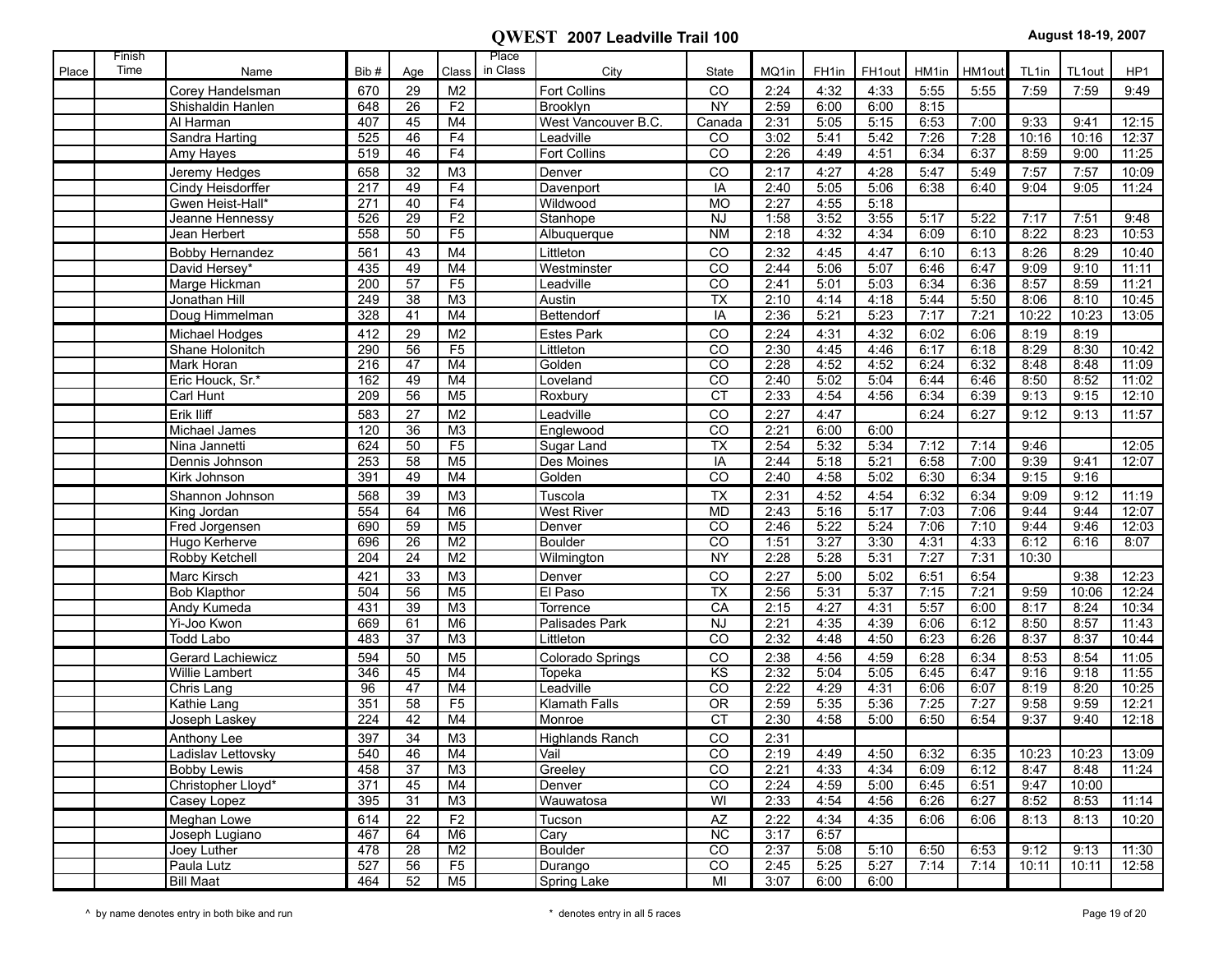|       | Finish |                                   |            |                 |                      | Place    |                             |                       |                |                |                 |       |        |       |        |                   |
|-------|--------|-----------------------------------|------------|-----------------|----------------------|----------|-----------------------------|-----------------------|----------------|----------------|-----------------|-------|--------|-------|--------|-------------------|
| Place | Time   | Name                              | Bib#       | Age             | Class                | in Class | City                        | State                 |                | Win in Win out | HP <sub>2</sub> | TL2in | TL2out | HM2in | HM2out | FH <sub>2in</sub> |
|       |        | Corey Handelsman                  | 670        | 29              | M2                   |          | Fort Collins                | ĈŌ                    | 11:22          | 11:29          | 13:28           | 14:44 | 14:44  | 17:34 | 17:35  | 21:00             |
|       |        | Shishaldin Hanlen                 | 648        | 26              | F2                   |          | Brooklyn                    | <b>NY</b>             |                |                |                 |       |        |       |        |                   |
|       |        | Al Harman                         | 407        | 45              | M4                   |          | West Vancouver B.C.         | Canada                | 14:56          |                |                 |       |        |       |        |                   |
|       |        | Sandra Harting                    | 525        | 46              | F4                   |          | Leadville                   | CO                    | 15:08          |                |                 |       |        |       |        |                   |
|       |        | Amy Hayes                         | 519        | 46              | F4                   |          | Fort Collins                | CO                    |                |                |                 |       |        |       |        |                   |
|       |        | Jeremy Hedges                     | 658        | 32              | M3                   |          | Denver                      | CO                    | 11:54          | 11:56          | 14:27           | 15:55 | 15:58  | 20:07 |        |                   |
|       |        | Cindy Heisdorffer                 | 217        | 49              | F4                   |          | Davenport                   | IA                    | 14:41          |                |                 |       |        |       |        |                   |
|       |        | Gwen Heist-Hall*                  | 271        | 40              | F <sub>4</sub>       |          | Wildwood                    | <b>MO</b>             |                |                |                 |       |        |       |        |                   |
|       |        | Jeanne Hennessy                   | 526        | 29              | F2                   |          | Stanhope                    | <b>NJ</b>             |                |                |                 |       |        |       |        |                   |
|       |        | Jean Herbert                      | 558        | 50              | F5                   |          | Albuquerque                 | N <sub>M</sub>        | 13:09          | 13:16          | 15:46           | 17:21 | 17:34  | 20:32 | 20:35  | 23:00             |
|       |        | <b>Bobby Hernandez</b>            | 561        | 43              | M <sub>4</sub>       |          | Littleton                   | CO                    | 12:47          | 12:58          | 15:42           | 17:45 |        |       |        |                   |
|       |        | David Hersey*                     | 435        | 49              | M4                   |          | Westminster                 | CO                    | 13:00          | 13:02          | 15:27           | 18:44 |        |       |        |                   |
|       |        | Marge Hickman                     | 200        | 57              | F5                   |          | Leadville                   | $\overline{co}$       | 13:17          | 13:19          | 15:50           | 17:38 | 17:43  | 20:40 | 20:42  | 22:28             |
|       |        | Jonathan Hill                     | 249        | 38              | M <sub>3</sub>       |          | Austin                      | TX                    | 12:46          | 12:56          | 15:14           | 16:58 | 17:07  | 20:45 | 20:45  |                   |
|       |        | Doug Himmelman                    | 328        | 41              | M4                   |          | Bettendorf                  | $\overline{A}$        | 14:00          |                |                 |       |        |       |        |                   |
|       |        | Michael Hodges                    | 412        | 29              | M <sub>2</sub>       |          | <b>Estes Park</b>           | CO                    |                |                |                 |       |        |       |        |                   |
|       |        | Shane Holonitch                   | 290        | 56              | F5                   |          | Littleton                   | $\overline{co}$       | 12:36          | 12:40          | 15:27           | 17:31 | 17:32  | 21:53 |        |                   |
|       |        | Mark Horan                        | 216        | 47              | M4                   |          | Golden                      | $\overline{co}$       | 13:09          | 13:23          | 16:06           | 19:19 |        |       |        |                   |
|       |        | Eric Houck, Sr.*                  | 162        | 49              | M4                   |          | Loveland                    | CO                    | 13:17          | 13:35          |                 |       |        |       |        |                   |
|       |        | Carl Hunt                         | 209        | 56              | M <sub>5</sub>       |          | Roxbury                     | CT                    |                | 14:46          |                 |       |        |       |        |                   |
|       |        | Erik Iliff                        | 583        | 27              | M <sub>2</sub>       |          | Leadville                   | CO                    |                | 14:46          |                 |       |        |       |        |                   |
|       |        | Michael James                     | 120        | $\overline{36}$ | M <sub>3</sub>       |          | Englewood                   | $\overline{co}$       |                |                |                 |       |        |       |        |                   |
|       |        | Nina Jannetti                     | 624        | 50              | F5                   |          | Sugar Land                  | $\overline{TX}$       |                | 14:46          |                 |       |        |       |        |                   |
|       |        | Dennis Johnson                    | 253        | 58              | M <sub>5</sub>       |          | Des Moines                  | IA                    |                | 14:46          |                 |       |        |       |        |                   |
|       |        | Kirk Johnson                      | 391        | 49              | M4                   |          | Golden                      | $\overline{co}$       |                |                |                 |       |        |       |        |                   |
|       |        | Shannon Johnson                   | 568        | 39              | M <sub>3</sub>       |          | Tuscola                     | <b>TX</b>             | 13:34          | 13:38          | 16:15           | 19:20 |        |       |        |                   |
|       |        | King Jordan                       | 554        | 64              | M <sub>6</sub>       |          | <b>West River</b>           | <b>MD</b>             |                | 14:46          |                 |       |        |       |        |                   |
|       |        | Fred Jorgensen                    | 690        | 59              | M <sub>5</sub>       |          | Denver                      | CO                    |                | 14:46          |                 |       |        |       |        |                   |
|       |        | Hugo Kerherve                     | 696        | 26              | M <sub>2</sub>       |          | <b>Boulder</b>              | $\overline{co}$       | 10:23          |                |                 |       |        |       |        |                   |
|       |        | Robby Ketchell                    | 204        | $\overline{24}$ | M <sub>2</sub>       |          | Wilmington                  | <b>NY</b>             |                |                |                 |       |        |       |        |                   |
|       |        | Marc Kirsch                       | 421        | 33              | M3                   |          | Denver                      | CO                    | 15:08          |                |                 |       |        |       |        |                   |
|       |        | <b>Bob Klapthor</b>               | 504        | 56              | M <sub>5</sub>       |          | El Paso                     | $\overline{TX}$       | 13:42          |                |                 |       |        |       |        |                   |
|       |        | Andy Kumeda                       | 431        | 39              | M <sub>3</sub>       |          | Torrence                    | CA                    | 12:41          | 12:58          | 15:49           | 17:45 |        |       |        |                   |
|       |        | Yi-Joo Kwon<br><b>Todd Labo</b>   | 669<br>483 | 61<br>37        | M <sub>6</sub><br>M3 |          | Palisades Park<br>Littleton | <b>NJ</b><br>CO       | 12:35          | 14:46<br>12:51 | 15:05           |       | 16:44  | 19:48 | 19:52  |                   |
|       |        |                                   |            |                 |                      |          |                             |                       |                |                |                 | 16:43 |        |       |        |                   |
|       |        | Gerard Lachiewicz                 | 594        | 50              | M <sub>5</sub>       |          | Colorado Springs            | CO                    | 13:00          | 13:12          | 16:04           | 17:45 |        |       |        |                   |
|       |        | Willie Lambert                    | 346<br>96  | 45<br>47        | M <sub>4</sub><br>M4 |          | Topeka<br>Leadville         | KS<br>$\overline{CO}$ | 13:53<br>12:07 | 13:56<br>12:14 | 14:34           | 15:59 | 16:01  | 19:38 | 19:55  |                   |
|       |        | Chris Lang<br>Kathie Lang         | 351        | 58              | F <sub>5</sub>       |          | <b>Klamath Falls</b>        | $\overline{OR}$       |                | 14:46          |                 |       |        |       |        |                   |
|       |        | Joseph Laskey                     | 224        | 42              | M4                   |          | Monroe                      | <b>CT</b>             |                | 14:46          |                 |       |        |       |        |                   |
|       |        |                                   |            |                 |                      |          |                             |                       |                |                |                 |       |        |       |        |                   |
|       |        | Anthony Lee                       | 397        | 34              | M <sub>3</sub>       |          | <b>Highlands Ranch</b>      | CO                    |                |                |                 |       |        |       |        |                   |
|       |        | Ladislav Lettovsky                | 540        | 46              | M4                   |          | Vail                        | CO                    |                | 16:11          |                 |       |        |       |        |                   |
|       |        | <b>Bobby Lewis</b>                | 458<br>371 | 37<br>45        | M <sub>3</sub><br>M4 |          | Greeley<br>Denver           | CO<br>CO              | 12:29          |                |                 |       |        |       |        |                   |
|       |        | Christopher Lloyd*<br>Casey Lopez | 395        | 31              | M <sub>3</sub>       |          | Wauwatosa                   | WI                    | 13:11          | 13:22          | 15:47           | 17:29 | 17:32  | 20:45 | 20:45  | 22:36             |
|       |        |                                   |            |                 |                      |          |                             |                       |                |                |                 |       |        |       |        |                   |
|       |        | Meghan Lowe<br>Joseph Lugiano     | 614<br>467 | 22              | F <sub>2</sub><br>M6 |          | Tucson                      | AZ<br><b>NC</b>       | 12:04          | 12:08          | 14:27           | 16:10 | 16:10  | 19:48 | 19:49  |                   |
|       |        | Joey Luther                       | 478        | 64<br>28        | M <sub>2</sub>       |          | Carv<br><b>Boulder</b>      | CO                    | 13:34          | 13:37          | 16:20           | 19:20 |        |       |        |                   |
|       |        | Paula Lutz                        | 527        | 56              | F5                   |          | Durango                     | $\overline{c}$        | 14:00          |                |                 |       |        |       |        |                   |
|       |        | <b>Bill Maat</b>                  | 464        | 52              | M5                   |          | Spring Lake                 | MI                    |                |                |                 |       |        |       |        |                   |
|       |        |                                   |            |                 |                      |          |                             |                       |                |                |                 |       |        |       |        |                   |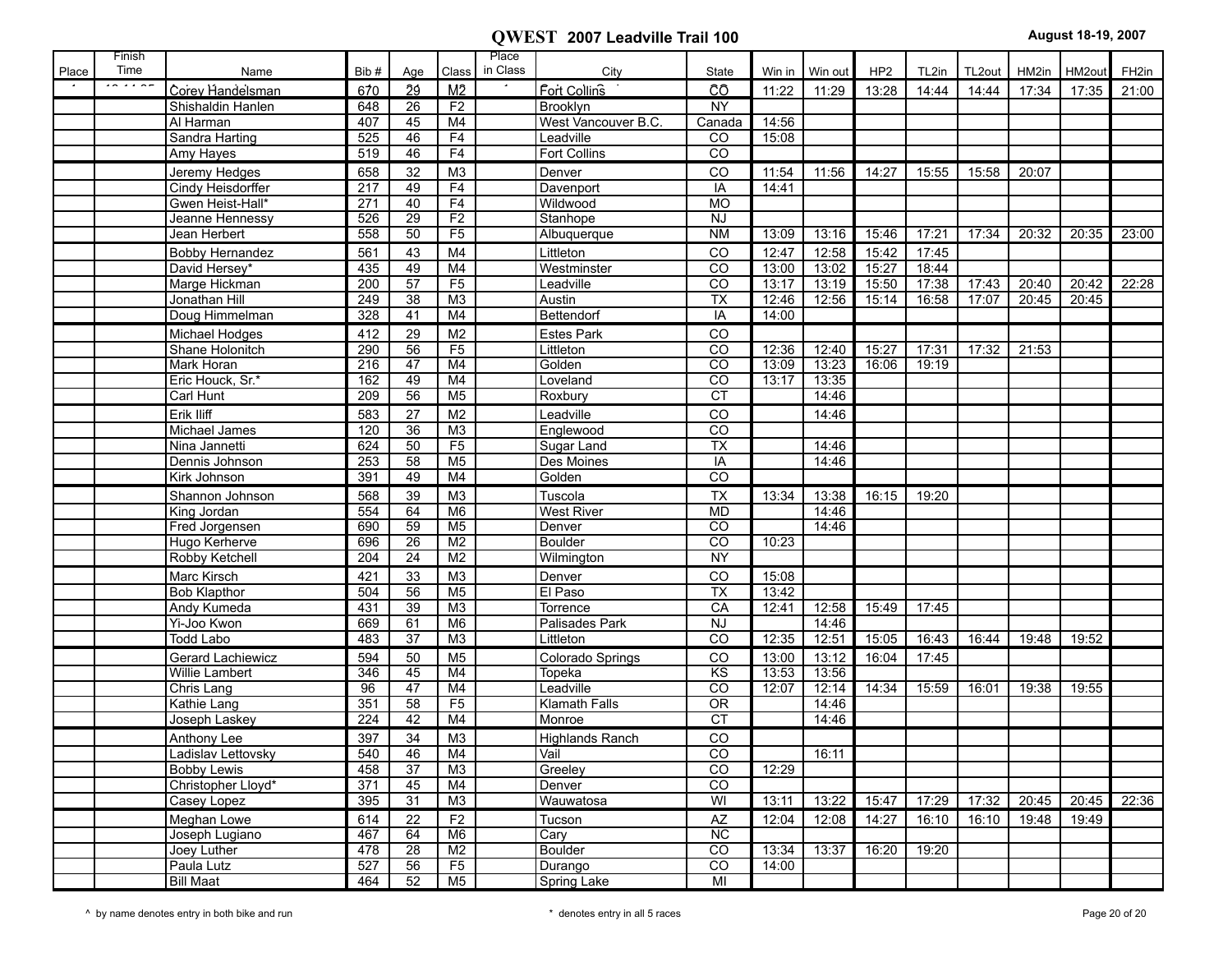|       | Finish |                                         |            |                 |                 | Place    |                          |                         |       |                         |       |
|-------|--------|-----------------------------------------|------------|-----------------|-----------------|----------|--------------------------|-------------------------|-------|-------------------------|-------|
| Place | Time   | Name                                    | Bib#       | Age             | Class           | in Class | City                     | State                   |       | FH2out   MQ2in   MQ2out |       |
|       |        | Corey Handelsman                        | 670        | 29              | M <sub>2</sub>  |          | Fort Collins             | ĈŌ                      |       |                         |       |
|       |        | Shishaldin Hanlen                       | 648        | 26              | F <sub>2</sub>  |          | Brooklyn                 | <b>NY</b>               |       |                         |       |
|       |        | Al Harman                               | 407        | 45              | M <sub>4</sub>  |          | West Vancouver B.C.      | Canada                  |       |                         |       |
|       |        | Sandra Harting                          | 525        | 46              | F4              |          | Leadville                | CO                      |       |                         |       |
|       |        | Amy Hayes                               | 519        | 46              | F4              |          | <b>Fort Collins</b>      | CO                      |       |                         |       |
|       |        | Jeremy Hedges                           | 658        | 32              | M <sub>3</sub>  |          | Denver                   | CO                      |       |                         |       |
|       |        | Cindy Heisdorffer                       | 217        | 49              | F4              |          | Davenport                | IA                      |       |                         |       |
|       |        | Gwen Heist-Hall*                        | 271        | 40              | F4              |          | Wildwood                 | <b>MO</b>               |       |                         |       |
|       |        | Jeanne Hennessy                         | 526        | 29              | F <sub>2</sub>  |          | Stanhope                 | <b>NJ</b>               |       |                         |       |
|       |        | Jean Herbert                            | 558        | 50              | $\overline{F5}$ |          | Albuquerque              | <b>NM</b>               |       |                         |       |
|       |        |                                         |            |                 |                 |          |                          |                         |       |                         |       |
|       |        | <b>Bobby Hernandez</b><br>David Hersey* | 561<br>435 | 43<br>49        | M4<br>M4        |          | Littleton<br>Westminster | CO<br>CO                |       |                         |       |
|       |        |                                         | 200        | 57              | F5              |          | Leadville                | CO                      | 22:34 | 26:27                   | 26:31 |
|       |        | Marge Hickman<br>Jonathan Hill          | 249        | $\overline{38}$ | M <sub>3</sub>  |          | Austin                   | <b>TX</b>               |       |                         |       |
|       |        | Doug Himmelman                          | 328        | 41              | M <sub>4</sub>  |          | Bettendorf               | IA                      |       |                         |       |
|       |        |                                         |            |                 |                 |          |                          |                         |       |                         |       |
|       |        | Michael Hodges                          | 412        | 29              | M <sub>2</sub>  |          | <b>Estes Park</b>        | CO                      |       |                         |       |
|       |        | Shane Holonitch                         | 290        | 56              | F5              |          | Littleton                | CO                      |       |                         |       |
|       |        | Mark Horan                              | 216        | 47              | M <sub>4</sub>  |          | Golden                   | $\overline{CO}$         |       |                         |       |
|       |        | Eric Houck, Sr.*                        | 162        | 49              | M4              |          | Loveland                 | $\overline{c}$          |       |                         |       |
|       |        | Carl Hunt                               | 209        | 56              | M <sub>5</sub>  |          | Roxbury                  | $\overline{\text{CT}}$  |       |                         |       |
|       |        | Erik Iliff                              | 583        | 27              | M <sub>2</sub>  |          | Leadville                | CO                      |       |                         |       |
|       |        | Michael James                           | 120        | 36              | M <sub>3</sub>  |          | Englewood                | $\overline{co}$         |       |                         |       |
|       |        | Nina Jannetti                           | 624        | 50              | F5              |          | Sugar Land               | <b>TX</b>               |       |                         |       |
|       |        | Dennis Johnson                          | 253        | 58              | M <sub>5</sub>  |          | Des Moines               | IA                      |       |                         |       |
|       |        | Kirk Johnson                            | 391        | 49              | M4              |          | Golden                   | $\overline{co}$         |       |                         |       |
|       |        | Shannon Johnson                         | 568        | 39              | M <sub>3</sub>  |          | Tuscola                  | <b>TX</b>               |       |                         |       |
|       |        | King Jordan                             | 554        | 64              | M <sub>6</sub>  |          | <b>West River</b>        | <b>MD</b>               |       |                         |       |
|       |        | Fred Jorgensen                          | 690        | 59              | M <sub>5</sub>  |          | Denver                   | CO                      |       |                         |       |
|       |        | Hugo Kerherve                           | 696        | 26              | M <sub>2</sub>  |          | <b>Boulder</b>           | $\overline{CO}$         |       |                         |       |
|       |        | Robby Ketchell                          | 204        | 24              | M <sub>2</sub>  |          | Wilmington               | <b>NY</b>               |       |                         |       |
|       |        | Marc Kirsch                             | 421        | 33              | M <sub>3</sub>  |          | Denver                   | CO                      |       |                         |       |
|       |        | <b>Bob Klapthor</b>                     | 504        | 56              | M <sub>5</sub>  |          | El Paso                  | <b>TX</b>               |       |                         |       |
|       |        | Andy Kumeda                             | 431        | 39              | M3              |          | Torrence                 | CA                      |       |                         |       |
|       |        | Yi-Joo Kwon                             | 669        | 61              | M <sub>6</sub>  |          | Palisades Park           | NJ                      |       |                         |       |
|       |        | <b>Todd Labo</b>                        | 483        | 37              | M <sub>3</sub>  |          | Littleton                | CO                      |       |                         |       |
|       |        | <b>Gerard Lachiewicz</b>                | 594        | 50              | M <sub>5</sub>  |          | Colorado Springs         | CO                      |       |                         |       |
|       |        | <b>Willie Lambert</b>                   | 346        | 45              | M <sub>4</sub>  |          | Topeka                   | KS                      |       |                         |       |
|       |        | Chris Lang                              | 96         | 47              | M4              |          | Leadville                | CO                      |       |                         |       |
|       |        | Kathie Lang                             | 351        | 58              | F <sub>5</sub>  |          | Klamath Falls            | OR                      |       |                         |       |
|       |        | Joseph Laskey                           | 224        | 42              | M4              |          | Monroe                   | CT                      |       |                         |       |
|       |        | Anthony Lee                             | 397        | 34              | M <sub>3</sub>  |          | <b>Highlands Ranch</b>   | CO                      |       |                         |       |
|       |        | Ladislav Lettovsky                      | 540        | 46              | M4              |          | Vail                     | $\overline{c}$          |       |                         |       |
|       |        | <b>Bobby Lewis</b>                      | 458        | $\overline{37}$ | M3              |          | Greeley                  | CO                      |       |                         |       |
|       |        | Christopher Lloyd*                      | 371        | 45              | M4              |          | Denver                   | CO                      |       |                         |       |
|       |        | Casey Lopez                             | 395        | 31              | M3              |          | Wauwatosa                | $\overline{\mathsf{S}}$ |       | 25:15                   |       |
|       |        | Meghan Lowe                             | 614        | 22              | F <sub>2</sub>  |          | Tucson                   | AZ                      |       |                         |       |
|       |        | Joseph Lugiano                          | 467        | 64              | M6              |          | Cary                     | NC                      |       |                         |       |
|       |        | Joey Luther                             | 478        | 28              | M <sub>2</sub>  |          | <b>Boulder</b>           | CO                      |       |                         |       |
|       |        | Paula Lutz                              | 527        | 56              | F5              |          | Durango                  | $\overline{c}$          |       |                         |       |
|       |        | <b>Bill Maat</b>                        | 464        | 52              | M <sub>5</sub>  |          | <b>Spring Lake</b>       | MI                      |       |                         |       |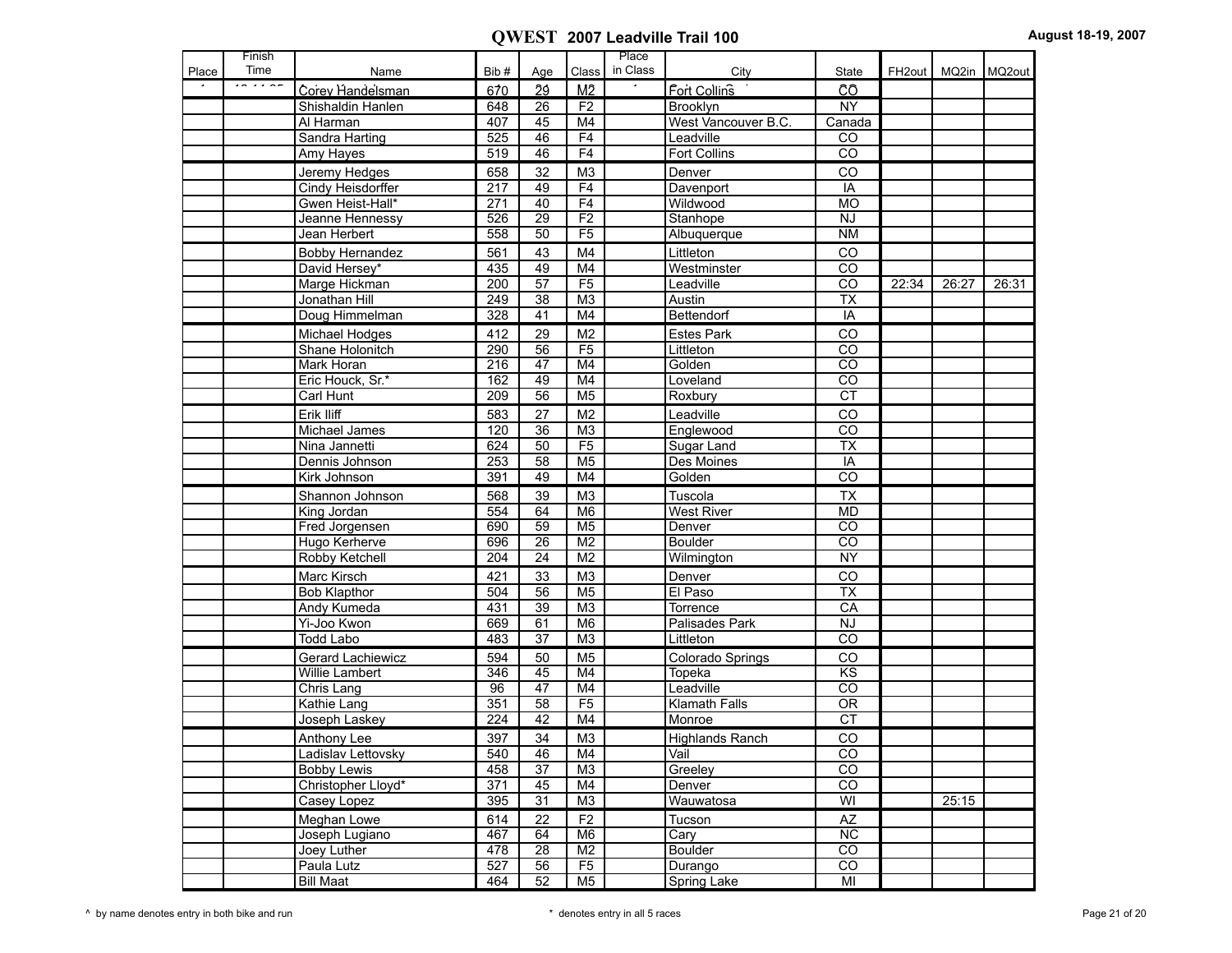|       | Finish |                         |      |                 |                | Place    |                         |                          |       |                   |        |       |        |       |        |       |
|-------|--------|-------------------------|------|-----------------|----------------|----------|-------------------------|--------------------------|-------|-------------------|--------|-------|--------|-------|--------|-------|
| Place | Time   | Name                    | Bib# | Age             | Class          | in Class | City                    | State                    | MQ1in | FH <sub>1in</sub> | FH1out | HM1in | HM1out | TL1in | TL1out | HP1   |
|       |        | <b>Hector Martinez</b>  | 529  | 24              | M <sub>2</sub> |          | Denver                  | CO                       | 1:55  | 3:37              | 3:38   | 4:39  | 4:40   | 6:16  | 6:19   | 7:52  |
|       |        | Scott Mason             | 647  | 45              | M4             |          | <b>Heber City</b>       | UT                       | 2:15  | 4:22              | 4:24   | 5:49  | 5:52   | 8:00  | 8:05   | 10:02 |
|       |        | Tom Masterson           | 446  | 62              | M <sub>6</sub> |          | <b>Boulder</b>          | $\overline{co}$          | 2:54  | 5:14              | 5:21   | 7:02  | 7:07   | 9:22  | 9:25   | 11:43 |
|       |        | <b>Jeffrey Matthews</b> | 632  | 42              | M4             |          | Louiston                | ID                       | 3:03  | 6:57              |        |       |        |       |        |       |
|       |        | James McCurdy II        | 380  | 39              | M <sub>3</sub> |          | Colorado Springs        | CO                       | 2:30  | 4:59              | 5:02   | 6:37  | 6:38   | 8:42  |        | 10:56 |
|       |        | Paul McMillan           | 440  | 49              | M4             |          | Prairie Village         | KS                       | 3:15  |                   |        |       |        |       |        |       |
|       |        | Jack Menard             | 427  | $\overline{57}$ | M <sub>5</sub> |          | Denver                  | $\overline{co}$          | 2:55  | 5:46              | 5:51   |       |        |       |        |       |
|       |        | Lawrence Meredith       | 469  | 49              | M4             |          | Loveland                | $\overline{c}$           | 2:49  | 5:41              | 5:44   | 7:49  | 7:53   | 12:05 |        |       |
|       |        | <b>Josh Mietz</b>       | 553  | 28              | M <sub>2</sub> |          | Missoula                | MT                       | 1:48  | 3:32              | 3:33   | 4:47  | 4:48   | 6:43  | 6:44   | 8:51  |
|       |        | <b>Larry Miller</b>     | 161  | $\overline{34}$ | M <sub>3</sub> |          | Flagstaff               | <b>AZ</b>                | 2:11  | 4:08              | 4:10   | 5:26  | 5:27   | 7:29  | 7:34   | 9:27  |
|       |        | Darrin Miller           | 275  | 38              | M <sub>3</sub> |          | Denver                  | CO                       | 2:28  | 5:01              | 5:11   | 6:45  | 6:47   | 9:00  | 9:08   | 11:29 |
|       |        | Stephen Mitchell        | 506  | 47              | M4             |          | Colorado Springs        | $\overline{c}$           | 2:02  | 3:57              | 3:58   | 5:19  | 5:27   | 7:20  | 7:21   | 9:29  |
|       |        | Nathan Moffatt          | 517  | $\overline{29}$ | M <sub>2</sub> |          | <b>Glenwood Springs</b> | CO                       | 2:23  | 4:38              | 4:43   | 6:10  | 6:19   | 8:40  | 8:42   | 11:03 |
|       |        | Christopher Mortensen   | 212  | $\overline{26}$ | M <sub>2</sub> |          | <b>Fairless Hills</b>   | PA                       | 2:33  | 4:57              | 4:59   | 6:33  | 6:35   | 9:32  | 9:58   | 12:56 |
|       |        | Jane Moser Cox          | 569  | 48              | F4             |          | Fairplay                | $\overline{CO}$          | 2:18  | 4.26              | 4:27   | 5:59  | 6:00   | 8:08  | 8:08   | 10:29 |
|       |        | Chris Muller*           | 374  | 38              | M <sub>3</sub> |          | Cerritos                | CA                       | 2:33  | 5:00              | 5:03   | 6:35  | 6:42   | 9:21  | 9:23   | 12:07 |
|       |        | <b>Cheryl Mulvey</b>    | 459  | 47              | F <sub>4</sub> |          | Boxford                 | <b>MA</b>                | 2:29  | 4:52              | 4:53   | 6:23  | 6:29   | 8:41  | 8:41   | 11:04 |
|       |        | <b>Edward Mulvey</b>    | 460  | 48              | M4             |          | Boxford                 | <b>MA</b>                | 2:38  | 5:00              | 5:01   | 6:45  | 6:49   | 9:34  | 9:35   | 12:10 |
|       |        | Mark Nagel*             | 296  | 40              | M4             |          | Colorado Springs        | $\overline{c}$           | 2:40  | 5:07              | 5:13   | 6:46  | 6:51   | 9:19  | 9:23   | 11:38 |
|       |        | Daryn Nelson            | 515  | 21              | M <sub>2</sub> |          | <b>USAF Academy</b>     | CO                       | 2:23  | 4:46              | 4:47   | 6:28  | 6:41   | 8:58  | 8:59   | 11:47 |
|       |        | <b>Richard Neslund</b>  | 631  | 59              | M <sub>5</sub> |          | Louisville              | CO                       | 2:45  | 5:11              | 5:21   | 7:08  | 7:16   | 10:07 |        |       |
|       |        | Doug Newton             | 381  | $\overline{30}$ | M <sub>3</sub> |          | Ft. Collins             | $\overline{co}$          | 2:14  | 4:21              | 4:23   | 5:47  | 5:50   | 8:01  | 8:02   | 10:01 |
|       |        | Jim Newton              | 455  | 60              | M <sub>6</sub> |          | Amarillo                | $\overline{\mathsf{TX}}$ | 2:57  | 5:35              | 5:41   | 7:14  | 7:18   | 10:03 | 10:06  | 12:41 |
|       |        | Craig Norquist          | 591  | 40              | M4             |          | Paradise Vallev         | <b>AZ</b>                | 2:26  | 4:53              | 4:57   | 6:52  | 6:54   | 9:47  | 9:51   | 12:06 |
|       |        | Tom Oberheide           | 657  | $\overline{32}$ | M <sub>3</sub> |          | Golden                  | $\overline{co}$          | 2:28  | 4:46              | 4:49   | 6:06  | 6:10   | 8:23  | 8:26   | 10:26 |
|       |        | Pamela Oliver           | 240  | 48              | F <sub>4</sub> |          | Denver                  | CO                       | 2:50  | 5:30              | 5:35   | 7:13  | 7:20   | 10:13 | 10:23  |       |
|       |        | Jim O'Neil              | 345  | 59              | M <sub>5</sub> |          | Goodview                | VA                       | 2:39  | 4:56              | 4:56   | 6:31  | 6:39   | 8:58  | 8:59   | 11:08 |
|       |        | Jeff O'Reilly           | 344  | 47              | M4             |          | Denver                  | CO                       | 2:23  | 4:27              | 4:33   | 5:59  | 6:00   | 8:15  | 8:22   | 10:29 |
|       |        | Jerome Otto             | 424  | 44              | M4             |          | Scottsbluff             | <b>NE</b>                | 2:26  | 4:48              | 4:54   | 6:36  | 6:39   | 9:29  | 9:34   | 12:18 |
|       |        | <b>Andrew Parrott</b>   | 244  | 23              | M <sub>2</sub> |          | <b>Brighton</b>         | $\overline{CO}$          | 2:39  | 4:55              | 4:56   |       |        |       |        |       |
|       |        | Tom Pelsor              | 589  | 62              | M <sub>6</sub> |          | Trail                   | <b>OR</b>                | 2:50  | 5:25              | 5:28   | 7:01  | 7:06   | 9:47  | 10:00  | 12:43 |
|       |        | Dale Perry              | 308  | 50              | M <sub>5</sub> |          | Loveland                | CO                       | 2:23  | 4:38              | 4:39   | 6:13  | 6:15   | 8:29  | 8:29   | 11:11 |
|       |        | <b>Chris Perry</b>      | 585  | 42              | M4             |          | La Grande               | $\overline{OR}$          | 2:29  | 4:38              | 4:42   | 6:02  | 6:06   | 8:16  |        | 10:22 |
|       |        | <b>Gregory Peters</b>   | 199  | 46              | M4             |          | Colorado Springs        | $\overline{c}$           | 2:18  | 4:42              | 4:43   | 6:30  | 6:39   | 9:00  |        | 11:21 |
|       |        | Steven Petersen         | 287  | 53              | M <sub>5</sub> |          | Gresham                 | $\overline{OR}$          | 2:30  | 4:53              | 4:55   | 6:32  | 6:37   | 8:53  | 9:00   | 11:03 |
|       |        | Kimberly Pilcher        | 294  | 44              | F <sub>4</sub> |          | Houston                 | <b>TX</b>                | 2:39  | 5:05              | 5:18   | 6:47  | 6:50   | 9:24  | 9:25   | 12:11 |
|       |        | Eric Pinger             | 402  | $\overline{34}$ | M <sub>3</sub> |          | Ridgway                 | $\overline{co}$          | 2:28  | 4:39              | 4:45   | 6:06  | 6:09   | 8:16  | 8:21   | 10:20 |
|       |        | D. Paul Piplani         | 423  | 60              | M <sub>6</sub> |          | Phoenix                 | <b>AZ</b>                | 2:48  | 5:18              | 5:20   | 6:57  | 7:00   | 9:39  | 9:42   | 11:59 |
|       |        | Ken Plumb               | 259  | 55              | M <sub>5</sub> |          | <b>Overland Park</b>    | $\overline{\text{KS}}$   | 2:38  | 4:55              | 4:57   | 6:25  | 6:27   | 8:42  | 8:46   | 10:53 |
|       |        | <b>Stephen Plumb</b>    | 260  | $\overline{36}$ | M <sub>3</sub> |          | <b>Overland Park</b>    | $\overline{\text{KS}}$   | 2:40  | 4:55              | 4:57   | 6:25  | 6:27   | 8:42  | 8:45   | 10:53 |
|       |        | David Poe               | 306  | 62              | M <sub>6</sub> |          | Gallup                  | <b>NM</b>                | 2:43  | 5:29              | 5:32   | 7:23  | 7:29   | 10:26 |        |       |
|       |        | Mike Poland             | 231  | 40              | M4             |          | <b>Estes Park</b>       | CO                       | 2:20  | 4:40              | 4:41   | 6:17  | 6:30   | 8:50  | 8:51   | 11:06 |
|       |        | <b>Fred Pollard</b>     | 258  | 68              | M6             |          | <b>Brea</b>             | CA                       | 3:02  | 5:51              | 5:53   | 7:34  | 7:36   | 10:25 | 10:30  | 13:21 |
|       |        | <b>Charles Possin</b>   | 317  | 58              | M <sub>5</sub> |          | <b>Madison</b>          | WI                       | 2:17  | 4:29              | 4:32   | 5:50  | 5:55   | 8:09  | 8:10   | 10:53 |
|       |        | Sandra Powell           | 390  | 48              | F4             |          | Alcalde                 | <b>NM</b>                | 2:43  | 5:05              | 5:07   | 6:48  | 6:51   | 9:11  | 9:12   | 11:29 |
|       |        | Christopher Pulick      | 546  | 37              | M <sub>3</sub> |          | Rowley                  | МA                       | 2:37  | 5:04              | 5:07   | 6:38  | 6:43   | 9:04  | 9:06   | 11:44 |
|       |        | Phil Purdy              | 623  | 39              | M3             |          | <b>Fort Collins</b>     | CO                       | 2:42  | 4:52              | 4:54   | 6:30  | 6:31   | 8:51  | 8:51   | 10:54 |
|       |        | Stan Raabe              | 511  | 57              | M <sub>5</sub> |          | Durango                 | CO                       | 2:45  | 5:25              | 5:27   | 7:13  | 7:22   | 9:56  | 9:57   | 12:06 |
|       |        | John Radich             | 692  | 53              | M <sub>5</sub> |          | Monrovia                | CA                       | 2:45  | 5:14              | 5:18   | 6:44  | 6:48   | 9:29  | 9:35   | 12:05 |
|       |        | John Rainey             | 401  | 58              | M5             |          | Leadville               | CO                       | 2:21  | 4:37              | 4:40   | 6:10  | 6:14   | 8:49  |        |       |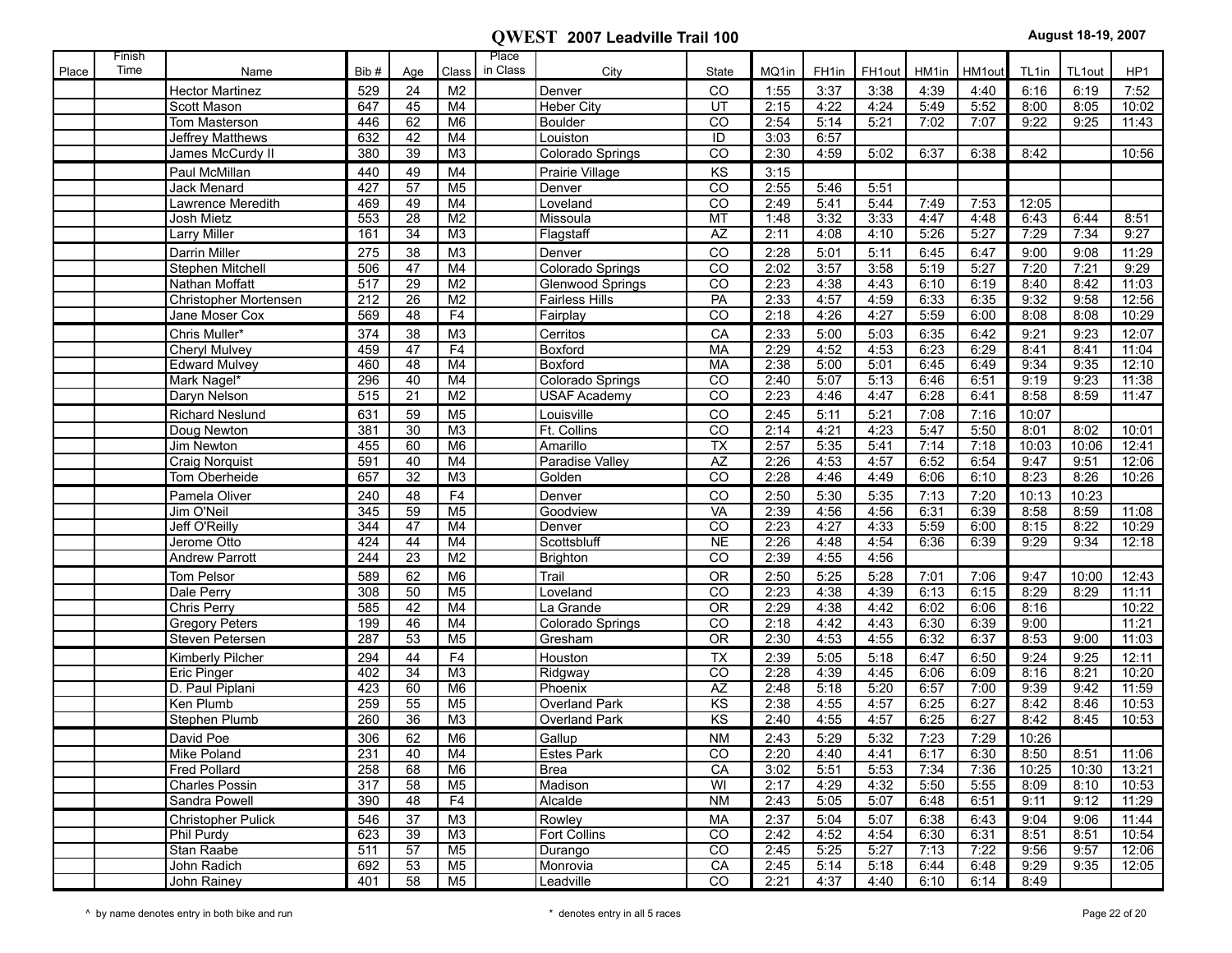| Place | Finish<br>Time | Name                                        | Bib#                    | Age             | Class                | Place<br>in Class | City                          | State                        |                | Win in Win out | HP2            | TL2in          | TL2out | HM2in | HM2out | FH <sub>2in</sub> |
|-------|----------------|---------------------------------------------|-------------------------|-----------------|----------------------|-------------------|-------------------------------|------------------------------|----------------|----------------|----------------|----------------|--------|-------|--------|-------------------|
|       |                | <b>Hector Martinez</b>                      | 529                     | 24              | M <sub>2</sub>       |                   | Denver                        | ĈŌ                           | 9:24           |                |                |                |        |       |        |                   |
|       |                | Scott Mason                                 | 647                     | 45              | M4                   |                   | <b>Heber City</b>             | UT                           | 11:59          |                | 14:08          | 15:48          |        |       |        |                   |
|       |                | Tom Masterson                               | 446                     | 62              | M6                   |                   | <b>Boulder</b>                | $\overline{co}$              | 13:44          | 13:51          | 16:03          | 17:45          | 17:57  | 21:23 |        |                   |
|       |                | <b>Jeffrey Matthews</b>                     | 632                     | 42              | M4                   |                   | Louiston                      | ID                           |                |                |                |                |        |       |        |                   |
|       |                | James McCurdy II                            | 380                     | 39              | M <sub>3</sub>       |                   | Colorado Springs              | CO                           | 12:57          | 13:07          | 15:26          | 17:15          | 17:15  | 20:18 | 20:19  | 22:38             |
|       |                | Paul McMillan                               | 440                     | 49              | M4                   |                   | Prairie Village               | KS                           |                |                |                |                |        |       |        |                   |
|       |                | Jack Menard                                 | 427                     | $\overline{57}$ | M <sub>5</sub>       |                   | Denver                        | $\overline{co}$              |                |                |                |                |        |       |        |                   |
|       |                | Lawrence Meredith                           | 469                     | 49              | M4                   |                   | Loveland                      | $\overline{CO}$              |                |                |                |                |        |       |        |                   |
|       |                | Josh Mietz                                  | 553                     | $\overline{28}$ | M <sub>2</sub>       |                   | Missoula                      | <b>MT</b>                    | 10:49          |                |                |                |        |       |        |                   |
|       |                | <b>Larry Miller</b>                         | 161                     | $\overline{34}$ | M3                   |                   | Flagstaff                     | <b>AZ</b>                    | 11:02          | 11:07          | 13:56          | 15:50          | 16:01  |       |        |                   |
|       |                | Darrin Miller                               | 275                     | 38              | M3                   |                   | Denver                        | CO                           | 13:46          |                |                |                |        |       |        |                   |
|       |                | <b>Stephen Mitchell</b>                     | 506                     | 47              | M4                   |                   | Colorado Springs              | $\overline{c}$               | 11:17          | 11:24          | 13:27          | 14:59          | 15:00  | 17:52 |        |                   |
|       |                | Nathan Moffatt                              | 517                     | $\overline{29}$ | M <sub>2</sub>       |                   | Glenwood Springs              | CO                           |                | 14:46          |                |                |        |       |        |                   |
|       |                | Christopher Mortensen                       | 212                     | $\overline{26}$ | M <sub>2</sub>       |                   | <b>Fairless Hills</b>         | PA                           |                |                |                |                |        |       |        |                   |
|       |                | Jane Moser Cox                              | 569                     | 48              | F4                   |                   | Fairplay                      | $\overline{CO}$              | 12:16          | 12:24          | 14:55          | 16:57          | 16:57  | 20:38 | 20:42  | 22:37             |
|       |                | Chris Muller*                               | 374                     | 38              | M <sub>3</sub>       |                   | Cerritos                      | CA                           |                | 14:46          |                |                |        |       |        |                   |
|       |                | <b>Cheryl Mulvey</b>                        | 459                     | 47              | F4                   |                   | Boxford                       | <b>MA</b>                    | 13:13          | 13:15          | 16:07          | 17:45          | 17:48  | 21:47 |        |                   |
|       |                | <b>Edward Mulvey</b>                        | 460                     | 48              | M4                   |                   | Boxford                       | MA                           |                |                |                |                |        |       |        |                   |
|       |                | Mark Nagel*                                 | 296                     | 40              | M4                   |                   | Colorado Springs              | $\overline{CO}$              | 13:37          | 13:44          | 16:22          | 19:20          |        |       |        |                   |
|       |                | Darvn Nelson                                | 515                     | 21              | M2                   |                   | <b>USAF Academy</b>           | CO                           |                |                |                |                |        |       |        |                   |
|       |                | <b>Richard Neslund</b>                      | 631                     | 59              | M <sub>5</sub>       |                   | Louisville                    | CO                           |                |                |                |                |        |       |        |                   |
|       |                | Doug Newton                                 | 381                     | 30              | M <sub>3</sub>       |                   | Ft. Collins                   | $\overline{co}$              | 11:39          | 11:47          | 14:06          | 15:40          | 15:47  | 18:58 | 19:15  | 22:36             |
|       |                | Jim Newton                                  | 455                     | 60              | M <sub>6</sub>       |                   | Amarillo                      | $\overline{TX}$              |                | 16:11          |                |                |        |       |        |                   |
|       |                | <b>Craig Norquist</b>                       | 591                     | 40              | M4                   |                   | Paradise Valley               | $\overline{AZ}$              | 15:08          |                |                |                |        |       |        |                   |
|       |                | Tom Oberheide                               | 657                     | 32              | M3                   |                   | Golden                        | $\overline{co}$              | 12:31          | 12:43          | 15:09          | 17:04          | 17:09  | 20:19 | 20:27  | 22:38             |
|       |                | Pamela Oliver                               | 240                     | 48              | F <sub>4</sub>       |                   | Denver                        | CO                           |                |                |                |                |        |       |        |                   |
|       |                | Jim O'Neil                                  | 345                     | 59              | M <sub>5</sub>       |                   | Goodview                      | VA                           |                | 14:46          |                |                |        |       |        |                   |
|       |                | Jeff O'Reilly                               | 344                     | 47              | M <sub>4</sub>       |                   | Denver                        | CO                           | 12:34          | 12:36          | 14:55          | 16:18          | 16:18  | 19:36 | 19:40  | 21:49             |
|       |                | Jerome Otto                                 | 424<br>$\overline{244}$ | 44<br>23        | M4<br>M <sub>2</sub> |                   | Scottsbluff                   | <b>NE</b><br>$\overline{CO}$ | 15:08          |                |                |                |        |       |        |                   |
|       |                | <b>Andrew Parrott</b>                       |                         |                 |                      |                   | <b>Brighton</b>               |                              |                |                |                |                |        |       |        |                   |
|       |                | Tom Pelsor                                  | 589                     | 62              | M <sub>6</sub>       |                   | Trail                         | <b>OR</b>                    |                | 16:11          |                |                |        |       |        |                   |
|       |                | Dale Perry                                  | 308<br>585              | 50              | M <sub>5</sub>       |                   | Loveland                      | CO<br>OR                     | 13:09<br>12:17 | 13:09          | 16:09<br>15:06 | 17:43<br>17:09 | 17:43  | 21:23 |        |                   |
|       |                | <b>Chris Perry</b><br><b>Gregory Peters</b> | 199                     | 42<br>46        | M4<br>M4             |                   | La Grande<br>Colorado Springs | $\overline{c}$               | 13:58          | 12:25<br>13:59 |                |                |        |       |        |                   |
|       |                | Steven Petersen                             | 287                     | 53              | M <sub>5</sub>       |                   | Gresham                       | <b>OR</b>                    | 12:57          | 13:06          | 15:22          | 16:59          | 17:11  | 20:35 | 20:37  | 22:36             |
|       |                |                                             | 294                     | 44              | F <sub>4</sub>       |                   | Houston                       | <b>TX</b>                    |                | 14:46          |                |                |        |       |        |                   |
|       |                | Kimberly Pilcher<br>Eric Pinger             | 402                     | 34              | M <sub>3</sub>       |                   | Ridgway                       | $\overline{co}$              | 12:15          |                | 15:08          | 17:07          |        |       |        |                   |
|       |                | D. Paul Piplani                             | 423                     | 60              | M <sub>6</sub>       |                   | Phoenix                       | <b>AZ</b>                    |                | 14:46          |                |                |        |       |        |                   |
|       |                | Ken Plumb                                   | 259                     | 55              | M <sub>5</sub>       |                   | Overland Park                 | KS                           | 12:52          |                |                |                |        |       |        |                   |
|       |                | <b>Stephen Plumb</b>                        | 260                     | 36              | M3                   |                   | <b>Overland Park</b>          | KS                           | 12:52          |                |                |                |        |       |        |                   |
|       |                | David Poe                                   | 306                     | 62              | M <sub>6</sub>       |                   | Gallup                        | <b>NM</b>                    |                |                |                |                |        |       |        |                   |
|       |                | Mike Poland                                 | 231                     | 40              | M4                   |                   | <b>Estes Park</b>             | CO                           | 13:10          | 13:24          | 16:10          | 19:20          |        |       |        |                   |
|       |                | <b>Fred Pollard</b>                         | 258                     | 68              | M6                   |                   | Brea                          | CA                           |                | 16:11          |                |                |        |       |        |                   |
|       |                | <b>Charles Possin</b>                       | 317                     | 58              | M <sub>5</sub>       |                   | Madison                       | WI                           | 13:35          |                |                |                |        |       |        |                   |
|       |                | Sandra Powell                               | 390                     | 48              | F4                   |                   | Alcalde                       | <b>NM</b>                    | 13:34          | 13:50          | 16:16          | 19:21          |        |       |        |                   |
|       |                | <b>Christopher Pulick</b>                   | 546                     | 37              | M3                   |                   | Rowley                        | MA                           | 13:59          | 13:59          | 16:34          | 19:21          |        |       |        |                   |
|       |                | Phil Purdy                                  | 623                     | 39              | M3                   |                   | Fort Collins                  | CO                           | 12:48          |                |                |                |        |       |        |                   |
|       |                | Stan Raabe                                  | 511                     | 57              | M <sub>5</sub>       |                   | Durango                       | CO                           | 14:00          |                |                |                |        |       |        |                   |
|       |                | John Radich                                 | 692                     | 53              | M <sub>5</sub>       |                   | Monrovia                      | CA                           |                | 14:46          |                |                |        |       |        |                   |
|       |                | John Rainey                                 | 401                     | 58              | M5                   |                   | Leadville                     | CO                           |                |                |                |                |        |       |        |                   |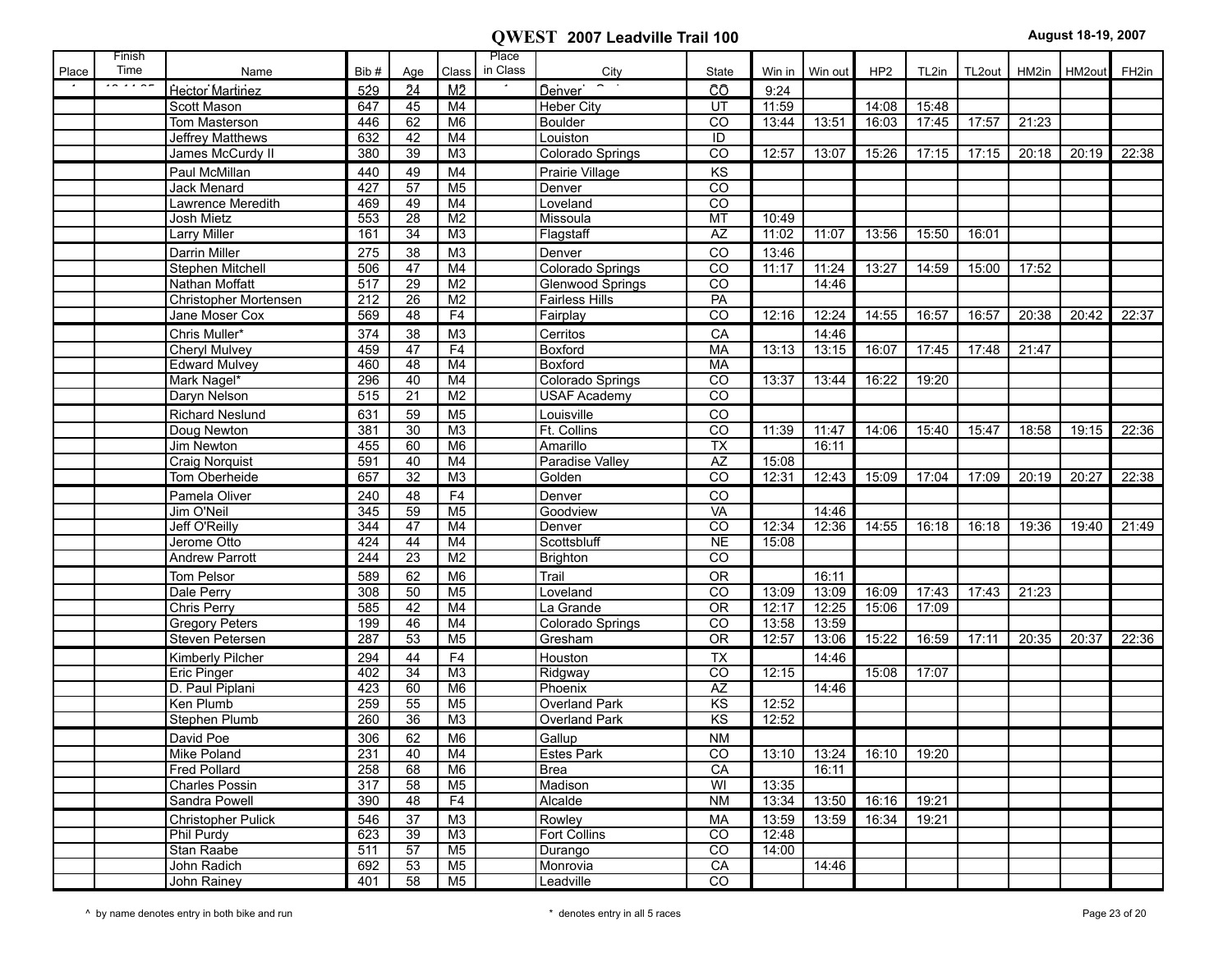|       | Finish |                           |                  |                 |                | Place    |                       |                 |                     |       |                |
|-------|--------|---------------------------|------------------|-----------------|----------------|----------|-----------------------|-----------------|---------------------|-------|----------------|
| Place | Time   | Name                      | Bib#             | Age             | Class          | in Class | City                  | State           | FH <sub>2</sub> out |       | MQ2in   MQ2out |
|       |        | <b>Hector Martinez</b>    | 529              | $\bar{2}4$      | M <sub>2</sub> |          | Denver                | ĈŌ              |                     |       |                |
|       |        | Scott Mason               | 647              | 45              | M4             |          | <b>Heber City</b>     | UT              |                     |       |                |
|       |        | Tom Masterson             | 446              | 62              | M6             |          | <b>Boulder</b>        | $\overline{co}$ |                     |       |                |
|       |        | Jeffrey Matthews          | 632              | 42              | M4             |          | Louiston              | ID              |                     |       |                |
|       |        | James McCurdy II          | 380              | 39              | M <sub>3</sub> |          | Colorado Springs      | CO              | 22:48               | 26:30 |                |
|       |        | Paul McMillan             | 440              | 49              | M4             |          | Prairie Village       | KS              |                     |       |                |
|       |        | Jack Menard               | 427              | $\overline{57}$ | M <sub>5</sub> |          | Denver                | $\overline{co}$ |                     |       |                |
|       |        | Lawrence Meredith         | 469              | 49              | M4             |          | Loveland              | CO              |                     |       |                |
|       |        | Josh Mietz                | 553              | $\overline{28}$ | M <sub>2</sub> |          | Missoula              | MT              |                     |       |                |
|       |        | <b>Larry Miller</b>       | 161              | 34              | M3             |          | Flagstaff             | $\overline{AZ}$ |                     |       |                |
|       |        | <b>Darrin Miller</b>      | 275              | 38              | M <sub>3</sub> |          | Denver                | CO              |                     |       |                |
|       |        | Stephen Mitchell          | 506              | 47              | M4             |          | Colorado Springs      | CO              |                     |       |                |
|       |        | Nathan Moffatt            | 517              | 29              | M <sub>2</sub> |          | Glenwood Springs      | CO              |                     |       |                |
|       |        | Christopher Mortensen     | $\overline{212}$ | $\overline{26}$ | M <sub>2</sub> |          | <b>Fairless Hills</b> | PA              |                     |       |                |
|       |        | Jane Moser Cox            | 569              | 48              | F4             |          | Fairplay              | CO              |                     |       |                |
|       |        | Chris Muller*             | 374              | 38              | M <sub>3</sub> |          | Cerritos              | CA              |                     |       |                |
|       |        | <b>Cheryl Mulvey</b>      | 459              | 47              | F4             |          | Boxford               | <b>MA</b>       |                     |       |                |
|       |        | <b>Edward Mulvey</b>      | 460              | 48              | M4             |          | Boxford               | <b>MA</b>       |                     |       |                |
|       |        | Mark Nagel*               | 296              | 40              | M4             |          | Colorado Springs      | CO              |                     |       |                |
|       |        | Daryn Nelson              | 515              | 21              | M <sub>2</sub> |          | <b>USAF Academy</b>   | CO              |                     |       |                |
|       |        | <b>Richard Neslund</b>    | 631              | 59              | M <sub>5</sub> |          | Louisville            | CO              |                     |       |                |
|       |        | Doug Newton               | 381              | 30              | M3             |          | Ft. Collins           | $\overline{co}$ |                     |       |                |
|       |        | Jim Newton                | 455              | 60              | M <sub>6</sub> |          | Amarillo              | <b>TX</b>       |                     |       |                |
|       |        | Craig Norquist            | 591              | 40              | M4             |          | Paradise Valley       | <b>AZ</b>       |                     |       |                |
|       |        | Tom Oberheide             | 657              | 32              | M3             |          | Golden                | $\overline{co}$ |                     | 28:09 |                |
|       |        | Pamela Oliver             | 240              | 48              | F <sub>4</sub> |          | Denver                | CO              |                     |       |                |
|       |        | Jim O'Neil                | 345              | 59              | M <sub>5</sub> |          | Goodview              | VA              |                     |       |                |
|       |        | Jeff O'Reilly             | 344              | 47              | M4             |          | Denver                | CO              | 21:57               | 26:09 |                |
|       |        | Jerome Otto               | 424              | 44              | M <sub>4</sub> |          | Scottsbluff           | <b>NE</b>       |                     |       |                |
|       |        | <b>Andrew Parrott</b>     | 244              | 23              | M <sub>2</sub> |          | <b>Brighton</b>       | $\overline{CO}$ |                     |       |                |
|       |        | Tom Pelsor                | 589              | 62              | M <sub>6</sub> |          | Trail                 | <b>OR</b>       |                     |       |                |
|       |        | Dale Perry                | 308              | 50              | M <sub>5</sub> |          | Loveland              | CO              |                     |       |                |
|       |        | <b>Chris Perry</b>        | 585              | 42              | M4             |          | La Grande             | OR              |                     |       |                |
|       |        | <b>Gregory Peters</b>     | 199              | 46              | M4             |          | Colorado Springs      | CO              |                     |       |                |
|       |        | Steven Petersen           | 287              | 53              | M <sub>5</sub> |          | Gresham               | $\overline{OR}$ |                     |       |                |
|       |        | Kimberly Pilcher          | 294              | 44              | F <sub>4</sub> |          | Houston               | <b>TX</b>       |                     |       |                |
|       |        | <b>Eric Pinger</b>        | 402              | 34              | M3             |          | Ridgway               | $\overline{co}$ |                     |       |                |
|       |        | D. Paul Piplani           | 423              | 60              | M <sub>6</sub> |          | Phoenix               | $\overline{AZ}$ |                     |       |                |
|       |        | Ken Plumb                 | 259              | 55              | M <sub>5</sub> |          | Overland Park         | $\overline{KS}$ |                     |       |                |
|       |        | <b>Stephen Plumb</b>      | 260              | 36              | M3             |          | Overland Park         | K <sub>S</sub>  |                     |       |                |
|       |        | David Poe                 | 306              | 62              | M <sub>6</sub> |          | Gallup                | <b>NM</b>       |                     |       |                |
|       |        | Mike Poland               | 231              | 40              | M4             |          | Estes Park            | $\overline{c}$  |                     |       |                |
|       |        | <b>Fred Pollard</b>       | 258              | 68              | M6             |          | <b>Brea</b>           | CA              |                     |       |                |
|       |        | <b>Charles Possin</b>     | 317              | 58              | M <sub>5</sub> |          | Madison               | WI              |                     |       |                |
|       |        | Sandra Powell             | 390              | 48              | F <sub>4</sub> |          | Alcalde               | <b>NM</b>       |                     |       |                |
|       |        | <b>Christopher Pulick</b> | 546              | 37              | M <sub>3</sub> |          | Rowley                | MA              |                     |       |                |
|       |        | Phil Purdy                | 623              | 39              | M3             |          | Fort Collins          | $\overline{CO}$ |                     |       |                |
|       |        | Stan Raabe                | 511              | 57              | M <sub>5</sub> |          | Durango               | CO              |                     |       |                |
|       |        | John Radich               | 692              | 53              | M <sub>5</sub> |          | Monrovia              | CA              |                     |       |                |
|       |        | John Rainey               | 401              | 58              | M5             |          | Leadville             | $\overline{CO}$ |                     |       |                |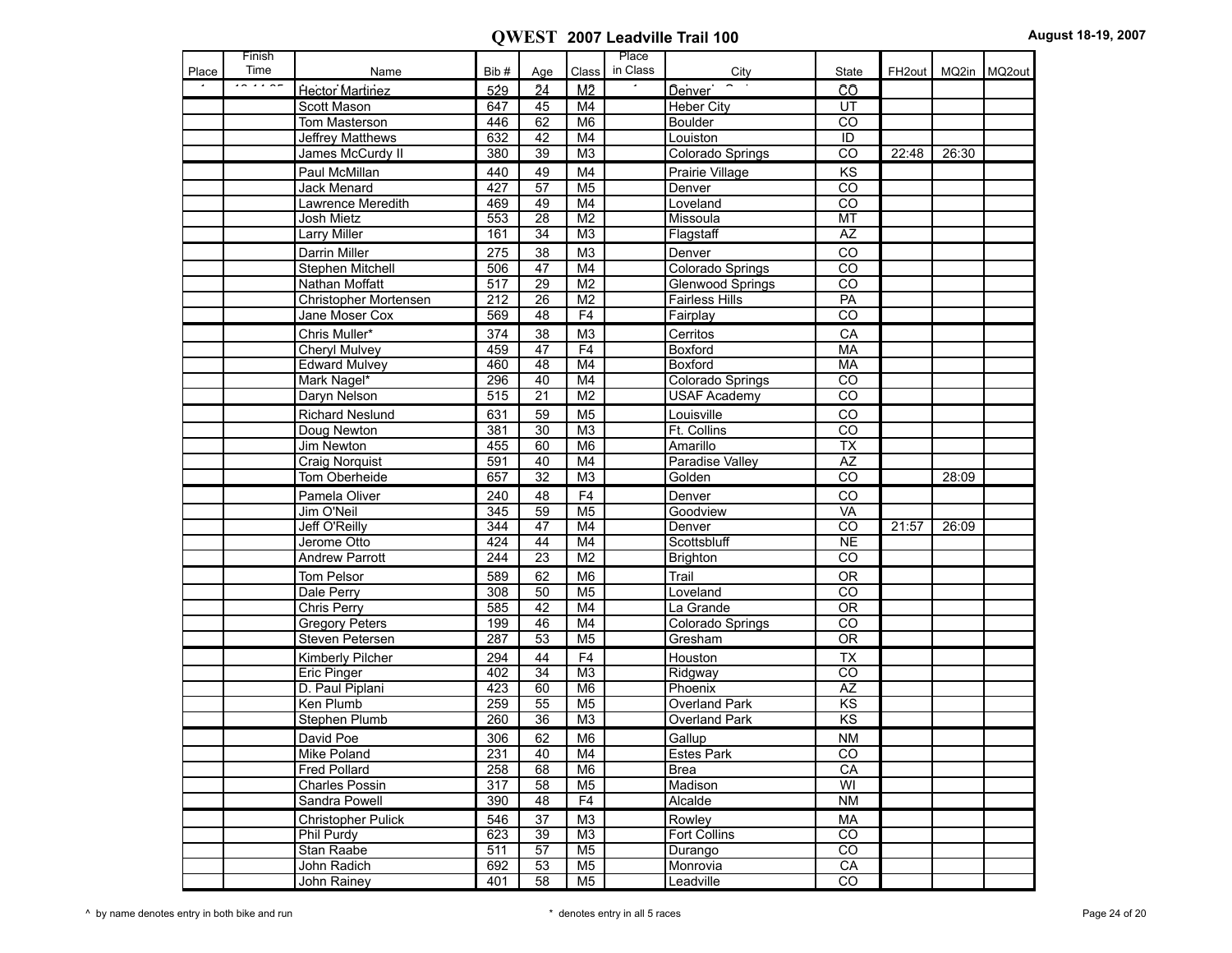|       | Finish |                            |      |                 |                | Place    |                          |                        |       |                   |        |       |        |                   |        |       |
|-------|--------|----------------------------|------|-----------------|----------------|----------|--------------------------|------------------------|-------|-------------------|--------|-------|--------|-------------------|--------|-------|
| Place | Time   | Name                       | Bib# | Age             | Class          | in Class | City                     | State                  | MQ1in | FH <sub>1in</sub> | FH1out | HM1in | HM1out | TL <sub>1in</sub> | TL1out | HP1   |
|       |        | <b>Bill Ransom</b>         | 422  | 51              | M <sub>5</sub> |          | Colorado Springs         | CO                     |       | 4:44              | 4:49   | 6:26  | 6:40   | 9:00              | 9:13   | 11:12 |
|       |        | Cammy Ravenscroft          | 493  | $\overline{34}$ | F3             |          | Leadville                | $\overline{co}$        |       | 4:58              | 4:59   | 6:38  | 6:40   | 9:08              | 9:08   | 11:35 |
|       |        | Deborah Redding            | 582  | 53              | F5             |          | Teaneck                  | <b>NJ</b>              | 2:47  | 5:21              | 5:24   | 7:01  | 7:03   | 9:41              | 9:41   | 12:11 |
|       |        | Craig Redfearn             | 206  | 37              | M <sub>3</sub> |          | Granger                  | IN                     | 2:06  | 4:12              | 4:13   | 5:43  | 5:45   | 8:04              | 8:07   | 10:58 |
|       |        | <b>Brandi Resa</b>         | 646  | $\overline{34}$ | F3             |          | Avon                     | $\overline{co}$        | 2:46  | 5:20              | 5:22   | 7:03  | 7:05   | 9:39              | 9:54   | 12:10 |
|       |        |                            |      |                 |                |          |                          |                        |       |                   |        |       |        |                   |        |       |
|       |        | William Rideg              | 490  | 41              | M <sub>4</sub> |          | Missoula                 | MT                     | 2:36  | 5:09              | 5:13   | 6:43  | 6:46   | 9:04              | 9:21   | 11:41 |
|       |        | Nathan Ridings             | 638  | $\overline{30}$ | M <sub>3</sub> |          | Ft. Hood                 | TX                     | 2:43  | 6:00              | 6:00   |       |        |                   |        |       |
|       |        | Cliff Rigsbee <sup>^</sup> | 510  | 54              | M <sub>5</sub> |          | Honolulu                 | HI                     | 2:37  | 4:47              | 4:56   | 6:19  | 6:26   | 8:32              | 8:47   | 10:48 |
|       |        | Larry Rigsby               | 201  | 56              | M <sub>5</sub> |          | <b>Signal Mountain</b>   | $\overline{T}N$        | 2:41  | 5:05              | 5:07   | 6:42  | 6:45   | 9:07              | 9:09   | 11:30 |
|       |        | Kasandra Robbert           | 411  | 33              | F3             |          | Littleton                | CO                     | 2:34  | 4:52              | 4:53   | 6:26  | 6:27   | 8:57              | 8:59   | 11:46 |
|       |        | Wendell Robison            | 528  | 55              | M <sub>5</sub> |          | Sheridan                 | <b>WY</b>              | 2:36  | 4:48              | 4:52   | 6:18  | 6:21   | 8:34              | 8:38   | 11:02 |
|       |        | Andy Rodriguez             | 55   | 29              | M <sub>2</sub> |          | Denver                   | CO                     | 2:10  | 4:01              | 4:03   | 5:13  | 5:15   | 6:58              | 7:01   | 8:35  |
|       |        | Andrew Rogers              | 612  | $\overline{36}$ | M <sub>3</sub> |          | Katy                     | $\overline{TX}$        | 2:56  | 5:54              | 5:58   | 7:46  | 7:56   |                   |        |       |
|       |        | <b>Charles Rombough</b>    | 486  | 59              | M <sub>5</sub> |          | <b>Manitou Springs</b>   | $\overline{co}$        | 2:08  |                   |        |       |        |                   |        |       |
|       |        | Keith Rudolph              | 492  | 55              | M <sub>5</sub> |          | Eagan                    | <b>MN</b>              | 2:29  | 4:56              | 4:59   | 6:33  | 6:36   | 8:55              | 8:57   | 11:02 |
|       |        | Doug Ryan                  | 357  | 50              | M <sub>5</sub> |          | Grapeville               | <b>TX</b>              | 2:14  | 4:28              | 4:30   | 6:05  | 6:09   | 8:37              | 8:38   | 10:47 |
|       |        | Robin Saenz                | 234  | 51              | F5             |          | Tulsa                    | $\overline{OK}$        | 2:33  | 5:01              | 5:02   | 6:39  | 6:41   | 9:12              | 9:14   | 12:00 |
|       |        | Jennifer Schubert-Akin     | 252  | 50              | F5             |          | <b>Steamboat Springs</b> | $\overline{co}$        | 2:41  | 5:14              | 5:15   | 6:57  | 6:58   | 9:35              | 9:35   | 11:46 |
|       |        | <b>Bob Seebohar</b>        | 462  | 35              | M <sub>3</sub> |          | Littleton                | CO                     | 2:21  | 4:34              | 4:34   | 6:09  | 6:12   | 8:29              | 8:29   | 10:26 |
|       |        | <b>Bret Sholar</b>         | 242  | 40              | M4             |          | Oklahoma City            | $\overline{OK}$        | 2:29  | 4:44              | 4:51   | 6:23  | 6:31   | 8:57              | 9:03   | 11:22 |
|       |        | Devon Sigler               | 282  | 21              | M <sub>2</sub> |          | Denver                   | CO                     | 2:30  | 4:38              | 4:46   | 6:16  | 6:23   | 8:28              | 8:39   | 10:22 |
|       |        | <b>Steve Siguaw</b>        | 343  | 58              | M <sub>5</sub> |          | Pine                     | CO                     | 2:21  | 4:29              | 4:29   | 5:55  | 6:00   | 8:16              | 8:23   | 10:38 |
|       |        | Michael Siltman            | 205  | 38              | M <sub>3</sub> |          | Middletown               | IL                     | 2:36  | 5:16              | 5:22   | 7:06  | 7:10   | 9:44              | 9:51   | 12:03 |
|       |        | Craig Simon                | 350  | 51              | M <sub>5</sub> |          | Wichita                  | $\overline{\text{KS}}$ | 2:27  | 4:45              | 4:49   | 6:21  | 6:25   | 8:40              | 8:42   | 10:46 |
|       |        |                            | 541  | 55              | M <sub>5</sub> |          | Mc Louth                 | $\overline{\text{KS}}$ | 2:48  | 5:10              | 5:21   | 7:23  | 7:40   | 11:07             |        |       |
|       |        | Allen Smelser              |      |                 |                |          |                          |                        |       |                   |        |       |        |                   |        |       |
|       |        | Alan Smith                 | 386  | 38              | M <sub>3</sub> |          | <b>Estes Park</b>        | CO                     | 2:23  | 4:22              | 4:22   | 5:48  | 5:50   | 7:59              | 7:59   | 10:02 |
|       |        | Aaron Smith                | 598  | 39              | M <sub>3</sub> |          | Tiffin                   | $\overline{Q}$         | 2:42  | 5:20              | 5:23   | 7:19  | 7:33   | 10:22             | 10:23  | 13:21 |
|       |        | Adam Smith                 | 599  | $\overline{35}$ | M <sub>3</sub> |          | <b>Tiffin</b>            | $\overline{OH}$        | 2:41  | 5:19              | 5:23   | 7:19  | 7:33   | 10:30             |        |       |
|       |        | Dan Smith                  | 661  | 50              | M <sub>5</sub> |          | Lakewood                 | $\overline{co}$        | 2:43  | 5:27              | 5:28   | 7:19  | 7:23   | 10:13             | 10:13  | 13:08 |
|       |        | <b>Brad Smythe</b>         | 418  | 29              | M <sub>2</sub> |          | Asheville                | NC                     | 2:14  | 4:44              | 4:56   | 6:26  | 6:30   | 8:58              | 9:08   | 11:33 |
|       |        | Scott Snyder               | 272  | 52              | M <sub>5</sub> |          | Littleton                | CO                     | 2:24  | 4:38              |        | 6:05  | 6:07   | 8:11              | 8:12   | 10:37 |
|       |        | Nelson Snyder*             | 297  | $\overline{36}$ | M <sub>3</sub> |          | Portland                 | $\overline{OR}$        | 2:24  | 4:38              | 4:40   | 6:11  | 6:13   | 8:36              | 8:37   | 10:39 |
|       |        | Karsten Solheim            | 333  | 70              | M <sub>7</sub> |          | Glendale                 | $\overline{AZ}$        | 3:08  | 5:52              | 5:57   | 7:36  | 7:39   | 10:20             | 10:20  | 12:49 |
|       |        | <b>Bill Stahl</b>          | 347  | 48              | M4             |          | <b>Wheat Ridge</b>       | $\overline{CO}$        | 2:19  | 4:26              | 4:30   | 5:50  | 5:56   | 8:01              | 8:08   | 10:11 |
|       |        | Michael Stephon            | 319  | 41              | M4             |          | Parker                   | $\overline{co}$        | 2:15  | 4:32              | 4:33   | 6:10  | 6:12   | 8:27              | 8:28   | 10:56 |
|       |        | Jeff Stevenson             | 420  | 61              | M <sub>6</sub> |          | Solvang                  | CA                     | 2:46  | 5:09              | 5:11   | 6:47  | 6:53   | 9:20              | 9:23   | 11:38 |
|       |        | <b>Ernest Stolen</b>       | 581  | 58              | M <sub>5</sub> |          | Anchorage                | AK                     | 2:32  | 4:59              | 5:04   | 6:44  | 6:49   | 9:11              | 9:22   | 11:47 |
|       |        | Marla Stuart               | 673  | 41              | F4             |          | <b>Highlands Ranch</b>   | $\overline{CO}$        | 2:51  | 5:30              | 5:36   | 7:13  | 7:20   | 10:14             | 10:21  | 13:00 |
|       |        | Robin Swank                | 695  | $\overline{36}$ | F3             |          | Lakewood                 | $\overline{co}$        | 2:28  | 4:54              | 4:56   | 6:36  | 6:41   | 9:12              | 9:18   |       |
|       |        | Larry Swanson*             | 370  | 56              | M <sub>5</sub> |          | Loves Park               | IL                     | 2:44  | 5:09              | 5:18   | 6:48  | 6:52   | 9:25              | 9:31   | 11:42 |
|       |        | <b>Stuart Swineford</b>    | 337  | 38              | M <sub>3</sub> |          | Golden                   | CO                     |       | 4:38              | 4:38   | 6:16  | 6:17   | 8:21              | 8:21   | 10:21 |
|       |        | Micah T                    | 667  | 53              | M5             |          | Nederland                | CO                     | 2:17  | 4:16              | 4:18   | 5:38  | 5:40   | 7:48              | 7:50   | 9:41  |
|       |        | Lloyd Takeshita            | 369  | 56              | M <sub>5</sub> |          | Santa Fe                 | <b>NM</b>              | 3:16  | 6:00              | 6:00   | 8:15  |        |                   |        |       |
|       |        | Steve Tanio                | 223  | 46              | M4             |          | Mediapolis               | IA                     | 2:25  | 4.52              |        | 6:37  | 6:41   | 9:18              | 9:26   | 12:27 |
|       |        | Greg Taylor                | 167  | 60              | M6             |          | Minneapolis              | <b>MN</b>              | 2:20  | 4:35              | 4:36   | 6:08  | 6:10   | 8:21              | 8:22   | 10:25 |
|       |        |                            |      |                 |                |          |                          |                        |       |                   |        |       |        |                   |        |       |
|       |        | Dink Taylor                | 588  | 42              | M4             |          | Huntsville               | AL                     | 1:57  | 4:00              | 4:01   | 5:18  | 5:19   | 7:12              | 7:13   | 8:57  |
|       |        | Louis Telles               | 476  | 47              | M4             |          | La Luz                   | <b>NM</b>              | 2:40  | 5:02              | 5:05   | 6:28  | 6:32   | 8:49              | 8:54   | 10:45 |
|       |        | Shane Thread               | 628  | 43              | M4             |          | Evansville               | $\overline{\text{IN}}$ | 2:13  | 4:07              | 4:10   | 5:22  | 5:26   | 7:22              | 7:29   | 9:22  |
|       |        | Jon Tilp                   | 222  | 50              | M5             |          | Denver                   | $\overline{c}$         | 2:39  | 5:02              | 5:04   | 6:39  | 6:42   | 9:00              | 9:02   | 11:05 |
|       |        | <b>Brett Titus</b>         | 580  | 37              | M3             |          | Parker                   | CO                     | 2:29  | 4:53              | 4:54   | 6:34  | 6:37   | 9:02              | 9:03   | 11:21 |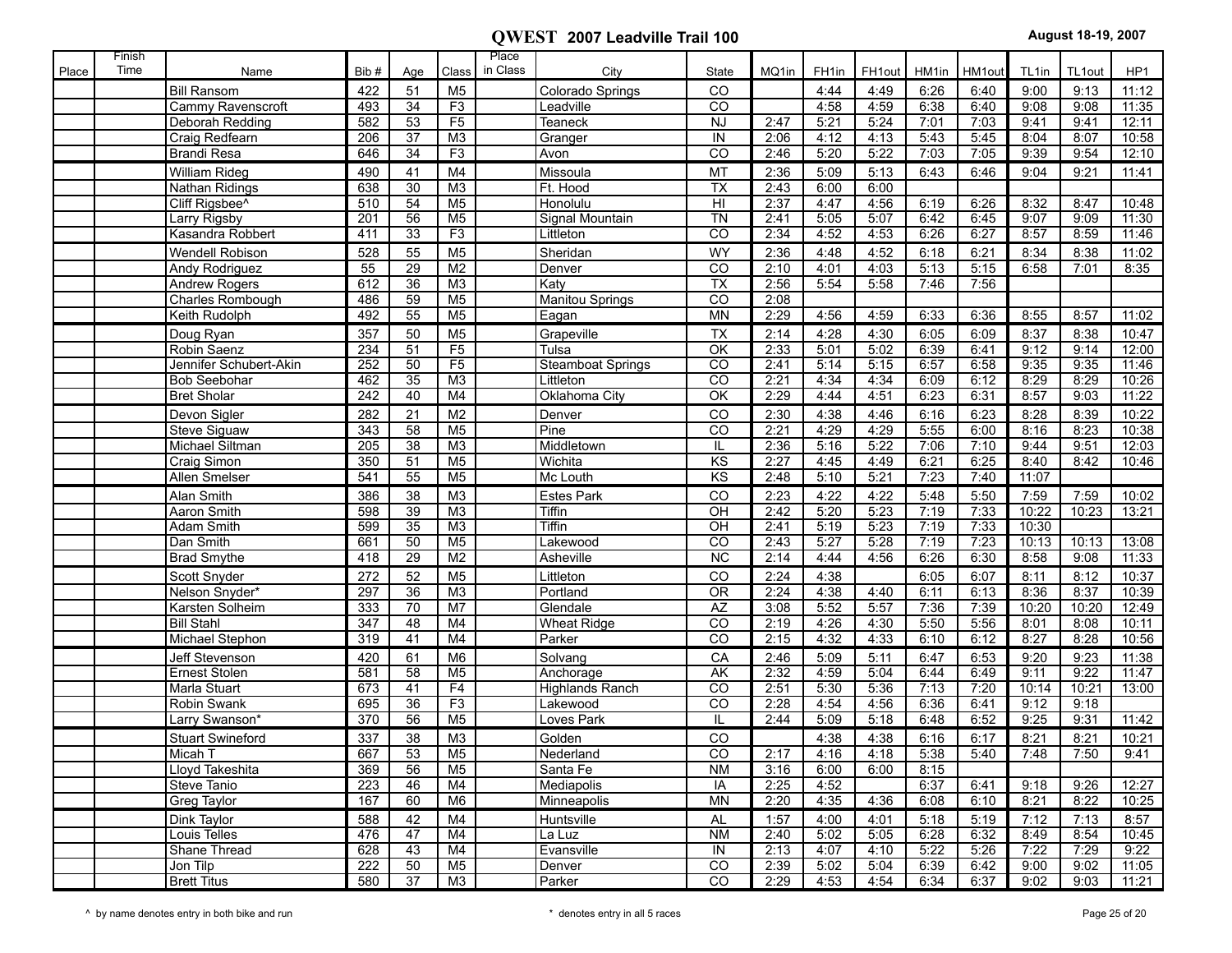|       | Finish |                                   |            |                 |                                  | Place    |                          |                                   |                |         |                 |       |        |       |        |                   |
|-------|--------|-----------------------------------|------------|-----------------|----------------------------------|----------|--------------------------|-----------------------------------|----------------|---------|-----------------|-------|--------|-------|--------|-------------------|
| Place | Time   | Name                              | Bib#       | Age             | Class                            | in Class | City                     | State                             | Win in I       | Win out | HP <sub>2</sub> | TL2in | TL2out | HM2in | HM2out | FH <sub>2in</sub> |
|       |        | <b>Bill Ransom</b>                | 422        | 51              | M5                               |          | Colorado Springs         | ĈŌ                                | 13:26          | 13:26   | 15:45           | 17:45 | 17:51  |       |        |                   |
|       |        | Cammy Ravenscroft                 | 493        | 34              | F <sub>3</sub>                   |          | Leadville                | $\overline{co}$                   | 13:41          | 13:55   | 16:19           | 19:20 |        |       |        |                   |
|       |        | <b>Deborah Redding</b>            | 582        | 53              | F5                               |          | <b>Teaneck</b>           | <b>NJ</b>                         |                | 14:46   |                 |       |        |       |        |                   |
|       |        | Craig Redfearn                    | 206        | 37              | M <sub>3</sub>                   |          | Granger                  | IN                                |                | 14:46   |                 |       |        |       |        |                   |
|       |        | <b>Brandi Resa</b>                | 646        | 34              | F3                               |          | Avon                     | CO                                |                | 14:46   |                 |       |        |       |        |                   |
|       |        | William Rideg                     | 490        | 41              | M4                               |          | Missoula                 | MT                                | 13:40          |         |                 |       |        |       |        |                   |
|       |        | Nathan Ridings                    | 638        | 30              | M <sub>3</sub>                   |          | Ft. Hood                 | Tx                                |                |         |                 |       |        |       |        |                   |
|       |        | Cliff Rigsbee <sup>^</sup>        | 510        | 54              | M <sub>5</sub>                   |          | <b>Honolulu</b>          | $\overline{H}$                    | 13:13          |         |                 |       |        |       |        |                   |
|       |        | Larry Rigsby                      | 201        | 56              | M <sub>5</sub>                   |          | Signal Mountain          | $\overline{T}N$                   | 13:29          | 13:35   | 16:03           | 17:42 | 17:47  | 22:00 |        |                   |
|       |        | Kasandra Robbert                  | 411        | 33              | F3                               |          | Littleton                | $\overline{co}$                   | 14:56          |         |                 |       |        |       |        |                   |
|       |        | Wendell Robison                   | 528        | 55              | M <sub>5</sub>                   |          | Sheridan                 | <b>WY</b>                         | 13:07          | 14:46   |                 |       |        |       |        |                   |
|       |        | Andy Rodriguez                    | 55         | 29              | M <sub>2</sub>                   |          | Denver                   | CO                                | 9:56           | 10:02   | 11:52           | 13:07 | 13:09  | 15:26 |        |                   |
|       |        | <b>Andrew Rogers</b>              | 612        | 36              | M <sub>3</sub>                   |          | Katy                     | $\overline{TX}$                   |                |         |                 |       |        |       |        |                   |
|       |        | Charles Rombough                  | 486        | 59              | M <sub>5</sub>                   |          | <b>Manitou Springs</b>   | $\overline{CO}$                   |                |         |                 |       |        |       |        |                   |
|       |        | Keith Rudolph                     | 492        | 55              | M <sub>5</sub>                   |          | Eagan                    | <b>MN</b>                         | 13:11          | 13:34   | 16:10           | 19:20 |        |       |        |                   |
|       |        | Doug Ryan                         | 357        | 50              | M <sub>5</sub>                   |          | Grapeville               | <b>TX</b>                         | 12:44          | 13:06   | 15:46           | 17:45 |        |       |        |                   |
|       |        | Robin Saenz                       | 234        | 51              | F5                               |          | Tulsa                    | $\overline{OK}$                   |                | 14:46   |                 |       |        |       |        |                   |
|       |        | Jennifer Schubert-Akin            | 252        | 50              | F5                               |          | <b>Steamboat Springs</b> | CO                                | 13:43          | 13:48   | 16:16           | 19:20 |        |       |        |                   |
|       |        | <b>Bob Seebohar</b>               | 462        | 35              | M <sub>3</sub>                   |          | Littleton                | CO                                | 12:17          | 12:32   | 14:59           | 17:38 |        |       |        |                   |
|       |        | <b>Bret Sholar</b>                | 242        | 40              | M4                               |          | Oklahoma City            | $\overline{OK}$                   | 13:57          | 13:58   | 16:11           | 17:45 | 17:47  | 20:45 | 20:45  | 22:49             |
|       |        | Devon Sigler                      | 282        | 21              | M <sub>2</sub>                   |          | Denver                   | CO                                | 12:16          | 12:34   | 14:23           | 15:51 | 16:07  | 18:55 | 19:13  | 21:51             |
|       |        | <b>Steve Siguaw</b>               | 343        | 58              | M <sub>5</sub>                   |          | Pine                     | $\overline{CO}$                   | 12:43          | 12:57   |                 |       |        |       |        |                   |
|       |        | Michael Siltman                   | 205        | 38              | M <sub>3</sub>                   |          | Middletown               | IL                                | 13:52          | 13:55   | 16:16           | 17:45 | 17:58  | 21:23 |        |                   |
|       |        | Craig Simon                       | 350        | $\overline{51}$ | M <sub>5</sub>                   |          | Wichita                  | K <sub>S</sub><br>$\overline{KS}$ | 13:01          |         |                 |       |        |       |        |                   |
|       |        | Allen Smelser                     | 541        | 55              | M <sub>5</sub>                   |          | Mc Louth                 |                                   |                |         |                 |       |        |       |        |                   |
|       |        | Alan Smith                        | 386        | 38              | M <sub>3</sub>                   |          | <b>Estes Park</b>        | CO                                | 11:54          | 12:00   | 14:44           | 16:24 | 16:41  | 19:49 | 19:53  | 22:29             |
|       |        | Aaron Smith                       | 598        | 39              | M <sub>3</sub>                   |          | Tiffin                   | OH                                | 16:51          |         |                 |       |        |       |        |                   |
|       |        | <b>Adam Smith</b>                 | 599        | 35              | M <sub>3</sub>                   |          | <b>Tiffin</b>            | $\overline{OH}$                   |                |         |                 |       |        |       |        |                   |
|       |        | Dan Smith<br><b>Brad Smythe</b>   | 661<br>418 | 50<br>29        | M <sub>5</sub><br>M <sub>2</sub> |          | Lakewood<br>Asheville    | CO<br>$\overline{NC}$             | 13:45          |         |                 |       |        |       |        |                   |
|       |        |                                   |            |                 |                                  |          |                          |                                   |                |         |                 |       |        |       |        |                   |
|       |        | Scott Snyder                      | 272        | 52              | M <sub>5</sub>                   |          | Littleton                | CO                                | 13:19          |         |                 |       |        |       |        |                   |
|       |        | Nelson Snyder*<br>Karsten Solheim | 297<br>333 | 36<br>70        | M <sub>3</sub><br>M7             |          | Portland<br>Glendale     | $\overline{OR}$<br><b>AZ</b>      | 12:37<br>15:27 | 12:39   | 15:41           | 17:29 | 17:30  | 21:23 |        |                   |
|       |        | <b>Bill Stahl</b>                 | 347        | 48              | M4                               |          | <b>Wheat Ridge</b>       | $\overline{CO}$                   | 12:09          | 12:15   | 14:38           | 16:27 | 16:31  | 20:03 | 20:20  | 22:41             |
|       |        | <b>Michael Stephon</b>            | 319        | 41              | M4                               |          | Parker                   | CO                                | 12:46          |         |                 |       |        |       |        |                   |
|       |        | Jeff Stevenson                    | 420        | 61              | M <sub>6</sub>                   |          | Solvang                  | CA                                | 13:44          | 13:47   |                 |       |        |       |        |                   |
|       |        | <b>Ernest Stolen</b>              | 581        | 58              | M <sub>5</sub>                   |          | Anchorage                | AK                                |                |         |                 |       |        |       |        |                   |
|       |        | Marla Stuart                      | 673        | 41              | F <sub>4</sub>                   |          | <b>Highlands Ranch</b>   | $\overline{CO}$                   | 14:00          |         |                 |       |        |       |        |                   |
|       |        | Robin Swank                       | 695        | 36              | F <sub>3</sub>                   |          | Lakewood                 | $\overline{co}$                   |                |         |                 |       |        |       |        |                   |
|       |        | Larry Swanson*                    | 370        | 56              | M <sub>5</sub>                   |          | Loves Park               | IL                                | 13:47          | 13:51   | 16:17           | 19:21 |        |       |        |                   |
|       |        | <b>Stuart Swineford</b>           | 337        | 38              | M <sub>3</sub>                   |          | Golden                   | CO                                |                | 12:25   | 14:30           | 16:14 | 16:14  | 19:43 | 19:43  | 22:07             |
|       |        | Micah T                           | 667        | 53              | M5                               |          | Nederland                | CO                                | 11:41          |         |                 |       |        |       |        |                   |
|       |        | Lloyd Takeshita                   | 369        | 56              | M <sub>5</sub>                   |          | Santa Fe                 | <b>NM</b>                         |                |         |                 |       |        |       |        |                   |
|       |        | Steve Tanio                       | 223        | 46              | M4                               |          | Mediapolis               | IA                                | 15:27          |         |                 |       |        |       |        |                   |
|       |        | Greg Taylor                       | 167        | 60              | M6                               |          | Minneapolis              | <b>MN</b>                         | 12:20          | 12:33   | 14:52           | 16:30 |        |       |        |                   |
|       |        | Dink Taylor                       | 588        | 42              | M4                               |          | Huntsville               | <b>AL</b>                         | 10:26          | 10:33   | 12:57           | 14:34 | 14:34  | 17:33 | 17:40  | 21:11             |
|       |        | Louis Telles                      | 476        | 47              | M4                               |          | La Luz                   | <b>NM</b>                         | 12:42          | 12:51   | 15:13           | 17:07 | 17:23  |       |        |                   |
|       |        | Shane Thread                      | 628        | 43              | M <sub>4</sub>                   |          | Evansville               | IN                                | 11:07          | 11:18   | 13:35           | 15:22 | 15:35  | 18:14 | 18:28  | 20:24             |
|       |        | Jon Tilp                          | 222        | 50              | M5                               |          | Denver                   | $\overline{c}$                    | 12:56          | 13:02   | 15:15           | 17:01 | 17:02  | 20:21 | 20:29  | 22:33             |
|       |        | <b>Brett Titus</b>                | 580        | 37              | M3                               |          | Parker                   | $\overline{CO}$                   | 13:33          | 13:39   | 16:41           |       |        |       |        |                   |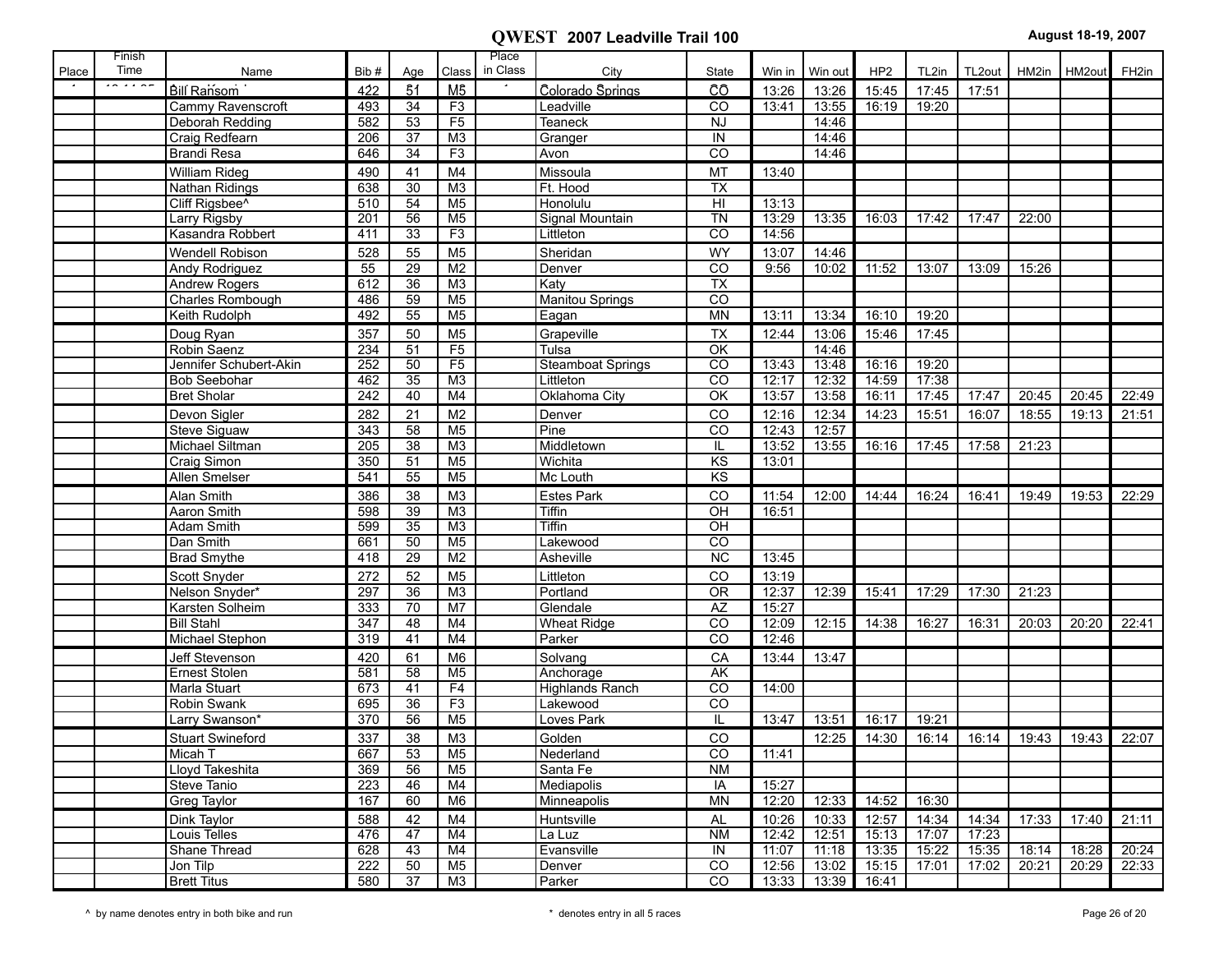|       | Finish |                            |      |                 |                 | Place    |                          |                         |                    |       |        |
|-------|--------|----------------------------|------|-----------------|-----------------|----------|--------------------------|-------------------------|--------------------|-------|--------|
| Place | Time   | Name                       | Bib# | Age             | Class           | in Class | City                     | State                   | FH <sub>2out</sub> | MQ2in | MQ2out |
|       |        | <b>Bill Ransom</b>         | 422  | 51              | M5              |          | Colorado Springs         | ĈŌ                      |                    |       |        |
|       |        | Cammy Ravenscroft          | 493  | 34              | F <sub>3</sub>  |          | Leadville                | CO                      |                    |       |        |
|       |        | Deborah Redding            | 582  | 53              | F5              |          | <b>Teaneck</b>           | <b>NJ</b>               |                    |       |        |
|       |        | Craig Redfearn             | 206  | 37              | M <sub>3</sub>  |          | Granger                  | IN                      |                    |       |        |
|       |        | <b>Brandi Resa</b>         | 646  | 34              | F3              |          | Avon                     | CO                      |                    |       |        |
|       |        | <b>William Rideg</b>       | 490  | 41              | M4              |          | Missoula                 | MT                      |                    |       |        |
|       |        | <b>Nathan Ridings</b>      | 638  | $\overline{30}$ | M <sub>3</sub>  |          | Ft. Hood                 | <b>TX</b>               |                    |       |        |
|       |        | Cliff Rigsbee <sup>^</sup> | 510  | 54              | M <sub>5</sub>  |          | Honolulu                 | H <sub>II</sub>         |                    |       |        |
|       |        | Larry Rigsby               | 201  | 56              | M <sub>5</sub>  |          | Signal Mountain          | $\overline{T}$ N        |                    |       |        |
|       |        | Kasandra Robbert           | 411  | 33              | F3              |          | Littleton                | $\overline{co}$         |                    |       |        |
|       |        | Wendell Robison            | 528  | 55              | M <sub>5</sub>  |          | Sheridan                 | <b>WY</b>               |                    |       |        |
|       |        | Andy Rodriguez             | 55   | 29              | M <sub>2</sub>  |          | Denver                   | $\overline{c}$          |                    |       |        |
|       |        | <b>Andrew Rogers</b>       | 612  | 36              | M3              |          | Katy                     | <b>TX</b>               |                    |       |        |
|       |        | <b>Charles Rombough</b>    | 486  | 59              | M <sub>5</sub>  |          | <b>Manitou Springs</b>   | $\overline{co}$         |                    |       |        |
|       |        | Keith Rudolph              | 492  | 55              | M <sub>5</sub>  |          | Eagan                    | <b>MN</b>               |                    |       |        |
|       |        | Doug Ryan                  | 357  | 50              | M <sub>5</sub>  |          | Grapeville               | <b>TX</b>               |                    |       |        |
|       |        | Robin Saenz                | 234  | 51              | F5              |          | Tulsa                    | OK                      |                    |       |        |
|       |        | Jennifer Schubert-Akin     | 252  | 50              | F5              |          | <b>Steamboat Springs</b> | $\overline{co}$         |                    |       |        |
|       |        | <b>Bob Seebohar</b>        | 462  | 35              | M <sub>3</sub>  |          | Littleton                | CO                      |                    |       |        |
|       |        | <b>Bret Sholar</b>         | 242  | 40              | M4              |          | Oklahoma City            | OK                      |                    |       |        |
|       |        | Devon Sigler               | 282  | 21              | M <sub>2</sub>  |          | Denver                   | CO                      | 22:50              |       |        |
|       |        | <b>Steve Siguaw</b>        | 343  | 58              | M <sub>5</sub>  |          | Pine                     | $\overline{co}$         |                    |       |        |
|       |        | Michael Siltman            | 205  | 38              | M <sub>3</sub>  |          | Middletown               | IL                      |                    |       |        |
|       |        | Craig Simon                | 350  | 51              | M <sub>5</sub>  |          | Wichita                  | $\overline{KS}$         |                    |       |        |
|       |        | <b>Allen Smelser</b>       | 541  | 55              | M <sub>5</sub>  |          | Mc Louth                 | K <sub>S</sub>          |                    |       |        |
|       |        | Alan Smith                 | 386  | 38              | M3              |          | <b>Estes Park</b>        | CO                      |                    |       |        |
|       |        | Aaron Smith                | 598  | 39              | M <sub>3</sub>  |          | Tiffin                   | OH                      |                    |       |        |
|       |        | Adam Smith                 | 599  | 35              | M3              |          | <b>Tiffin</b>            | OH                      |                    |       |        |
|       |        | Dan Smith                  | 661  | 50              | M <sub>5</sub>  |          | Lakewood                 | $\overline{co}$         |                    |       |        |
|       |        | <b>Brad Smythe</b>         | 418  | 29              | M <sub>2</sub>  |          | Asheville                | NC                      |                    |       |        |
|       |        | Scott Snyder               | 272  | 52              | M <sub>5</sub>  |          | Littleton                | CO                      |                    |       |        |
|       |        | Nelson Snyder*             | 297  | 36              | M3              |          | Portland                 | <b>OR</b>               |                    |       |        |
|       |        | Karsten Solheim            | 333  | 70              | $\overline{M7}$ |          | Glendale                 | AZ                      |                    |       |        |
|       |        | <b>Bill Stahl</b>          | 347  | 48              | M4              |          | <b>Wheat Ridge</b>       | $\overline{c}$          |                    |       |        |
|       |        | Michael Stephon            | 319  | 41              | M4              |          | Parker                   | CO                      |                    |       |        |
|       |        | Jeff Stevenson             | 420  | 61              | M <sub>6</sub>  |          | Solvang                  | CA                      |                    |       |        |
|       |        | <b>Ernest Stolen</b>       | 581  | 58              | M <sub>5</sub>  |          | Anchorage                | AK                      |                    |       |        |
|       |        | Marla Stuart               | 673  | 41              | F4              |          | <b>Highlands Ranch</b>   | $\overline{c}$          |                    |       |        |
|       |        | Robin Swank                | 695  | 36              | F3              |          | Lakewood                 | CO                      |                    |       |        |
|       |        | Larry Swanson*             | 370  | 56              | M <sub>5</sub>  |          | Loves Park               | $\overline{\mathbb{L}}$ |                    |       |        |
|       |        | <b>Stuart Swineford</b>    | 337  | 38              | M <sub>3</sub>  |          | Golden                   | CO                      |                    |       |        |
|       |        | Micah T                    | 667  | 53              | M5              |          | Nederland                | CO                      |                    |       |        |
|       |        | Lloyd Takeshita            | 369  | 56              | M <sub>5</sub>  |          | Santa Fe                 | <b>NM</b>               |                    |       |        |
|       |        | Steve Tanio                | 223  | 46              | M4              |          | Mediapolis               | IA                      |                    |       |        |
|       |        | Greg Taylor                | 167  | 60              | M6              |          | Minneapolis              | <b>MN</b>               |                    |       |        |
|       |        | Dink Taylor                | 588  | 42              | M4              |          | Huntsville               | <b>AL</b>               |                    |       |        |
|       |        | Louis Telles               | 476  | 47              | M4              |          | La Luz                   | <b>NM</b>               |                    |       |        |
|       |        | Shane Thread               | 628  | 43              | M4              |          | Evansville               | IN                      |                    |       |        |
|       |        | Jon Tilp                   | 222  | 50              | M5              |          | Denver                   | $\overline{c}$          |                    |       |        |
|       |        | <b>Brett Titus</b>         | 580  | 37              | ΜЗ              |          | Parker                   | $\overline{CO}$         |                    |       |        |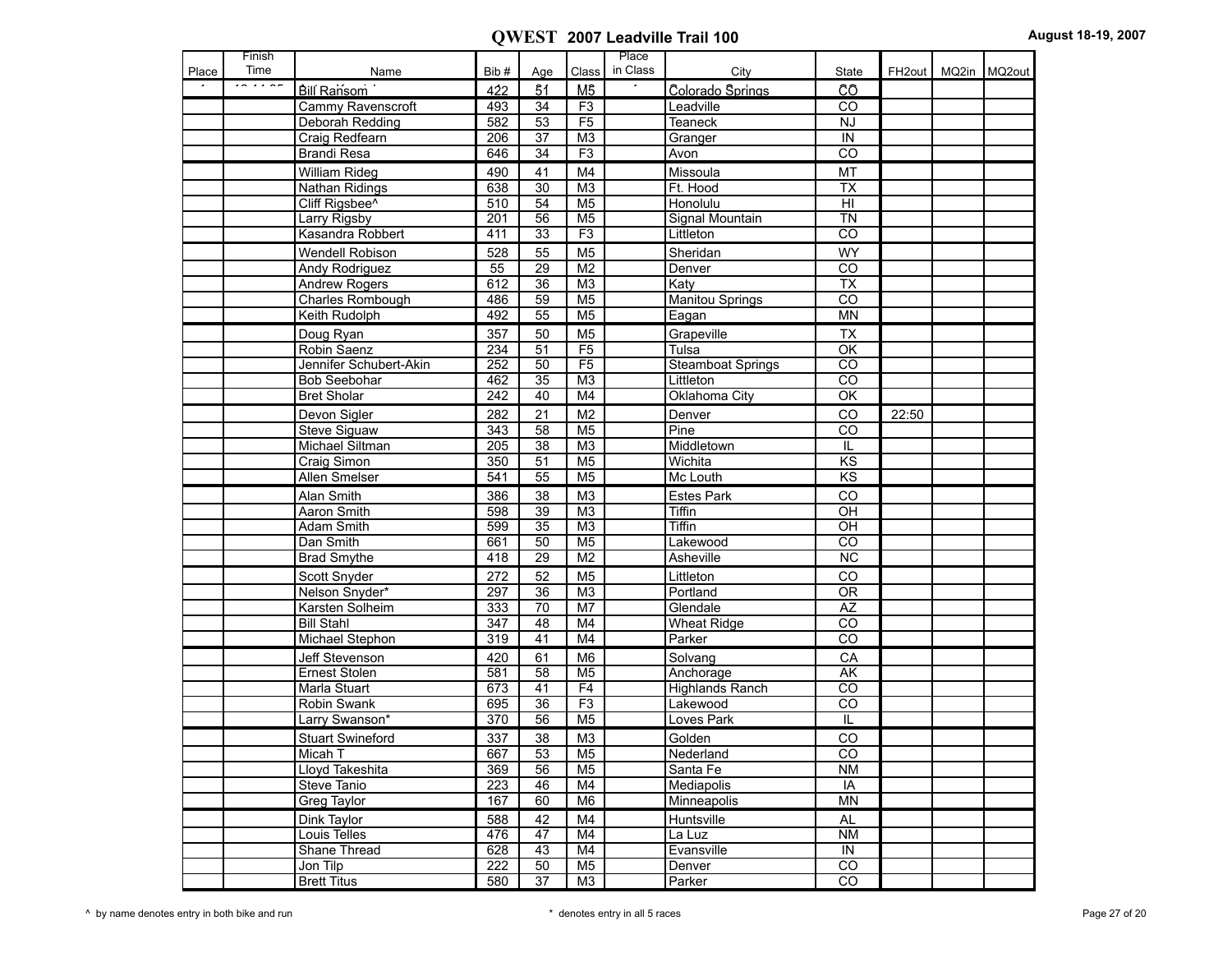|       | Finish |                        |                  |                 |                | Place    |                     |                 |       |                   |                    |       |        |       |        |       |
|-------|--------|------------------------|------------------|-----------------|----------------|----------|---------------------|-----------------|-------|-------------------|--------------------|-------|--------|-------|--------|-------|
| Place | Time   | Name                   | Bib#             | Age             | Class          | in Class | City                | <b>State</b>    | MQ1in | FH <sub>1in</sub> | FH <sub>1out</sub> | HM1in | HM1out | TL1in | TL1out | HP1   |
|       |        | Pat Tolleson           | 376              | 58              | F <sub>5</sub> |          | Westminster         | CO              | 2:47  | 5:19              | 5:21               | 6:56  | 6:56   | 9:40  |        | 12:13 |
|       |        | <b>Wayne Tomenchok</b> | 660              | 47              | M4             |          | <b>Littleton</b>    | $\overline{CO}$ | 2:29  | 5:00              | 5:02               | 6:46  | 6:56   | 9:44  | 9:45   | 12:26 |
|       |        | Jamie Trenkle          | 300              | 31              | M <sub>3</sub> |          | Kearney             | <b>NE</b>       | 1:57  | 3:54              | 3:55               | 5:23  | 5:25   | 7:38  |        | 10:02 |
|       |        | <b>Cecil Trenkle</b>   | 382              | 58              | M <sub>5</sub> |          | Scottsbluff         | <b>NE</b>       | 3:03  |                   |                    |       |        |       |        |       |
|       |        | Michael Tschanz        | 699              | 45              | M4             |          | Lakewood            | $\overline{CO}$ | 2:12  | 4:10              | 4:18               | 5:39  | 5:43   | 7:46  | 7:53   | 9:46  |
|       |        | Glen Turner            | 543              | 48              | M4             |          | Louisville          | CO              | 2:59  | 6:00              | 6:00               | 7:46  | 7:49   | 10:19 | 10:20  | 12:48 |
|       |        | Rona Van Willigen      | 265              | 39              | F3             |          | Carrboro            | NC              | 2:15  | 4:26              | 4:28               | 5:53  | 5:56   | 8:12  | 8:15   | 10:40 |
|       |        | Lisa Vaupel            | 626              | 34              | F3             |          | Navajo              | <b>NM</b>       | 3:02  | 6:00              | 6:00               |       |        |       |        |       |
|       |        | Andy Velazco           | 218              | 59              | M <sub>5</sub> |          | Jonesboro           | GA              | 2:22  | 4:49              | 4:50               | 6:23  | 6:26   | 8:41  | 8:44   | 11:44 |
|       |        | Luis Vielma, Jr.       | 542              | $\overline{39}$ | M3             |          | Eagle Pass          | <b>TX</b>       | 2:49  | 5:25              | 5:40               | 7:19  | 7:30   | 10:21 | 10:29  | 13:11 |
|       |        | <b>Barb Wagers</b>     | 551              | 49              | F4             |          | Bennett             | CO              | 2:24  | 4:41              | 4:43               | 6:12  | 6:15   | 8:32  | 8:33   | 10:59 |
|       |        | <b>Fred Walters</b>    | 428              | 55              | M <sub>5</sub> |          | <b>West Olive</b>   | MI              | 2:35  | 5:01              | 5:03               | 6:38  | 6:42   | 9:23  | 9:30   | 12:06 |
|       |        | <b>Matthew Watts</b>   | 87               | 50              | M <sub>5</sub> |          | Broomfield          | CO              | 2:43  | 5:39              | 5:39               |       |        |       |        |       |
|       |        | Xy Weiss               | 288              | 46              | F4             |          | Villa Park          | CA              | 2:40  | 5:10              | 5:12               | 6:57  | 6:59   | 9:38  | 9:47   | 12:21 |
|       |        | Max Welker             | 629              | 65              | M <sub>6</sub> |          | Tacoma              | <b>WA</b>       | 2:37  | 5:07              | 5:08               | 6:52  | 6:56   | 9:33  | 9:37   | 12:16 |
|       |        | Clyde Weller           | 396              | 43              | M4             |          | Thornton            | CO              | 2:31  | 4:52              | 4:53               | 6:32  | 6:38   | 9:12  | 9:13   | 11:44 |
|       |        | David Westlake         | $\overline{226}$ | 60              | M6             |          | Sheridan            | WY              | 2:40  | 5:10              | 5:18               | 7:01  | 7:06   | 10:15 |        |       |
|       |        | Michael Whalen         | 637              | 52              | M <sub>5</sub> |          | San Juan Capistrano | CA              | 2:56  | 5:33              | 5:37               | 7:19  | 7:21   | 10:12 | 10:15  | 13:11 |
|       |        | Theresa Wheeler        | 443              | 40              | F4             |          | Wichita             | KS              | 2:26  | 4:40              | 4:42               | 6:09  | 6:11   | 8:32  | 8:32   | 10:32 |
|       |        | David Wick             | 496              | 46              | M4             |          | Colorado Springs    | $\overline{co}$ | 2:38  | 5:07              | 5:13               | 6:53  | 6:59   | 9:39  | 9:55   | 12:03 |
|       |        | Gregory Wilkerson*     | 269              | 38              | M <sub>3</sub> |          | Loveland            | CO              | 2:31  | 5:02              | 5:11               | 6:53  | 7:00   | 9:45  | 9:56   | 12:06 |
|       |        | Elizabeth Wood         | 625              | $\overline{26}$ | F2             |          | Sheridan            | WY              | 2:57  | 5:17              | 5:20               | 6:54  | 6:58   | 9:14  | 9:20   | 11:35 |
|       |        | Jed T. Woolley         | 674              | 25              | M <sub>2</sub> |          | <b>Buena Vista</b>  | $\overline{CO}$ | 2:11  | 4:08              | 4:12               | 5:33  | 5:35   | 7:36  |        | 9:39  |
|       |        | Ron Wright             | 263              | 60              | M6             |          | <b>Bennett</b>      | $\overline{CO}$ | 2:22  | 4:38              | 4:39               | 6:14  | 6:17   | 8:39  | 8:39   | 10:59 |
|       |        | Dave Yanchek           | 521              | 50              | M <sub>5</sub> |          | Cheyenne            | WY              |       | 4:03              | 4:15               | 5:25  | 5:33   | 7:33  | 7:45   | 9:48  |
|       |        | Janet Young            | 530              | 36              | F <sub>3</sub> |          | Denver              | CO              | 2:30  | 5:06              | 5:09               | 6:53  | 6:59   | 9:20  |        |       |
|       |        | Jeffrey Young          | 531              | 51              | M <sub>5</sub> |          | Denver              | $\overline{c}$  | 2:29  | 4:41              | 4:42               | 6:16  | 6:20   | 8:18  | 8:22   | 10:20 |
|       |        |                        |                  |                 |                |          |                     |                 |       |                   |                    |       |        |       |        |       |
|       |        |                        |                  |                 |                |          |                     |                 |       |                   |                    |       |        |       |        |       |
|       |        |                        |                  |                 |                |          |                     |                 |       |                   |                    |       |        |       |        |       |
|       |        |                        |                  |                 |                |          |                     |                 |       |                   |                    |       |        |       |        |       |
|       |        |                        |                  |                 |                |          |                     |                 |       |                   |                    |       |        |       |        |       |
|       |        |                        |                  |                 |                |          |                     |                 |       |                   |                    |       |        |       |        |       |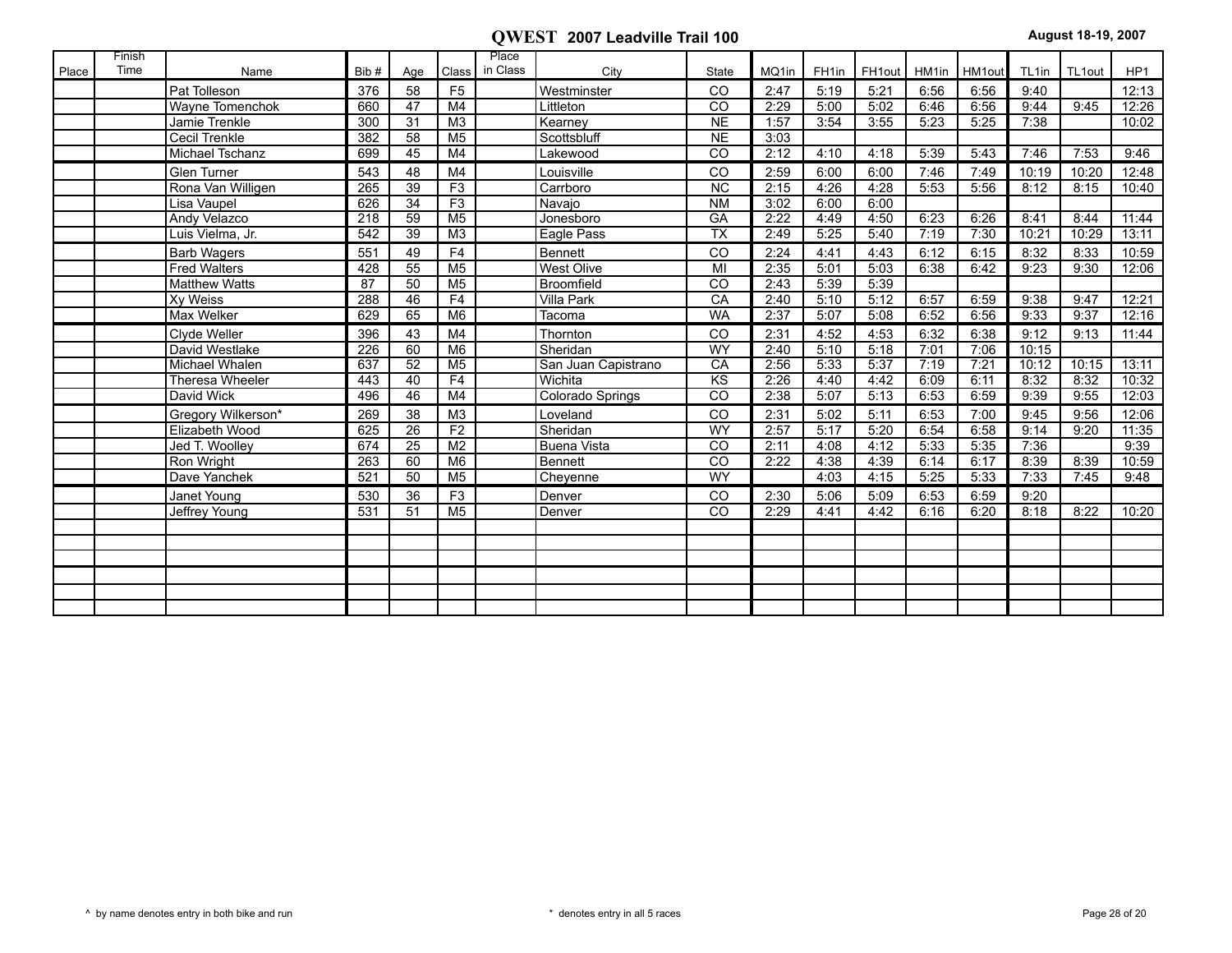|       | Finish |                      |      |                 |                 | Place    |                     |                         |       |                |       |       |              |       |              |       |
|-------|--------|----------------------|------|-----------------|-----------------|----------|---------------------|-------------------------|-------|----------------|-------|-------|--------------|-------|--------------|-------|
| Place | Time   | Name                 | Bib# | Age             | Class           | in Class | City                | State                   |       | Win in Win out | HP2   | TL2in | TL2out HM2in |       | HM2out FH2in |       |
|       |        | Pat Tolleson         | 376  | 58              | F5              |          | Westminster         | ĈŌ                      | 15:08 |                |       |       |              |       |              |       |
|       |        | Wayne Tomenchok      | 660  | 47              | M4              |          | Littleton           | CO                      | 15:27 |                |       |       |              |       |              |       |
|       |        | Jamie Trenkle        | 300  | $\overline{31}$ | M3              |          | Kearney             | <b>NE</b>               | 11:50 | 12:04          | 14:59 | 16:28 |              |       |              |       |
|       |        | <b>Cecil Trenkle</b> | 382  | 58              | M <sub>5</sub>  |          | Scottsbluff         | <b>NE</b>               |       |                |       |       |              |       |              |       |
|       |        | Michael Tschanz      | 699  | 45              | M4              |          | Lakewood            | $\overline{co}$         | 11:31 | 11:50          | 13:59 | 15:39 | 16:01        | 18:54 | 19:12        | 21:00 |
|       |        | <b>Glen Turner</b>   | 543  | 48              | M4              |          | Louisville          | CO                      |       |                |       |       |              |       |              |       |
|       |        | Rona Van Willigen    | 265  | 39              | F3              |          | Carrboro            | <b>NC</b>               | 13:05 |                |       |       |              |       |              |       |
|       |        | Lisa Vaupel          | 626  | 34              | $\overline{F3}$ |          | Navajo              | <b>NM</b>               |       |                |       |       |              |       |              |       |
|       |        | <b>Andy Velazco</b>  | 218  | 59              | M <sub>5</sub>  |          | Jonesboro           | GA                      |       | 14:46          |       |       |              |       |              |       |
|       |        | Luis Vielma, Jr.     | 542  | 39              | M3              |          | Eagle Pass          | <b>TX</b>               |       |                |       |       |              |       |              |       |
|       |        | <b>Barb Wagers</b>   | 551  | 49              | F4              |          | <b>Bennett</b>      | CO                      | 13:18 |                |       |       |              |       |              |       |
|       |        | <b>Fred Walters</b>  | 428  | 55              | M <sub>5</sub>  |          | West Olive          | $\overline{\mathsf{M}}$ |       | 14:46          |       |       |              |       |              |       |
|       |        | <b>Matthew Watts</b> | 87   | 50              | M <sub>5</sub>  |          | <b>Broomfield</b>   | CO                      |       |                |       |       |              |       |              |       |
|       |        | Xy Weiss             | 288  | 46              | F4              |          | Villa Park          | CA                      | 14:00 |                |       |       |              |       |              |       |
|       |        | Max Welker           | 629  | 65              | M <sub>6</sub>  |          | Tacoma              | <b>WA</b>               |       | 14:46          |       |       |              |       |              |       |
|       |        | Clyde Weller         | 396  | 43              | M <sub>4</sub>  |          | Thornton            | CO                      | 13:55 | 13:57          | 16:27 | 19:20 |              |       |              |       |
|       |        | David Westlake       | 226  | 60              | M <sub>6</sub>  |          | Sheridan            | WY                      |       |                |       |       |              |       |              |       |
|       |        | Michael Whalen       | 637  | 52              | M <sub>5</sub>  |          | San Juan Capistrano | CA                      |       |                |       |       |              |       |              |       |
|       |        | Theresa Wheeler      | 443  | 40              | F4              |          | Wichita             | KS                      | 13:10 |                |       |       |              |       |              |       |
|       |        | David Wick           | 496  | 46              | M4              |          | Colorado Springs    | $\overline{CO}$         |       | 14:46          |       |       |              |       |              |       |
|       |        | Gregory Wilkerson*   | 269  | 38              | M <sub>3</sub>  |          | Loveland            | CO                      |       |                |       |       |              |       |              |       |
|       |        | Elizabeth Wood       | 625  | 26              | F2              |          | Sheridan            | <b>WY</b>               | 13:26 | 13:31          | 16:18 | 19:20 |              |       |              |       |
|       |        | Jed T. Woolley       | 674  | 25              | M <sub>2</sub>  |          | <b>Buena Vista</b>  | CO                      | 11:29 | 11:48          | 14:20 | 17:23 | 17:36        | 21:53 |              |       |
|       |        | Ron Wright           | 263  | 60              | M6              |          | <b>Bennett</b>      | CO                      | 12:53 | 12:55          | 15:26 | 19:20 |              |       |              |       |
|       |        | Dave Yanchek         | 521  | 50              | M <sub>5</sub>  |          | Cheyenne            | WY                      | 11:44 | 11:59          | 14:23 | 16:10 |              |       |              |       |
|       |        | Janet Young          | 530  | 36              | F <sub>3</sub>  |          | Denver              | CO                      |       |                |       |       |              |       |              |       |
|       |        | <b>Jeffrey Young</b> | 531  | 51              | M <sub>5</sub>  |          | Denver              | $\overline{c}$          | 12:26 | 13:07          | 15:22 | 17:17 |              |       |              |       |
|       |        |                      |      |                 |                 |          |                     |                         |       |                |       |       |              |       |              |       |
|       |        |                      |      |                 |                 |          |                     |                         |       |                |       |       |              |       |              |       |
|       |        |                      |      |                 |                 |          |                     |                         |       |                |       |       |              |       |              |       |
|       |        |                      |      |                 |                 |          |                     |                         |       |                |       |       |              |       |              |       |
|       |        |                      |      |                 |                 |          |                     |                         |       |                |       |       |              |       |              |       |
|       |        |                      |      |                 |                 |          |                     |                         |       |                |       |       |              |       |              |       |